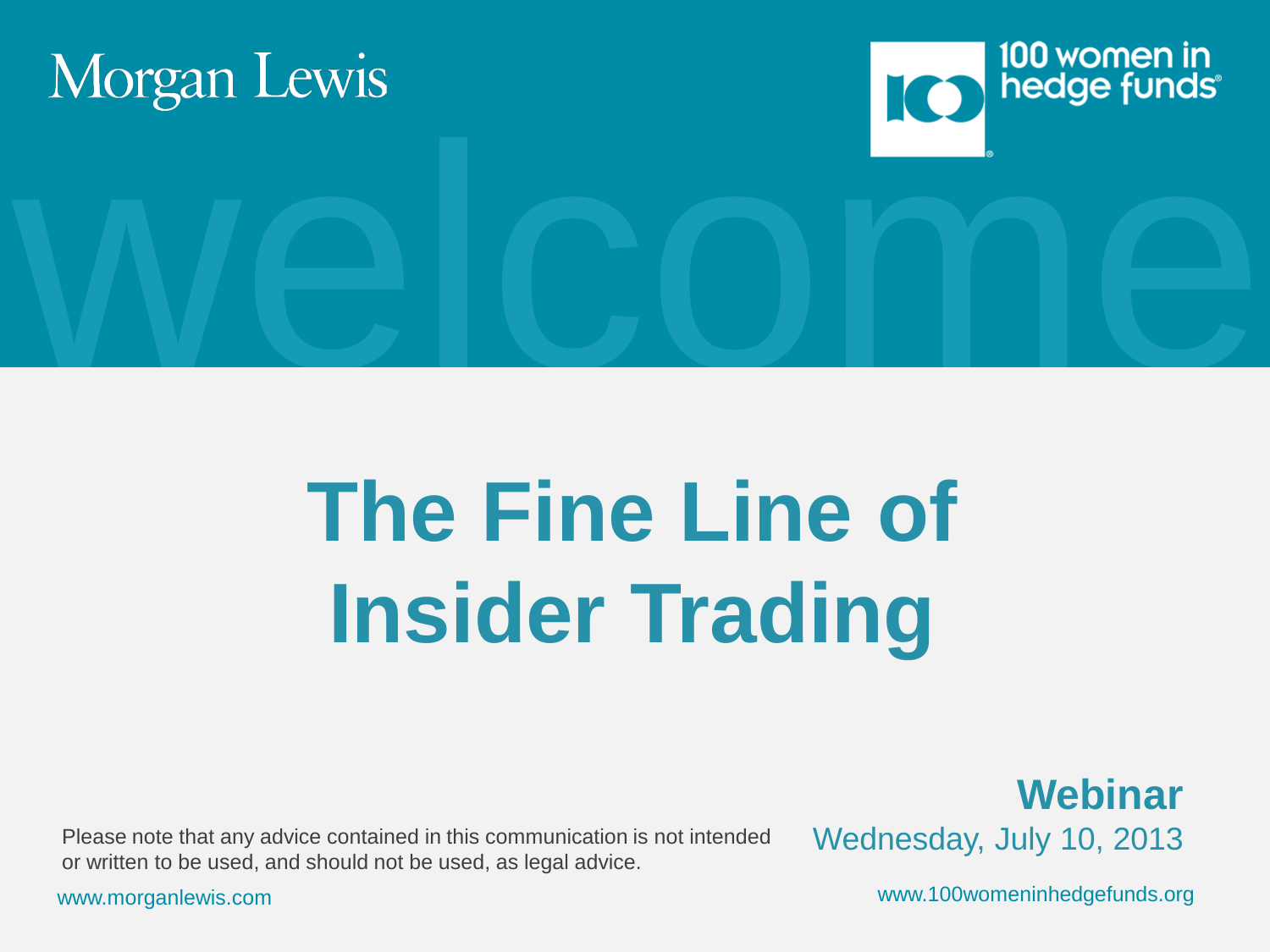



*"Insider trading"* may be the two most-feared words in the markets. This webinar will address the legal and regulatory fundamentals of insider trading-related issues, including best practices for traders, service providers, expert networks, corporate executives, and political intelligence firms that handle sensitive and proprietary information and explore some of the jurisdictional nuances of these laws in the United States, European Union, and Asia.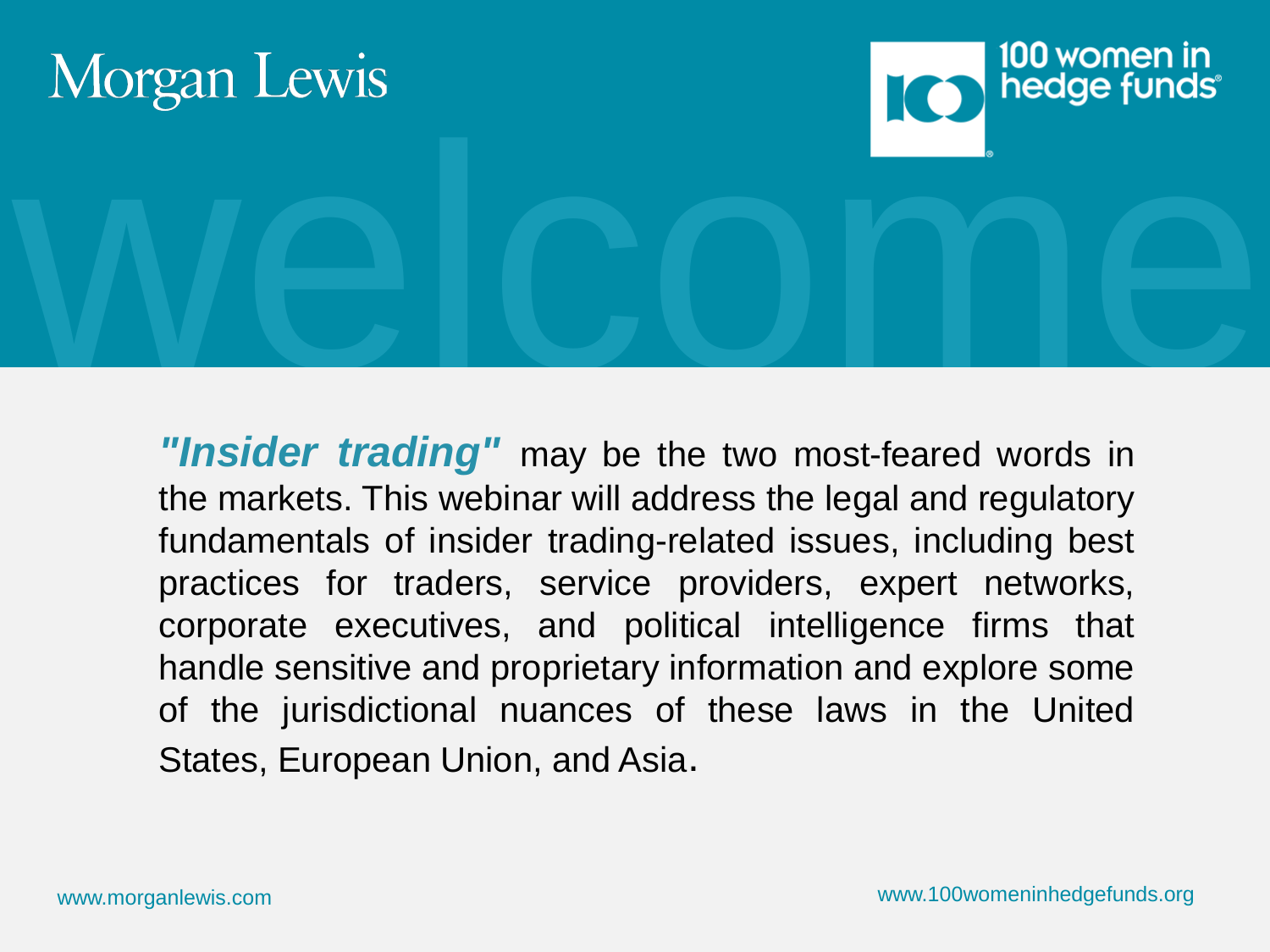# Morgan Lewis





#### **Peter J. Henning Moderator**

Professor at Wayne State University Law School and author of "White Collar Watch" on the *New York Times DealBook*



#### **Michele A. Coffey**

Partner, New York Morgan, Lewis & Bockius LLP



#### **Lauren H. Cohen**

Associate Professor of Business Administration Martin Bower Fellow, Harvard Business School

#### **Mohan Datwani**

Director of Technical and Research The Hong Kong Institute of Chartered Secretaries

#### **Michael W. Mayhew**

Founder and Global Director of Research Integrity Research **Associates** 

**Jennifer H. Arlen** Professor of Law New York University School of Law

#### **Pierre-Henri Conac**

Professor of Commercial and Company Law University of Luxembourg









www.morganlewis.com www.100womeninhedgefunds.org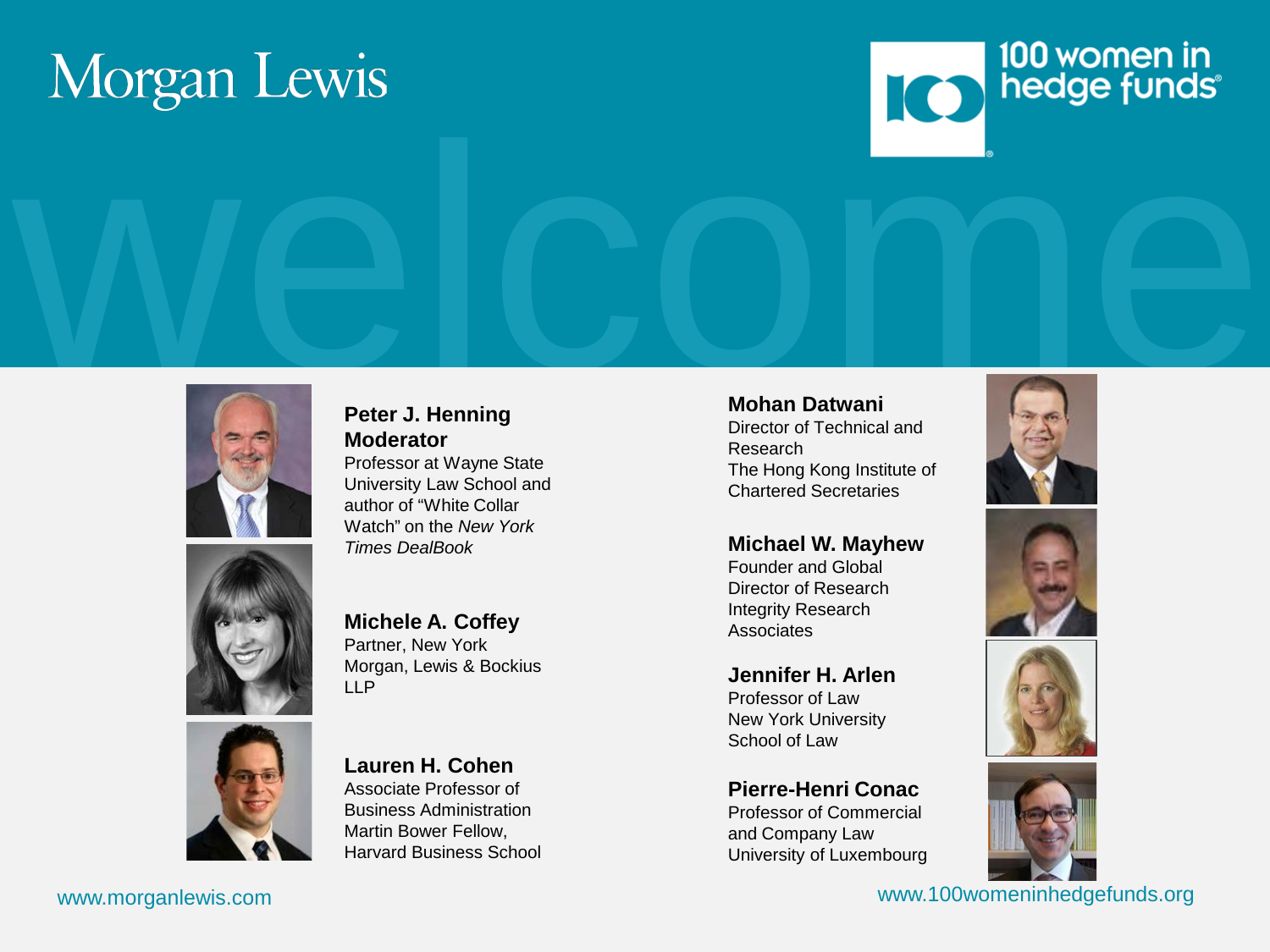





#### **The Fine Line of Insider Trading: Trading by Corporate Insiders**

**Peter J. Henning Professor of Law Wayne State University Law School**

Wednesday, July 10, 2013

Please note that any advice contained in this communication is not intended or written to be used, and should not be used, as legal advice.

www.morganlewis.com www.100womeninhedgefunds.org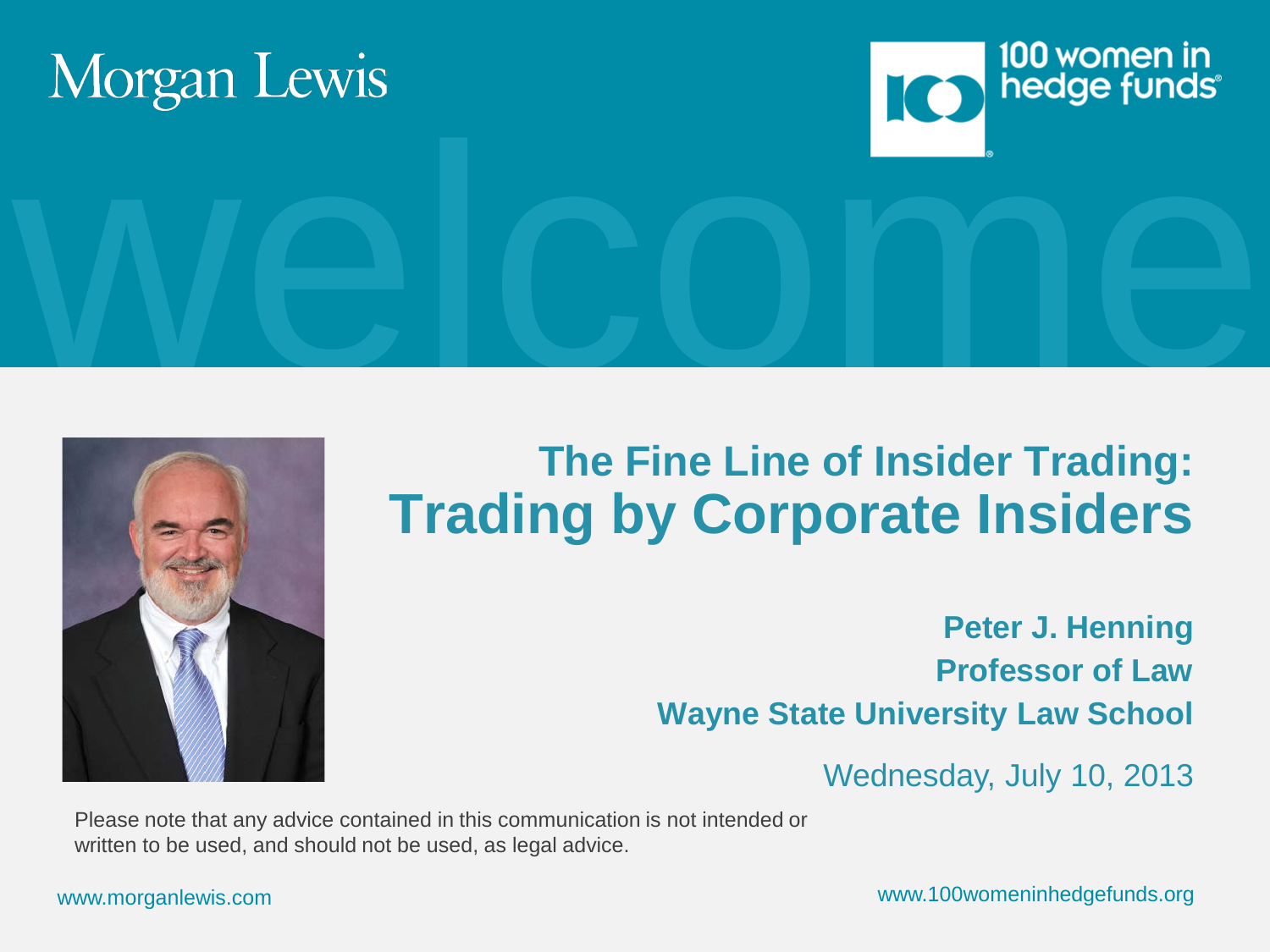### Regulation of Insider Trading

- It is not clear whether there is such a thing as "legal" insider trading," or if it is just "not illegal" insider trading.
- No federal law specifically prohibits trading securities on inside information, unlike a number of other countries, including members of the European Union.
- Insider trading is a form of **securities fraud**, which the Supreme Court has said requires proof of a breach of a **fiduciary duty or other "duty of trust and confidence**" when confidential information is misused in trading ("on the basis of").
- The classic form of insider trading is when a corporate executive or employee uses information learned while working for the company to trade in its securities for personal gain (or tips others who trade). This turns out to be a fairly small portion of the insider trading cases pursued by the Department of Justice and Securities & Exchange Commission.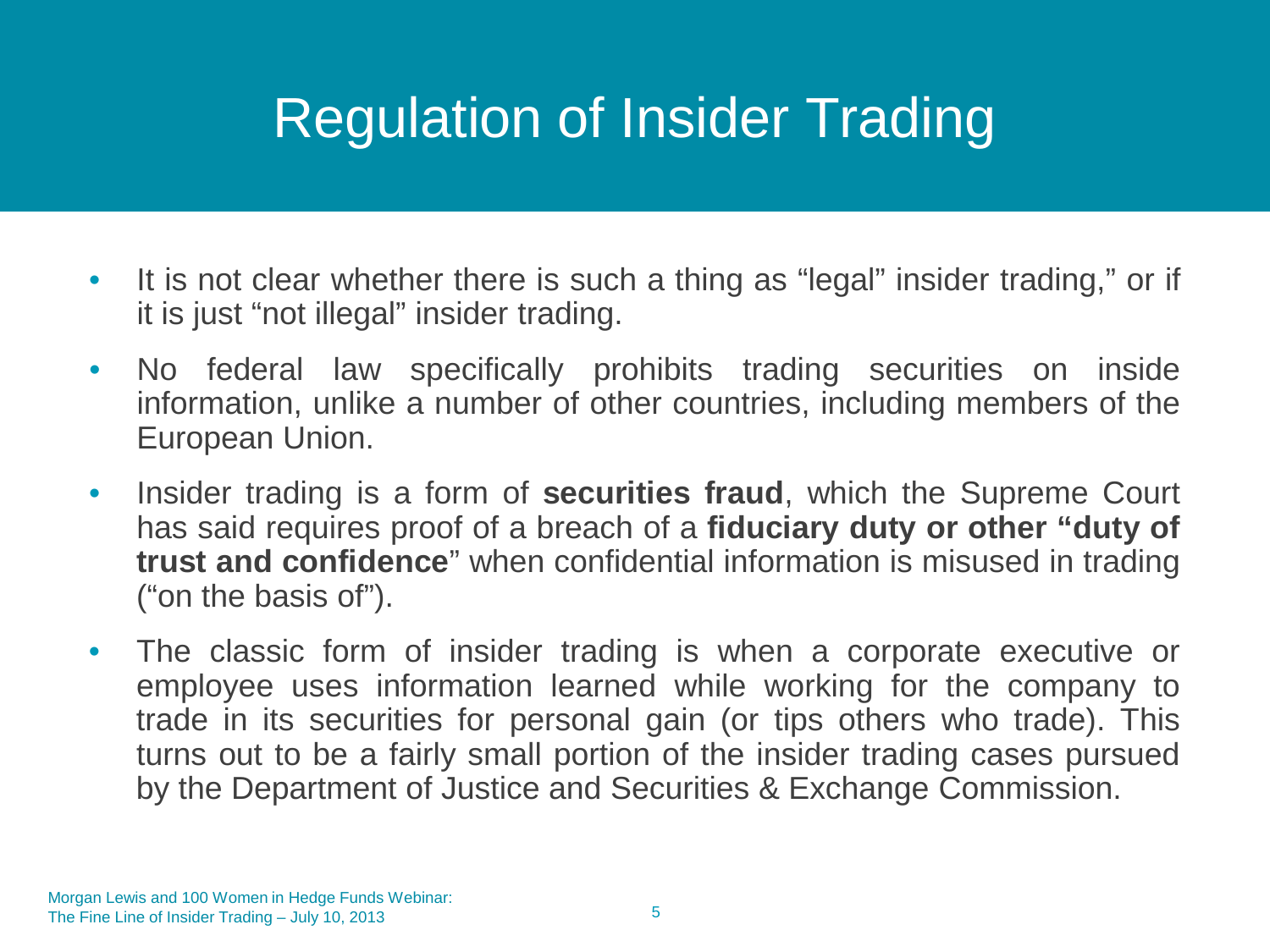# Trading by Insiders: § 16

- Corporate insiders, defined as a publicly-traded company's officers and directors, and any beneficial owners of more than 10 percent of a class of the its equity securities, must file with the SEC a statement of ownership regarding those securities.
- Form 3 must be filed with the SEC showing the ownership of shares within 10 days of coming within the reporting requirement. Form 4 must be filed within **2 business days** of any change in ownership.
- **Restriction on Trading**: § 16(b) allows the company to recover any profits realized by a covered insider from either purchasing and selling, or selling and purchasing, equity securities within any sixmonth period.
- There is a private right of action to sue the insider on the company's behalf for violating § 16's restriction on transactions within a 6-month period.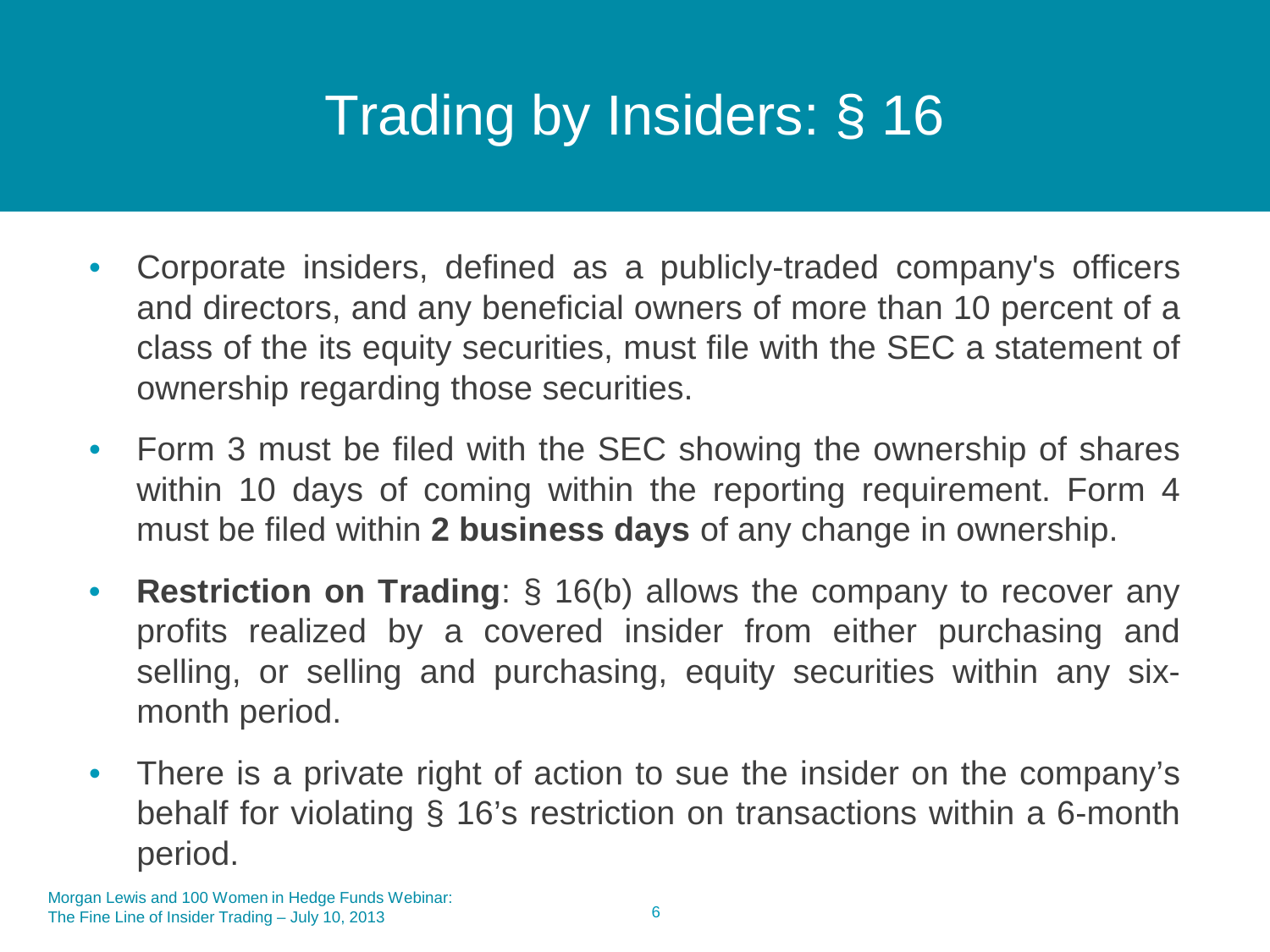| sensor and loss in my proper standard.                                                |
|---------------------------------------------------------------------------------------|
| to Section 16. Form 4 or Form 5<br>obligations may continue. See<br>Instruction 1(b). |

#### STATEMENT OF CHANGES IN BENEFICIAL OWNERSHIP

| Estimated average burden |     |
|--------------------------|-----|
| hours per<br>response:   | 0.5 |

Filed pursuant to Section 16(a) of the Securities Exchange Act of 1934<br>or Section 30(h) of the Investment Company Act of 1940

| 1. Name and Address of Reporting Person<br><b>BERKSHIRE HATHAWAY INC</b>         |         |          | 2. Issuer Name and Ticker or Trading Symbol<br>MOODYS CORP /DE/ [MCO] | 5. Relationship of Reporting Person(s) to Issuer<br>(Check all applicable)<br>10% Owner<br><b>Director</b> |  |  |  |  |
|----------------------------------------------------------------------------------|---------|----------|-----------------------------------------------------------------------|------------------------------------------------------------------------------------------------------------|--|--|--|--|
| (Last)                                                                           | (First) | (Middle) | 3. Date of Earliest Transaction (Month/Day/Year)<br>05/07/2013        | Officer (give title<br>Other (specify<br>below)<br>below)                                                  |  |  |  |  |
| 3555 FARNAM STREET                                                               |         |          | 4. If Amendment, Date of Original Filed (Month/Day/Year)              | 6. Individual or Joint/Group Filing (Check<br>Applicable Line)                                             |  |  |  |  |
| (Street)                                                                         |         |          |                                                                       | Form filed by One Reporting Person                                                                         |  |  |  |  |
| <b>OMAHA</b>                                                                     | NE      | 68131    |                                                                       | Form filed by More than One Reporting<br>x<br>Person                                                       |  |  |  |  |
| (City)                                                                           | (State) | (Zip)    |                                                                       |                                                                                                            |  |  |  |  |
| Table I - Non-Derivative Securities Acquired, Disposed of, or Beneficially Owned |         |          |                                                                       |                                                                                                            |  |  |  |  |
|                                                                                  |         |          |                                                                       |                                                                                                            |  |  |  |  |

| 1. Title of Security (Instr. 3) | 2. Transaction<br>Date<br>(Month/Day/Year) | 2A. Deemed<br><b>Execution Date.</b><br>If any<br>(Month/Day/Year) | 3.<br><b>Transaction</b><br>Code<br>(1nstr. 8) |   | 4. Securities Acquired (A) or<br>Disposed Of (D) (Instr. 3, 4 and 5) |               |                  | 5. Amount of<br><b>Securities</b><br><b>Beneficially</b><br><b>Owned Following</b><br>Reported | 6. Ownership   7. Nature of<br><b>Form: Direct</b><br>(D) or<br>Indirect (I)<br>(1nstr. 4) | Indirect<br><b>Beneficial</b><br>Ownership<br>$($ lnstr. 4 $)$ |
|---------------------------------|--------------------------------------------|--------------------------------------------------------------------|------------------------------------------------|---|----------------------------------------------------------------------|---------------|------------------|------------------------------------------------------------------------------------------------|--------------------------------------------------------------------------------------------|----------------------------------------------------------------|
|                                 |                                            |                                                                    | Code                                           | u | Amount                                                               | (A) or<br>(D) | Price            | Transaction(s)<br>(1nstr. 3 and 4)                                                             |                                                                                            |                                                                |
| <b>Common Stock</b>             | 05/07/2013                                 |                                                                    |                                                |   | 149,411                                                              | D             | \$64.0325<br>(1) | 25,144,128                                                                                     |                                                                                            | See<br>footnotes<br>4 and 5.<br>(4)(5)                         |
|                                 |                                            |                                                                    |                                                |   |                                                                      |               | <b>S64 1667</b>  |                                                                                                |                                                                                            | See<br>footnotes l                                             |

Morgan Lewis and 100 Women in Hedge Funds Webinar: The Fine Line of Insider Trading – July 10, 2013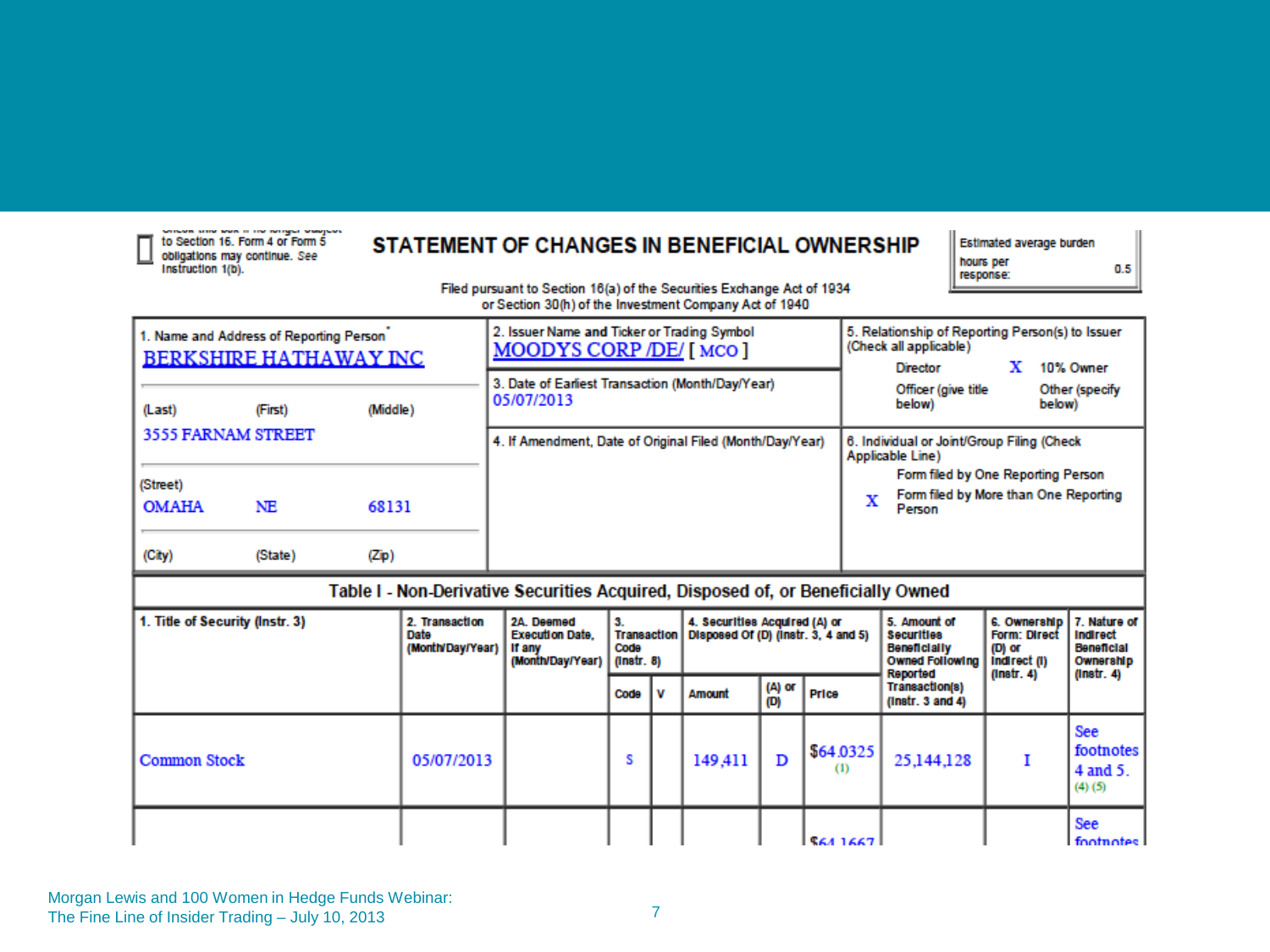### Rule 10b5-1 Trading Plans

- SEC adopted Rule 10b5-1 in 2000 to help define what constitutes trading **"on the basis of"** inside information.
- The Rule provides a **defense** to a corporate executive that a transaction was on the basis of material nonpublic information if the transaction was part of a prearranged plan for future stock trades.
- The SEC requires the executive to show that the plan must be entered **into in good faith at a time when the executive did not not have inside information** about the company, such as its earnings or an impending transaction.
- The *Wall Street Journal* published articles, based on Professor Cohen's research, showing that some transactions under these plans are very well timed.
- The Council of Institutional Investors has petitioned the SEC to change Rule 10b5-1, and the Commission's Enforcement Division is investigating whether any trading pursuant to these plans may have violated the antifraud provision of the federal securities laws.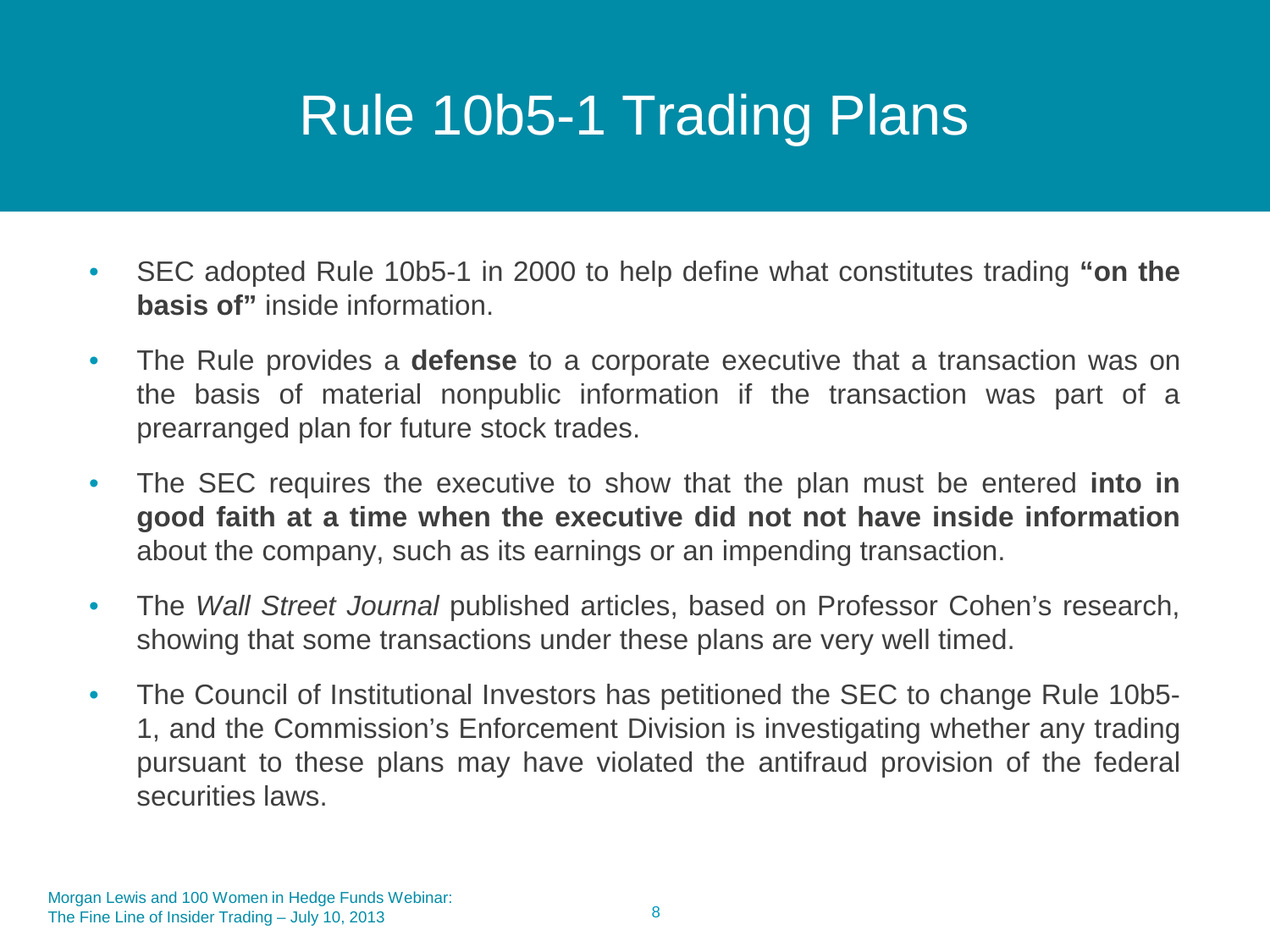





#### **The Fine Line of Insider Trading: Decoding Inside Information**

**Professor Lauren Cohen Harvard Business School**

Wednesday, July 10, 2013

Please note that any advice contained in this communication is not intended or written to be used, and should not be used, as legal advice.

www.morganlewis.com www.100womeninhedgefunds.org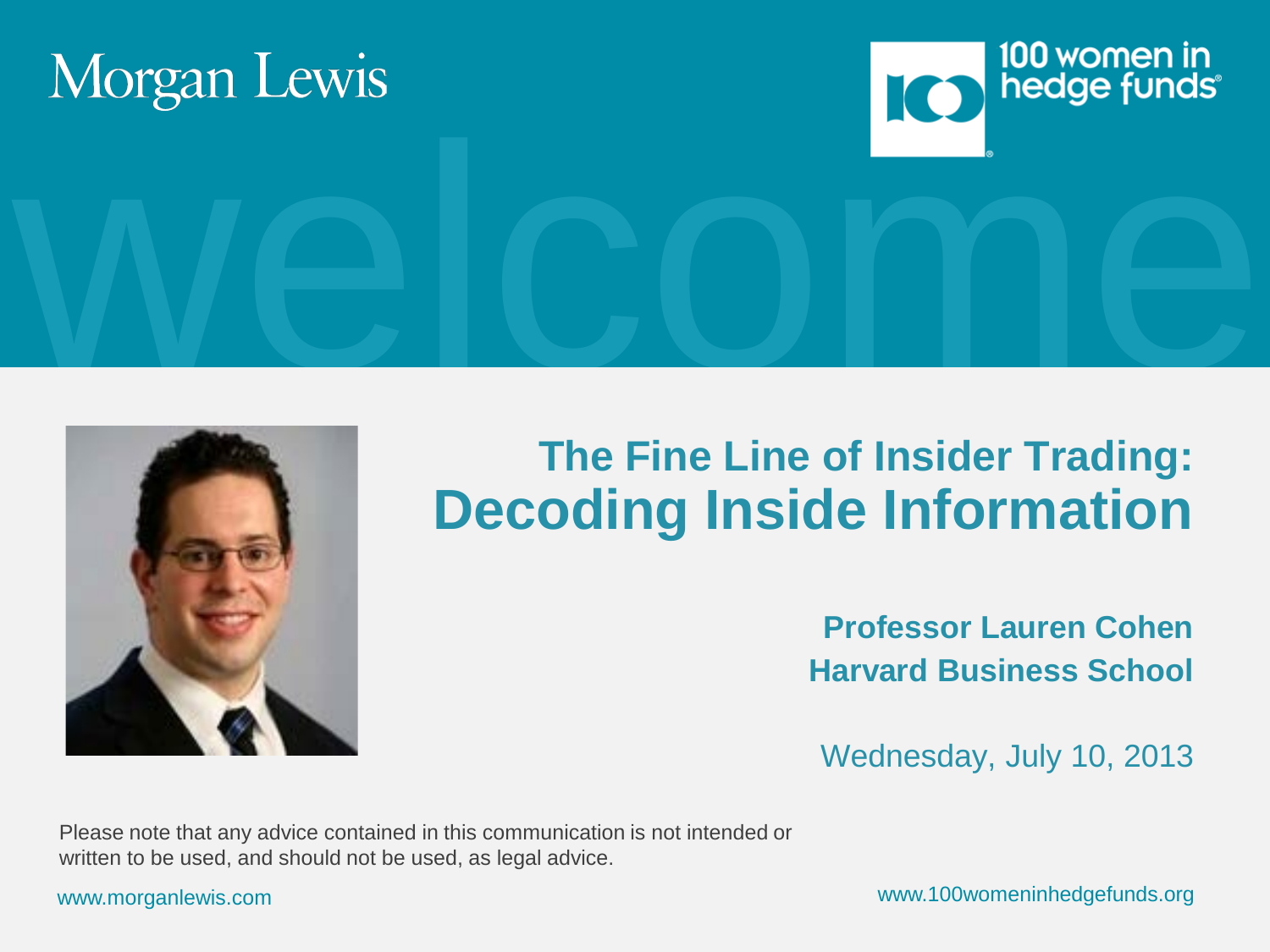### **Motivation**

- Corporate insiders have, by definition, considerably more information about their companies than what is publically available.
- Their trades are closely followed by investors and the general public, who hope to glean from them new information about an insider's company and its future share price.
	- $\rightarrow$  But are all insider trades equal in their informational content?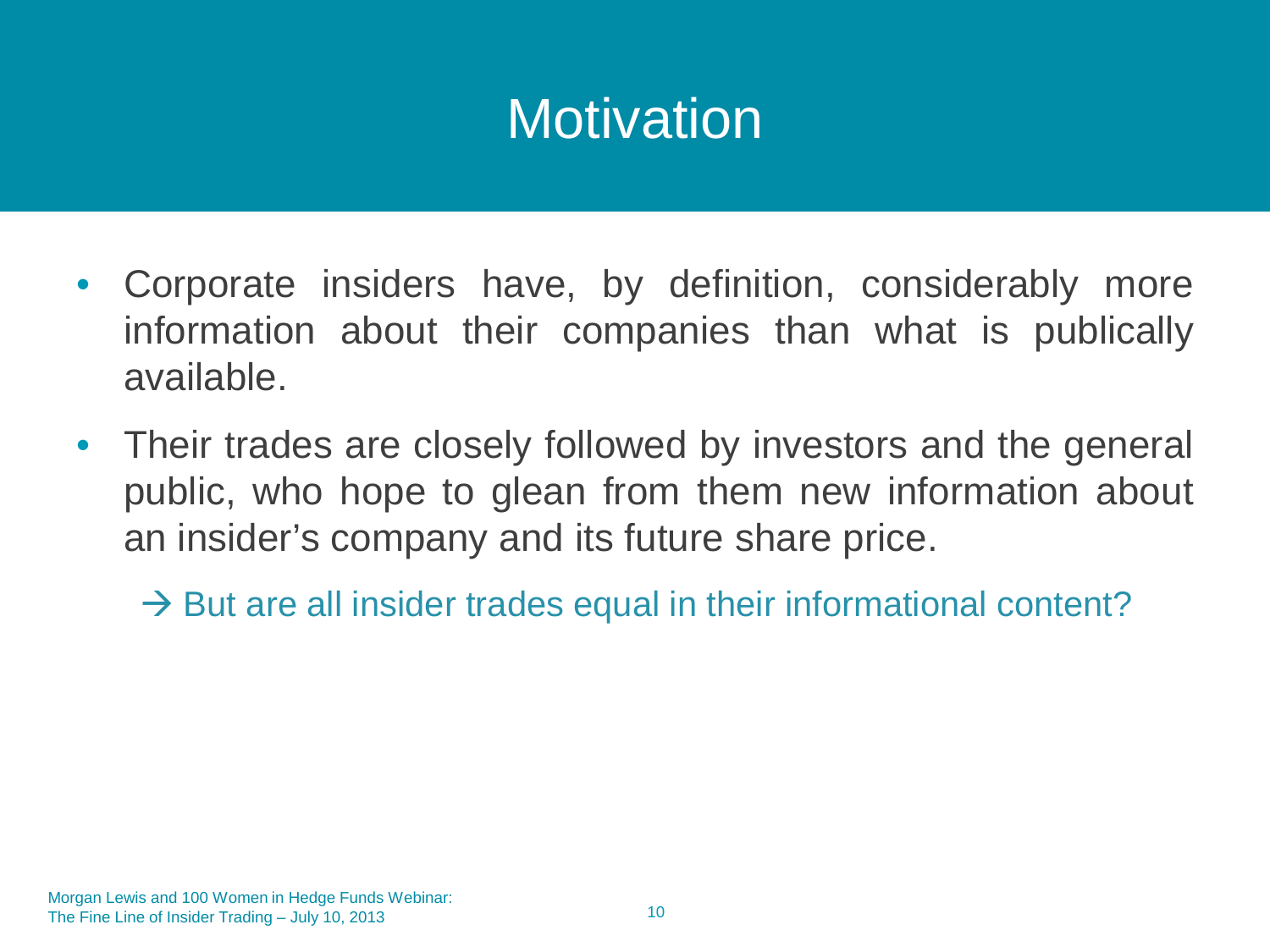# Motivating Example

- For example, suppose that you learned that Bill Gates a savvy and undoubtedly well informed insider – sold 20 million shares of Microsoft in the third quarter of 2008.
- How would you interpret this bit of data?
	- Did Gates anticipate the brewing crisis and sell his shares ahead of it?
	- Or did he have some privileged information about Microsoft's future?
	- Crucially, could one systematically make money by replicating his trades?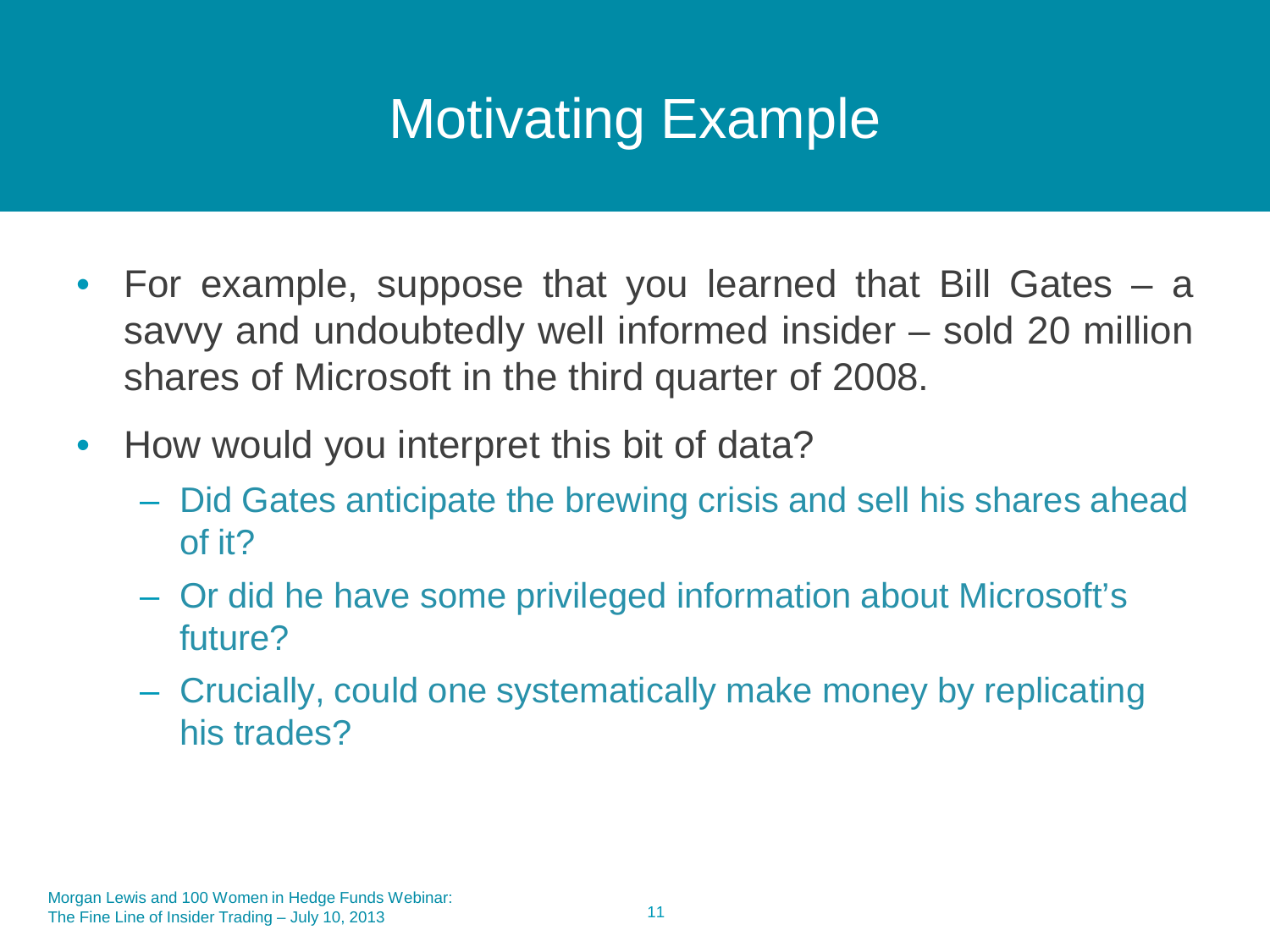#### Motivating Example (cont.)

- Whatever is your prior on Gates' motives, your evaluation of his actions would probably change when you found out that he sold another 20 million shares in the last quarter of 2008. And another 20 million in the first quarter of 2009.
- In fact, Bill Gates routinely sold 20 million shares in each subsequent quarter:



Gates' shares sold in MSFT each quarter (in millions)

Morgan Lewis and 100 Women in Hedge Funds Webinar: The Fine Line of Insider Trading – July 10, 2013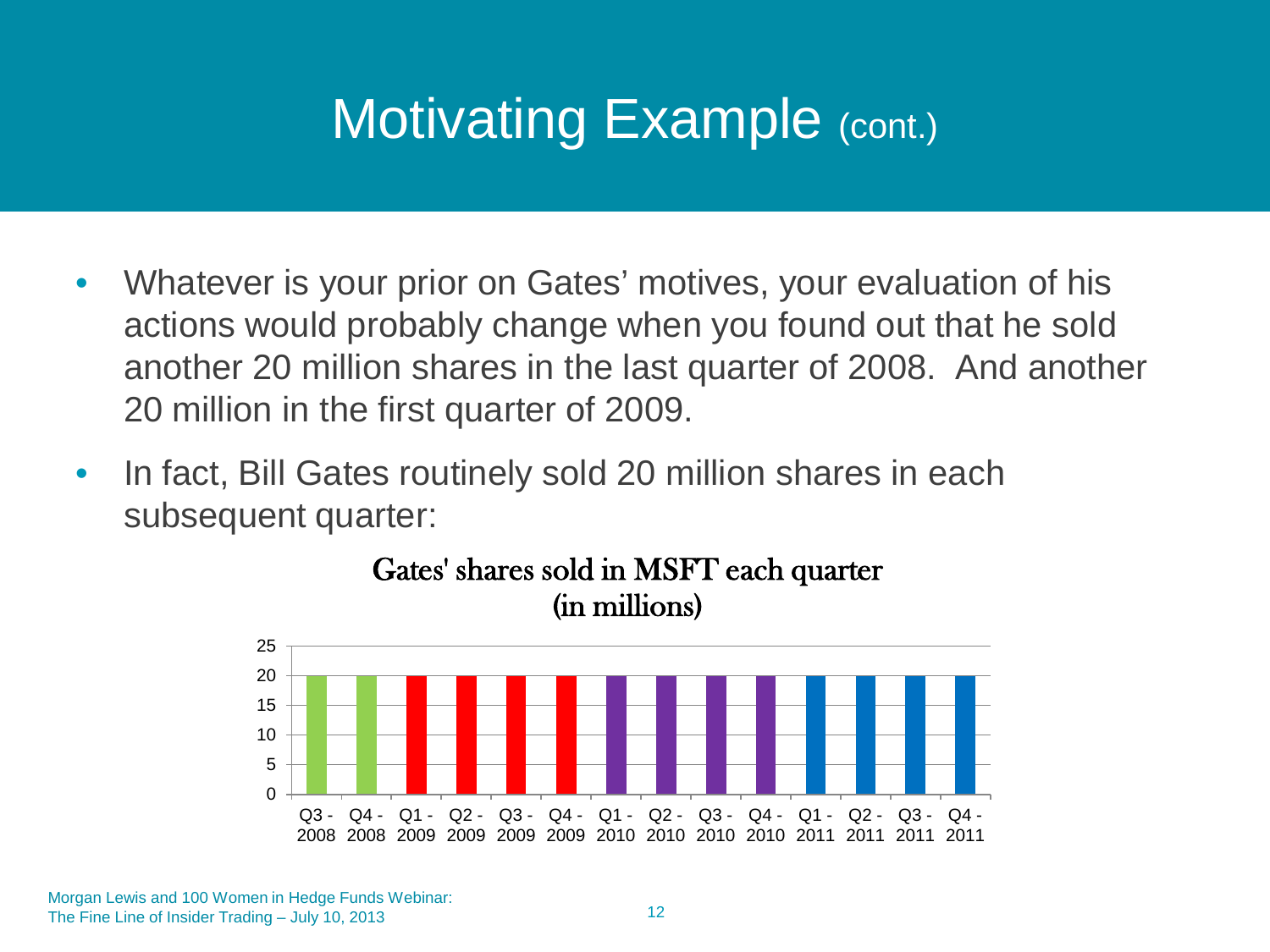#### State of the Literature

- The Gates example serves well to illustrate a common view of insider trading.
- It has been well documented that while insider buys help predict future stock prices, there is little evidence of any price changes following insider sales.
- The usual explanation of such evidence is that insider buys are indeed motivated by information, but that sales are made for other reasons.
	- For instance, Insiders (such as Bill Gates) often have substantial stock holdings in their companies, and thus may want to sell some shares to diversify their overall portfolio.
	- Moreover, insiders may sell their shares because of a specific liquidity need, e.g., they may be buying a house. Since such sells are not based on any firm-specific information, they should not be expected to predict future returns.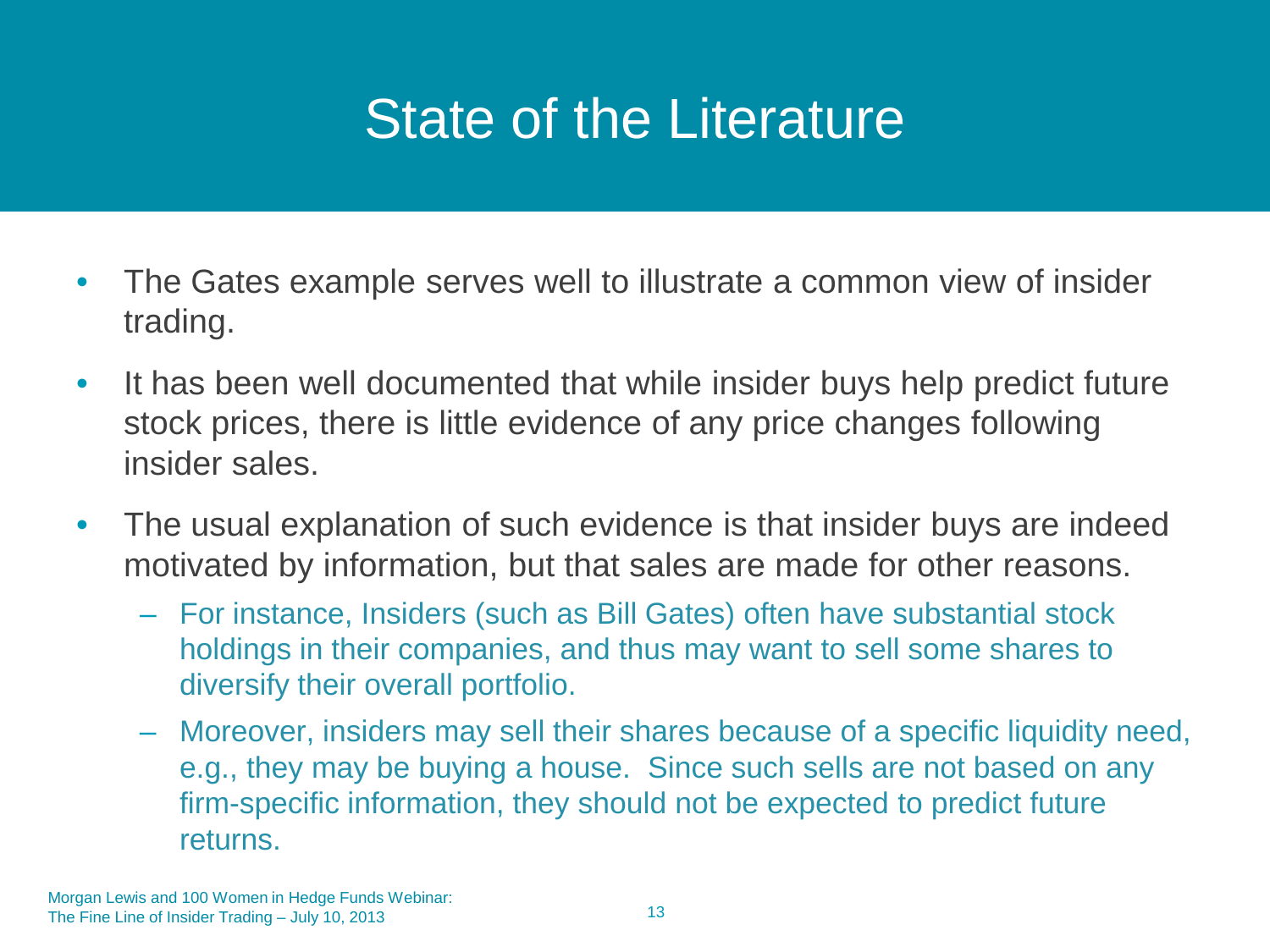#### State of the Understanding

- This binary view of insider trading (informative buys, uninformative sells) holds on average, but likely masks interesting variation.
- After all, some of the best-known examples of insider trading feature insiders selling on information:
	- Enron executives liquidating their holdings ahead of their firm's bankruptcy, the selling of ImClone stock that ultimately led to the imprisonment of Samuel Waksal and Martha Stewart, etc.
	- This means that at least *some* insider sells may be informative.
- Conversely, some insider purchases may *not* be based on new information. For example, some companies have stock purchase programs that allow insiders to purchase their company stock at a discount.
	- Insiders who have money to invest (e.g., if they have just received their annual bonus) may want to participate in such programs even though they have no specific private information that would otherwise justify a trade.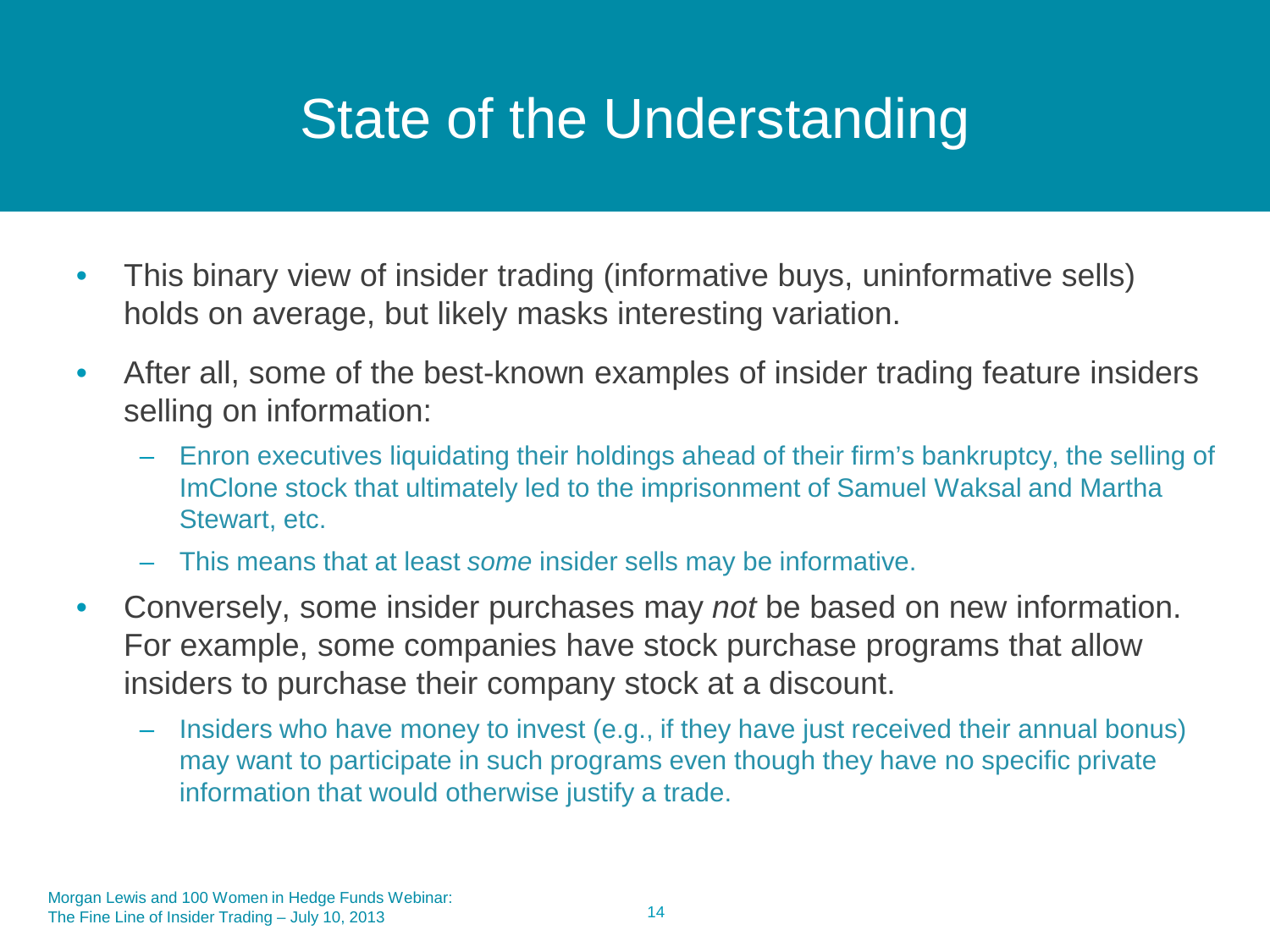## Our Approach

- The key question, of course, is how to distinguish trades that are likely to be based on information from trades motivated by other considerations.
	- We propose a simple way to divide trades into "routine," or less likely to be information-based, and "opportunistic," or more likely to carry new information.
	- We show that our classification scheme works well in predicting company returns and news.
	- Interestingly, we also find evidence that insiders limit their opportunistic trading following waves of SEC insider trading enforcement.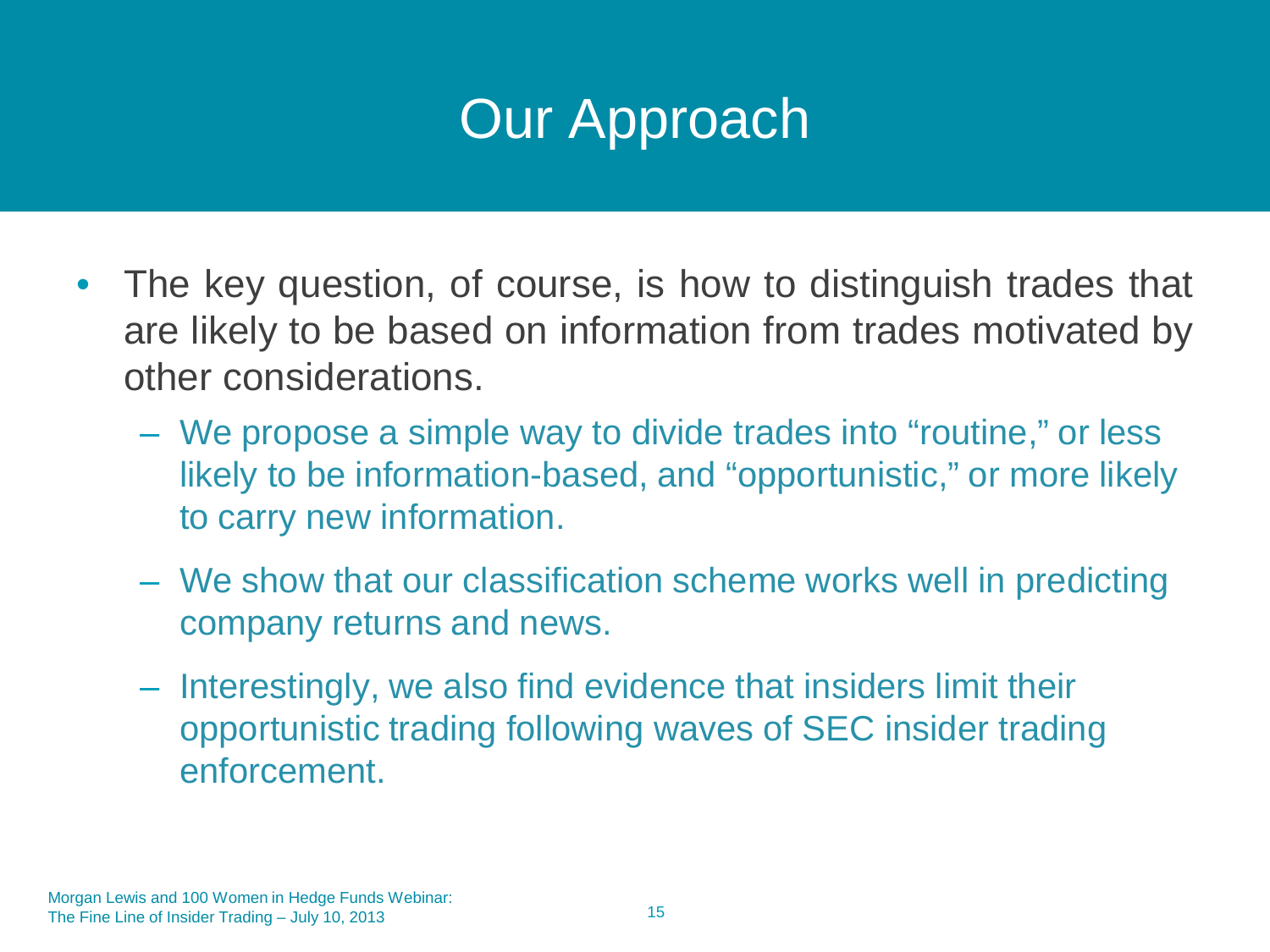## Our Approach (cont.)

- We base our identification of opportunistic and routine insiders on the idea that trades based on private information are unlikely to follow predictable calendar patterns (e.g., Bill Gates' trades): new information is unlikely to be generated in a regular calendar cycle.
- So, insiders who trade on information are likely to trade in a more irregular fashion.
- Insiders who trade in the same month year-after-year are termed **"Routine" insiders** while those who trade erratically are termed **"Opportunistic" insiders**

 **Is this separation into Routine vs. Opportunistic a meaningful one?**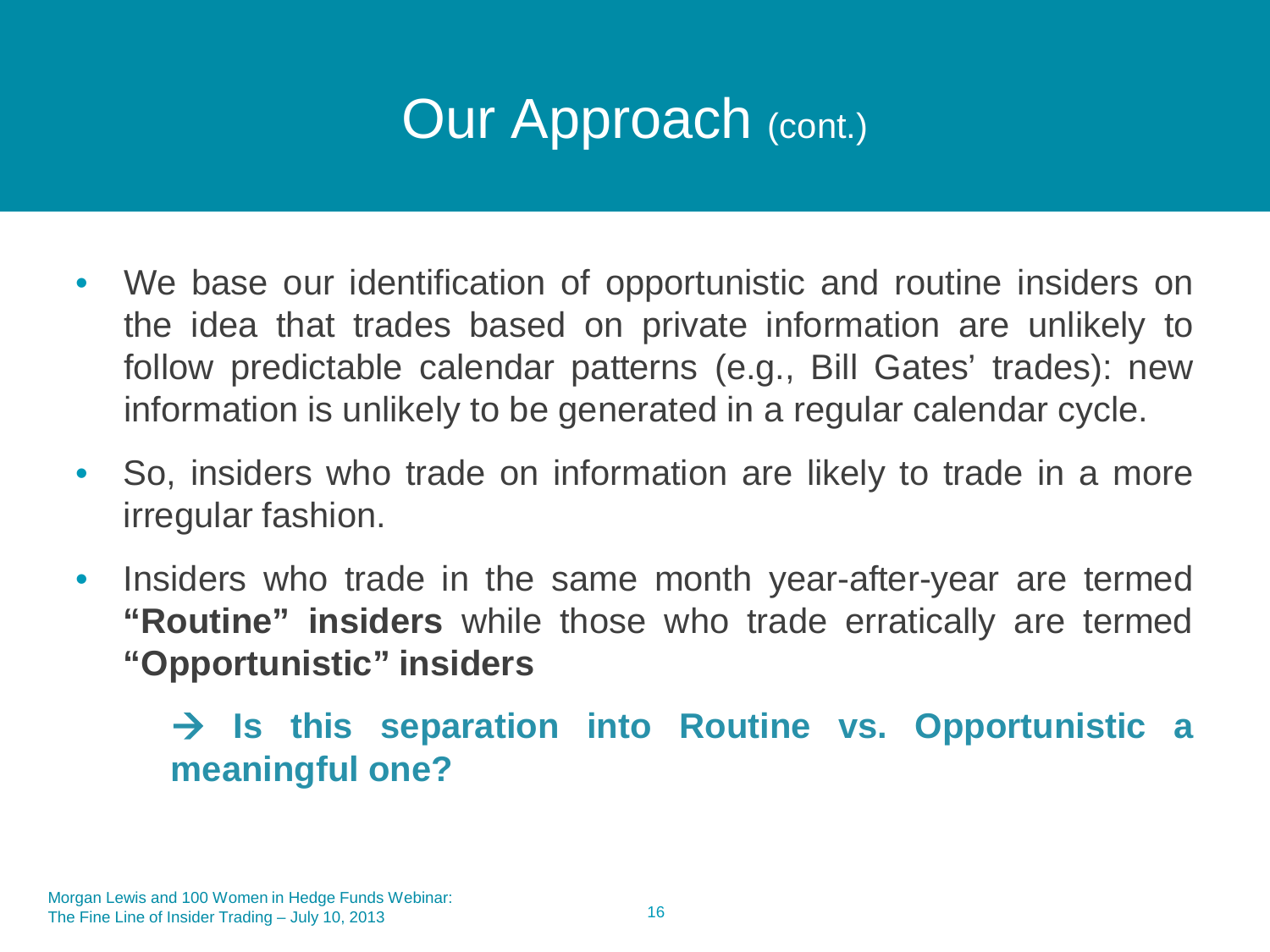## Returns to Portfolios Following Opportunistic vs. Routine Insiders

Equal-weight monthly abnormal returns Value-weight monthly abnormal returns



 These translate into **21.96% per year (EW)** and **9.84% per year (VW)** risk-adjusted returns from following opportunistic insider trades in the month after their trading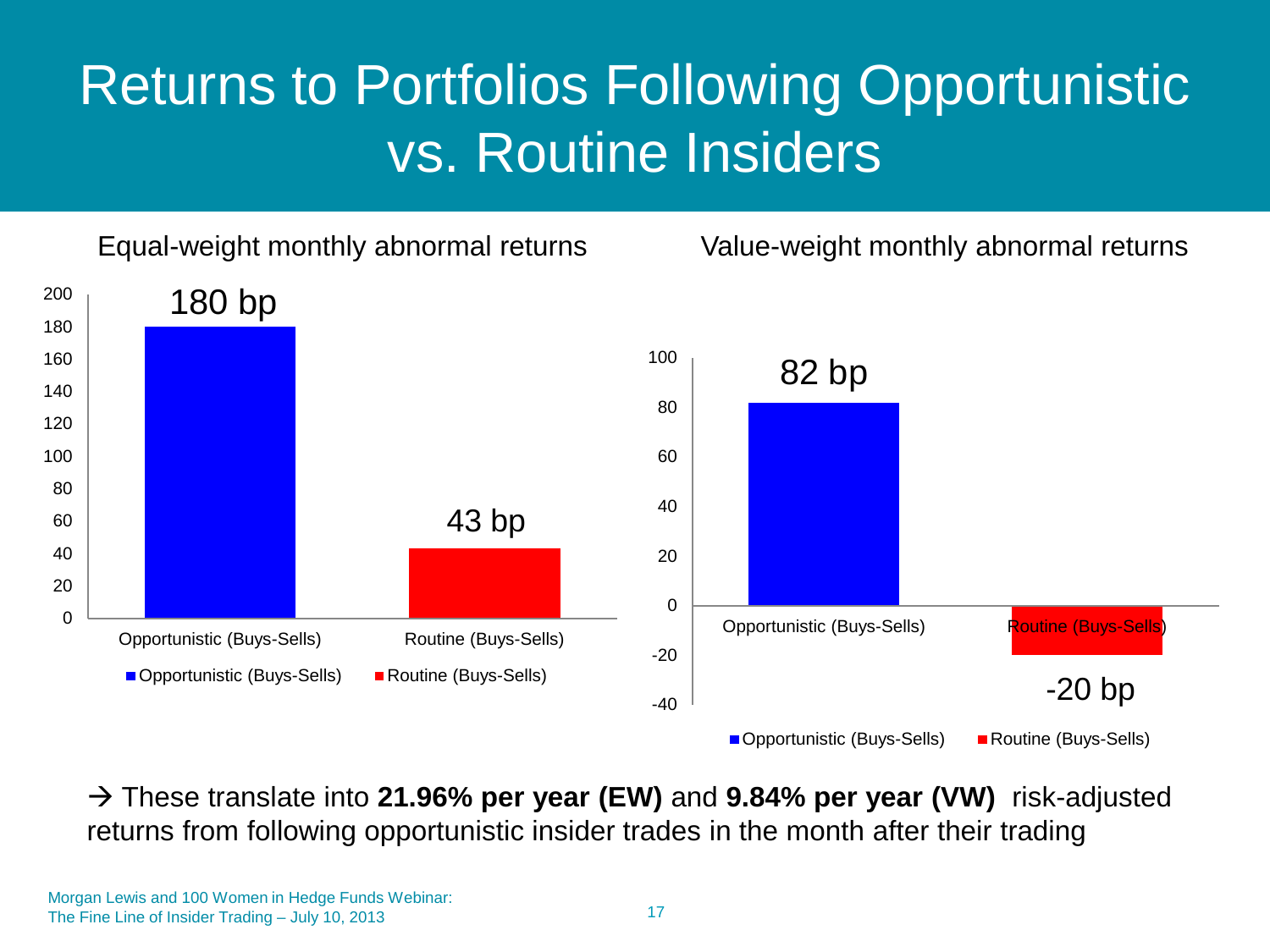#### Longer-Term Performance of Opportunistic and Routine Trades (Event-Time Returns)



 $\rightarrow$  The returns continue to accrue following Opportunistic Trades, and importantly never reverse.

Morgan Lewis and 100 Women in Hedge Funds Webinar: The Fine Line of Insider Trading – July 10, 2013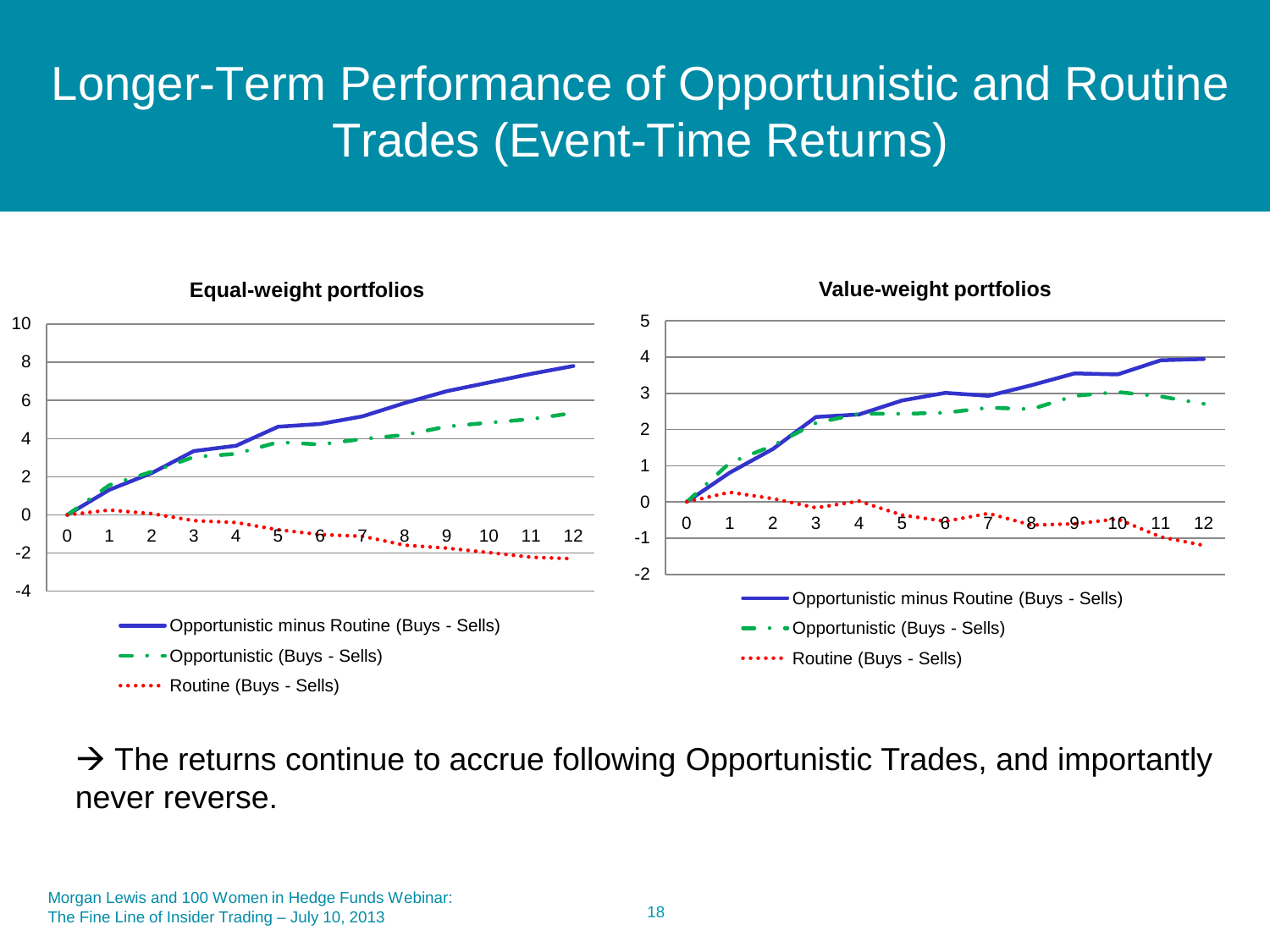#### Who are these opportunistic insiders?

- The most informed Opportunistic insiders tend to be local insiders in non-senior positions at the firm.
- On average, their profile can be described as:
	- a) Experienced traders
	- b) From more geographically concentrated firms
	- c) From poorly governed firms
	- d) From firms that make more new products (where there is likely more inside info to trade on)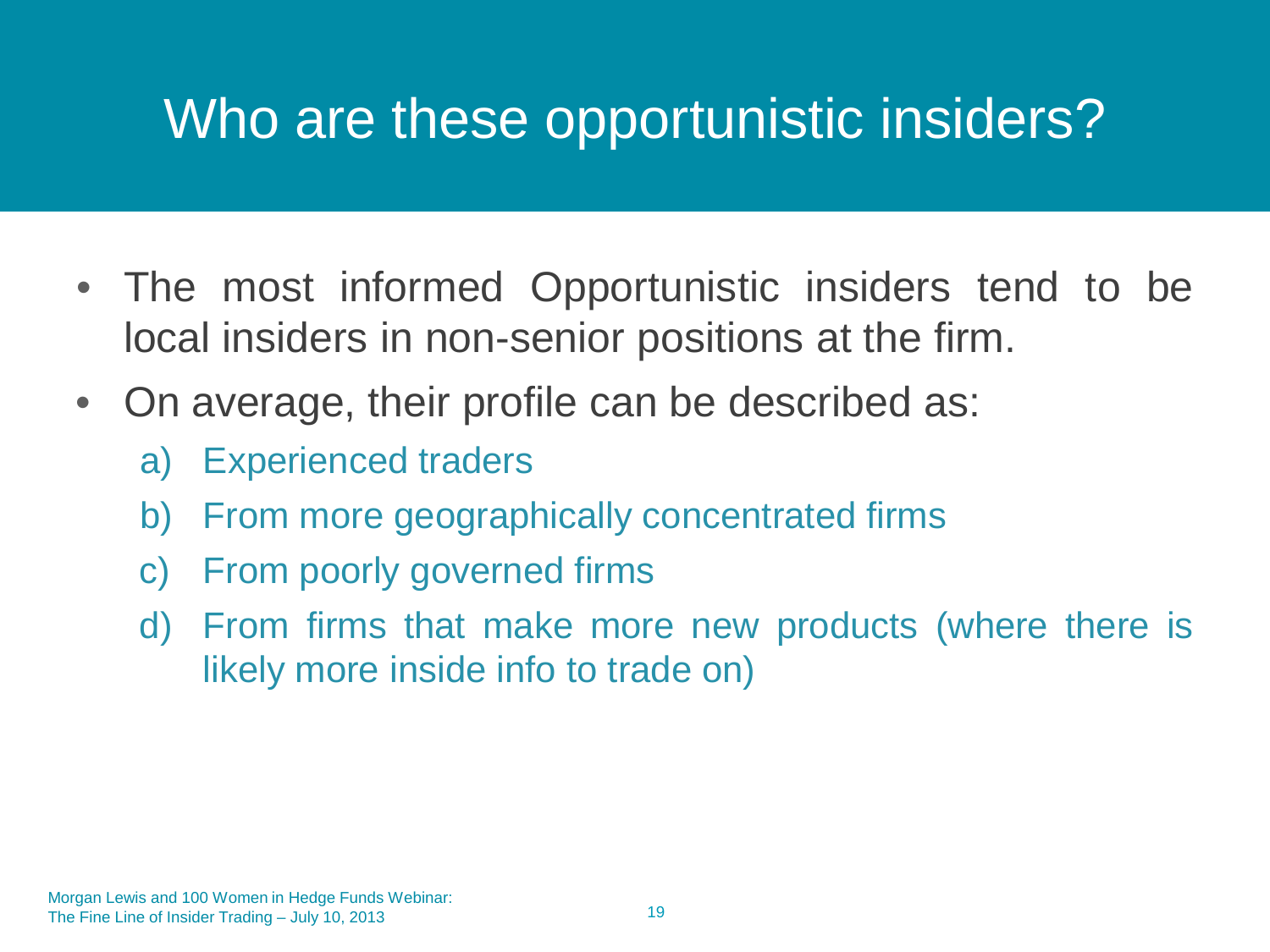#### Summary and Extensions

- The Routine-Opportunistic classification we have proposed is simple and intuitive.
- It is also easily extended. One could, for example, use a more complicated pattern in trades to define "routines" or perhaps use additional data to improve the classification.
- The approach we propose also lends itself to applications in other contexts, such as routine rebalancing trades that might be done by institutional or pension managers each quarter.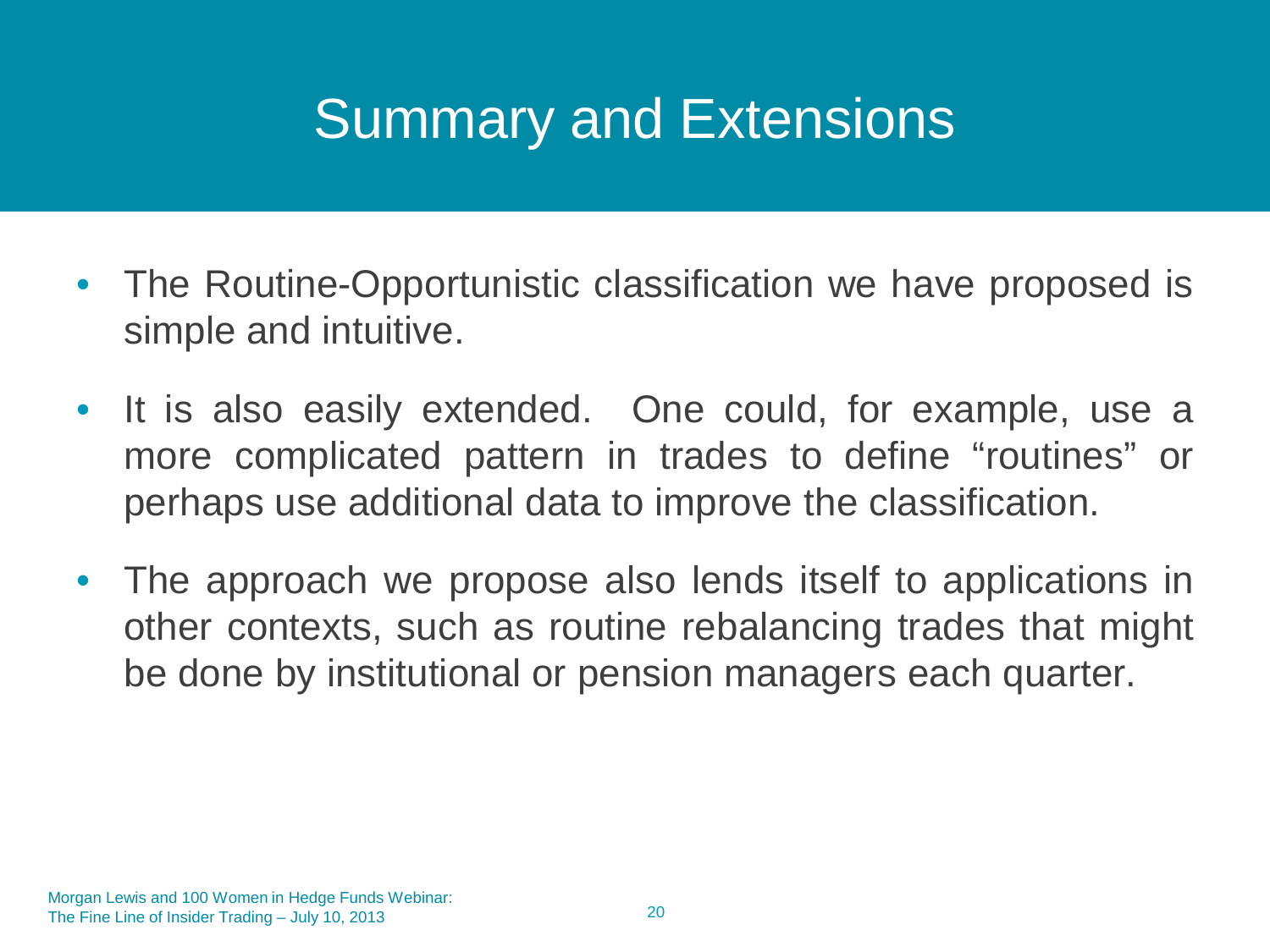#### Summary and Extensions (cont.)

- Our work has attracted interest from policymakers,
	- e.g., the SEC and the Ontario Securities Commission.
- It is also useful for market participants.
	- For instance, Alliance Bernstein Research (2012) has produced a report that discusses, replicates, and confirms our results along with offering a number of extensions of ways that they may be useful in investment practice.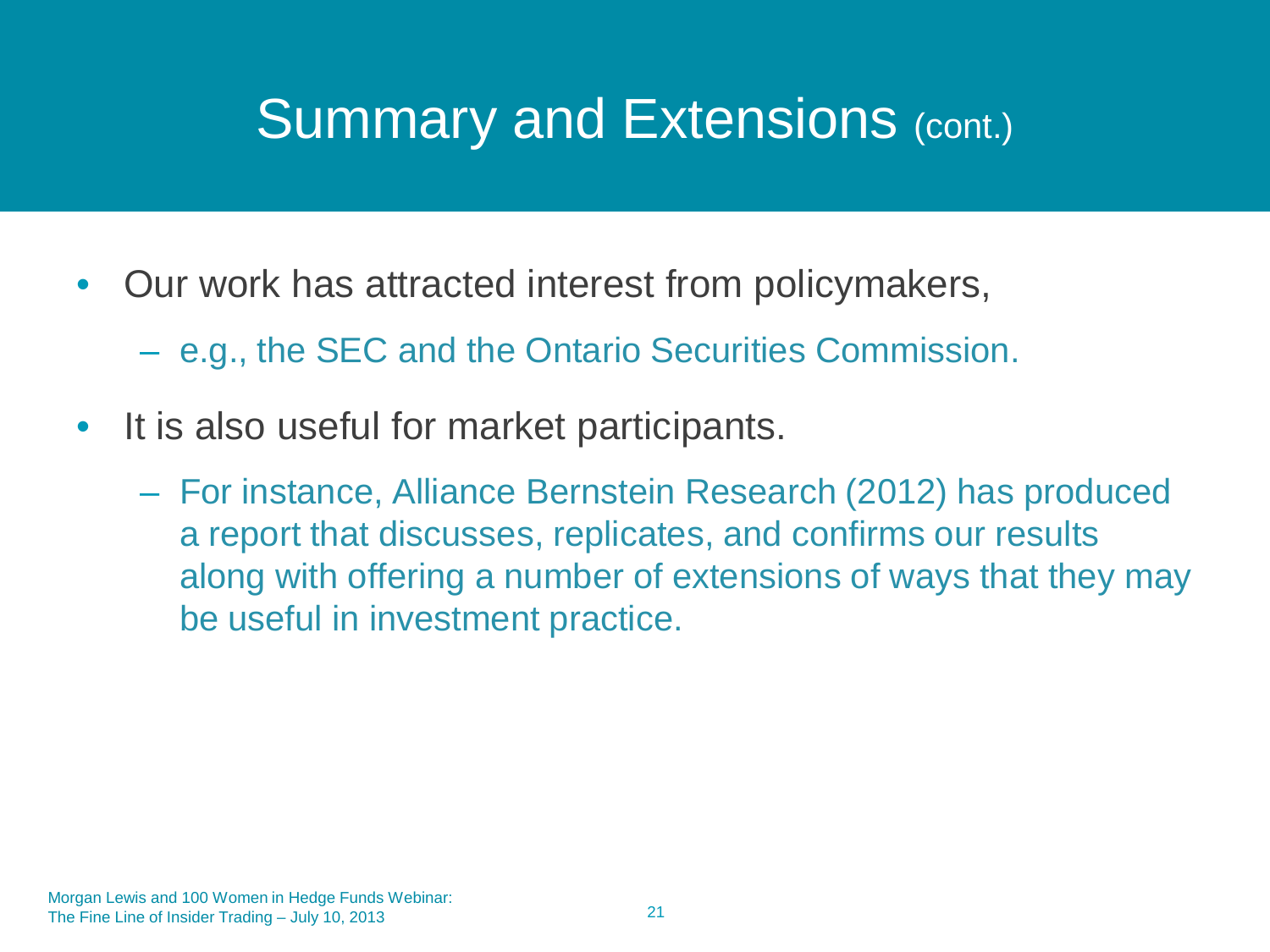





# Welcome<br>The Fine Line of Insider Trading: **The Fine Line of Insider Trading: Political Intelligence and Insider Trading**

#### **Michael Mayhew**

Wednesday, July 10, 2013

#### **with Introduction by Peter J. Henning**

Please note that any advice contained in this communication is not intended or written to be used, and should not be used, as legal advice.

www.morganlewis.com www.100womeninhedgefunds.org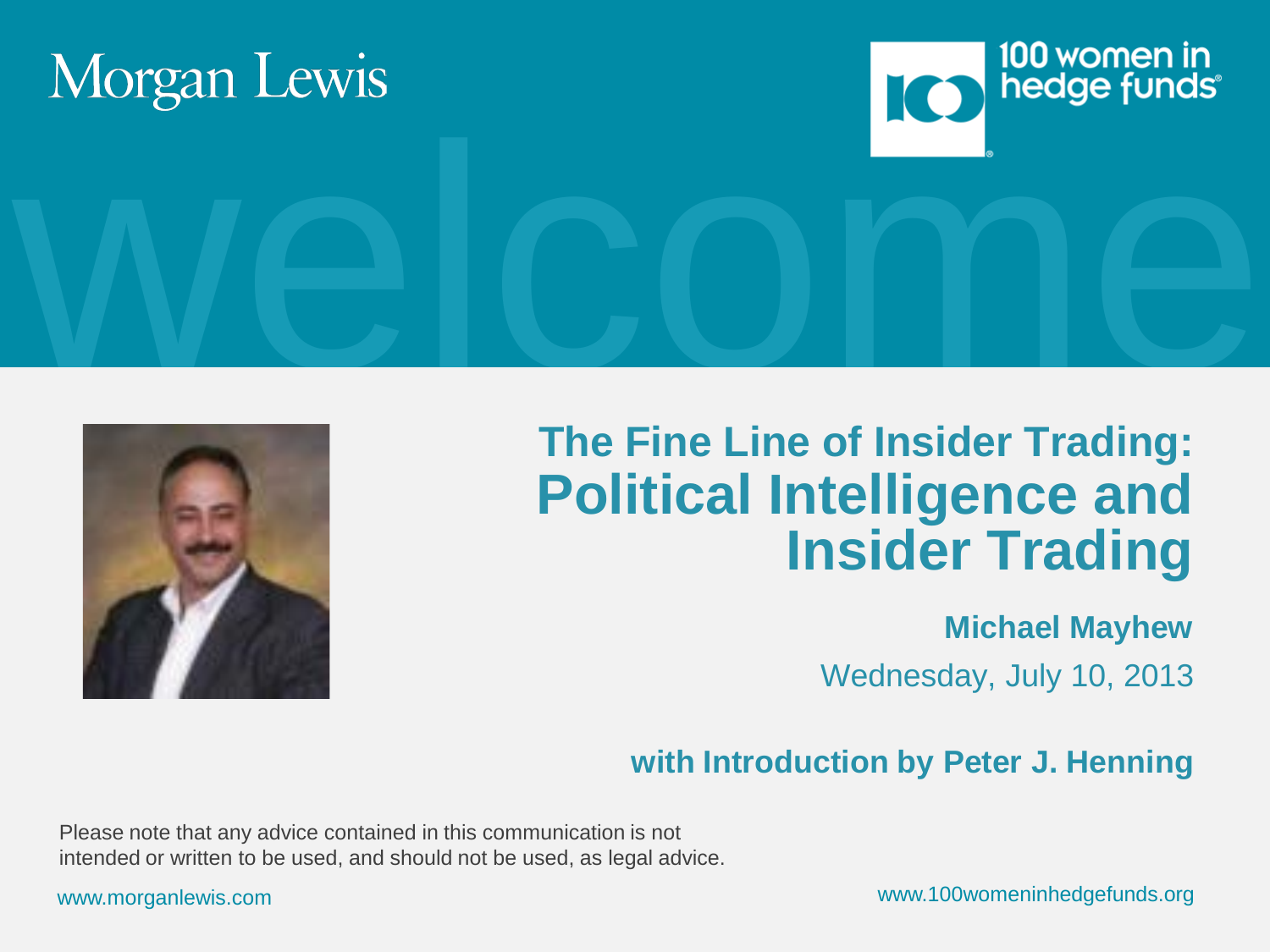# The STOCK Act

- "Stop Trading On Congressional Knowledge" (STOCK) Act signed by President Obama on April 4, 2012. The legislation had languished for about 5 years until a "60 Minutes" segment highlighting profitable trades by Representatives and Senator that stirred Congress into action.
- The law provides that "each Member of Congress or employee of Congress **owes a duty arising from a relationship of trust and confidence to the Congress, the United States Government, and the citizens of the United States** with respect to material, nonpublic information derived from such person's position as a Member of Congress or employee of Congress or gained from the performance of such person's official responsibilities."
- The law affirms that "Members of Congress and employees of Congress are not exempt from the insider trading prohibitions arising under the securities laws, including section 10(b) of the Securities Exchange Act of 1934 and Rule 10b-5 thereunder." Whether they were before the STOCK Act, they clearly are now.
- A provision requiring senior Executive Branch employees to report their stock ownership and trading has been shelved for the time being.
- **Problem**: What is inside information that relates to governmental or congressional action?

Morgan Lewis and 100 Women in Hedge Funds Webinar: The Fine Line of Insider Trading – July 10, 2013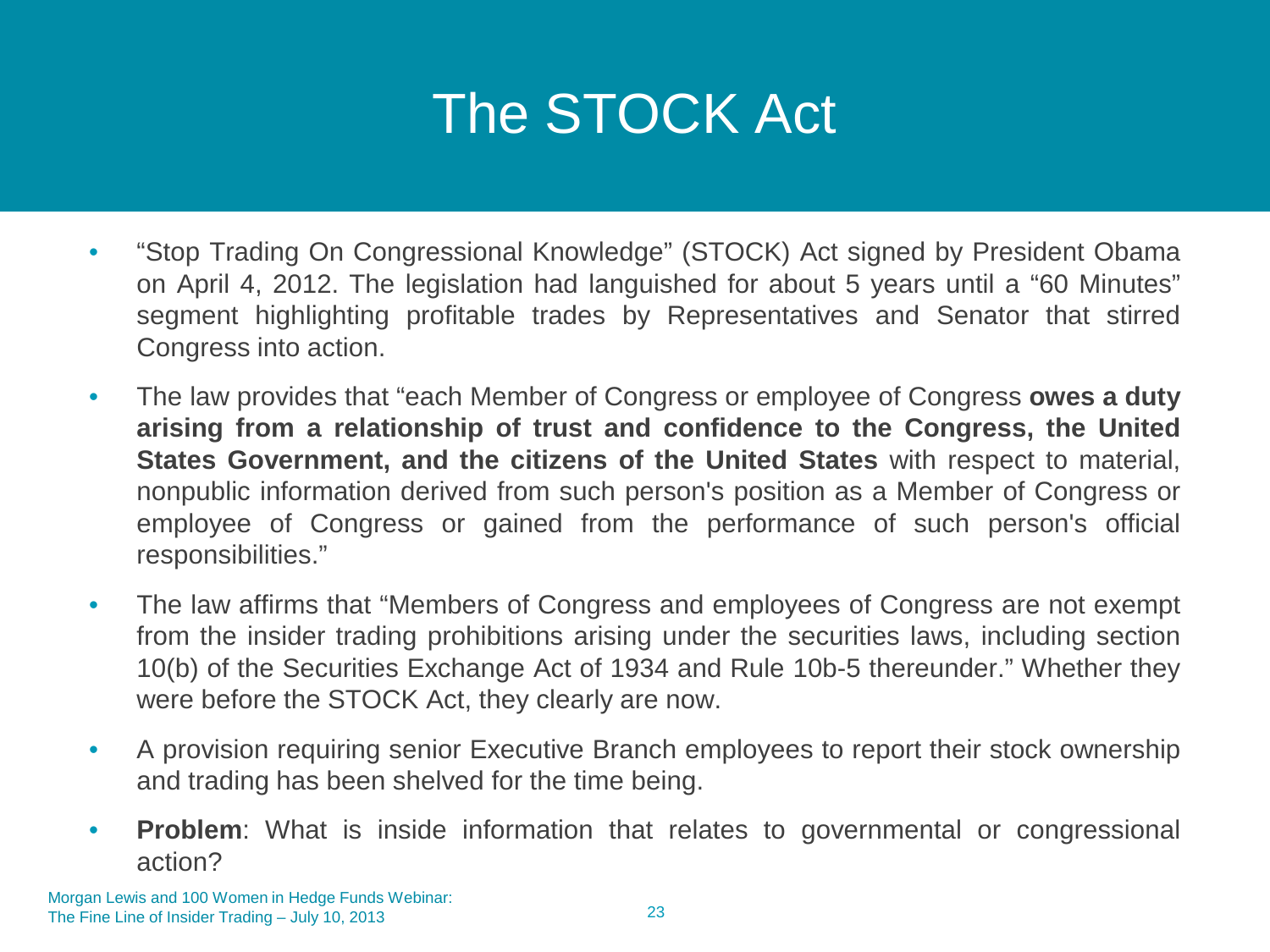### Definition of Political Intelligence

- According to the STOCK Act "political Intelligence" means information that is —
	- 1) derived by a person from direct communications with an executive branch employee, a Member of Congress, or an employee of Congress; and
	- 2) provided in exchange for financial compensation to a client who intends, and who is known to intend, to use the information to inform investment decisions.
- Based on this definition, "political intelligence" **IS NOT** a type of firm (lobbyist or boutique policy research firm) but rather the **information obtained as a result of a specific activity.**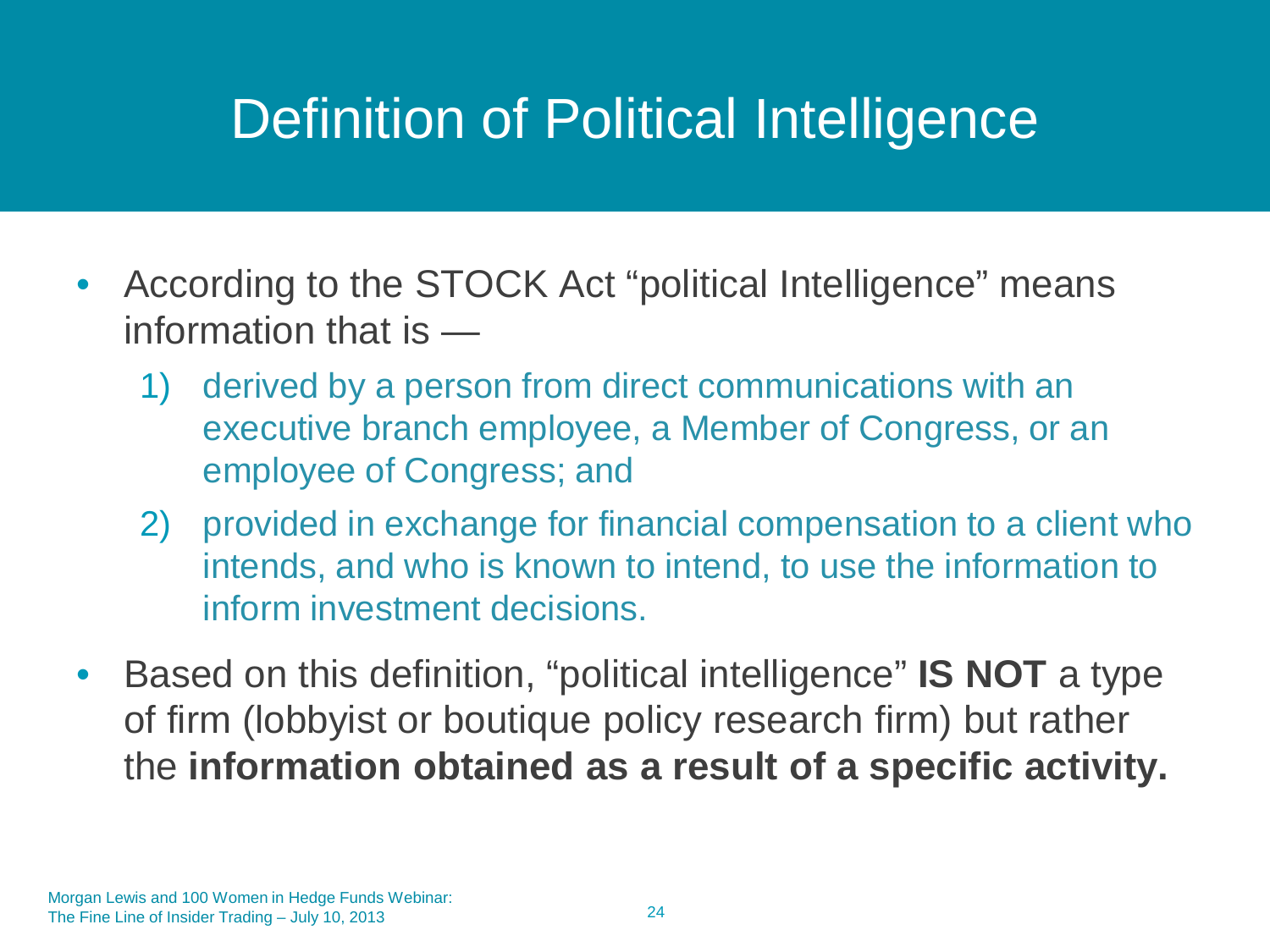### Definition of Political Intelligence (cont.)

- This opens up a huge universe of people who are currently engaged in the activity of collecting "political intelligence", including:
	- Boutique policy research firms
	- Macro-economic research firms
	- Sell-side investment banks
	- Lobbyists
	- Law firms
	- Media firms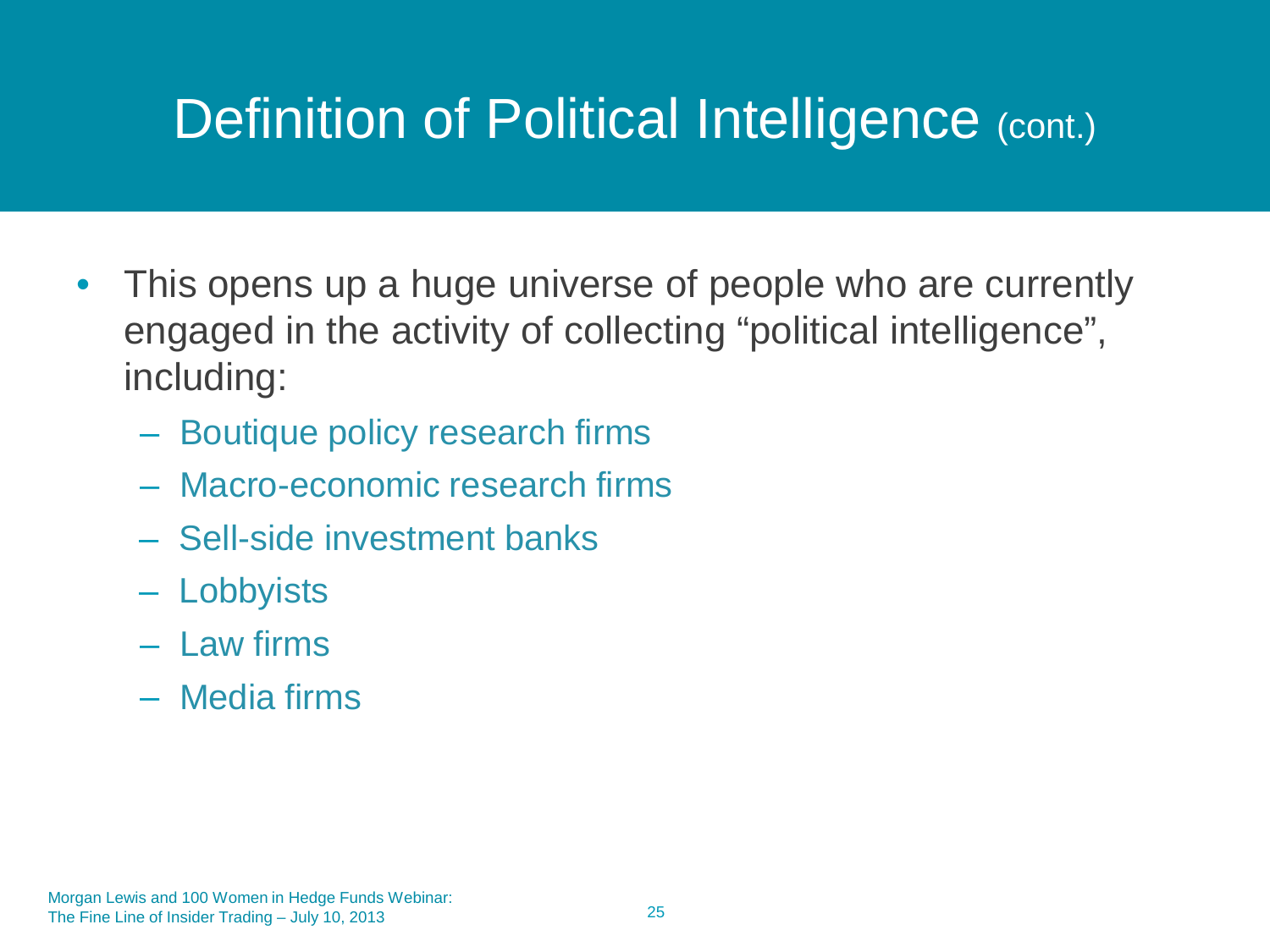- **Policy Research**: Firms that assist investors by publishing research with opinions and analysis of governmental and legislative actions and their impact on the financial markets. Policy research firms include:
	- Legislative / Regulatory,
	- Monetary Policy,
	- Political Risk,
	- Other.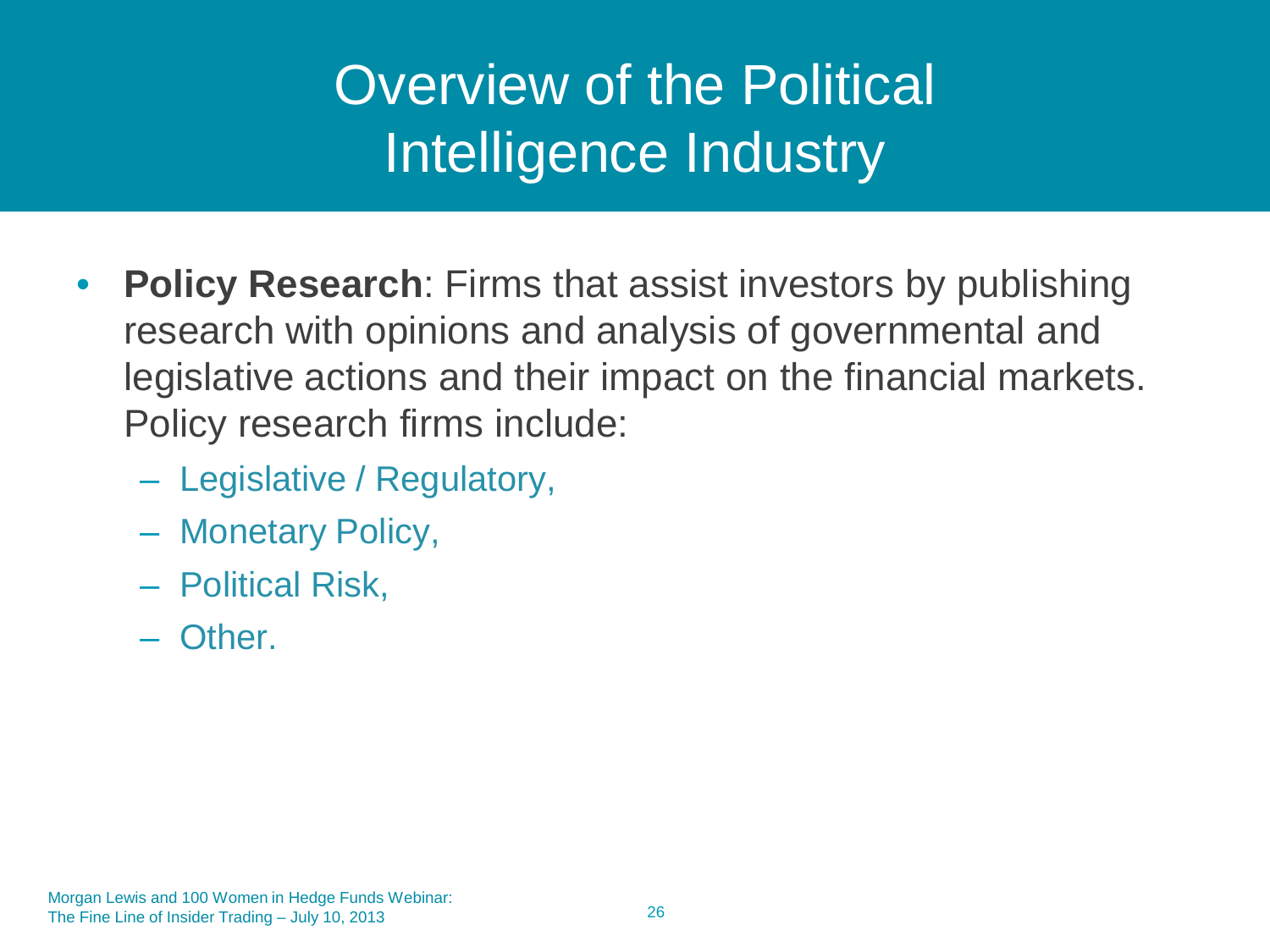- **Specialist Providers**: Firms which, as a sideline to their primary businesses, provide information to investors on legislative or regulatory developments. Unlike policy research firms, political intelligence firms tend not to provide written analysis, focusing instead on answering specific questions from investors. Political intelligence firms include:
	- Lobbyists,
	- Law firms,
	- Consulting firms.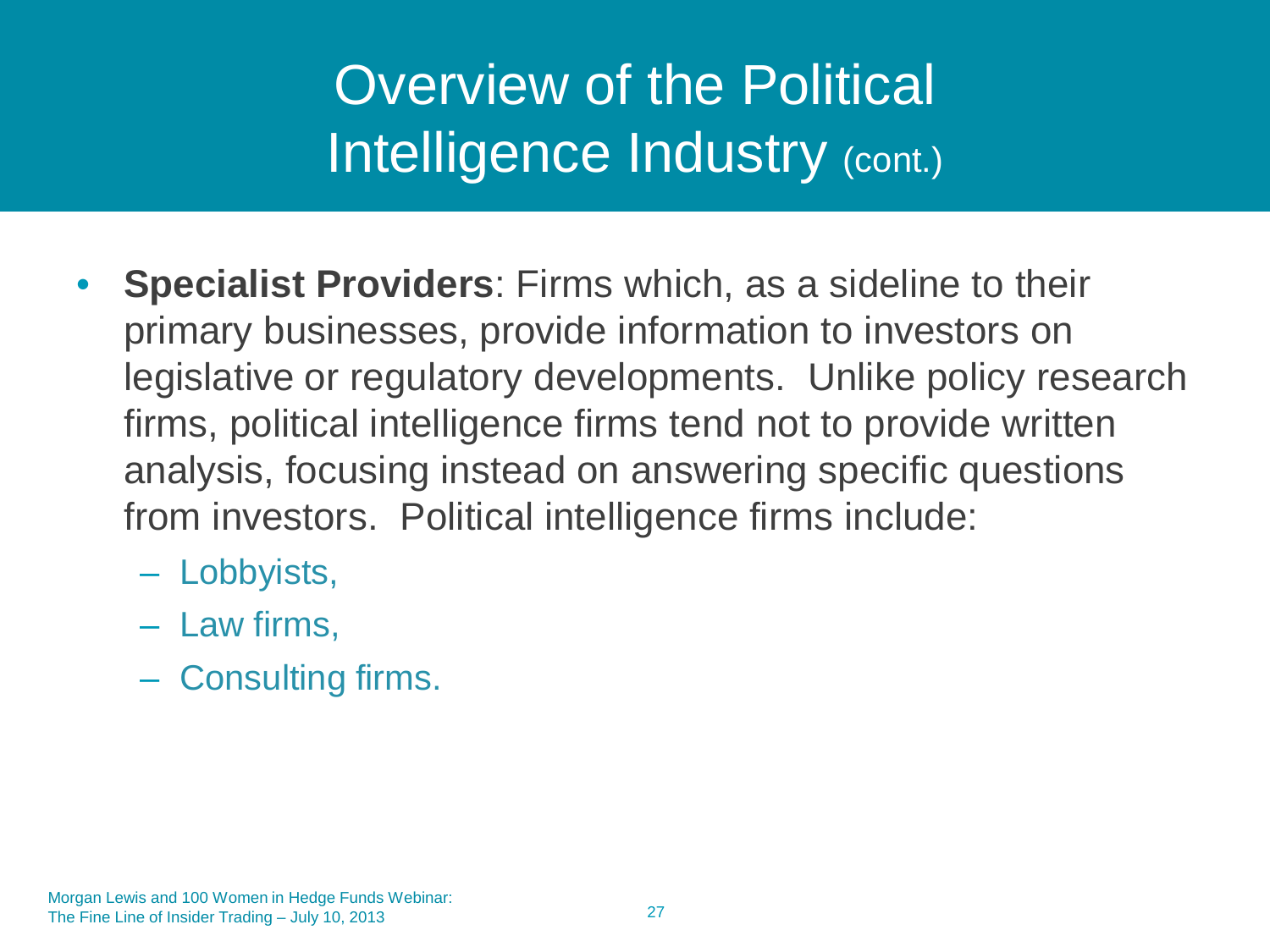**Macro-Economic Research:** Firms which publish research and forecasts of economic activity. This type of research often includes analysis of the Treasury and Federal Reserve and how their actions might impact interest rates, employment and economic growth.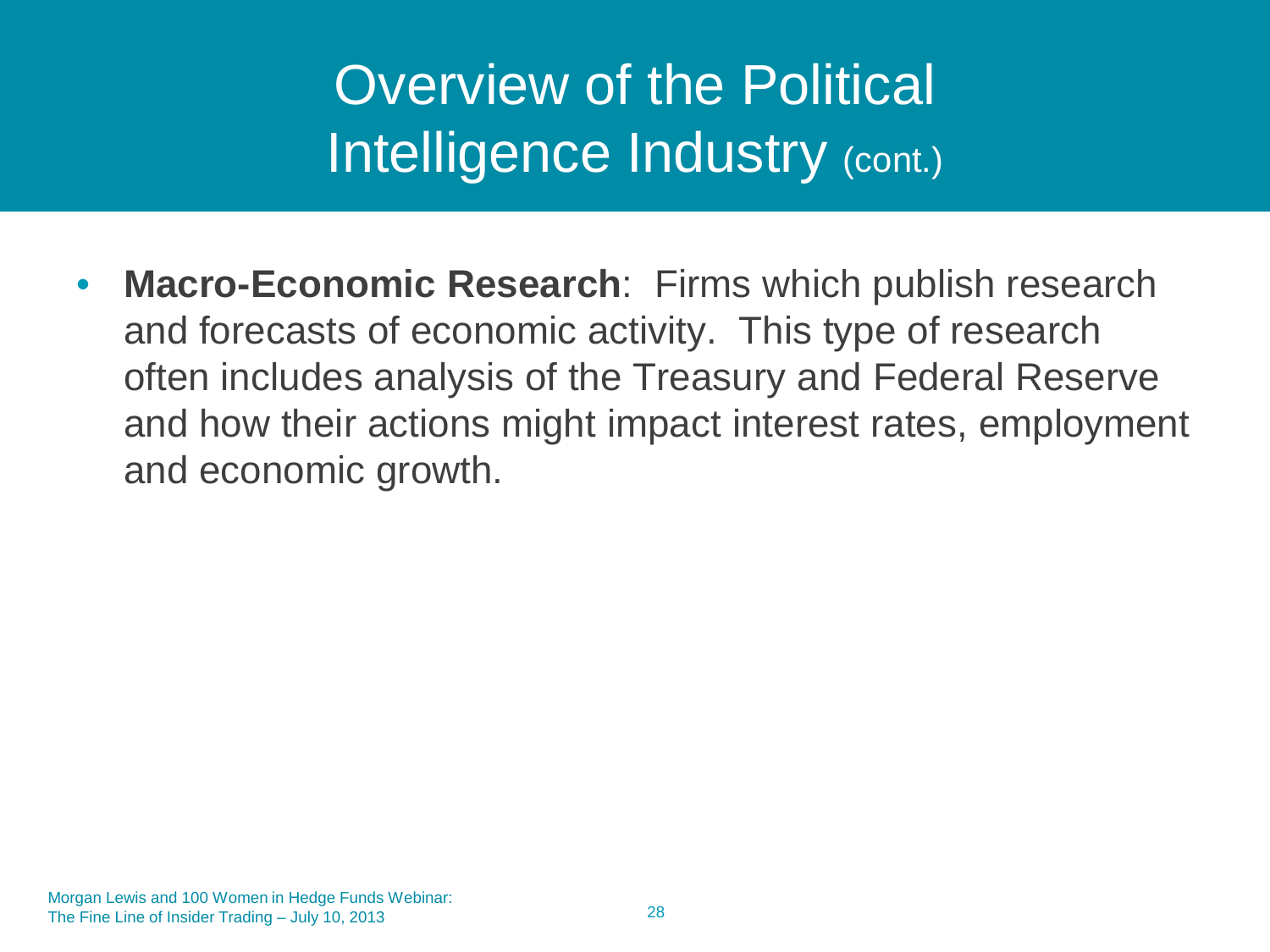• **Sell-Side Investment Banks**: Analysts at investment banks also collect "political intelligence", either as a specialized service, or as part of their regular analysis on an industry (e.g. healthcare analysts and the recent CMS decision). Many sellside investment banks also set up one-on-one or group meetings between investors and political insiders.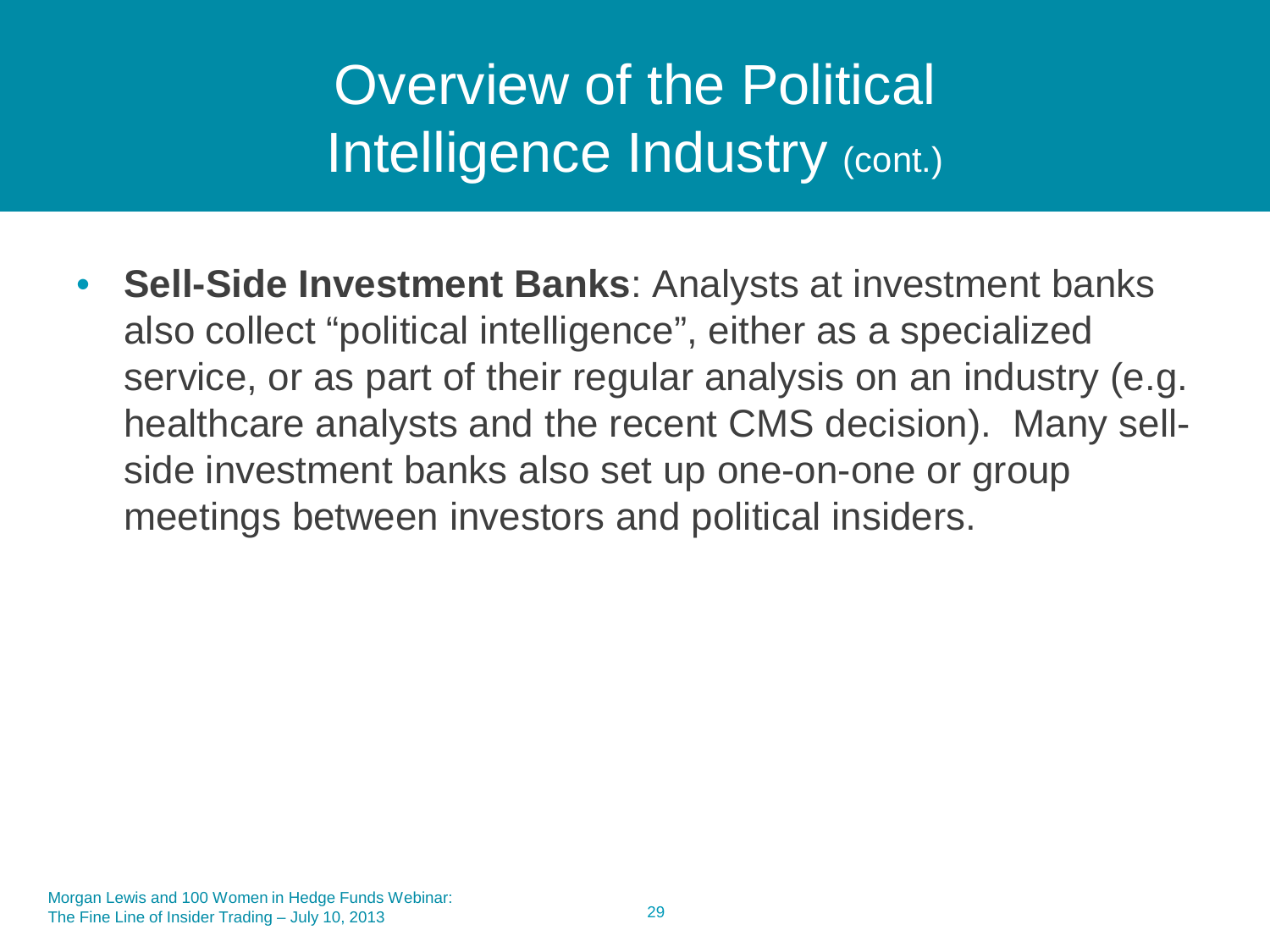- **Media Firms**: A growing number of media firms have developed subscription products which provide political intelligence specifically to analysts and portfolio managers at hedge funds, mutual funds, pension funds, and family offices. Some of these firms include:
	- Bloomberg Government,
	- Politico Pro, and
	- CQ Presses First Street.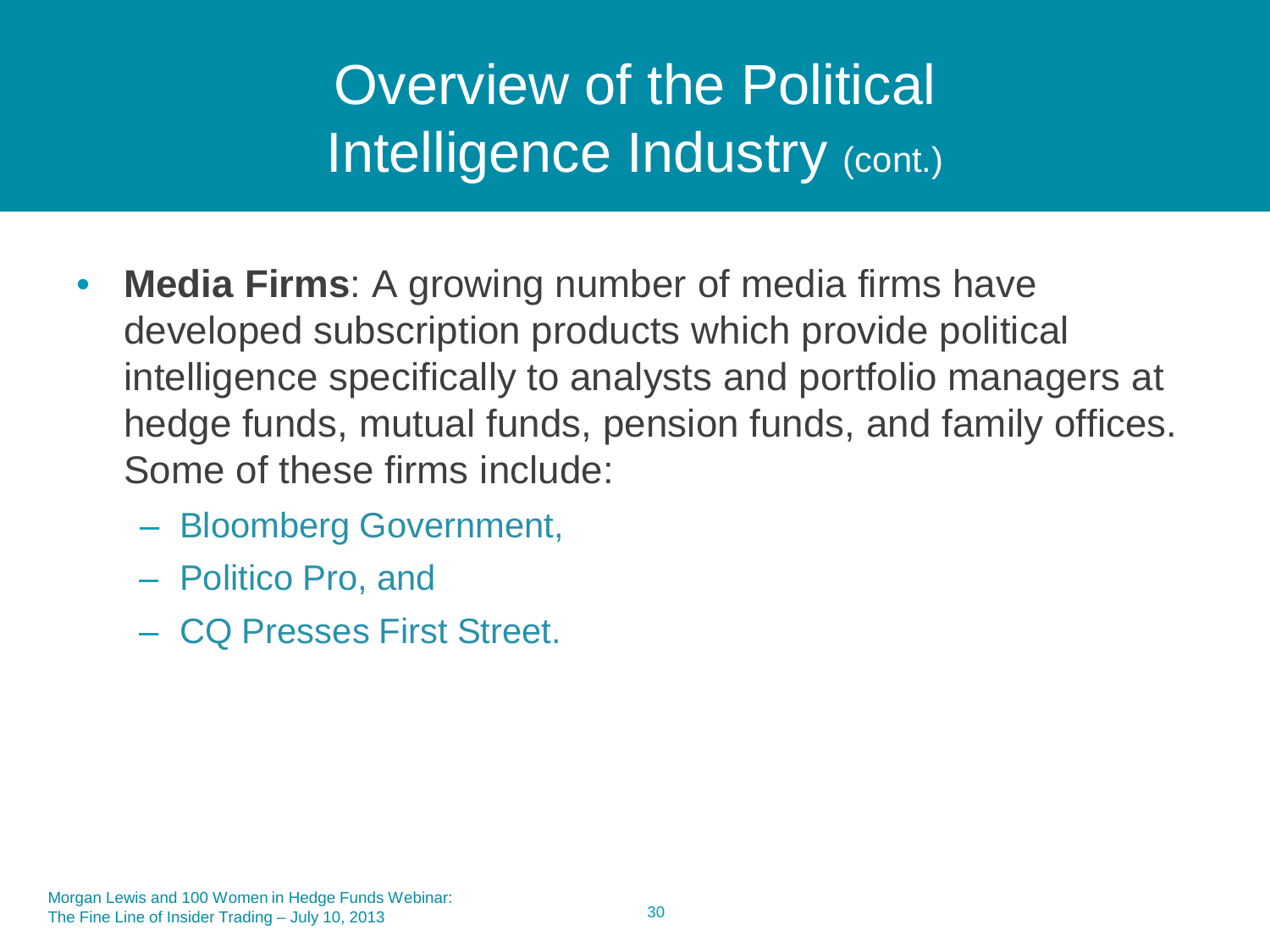• **Buy-Side Analysts**: Analysts at many large hedge funds and mutual funds speak with political insiders to collect information to inform their firm's investment decisions. However, it is UNCLEAR whether this meets the STOCK Act's definition of information "provided in exchange for financial compensation to a client who intends, and who is known to intend, to use the information to inform investment decisions."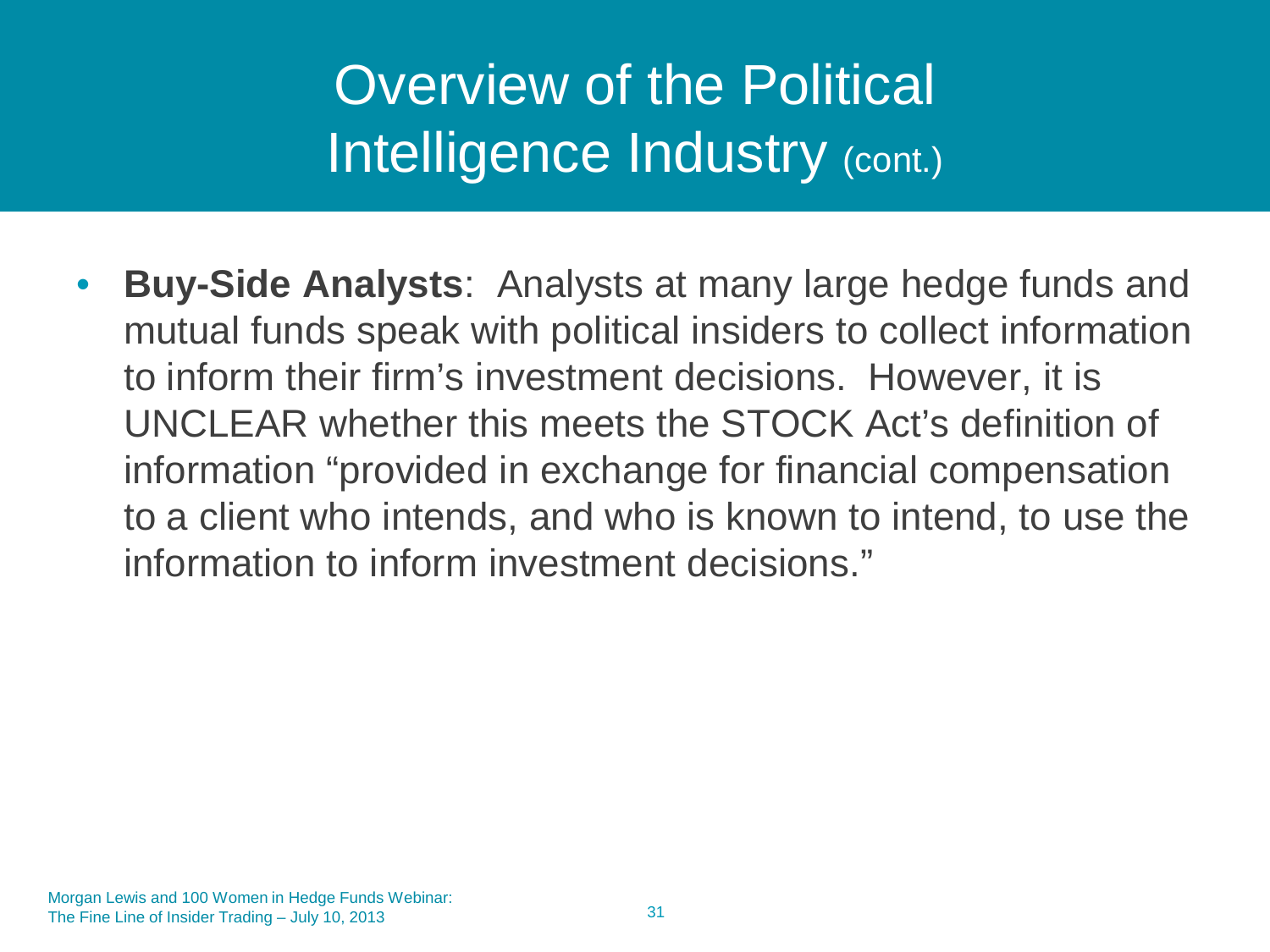### Examples of how investors use Political Intelligence

"What hedge funds look for are inefficiencies in the market, and Washington is the world's greatest creator of market inefficiencies." – Hedge Fund Manager

#### **REAL LIFE EXAMPLES**

- In the 1980s, Ivan Boesky hired lobbyists to see if Congress would block Standard Oil Co.'s takeover of Gulf Corp. Boesky made money on trades after learning the merger was approved.
- From 2004 to 2006, Congress considered creating a trust fund to cover medical costs and resolve asbestos lawsuits. Hedge funds hired lobbyists to understand the changing prospects for the bill. This impacted stocks like USG Corp., W.R. Grace & Co. and Crown Holdings.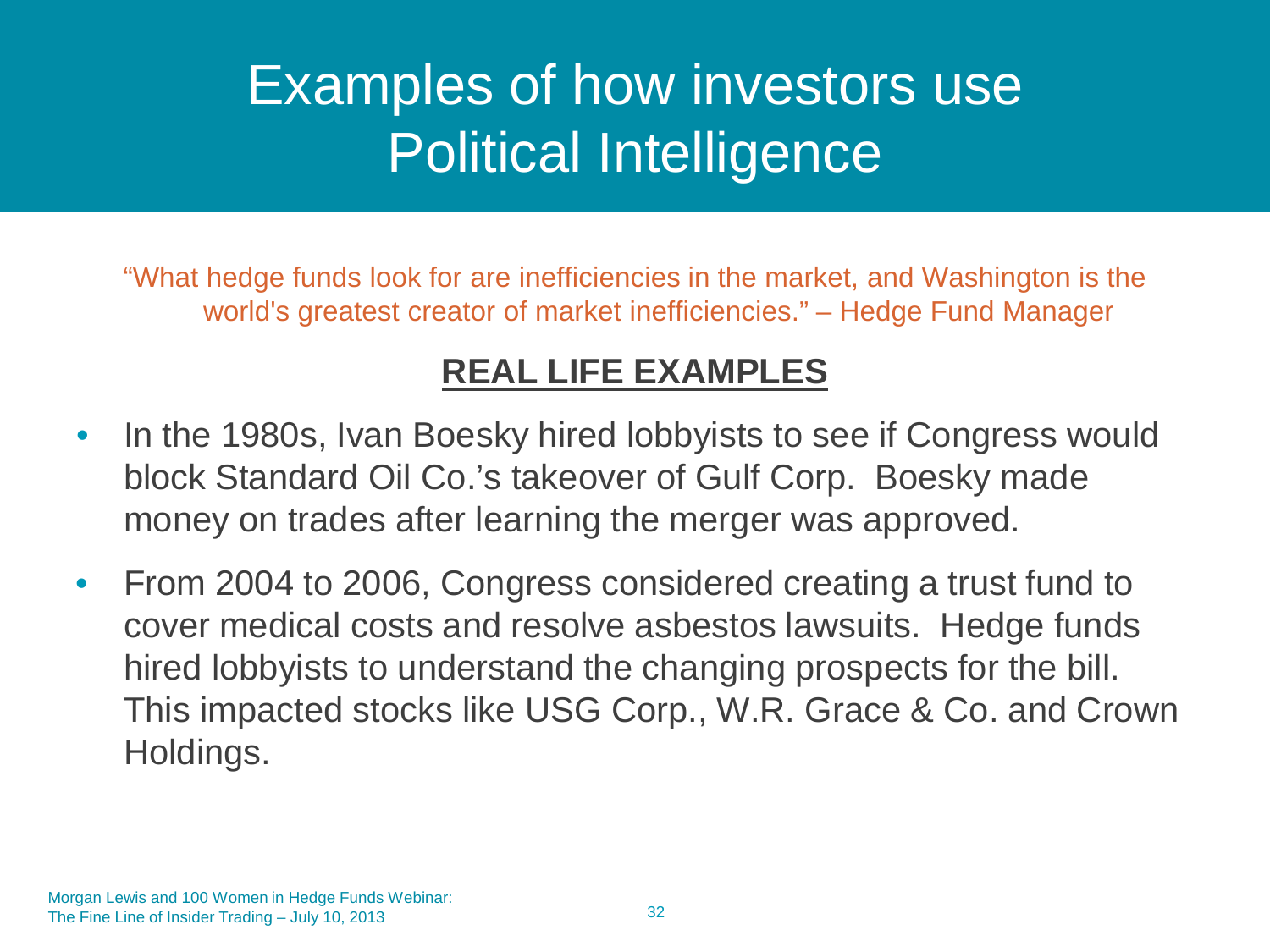### Examples of how investors use Political Intelligence (cont.)

"What hedge funds look for are inefficiencies in the market, and Washington is the world's greatest creator of market inefficiencies." – Hedge Fund Manager

#### **REAL LIFE EXAMPLES**

• In 2011, Newt Gingrich's consultancy, the Center for Health Transformation, organized private meetings between Credit Suisse analysts and senior Republican health-care policy aides. CS analysts used the insight from the meetings to make stock recommendations to investor clients.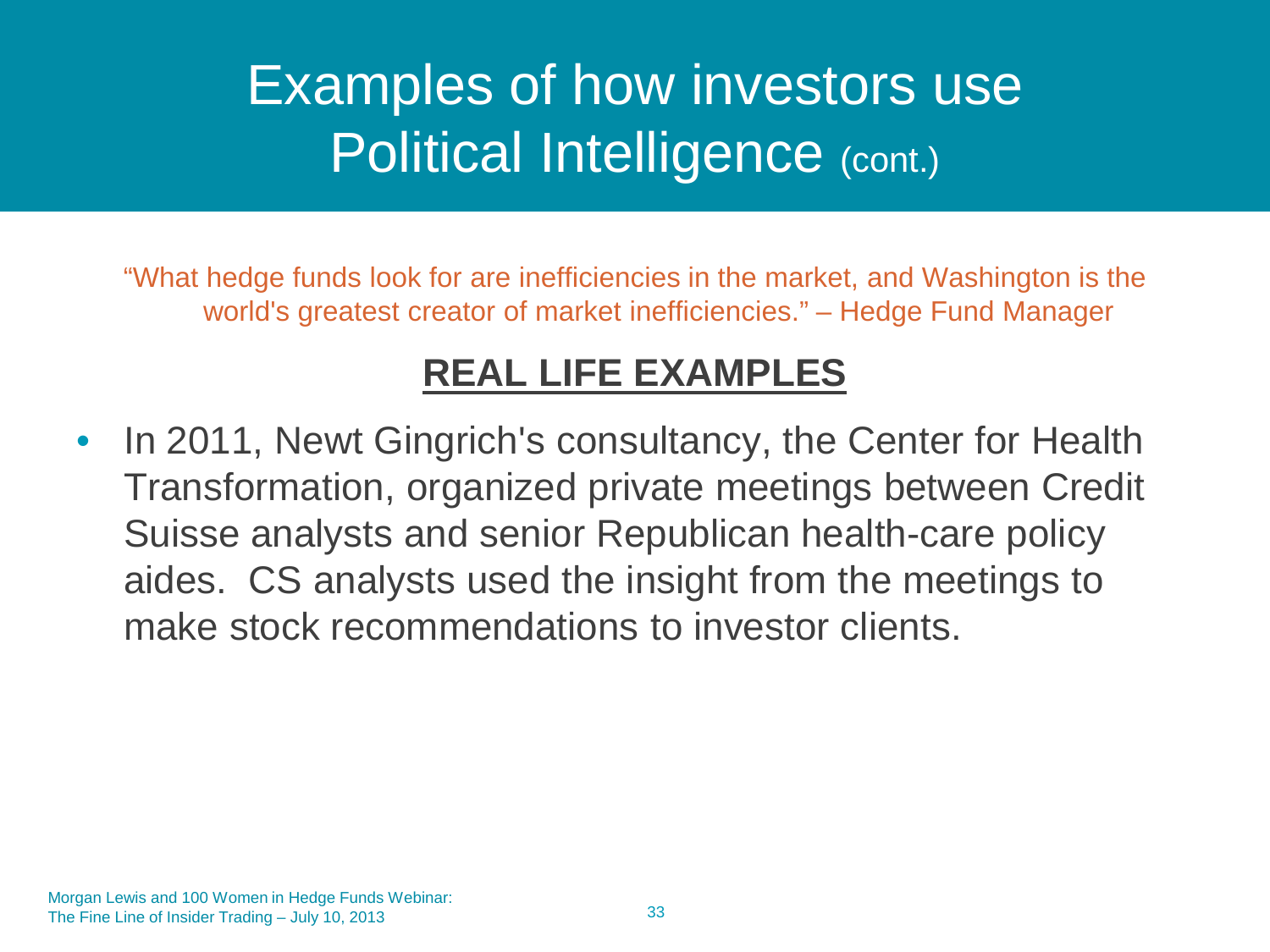### Importance of Political Intelligence / Policy Research

- A little over a quarter of hedge funds and mutual funds who use policy research (27%) believe it is either critical to, or a very valuable part of, their overall research process, while 14% do not see it as very valuable.
- Over one quarter of all hedge funds and mutual funds who use policy research (28%) use it to generate new investment ideas, while over half of all users (51%) use it to determine the risk of investment ideas they independently developed.





**How Policy Research is Used**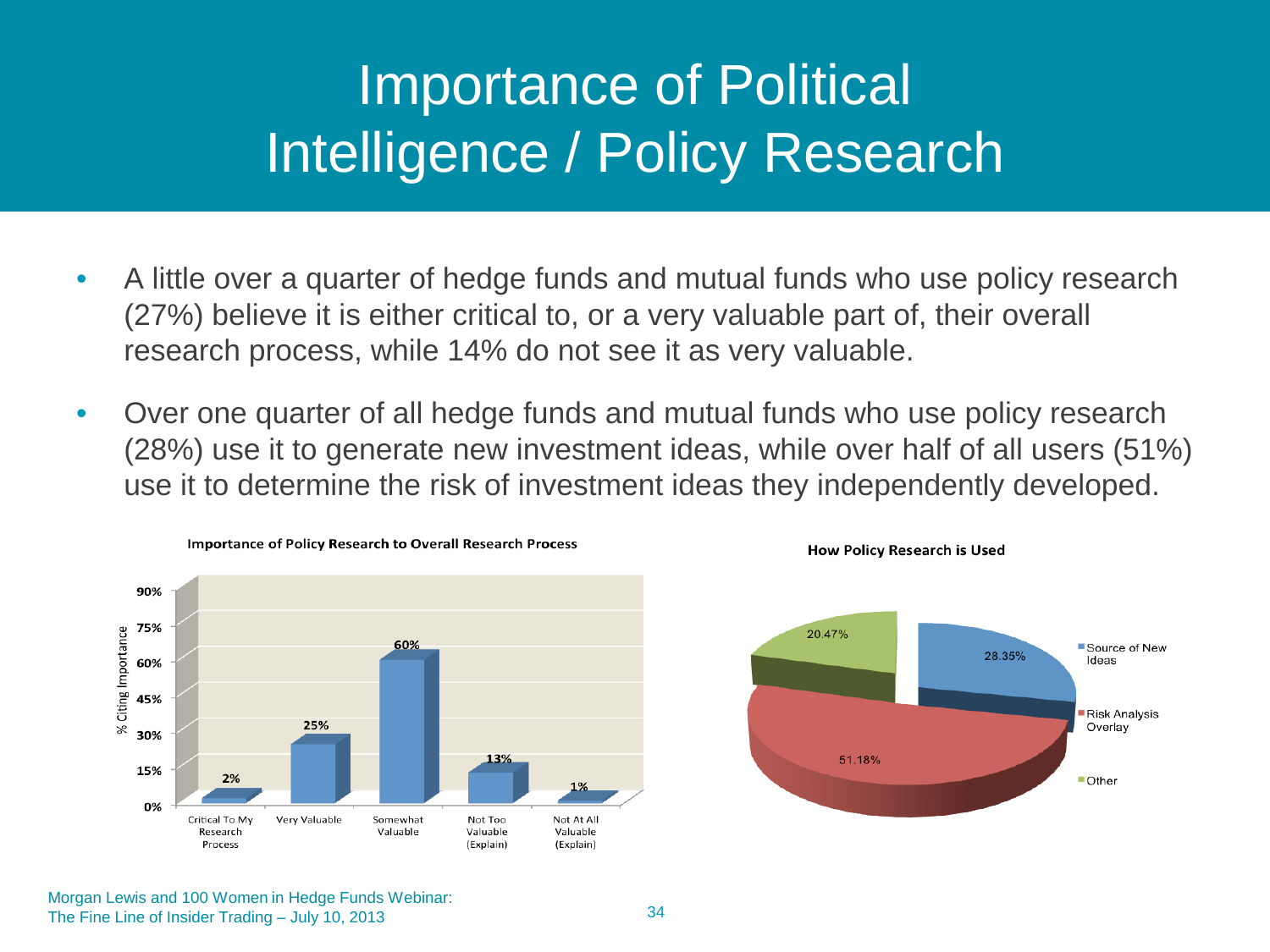### Size of Policy Research / Political Intelligence Industry

- We conservatively estimate the global market for policy research and political intelligence services totaled approximately \$402 million in 2009.
- Our projections put the global independent policy research market at \$120 million in revenue in 2009.
- Integrity estimates that investment banks that produce macro-economic and policy research received an estimated \$246 million in equity commissions globally from institutional customers for this type of research in 2009.
- We estimate that lobbyists, law firms, and others that offer political intelligence services generated approximately \$36 million annually from investors for this information in 2009.
- This estimate DOES NOT include independent macro-economic research providers or media firms.

#### **Policy Research / Political** Intelligence (mln \$)

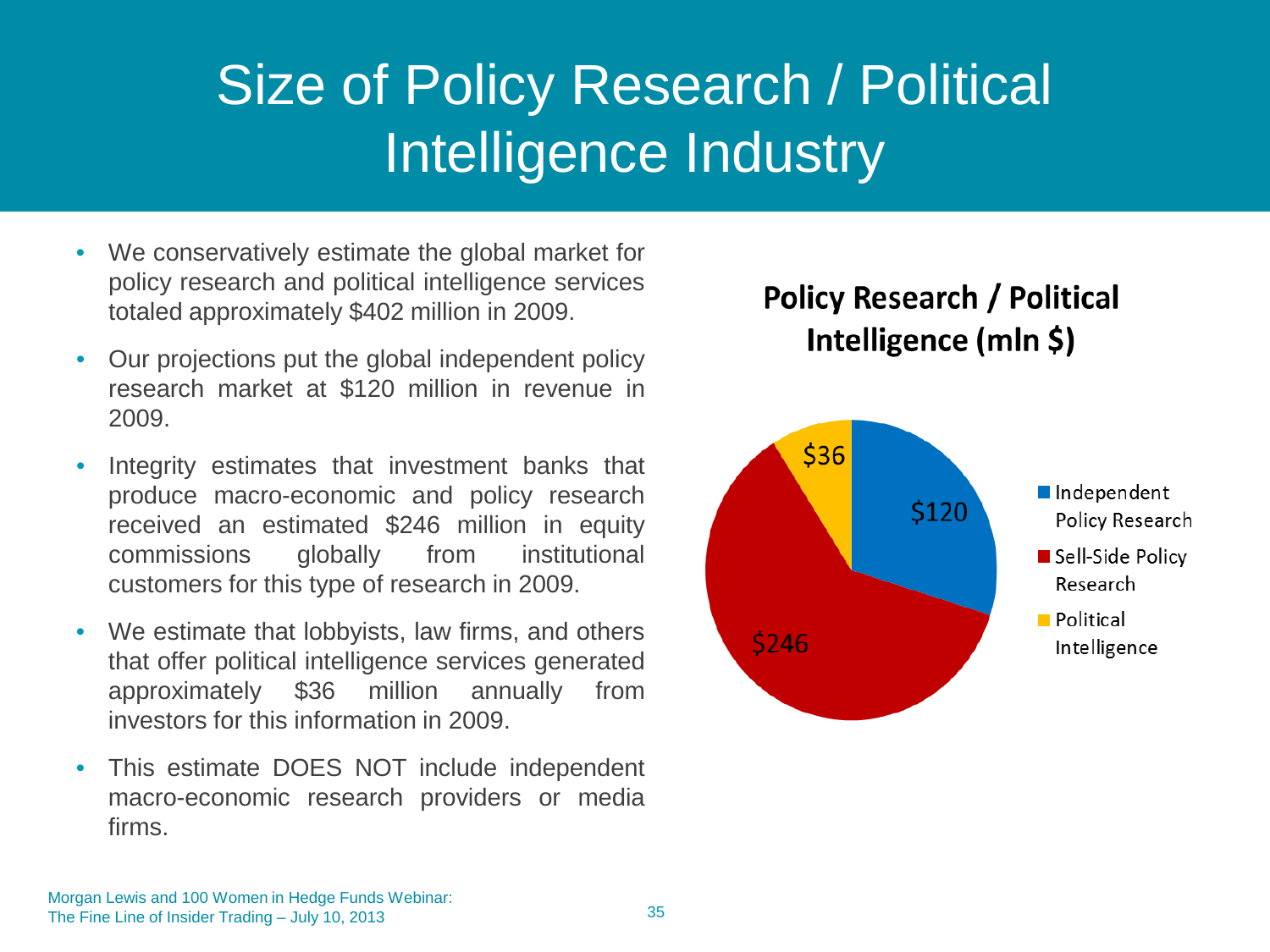## Insider Trading Risk and Political Intelligence

- On April 1st, 2013 Height Securities' senior healthcare analyst was contacting sources in Washington DC to determine if rumors that CMS would change its prior decision to cut Medicare Advantage payments were true. For weeks, speculation was that CMS would reverse its decision after senior Democrats and Republicans spoke out against the proposed cuts, and the insurance lobby had mounted a vigorous campaign opposing them as well.
- At 3:12 p.m. that afternoon, a Greenberg Traurig lobbyist working for health-insurance firm Humana Inc., e-mailed the Height analyst saying his "intel is that a deal was already hatched," to restore the Medicare Advantage payments. Height responded by forwarding the lobbyist's email to numerous sources in an effort to confirm the claim.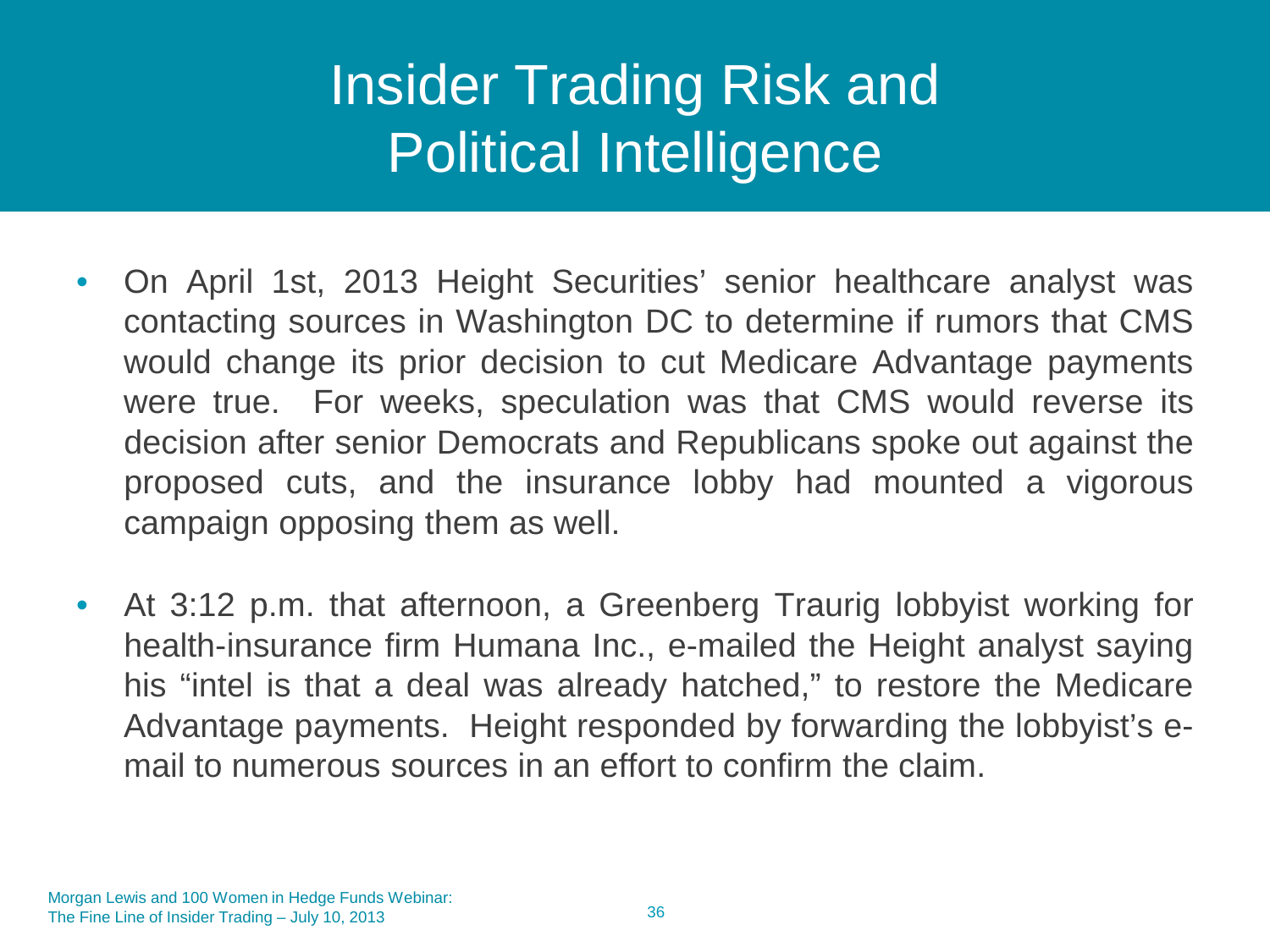- At 3:42 p.m., Height sent out an e-mail note to its Wall Street clients notifying them that they believed CMS would reverse its prior decision to cut Medicare Advantage payments.
- The Height report caught the attention of a number of large hedge-funds, including SAC Capital Advisors and Viking Global Investors, causing shares of several health-care companies, including Humana, to climb sharply before the market close.
- Forty-two minutes later, at 4:24 p.m., CMS made a public announcement that it had decided to reverse its decision to cut Medicare Advantage payments.
- Senator Chuck Grassley has since been investigating the case in an effort to inform potential legislation requiring everyone engaged in political intelligence to register much like lobbyists.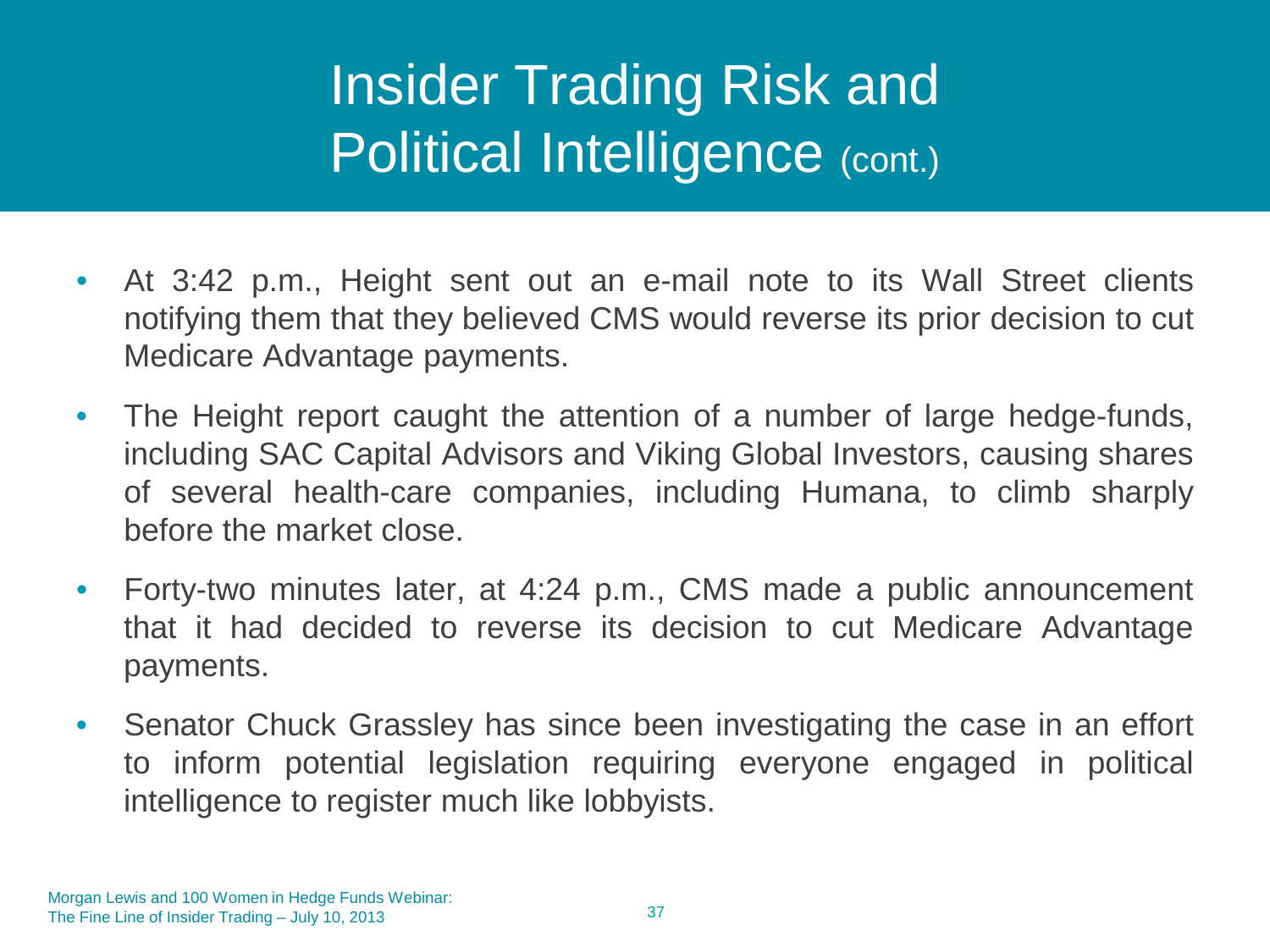- With the passage of the STOCK Act, a growing number of asset managers have understandably been confused about whether trading on information obtained from lobbyists, congressional staffers, or other government employees could constitute "insider trading".
- Is it material?
	- Will it have a direct effect on the market price of a public security?
	- The announcement of CMS' policy decision reversal regarding payment… clearly had an impact on the share price of a number of healthcare stocks.
	- However, materiality alone does not make the information an insider trading risk.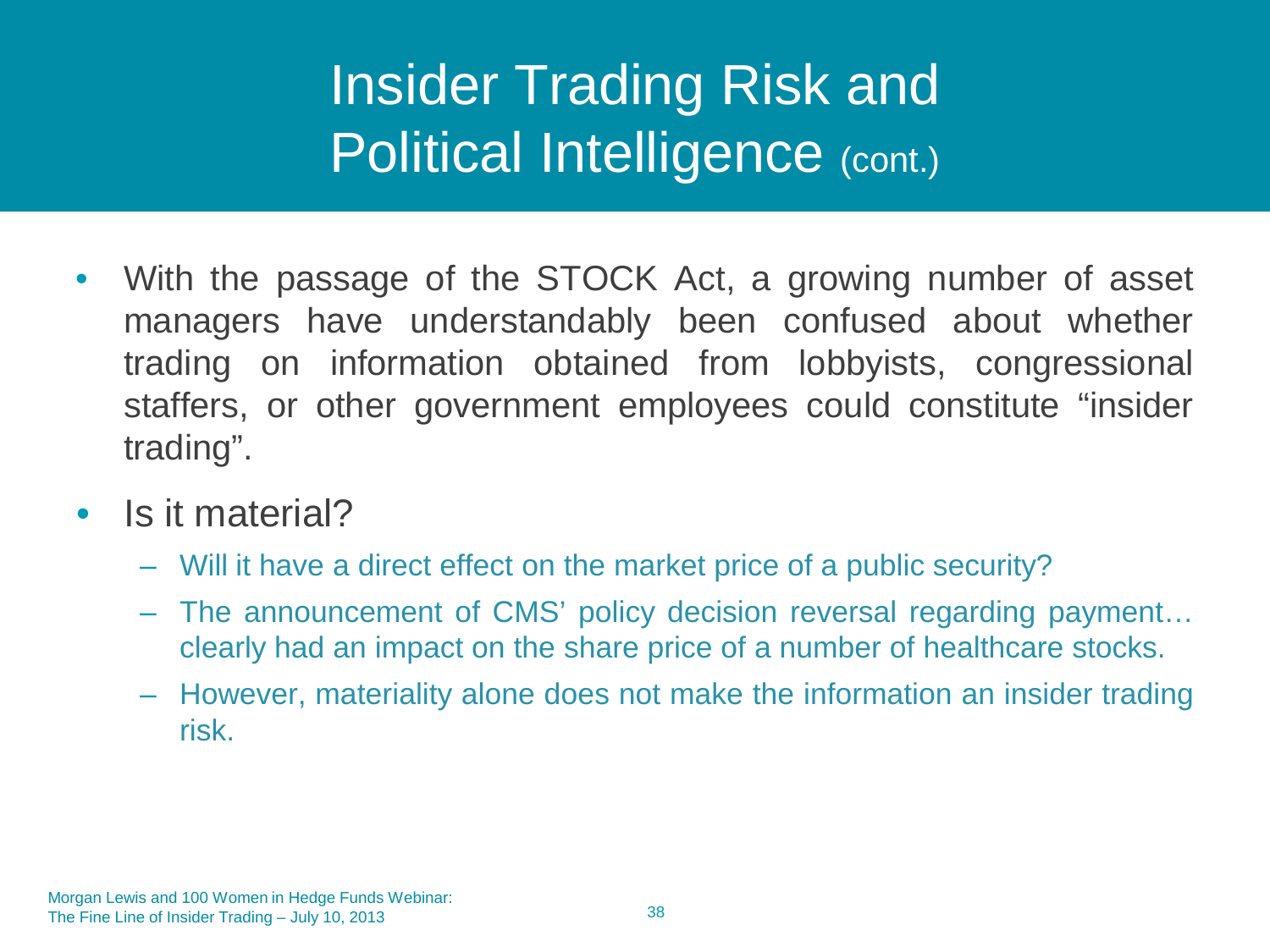- Is It Non-Public?
	- Information is non-public when it has not been distributed in a way where it has been made available to investors generally. Can be accomplished via traditional media or even the internet.
	- The argument that a few dozen staffers or lobbyists knew about a development DOES NOT make that information "public", thereby reducing the risk that the information is MNPI. In the CMS case, the number of people who knew about the change in decision BEFORE it was announced was over 400.
- Is It a Breach of Duty?
	- In the past, it was not clear that a member of Congress, a staffer, or another government employee had a duty to keep the information they obtained as a part of their job confidential.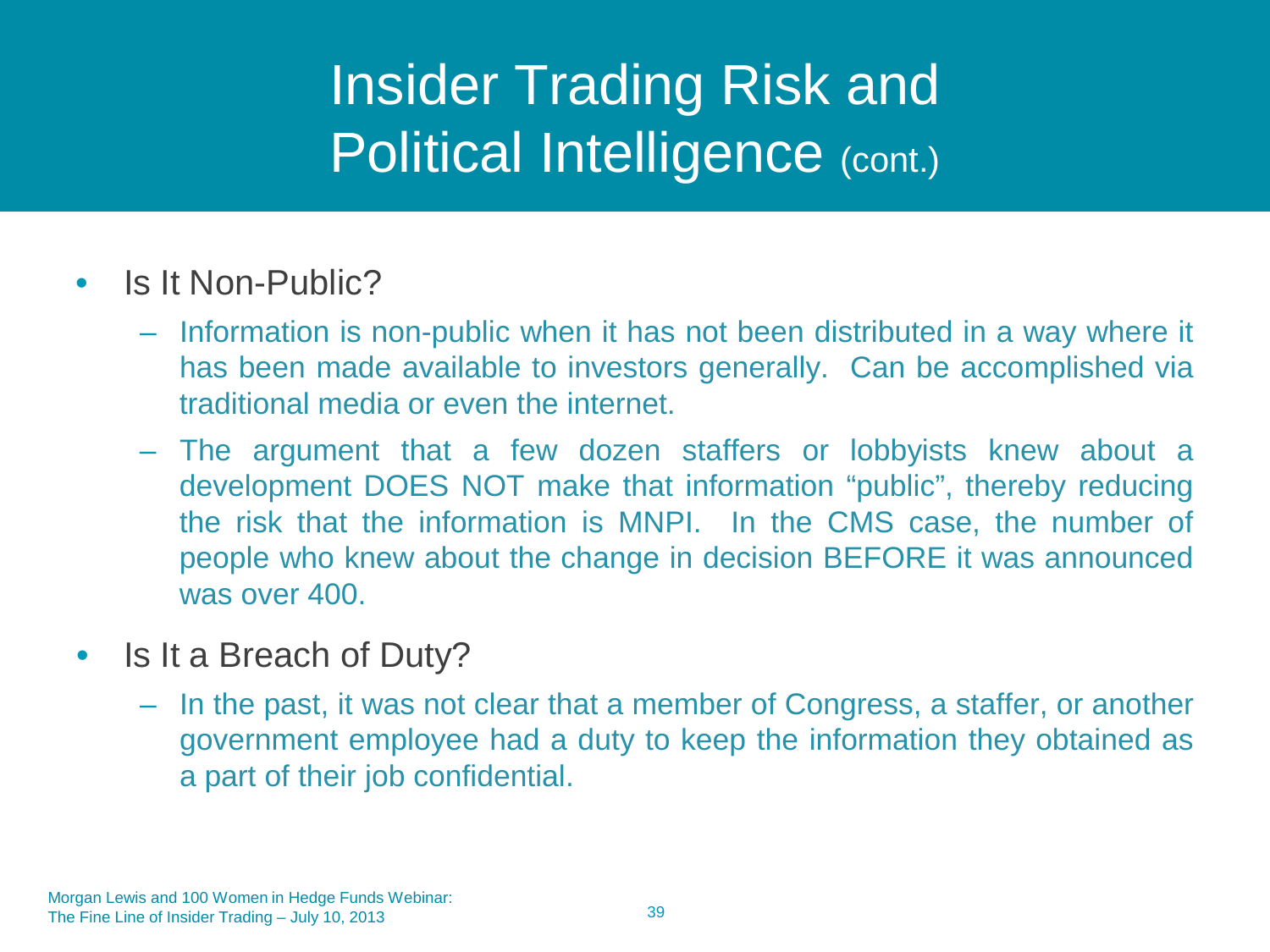- Is It a Breach of Duty?
	- While it depends on who provides the information, the STOCK ACT clearly creates a duty of trust and confidence which did not exist before.
	- "Each member of Congress or employee of Congress owes a duty arising from a relationship of trust and confidence to the Congress, the United States Government, and the citizens of the United States with respect to material, non-public information derived from such person's position as a Member of Congress or employee of Congress or gained from the performance of such person's official responsibilities."
	- While we don't know who originally leaked the CMS information, it is quite possible that that source passed on MNPI in breach of a duty of confidence.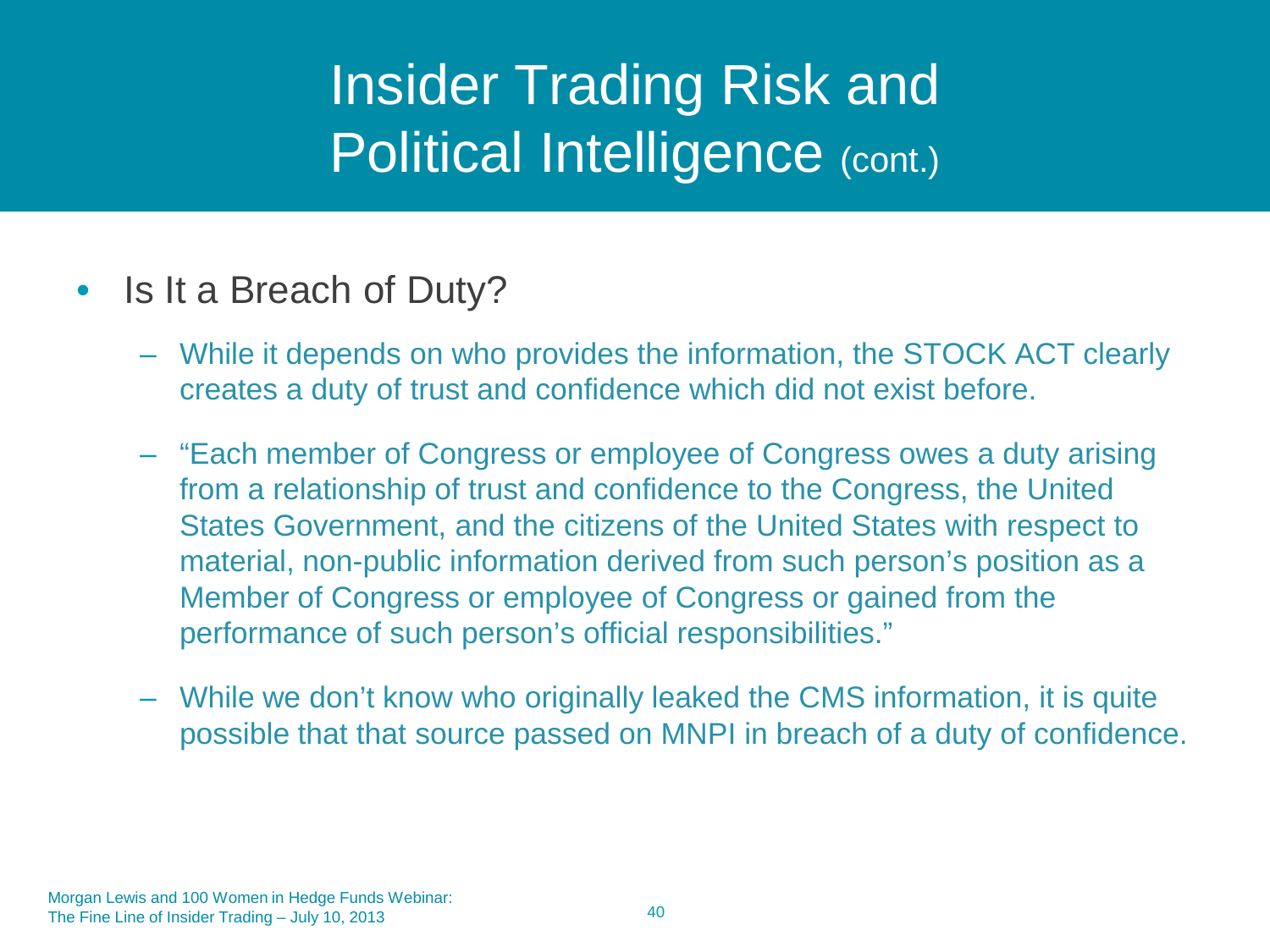- How Should Investors Respond?
	- Information collected from "political insiders" (political intelligence) that also meets all three criteria discussed above should be considered extremely risky.
	- A buy-side investor should treat this type of information with **THE SAME CARE** that they treat any risky information obtained from corporate insiders, consultants, experts, etc.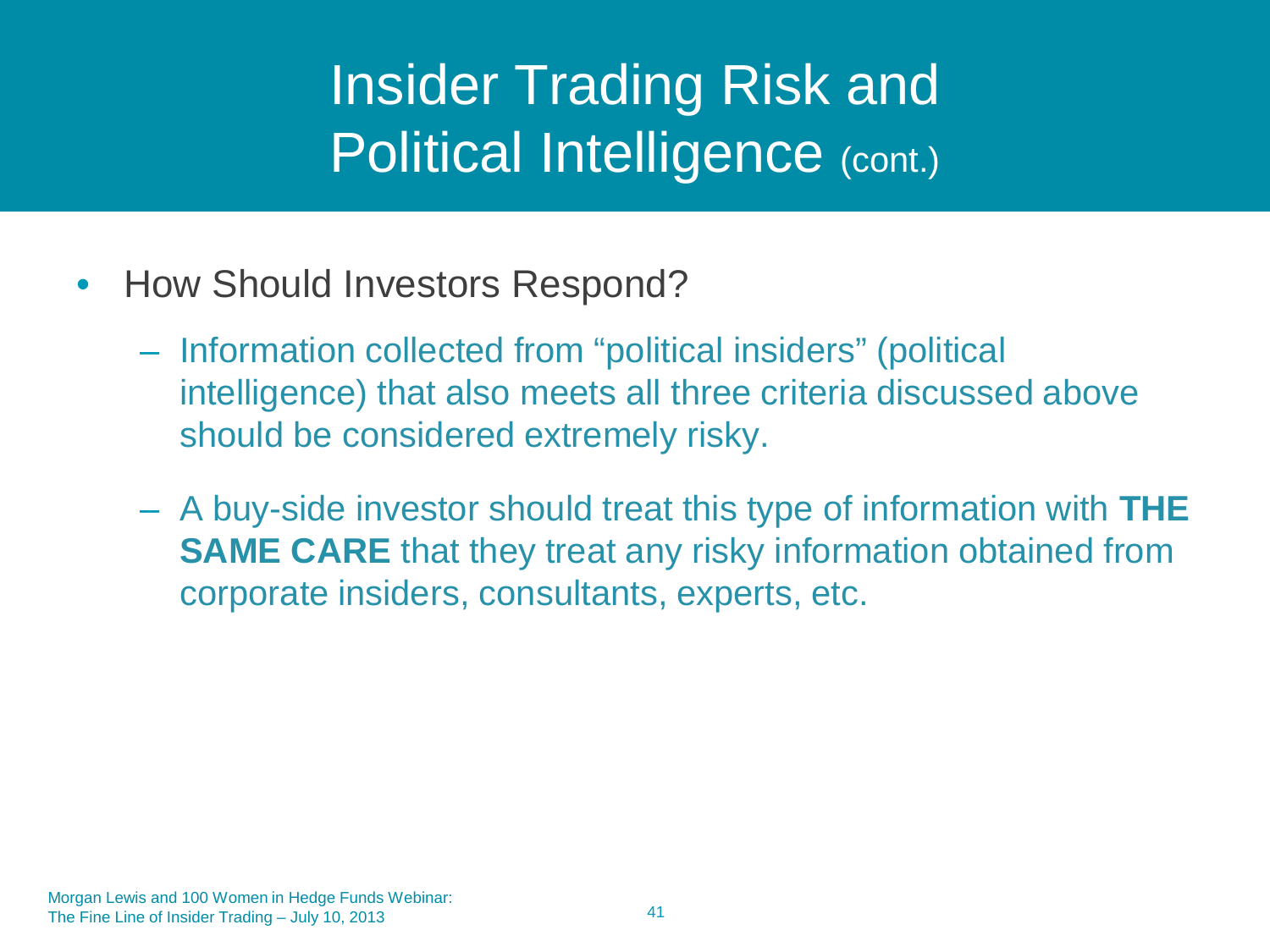





### **The Fine Line of Insider Trading: Criminal Insider Trading in the US**

### **Jennifer H. Arlen**

Wednesday, July 10, 2013

Please note that any advice contained in this communication is not intended or written to be used, and should not be used, as legal advice.

www.morganlewis.com www.100womeninhedgefunds.org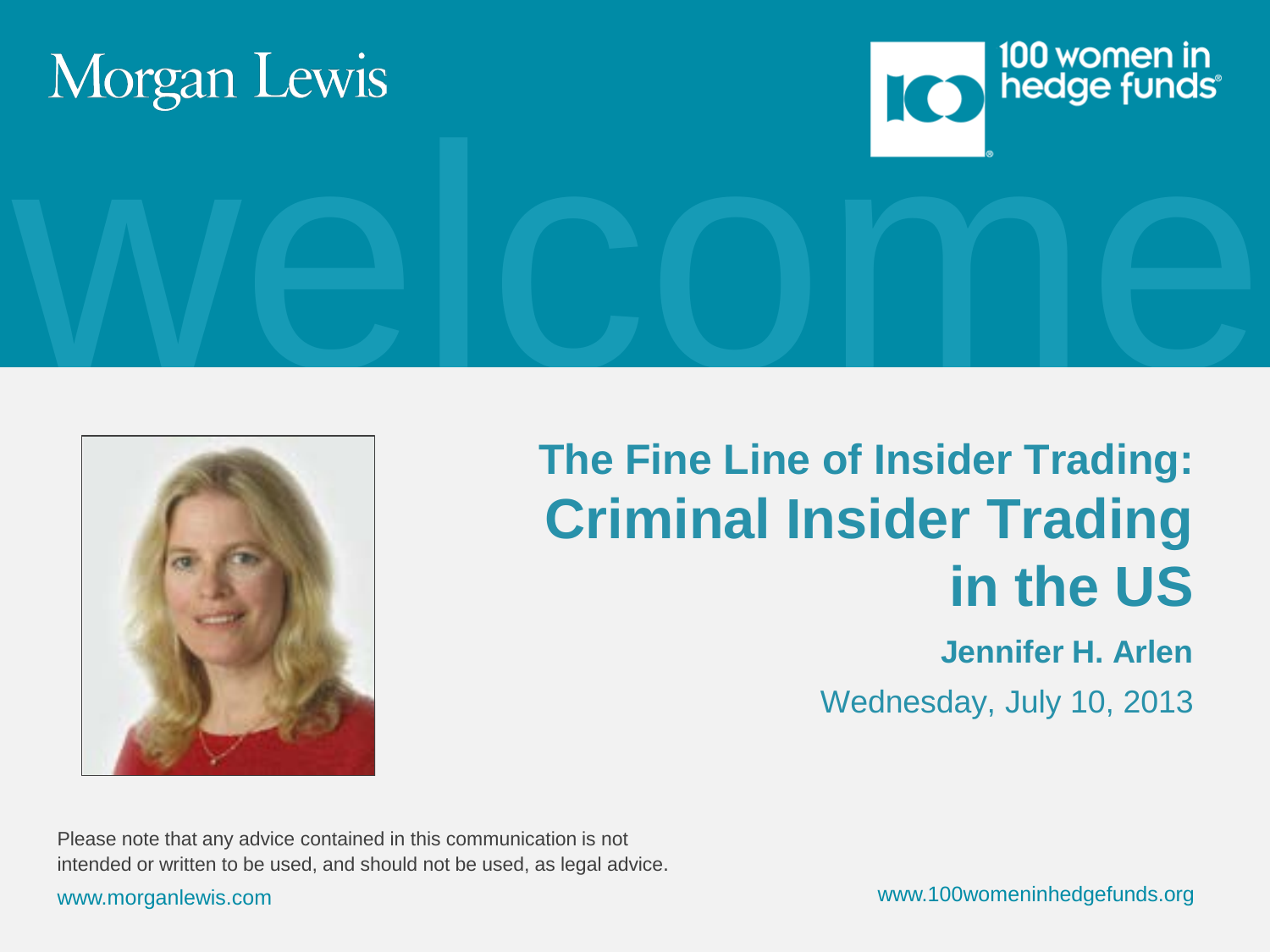### Wave of Insider Trading Actions

- **SEC Actions** 
	- More Insider Trading Enforcement Actions than ever before
	- SEC: 2010-12: 180 IT enforcement actions
		- *430 individuals and entities*
	- 2012 up 11% from 2011
- **Criminal Actions** 
	- 2012: criminal charges against 31 people
	- 2009-now: 73 people convicted of IT (NY times)
		- *37 Cooperated*
		- *10 went to trial (all found guilt)*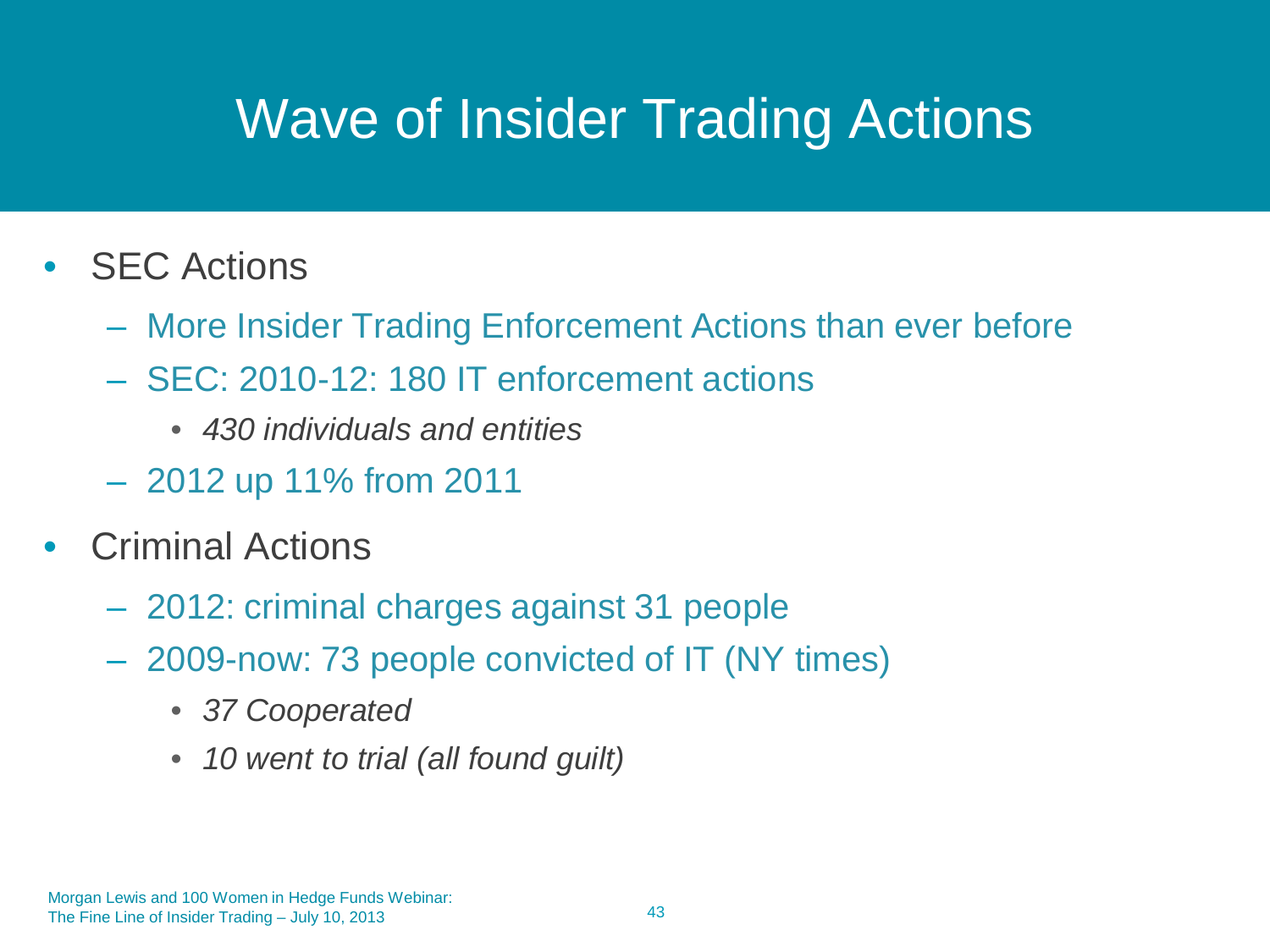### Hedge Funds in the Cross Hairs

- **Galleon** 
	- Insider Rajat Gupta (Dir. Goldman Sachs) gives MNPI to Rajaratnam (hedge fund founder)
- Level Global
	- Anthony Chiasson (co-founder LG) trades on tips from company insiders
- KPMG
	- Scott London gives tips concerning clients for cash
- SAC Capital/Steve Cohen
	- Accused of trading pharmaceutical stocks using nonpublic information from Drs. about clinical trials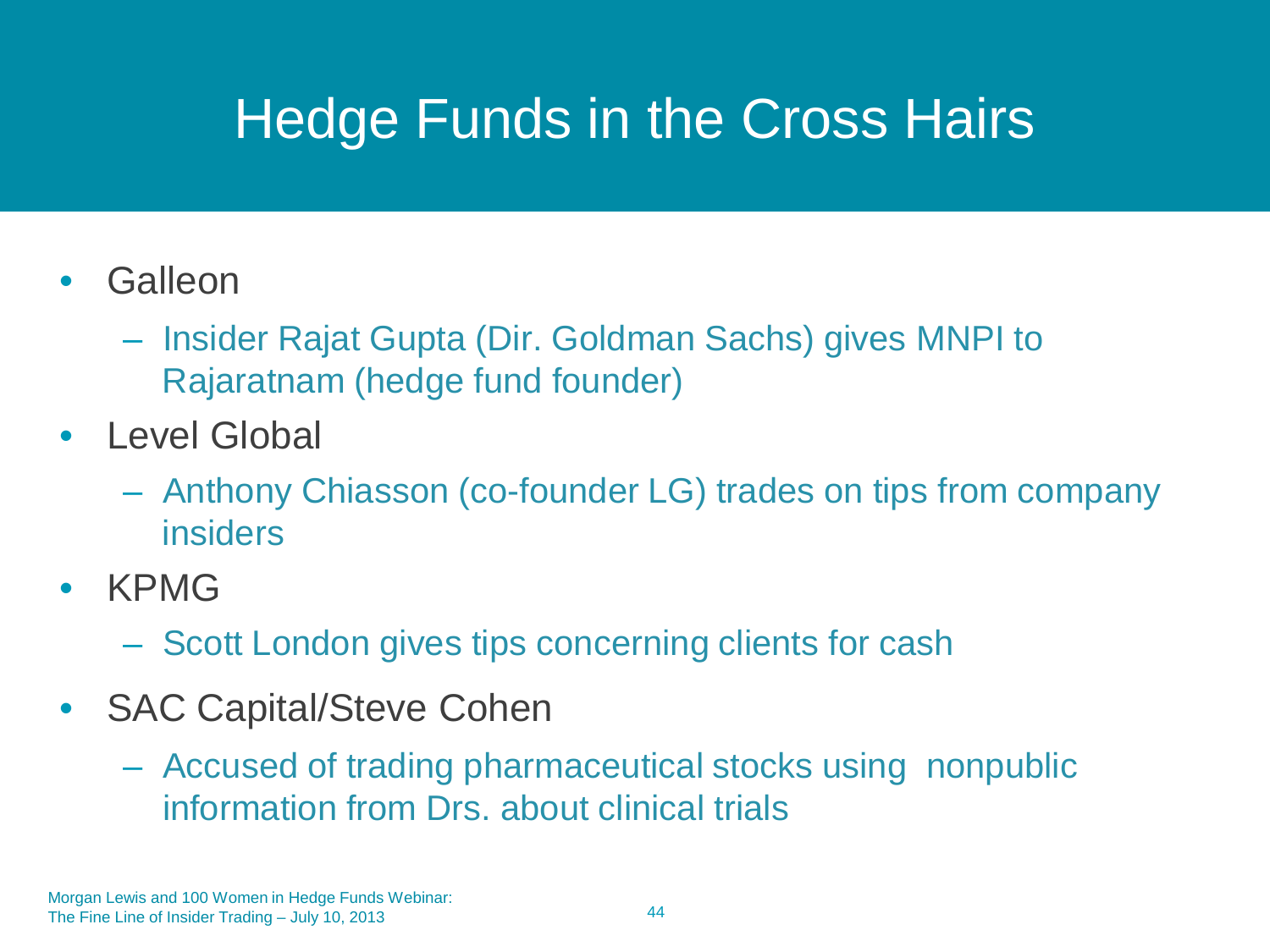### Penalties: Individuals

- Criminal
	- Prison: Up to 20 years per violation
		- *Rajaratnam got 11 years*
	- Criminal forfeiture plus
	- Fines up to \$5 million or twice gain
		- *April 13 2012: Guidelines for Insider Trading enhanced*
- SEC Penalties
	- Disgorgement of Profits plus penalty < \$1 mill or 3X profit
		- *Rajaratnam paid \$1.45 mill to SEC*
- Private liability to contemporaneous traders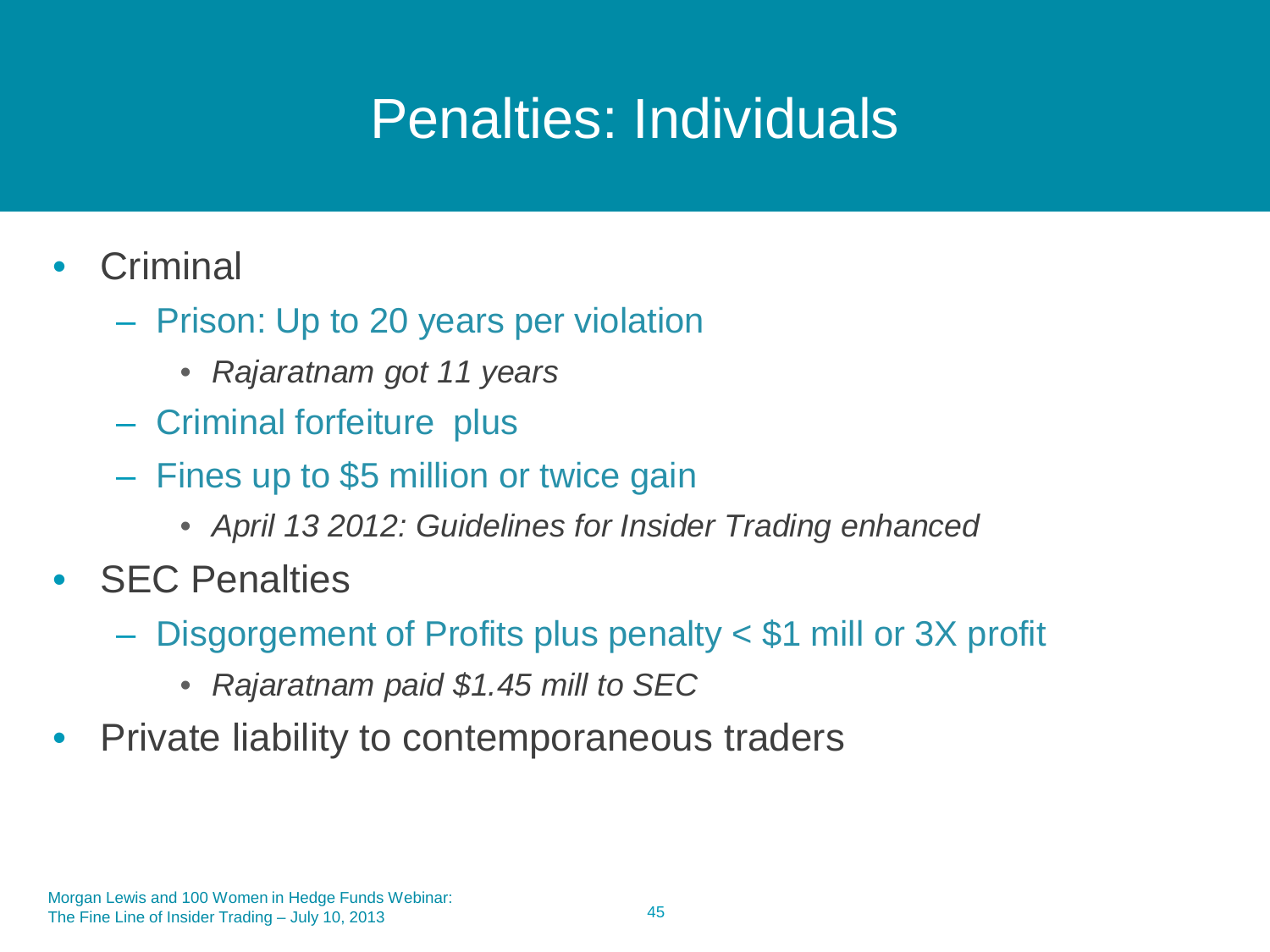# What is Illegal?

Morgan Lewis and 100 Women in Hedge Funds Webinar: The Fine Line of Insider Trading – July 10, 2013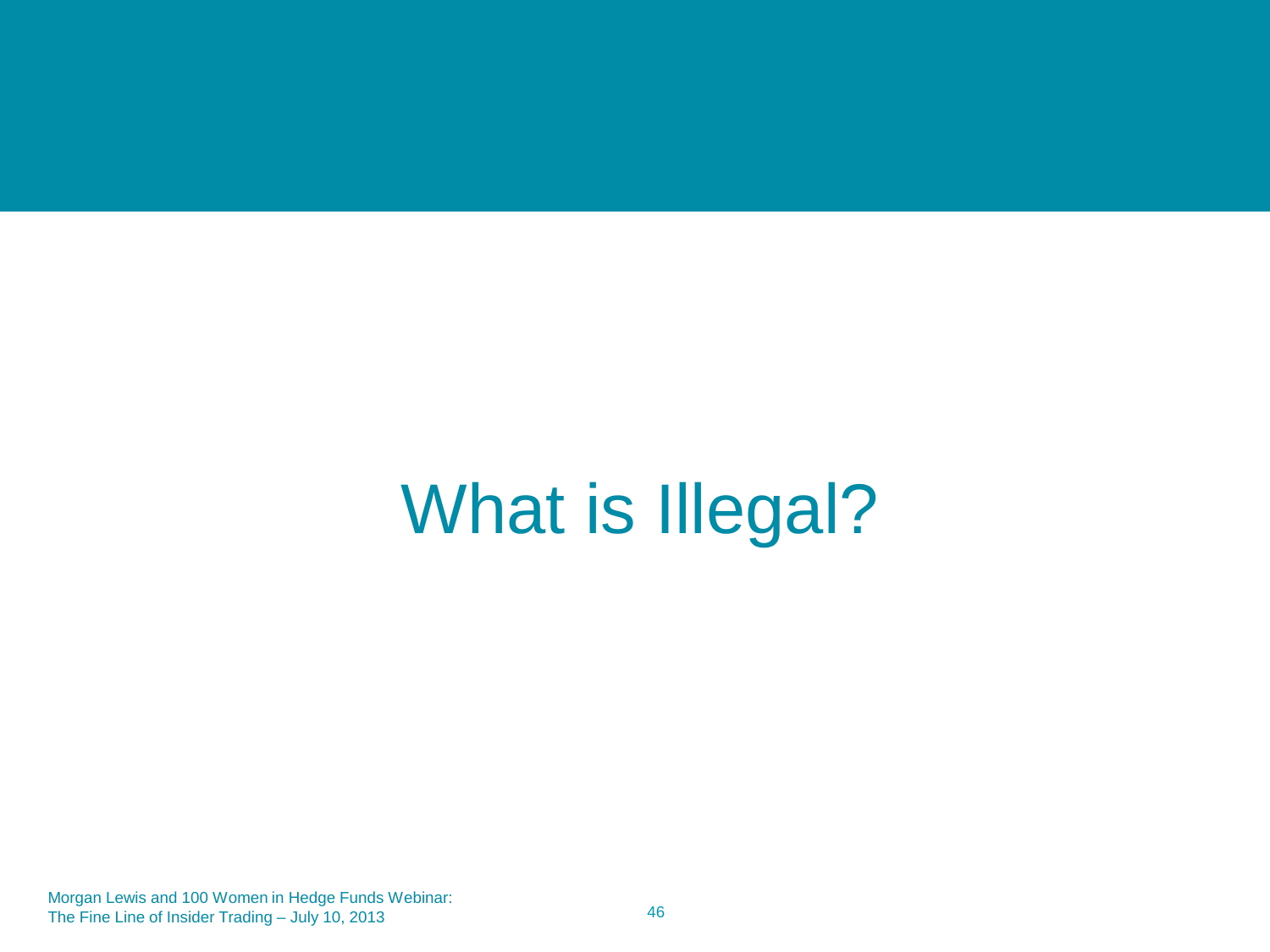### When Is Trading on Nonpublic Information Illegal?

- Tender Offers: Always Illegal!
	- Rule 14e-3: Illegal to trade on material nonpublic information about a tender offer if you have reason to know information comes directly or indirectly from target or acquirer
- Key features of 14e-3
	- Need a tender offer (or pending)
	- Possession of information is sufficient
	- Not need to show breach of duty
		- *Good info. will always be from target or acquirer*
- *=> If information is valuable, it's illegal to trade*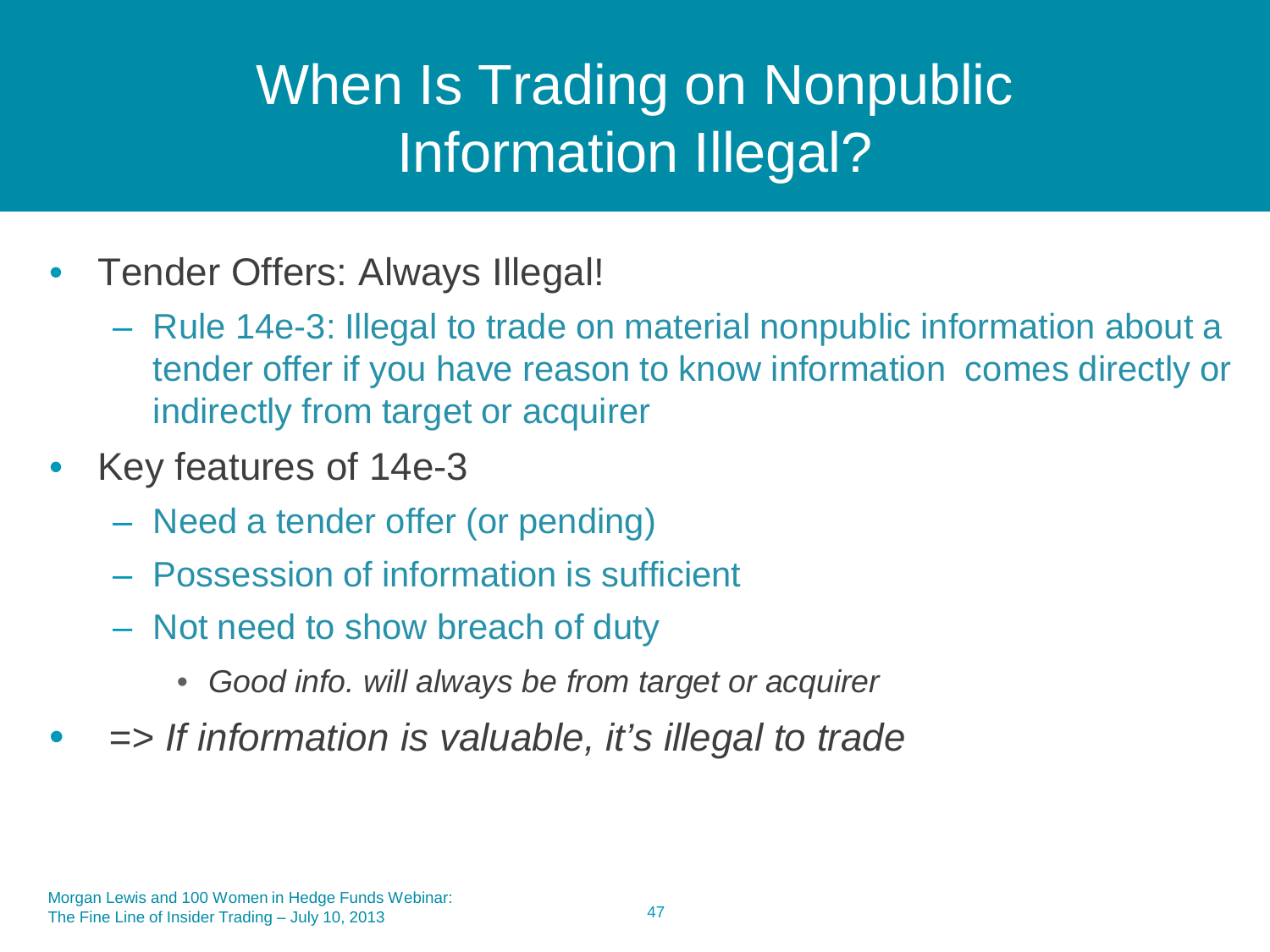### What Is Illegal?: Liability for Tips Concerning Material Nonpublic Info. About Other Matters (Rule 10b-5)

- Element #1: Person giving you information has a duty to keep it confidential (and not to trade/tip)
	- **Person owes duty to the firm**
		- *Corporate Insider (officer, directors, employee)*
		- *"Constructive insider": receives information from firm with understanding he would keep it confidential* 
			- Lawyer; accountant; investment banker
	- **Person Owes Duty to Third Party**
		- *Journalist , doctor doing drug trials, printers, priest, psychiatrist, spouse*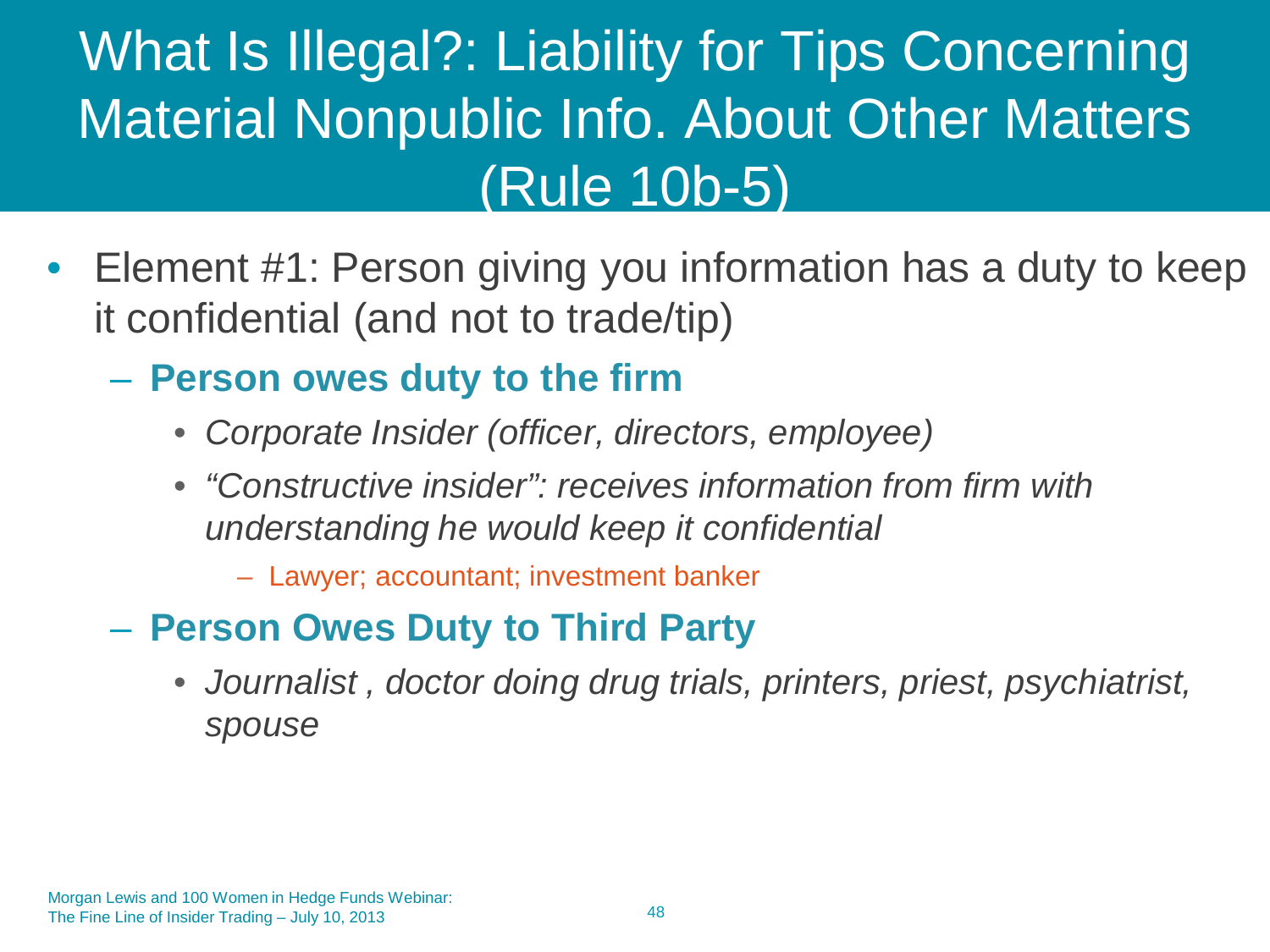### What Is Illegal?: Element 2

- Tipper breached duty in sharing information
	- Legal to tip if share information to serve a legitimate purpose of owner of the information
		- E.g. executive gives info. to accountant
	- Breach duty: Tip for personal benefit
		- Money
		- Receive information from others
		- Own share in the hedge fund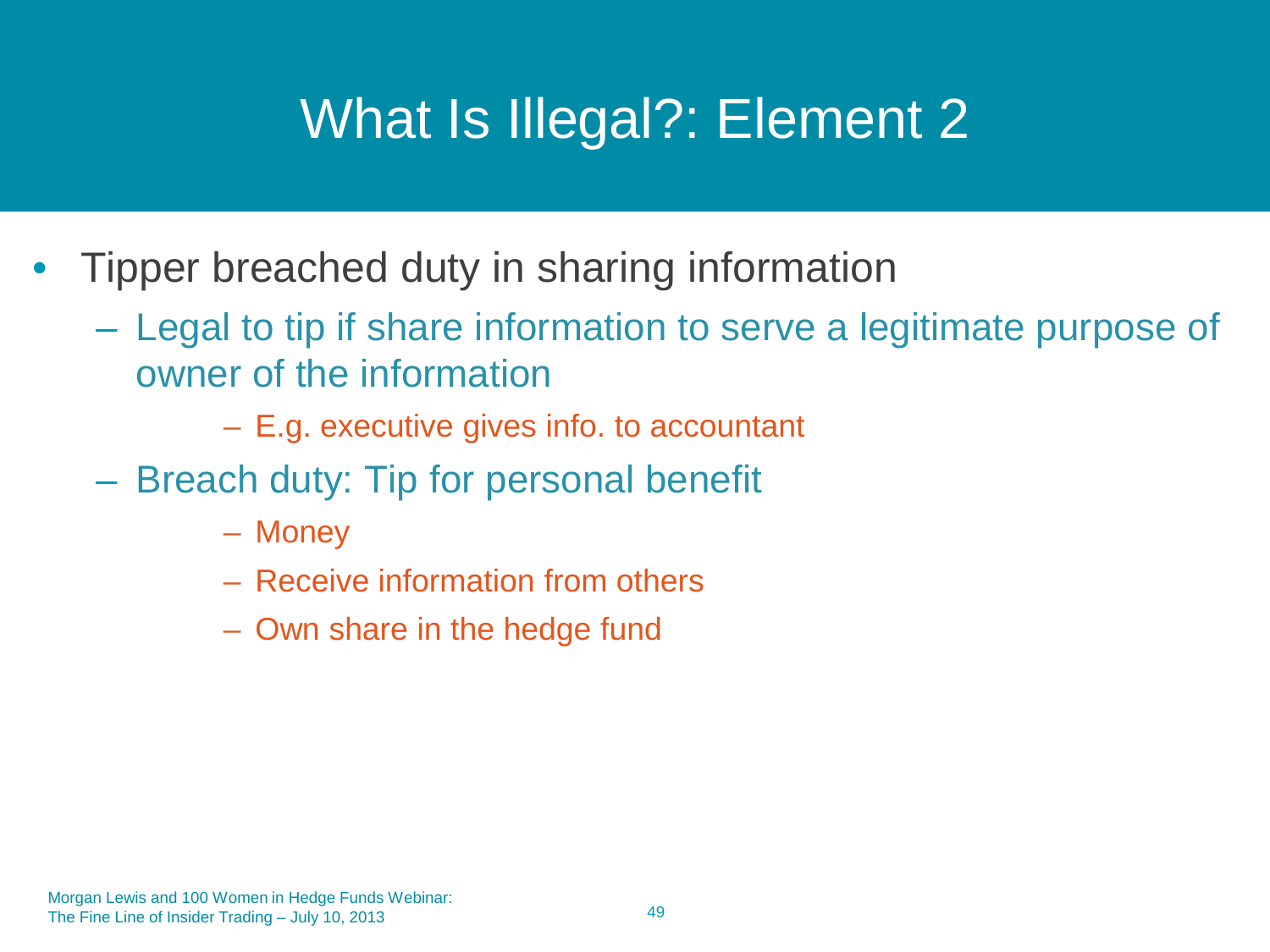### Element 3: Scienter (SEC) (Obus, 2nd cir)

- Tipper (e.g., director of Goldman Sachs)
	- Tipper must know or recklessly disregard that
		- *1. Information material & nonpublic*
		- *2. He had a duty to source information*
		- *3. Breach duty if disseminate* 
			- know tippee likely to trade or disseminate improperly
	- Not need to know illegal to tip
- Tippee (Hedge fund)
	- Tippee knew or *had reason to know* that the information was obtained & transmitted improperly
	- Tippee intentionally/recklessly traded while possessing info.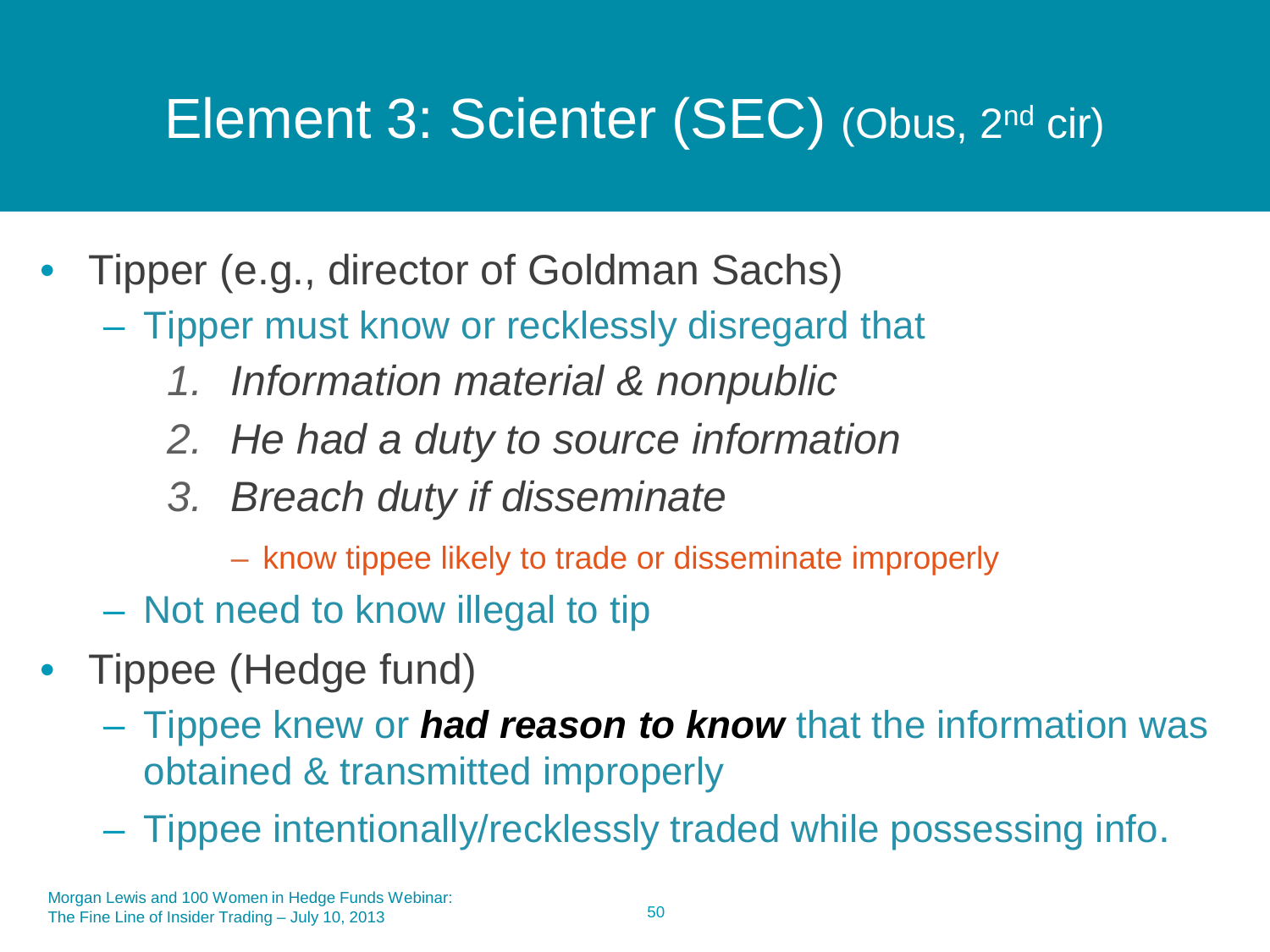## Scope of Liability?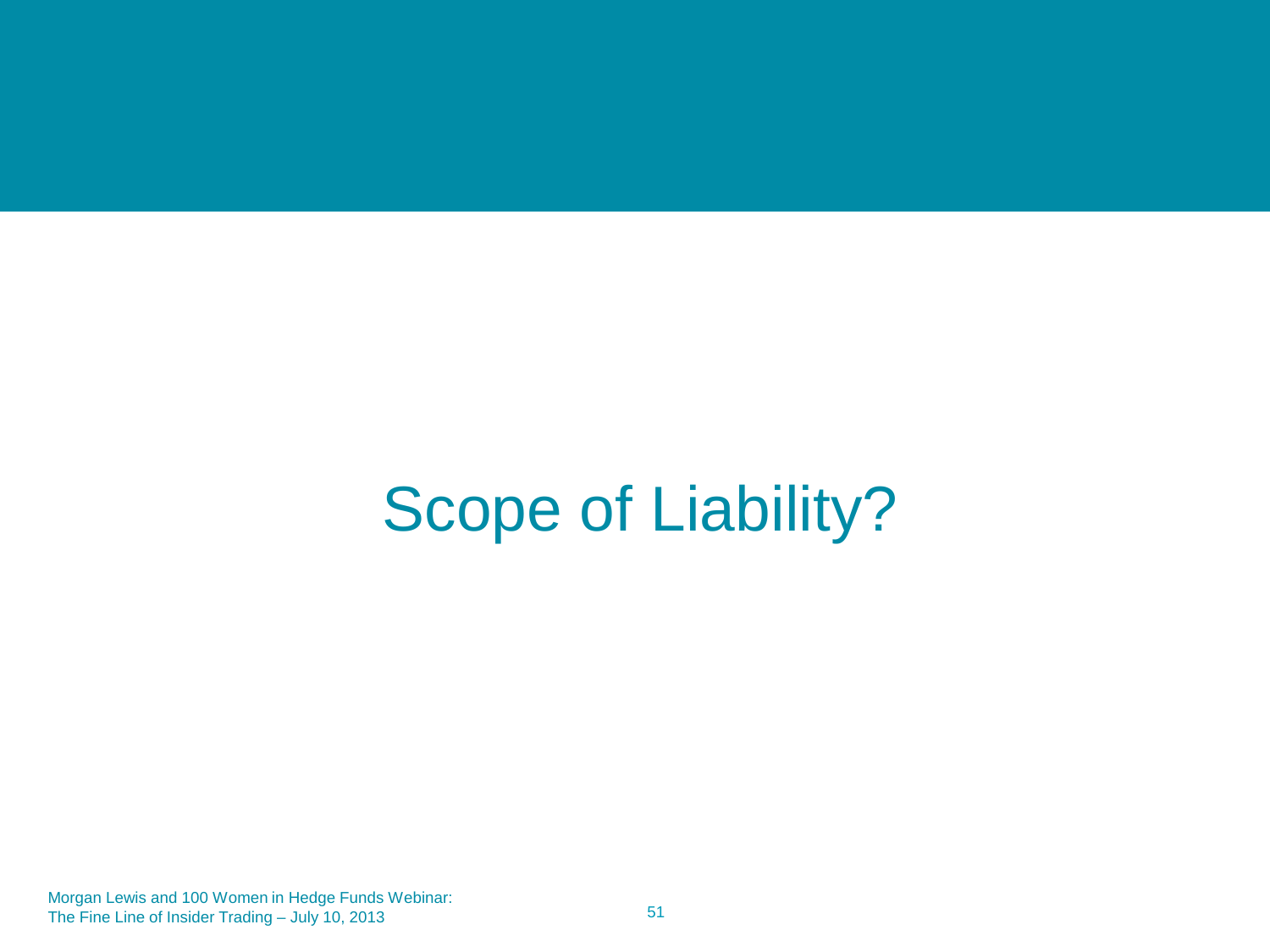### Firm-Level Liability for Insider Trading

- Hedge Fund Cases: first to implicate wide-spread firm-level liability for Insider Trading
- Classic Insider Trading: Firms not Liable
	- Respondeat Superior: Firms liable for all crimes by all employees done in the scope of employee with any intent to benefit the firm
	- Classic IT: D acted for personal benefit (Martha)
		- *=> firm is not liable*
- Hedge fund cases: employees obtained information to increase performance of firm  $\Rightarrow$  firm is liable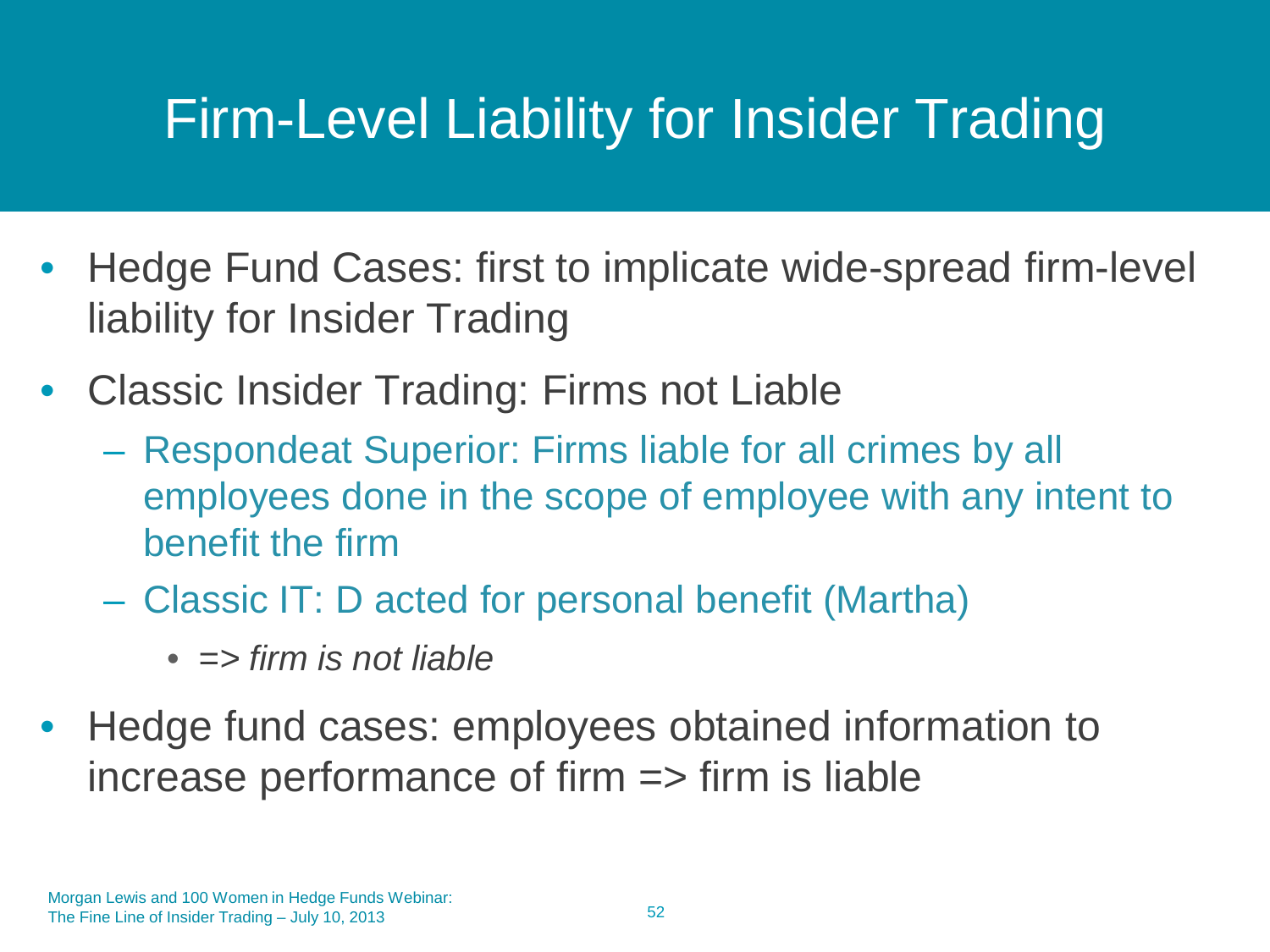### De Facto Corporate Liability

### SEC/DOJ Policies on Corporate Leniency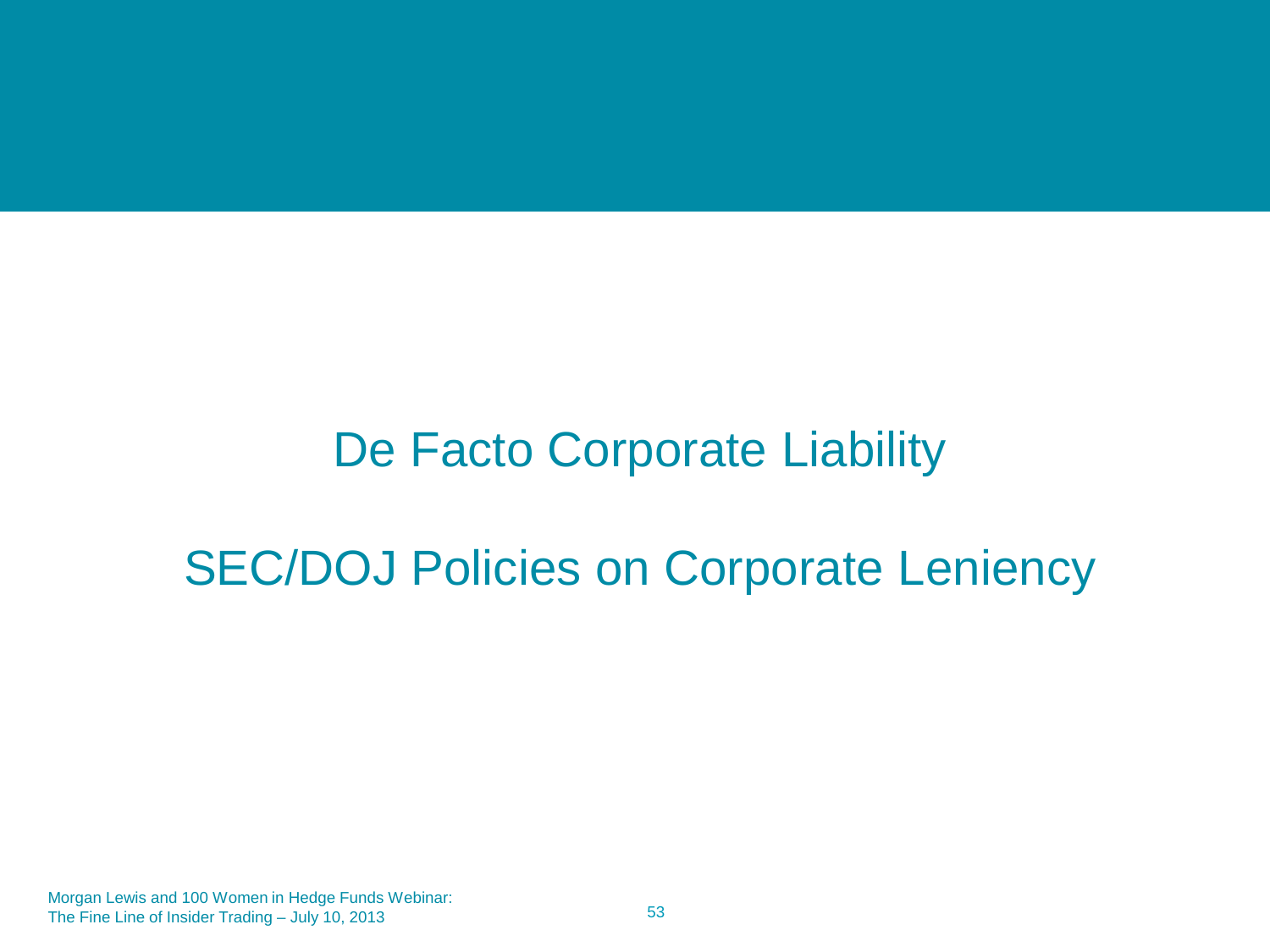### Seaboard/Holder Memo

- DOJ Policy (Holder/Thompson Memos)
	- Goal Criminal (in theory): Individual convictions
	- DOJ Policy: Firms can avoid conviction if self-report and cooperate
		- *Firms often subject to Deferred Prosecution Agreement under which the firm pays a penalty & adopt compliance program but is not convicted*
- **SEC** "Seaboard"
	- Allow firms to avoid formal enforcement action if agree to cooperate against individual and disgorge all profits (and implement a compliance program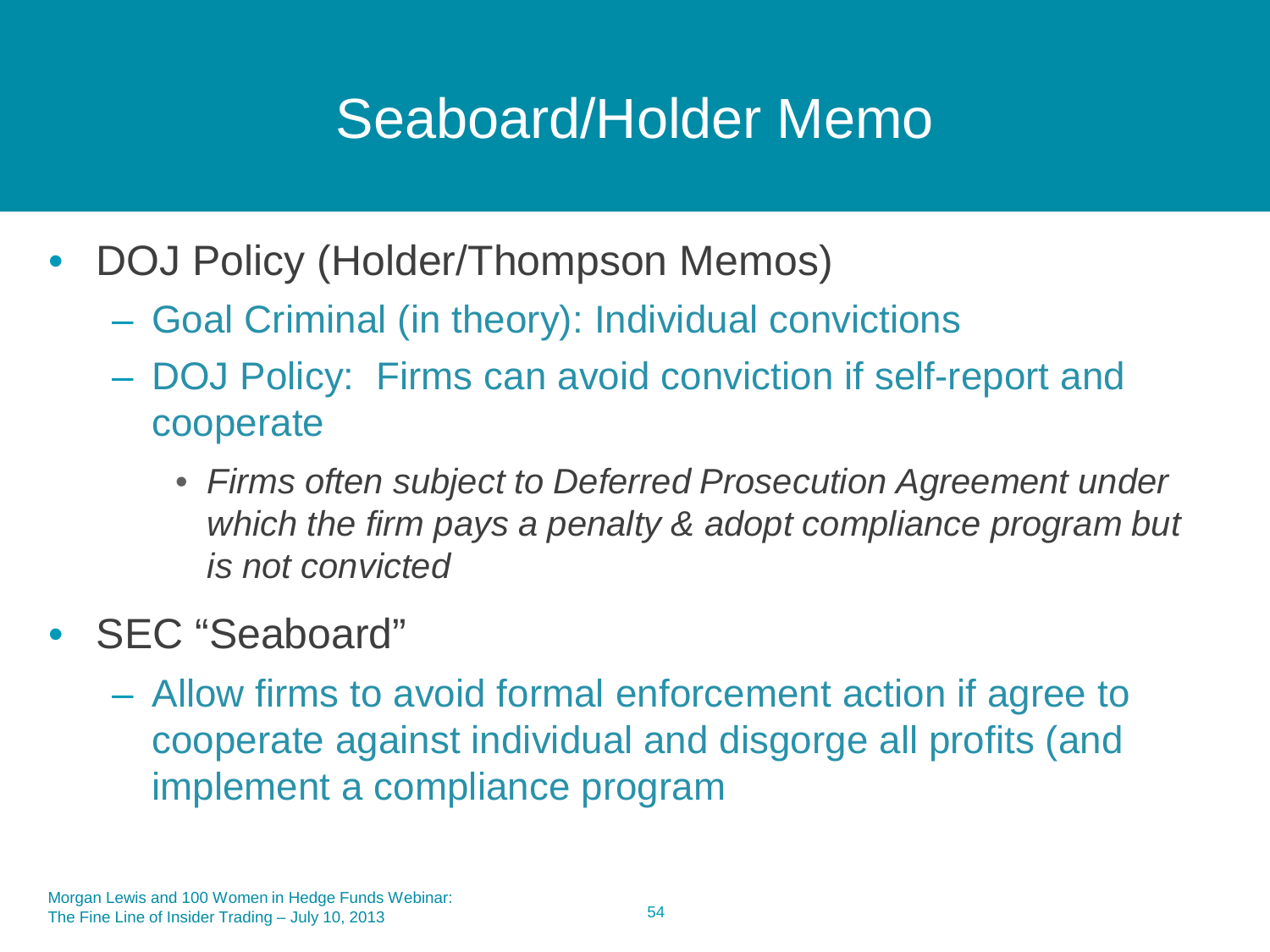## Challenge for Hedge Funds

- Publicly held firms can easily cooperate even cooperating implicates the CEO
	- CEO rarely a controlling shareholder
	- Outside directors in charge when wrong detected
- Hedge funds: controlling founder
	- Resist cooperation if implicated (SAC/Cohen)
	- SEC allowed firm to settle w/o cooperating
		- *Huge penalty*
		- *Targeting indiv for leniency/cooperation => Wires*
	- DOJ: Not give DPA/NPA w/o cooperating
		- *Must produce evidence against wrongdoers*
		- *SAC will be a test case*

Morgan Lewis and 100 Women in Hedge Funds Webinar: The Fine Line of Insider Trading – July 10, 2013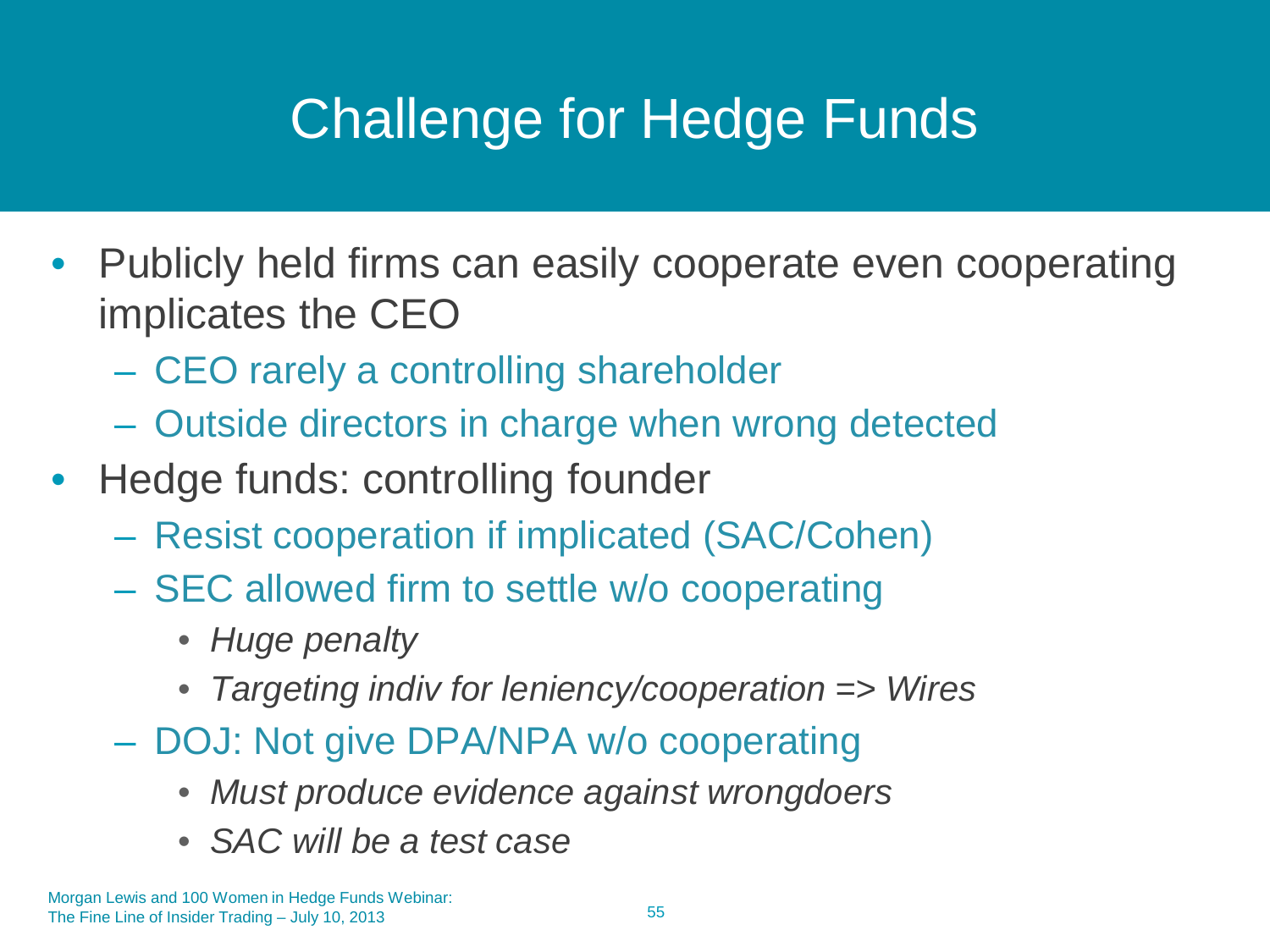## What Can Hedge Funds Do?

- Deter Insider Trading
	- Compensation Structure
		- *High powered incentives increase crime*
			- People will cheat if only way to make their numbers
	- Compliance program
		- *Comp Off should report to indep. Directors*
	- Internal Whistleblowing Rewards
- Put Independent Directors in charge of Compliance and Responding to Red Flags
	- Get experienced, new outside counsel with expertise at first hint of trouble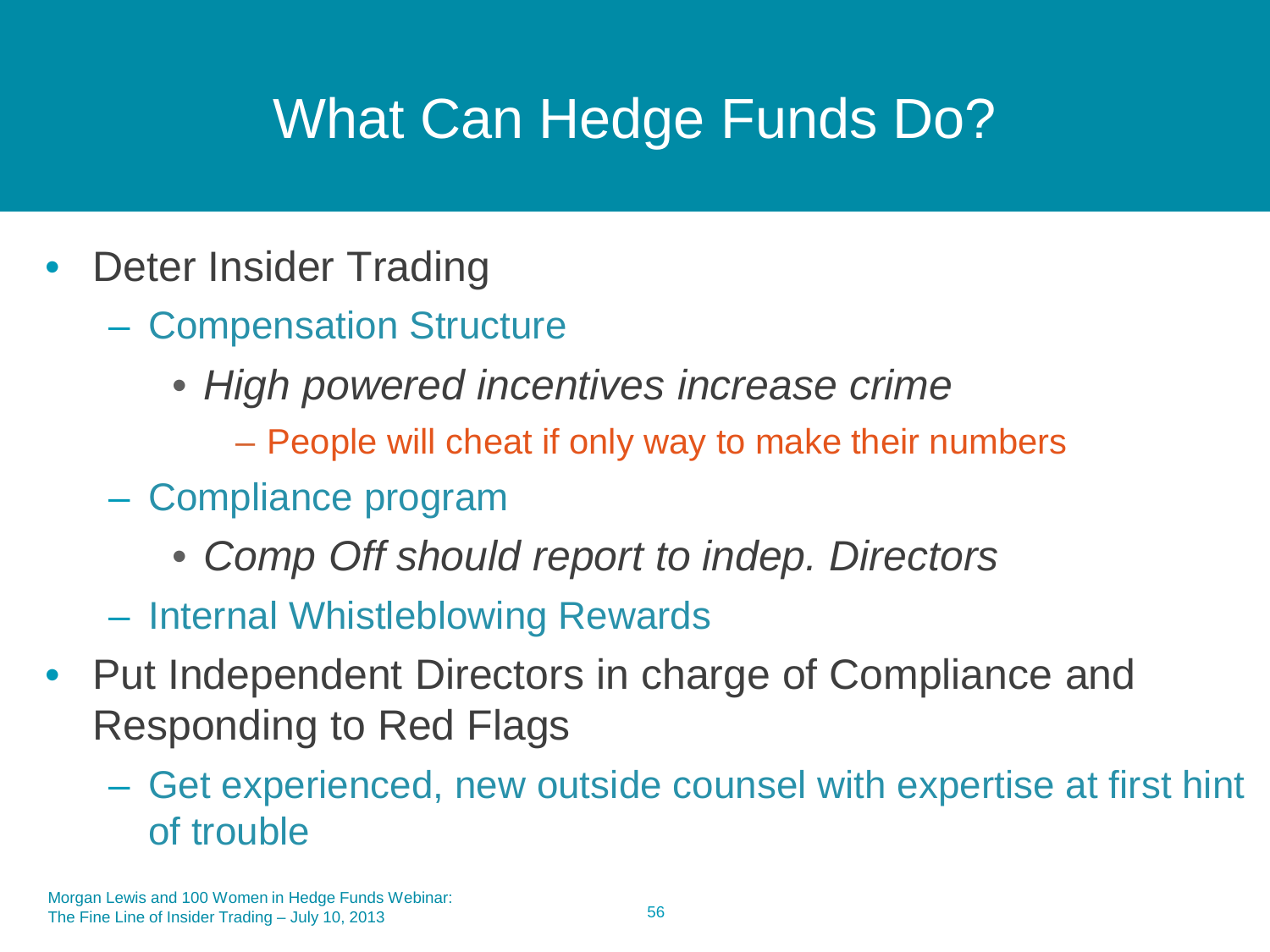





# welcome. **The Fine Line of Insider Trading: Insider Dealing Securities and Futures Commission's Wide Powers**

#### **Mr. Mohan Datwani LLB LLM MBA (with Distinction) (Iowa)** (高朗先生)

 Solicitor & Accredited Mediator Director, Technical and Research The Hong Kong Institute of Chartered Secretaries Wednesday, July 10, 2013

Please note that any advice contained in this communication is not intended or written to be used, and should not be used, as legal advice.

www.morganlewis.com www.100womeninhedgefunds.org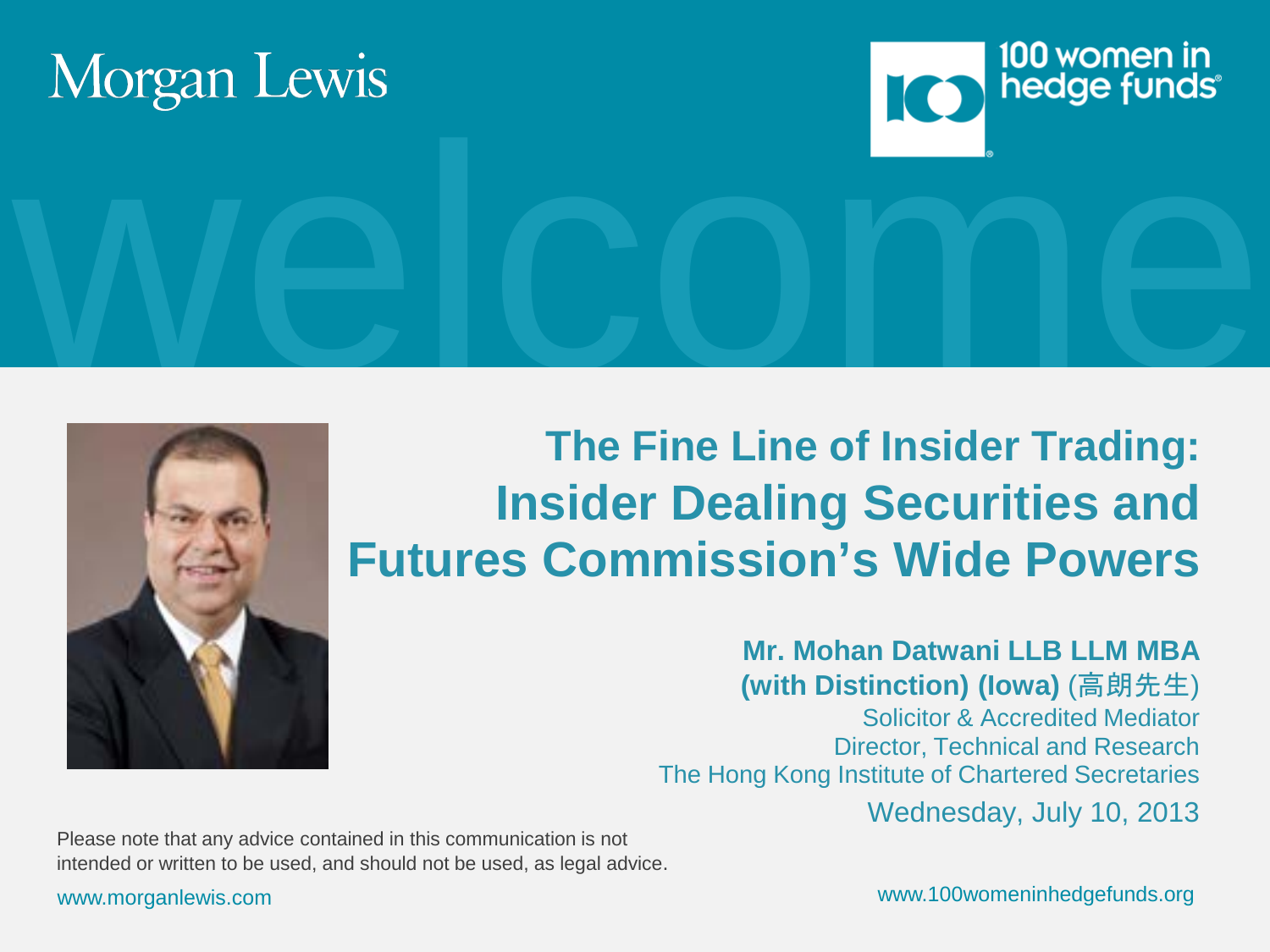### **Background**

- Former partner of US international firm and dealt with market misconduct, compliance and fraud cases
- Former senior management of listed issuers and dealt with legal and compliance and business strategy
- Largest Insider Dealing (ID) case arose when client's financial controller got a date wrong in routine enquiries by SFC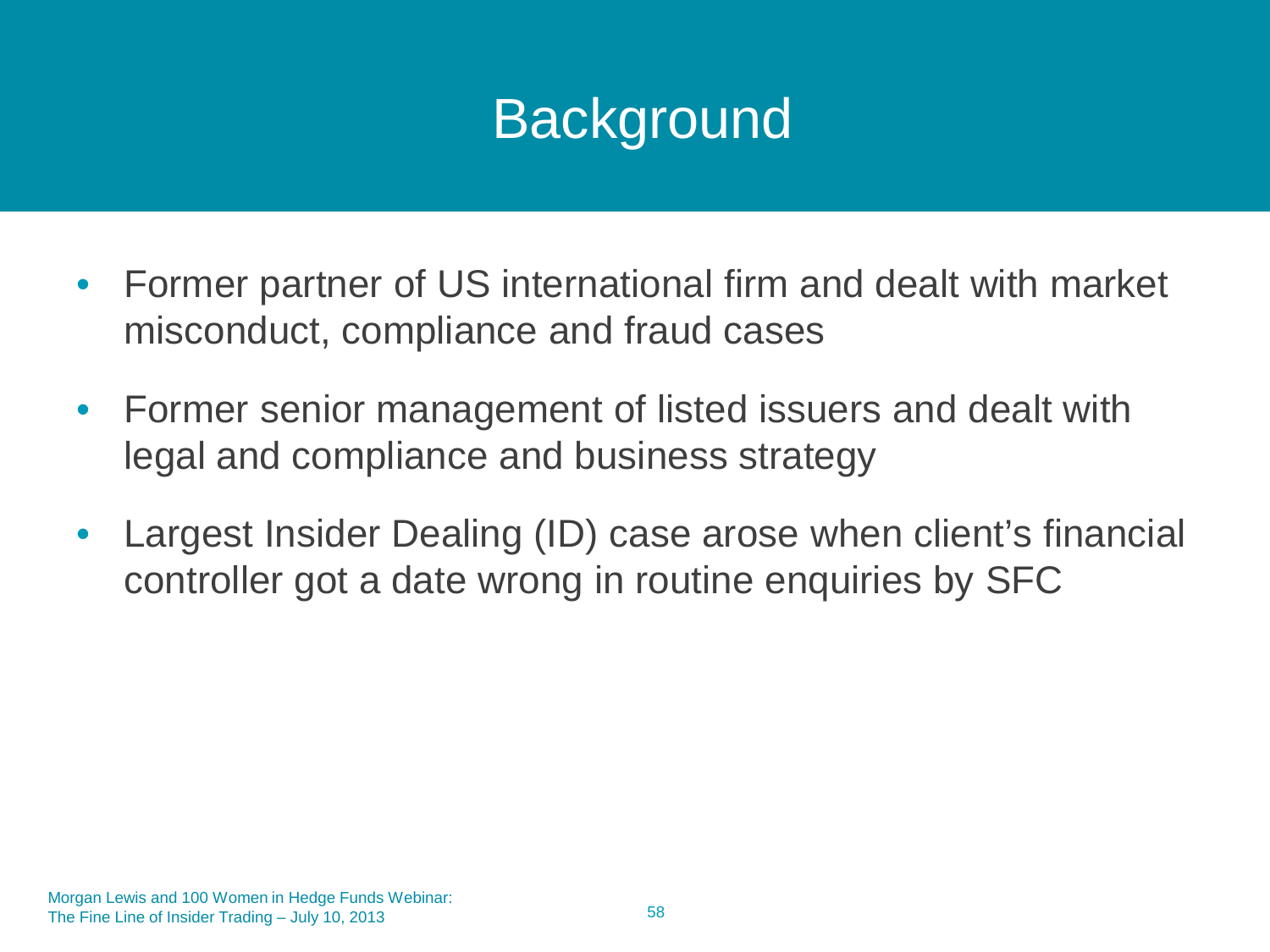## Securities and Futures Commission Hong Kong

- The Securities and Futures Commission (SFC) was established in 1989. The concept of market misconduct (MM) was introduced in 2005 under the Securities and Futures Ordinance (SFO)
- The six MMs are ID; false trading; price rigging; disclosure of information about prohibited transaction; disclosure of false or misleading information including transactions; and stock market manipulation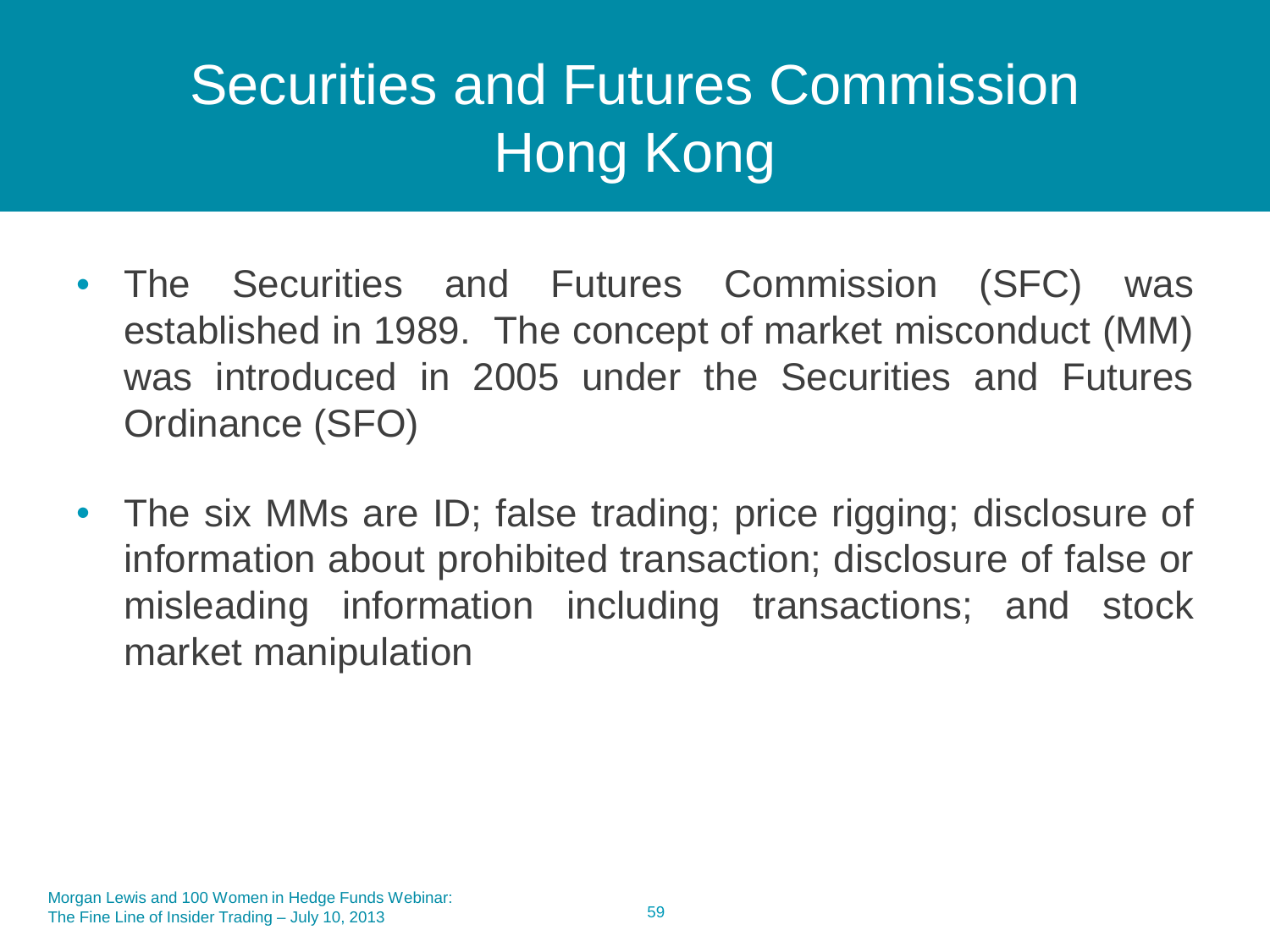## Civil Case (Part XIII of SFO)

- The SFC can institute a civil case (balance of probabilities) with the Market Misconduct Tribunal (MMT) (Section 252 of SFO)
- The MMT has power to order: disqualification (up to 5 years); cold shoulder (up to 5 years); cease and desist; disgorgement (of profits made or loss avoided); with back-up orders for fines of up to 2 years imprisonment and HK\$1 million, costs and discipline recommendations (Section 257 of SFO)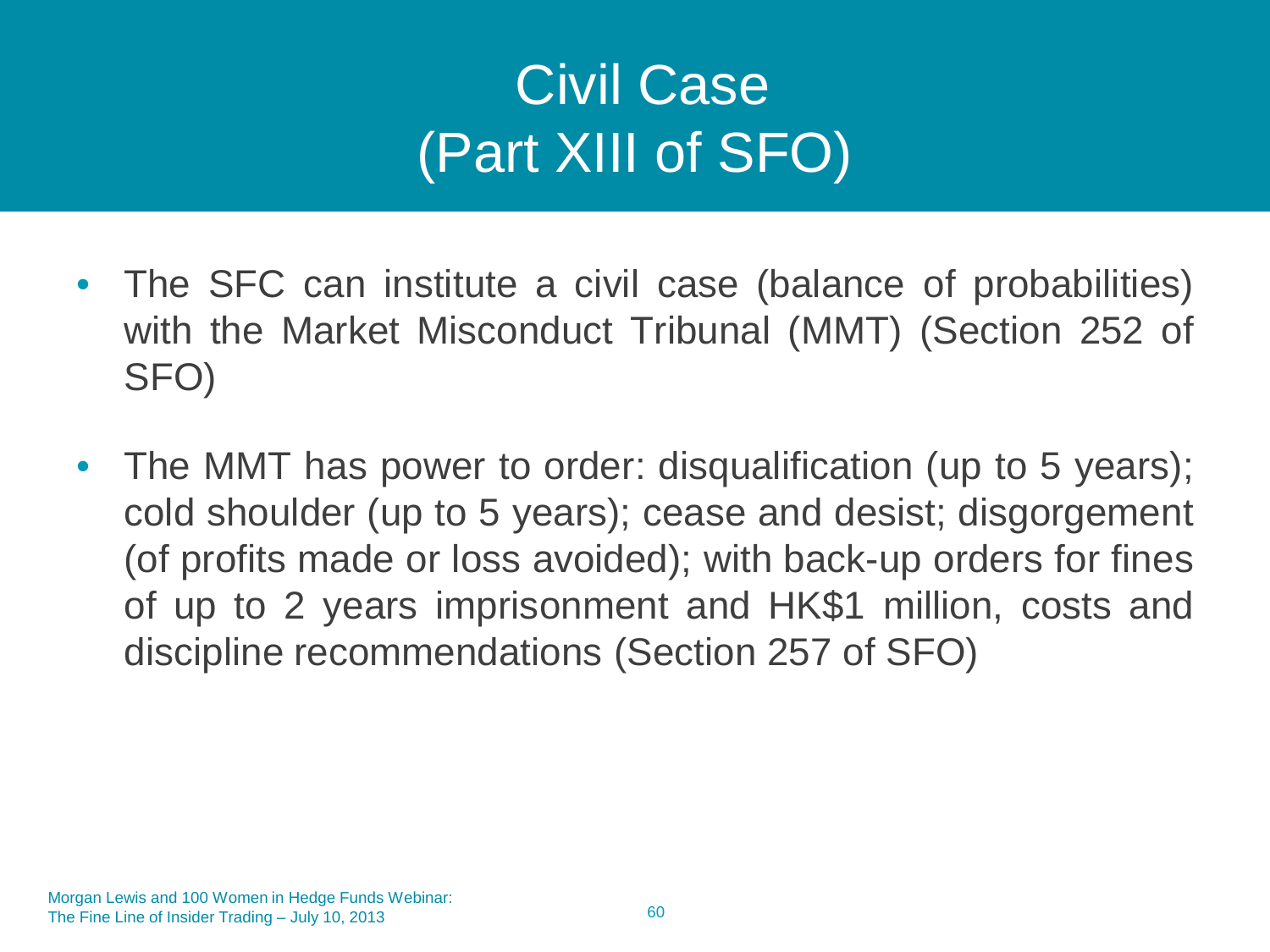## Criminal Case (Part XIV of SFO)

- The SFC can work with the Department of Justice (DOJ) to prosecute a criminal case (beyond reasonable doubts) with the Court (section 291 of SFO)
- The fine could be up to 10 years' imprisonment and a fine of HK\$10 million and other sanctions as with MMT except for disgorgement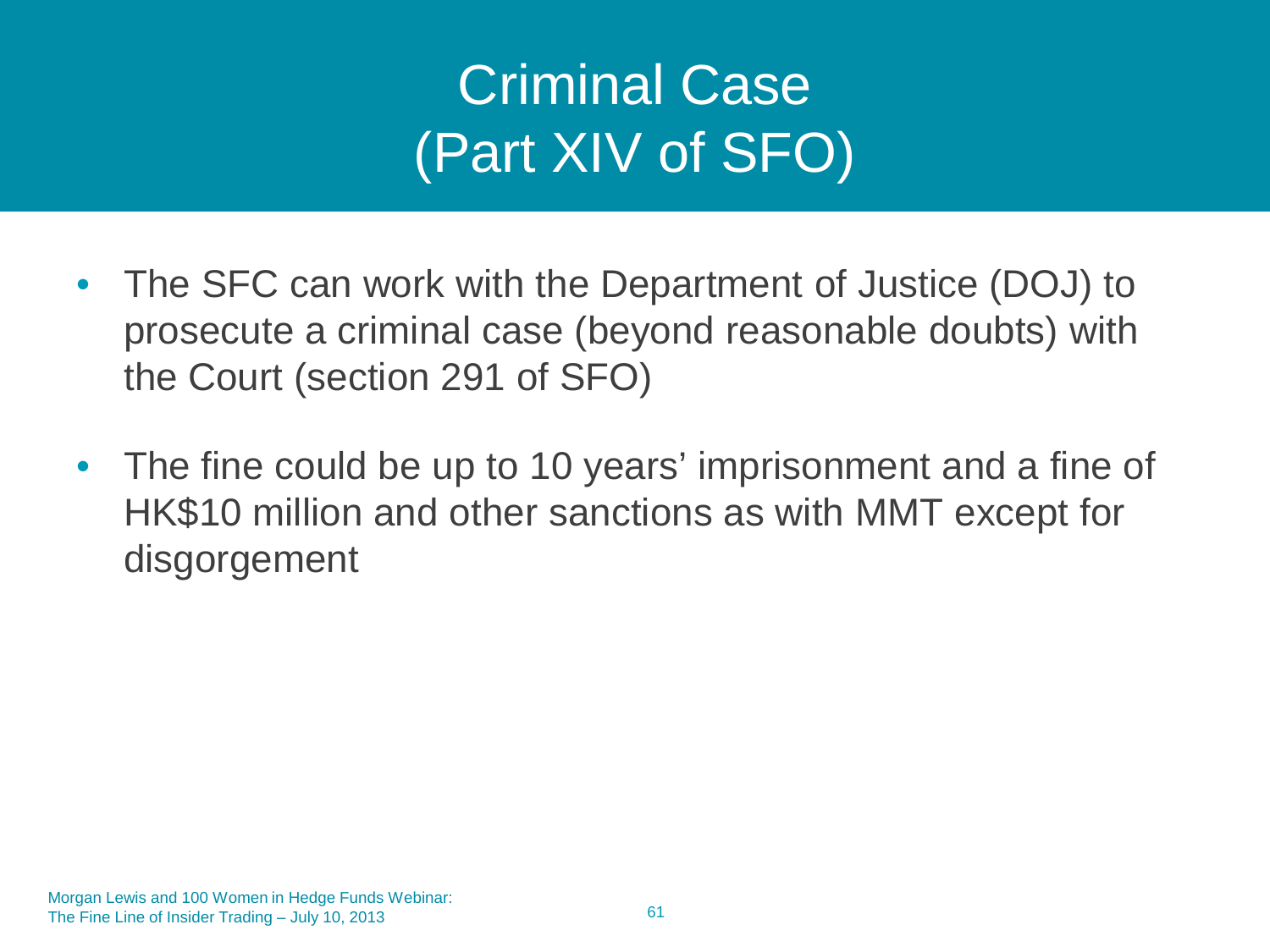### Insider Dealing Details

- Insider dealing occurs where a person "connected with a listed corporation", has information which he knows is "relevant information" (*information*) deals in securities or their derivatives or counsels or procures another to deal (act) knowing or having reasonable cause do believe he would do so (*knowledge*)
- There are certain exceptions or safe harbours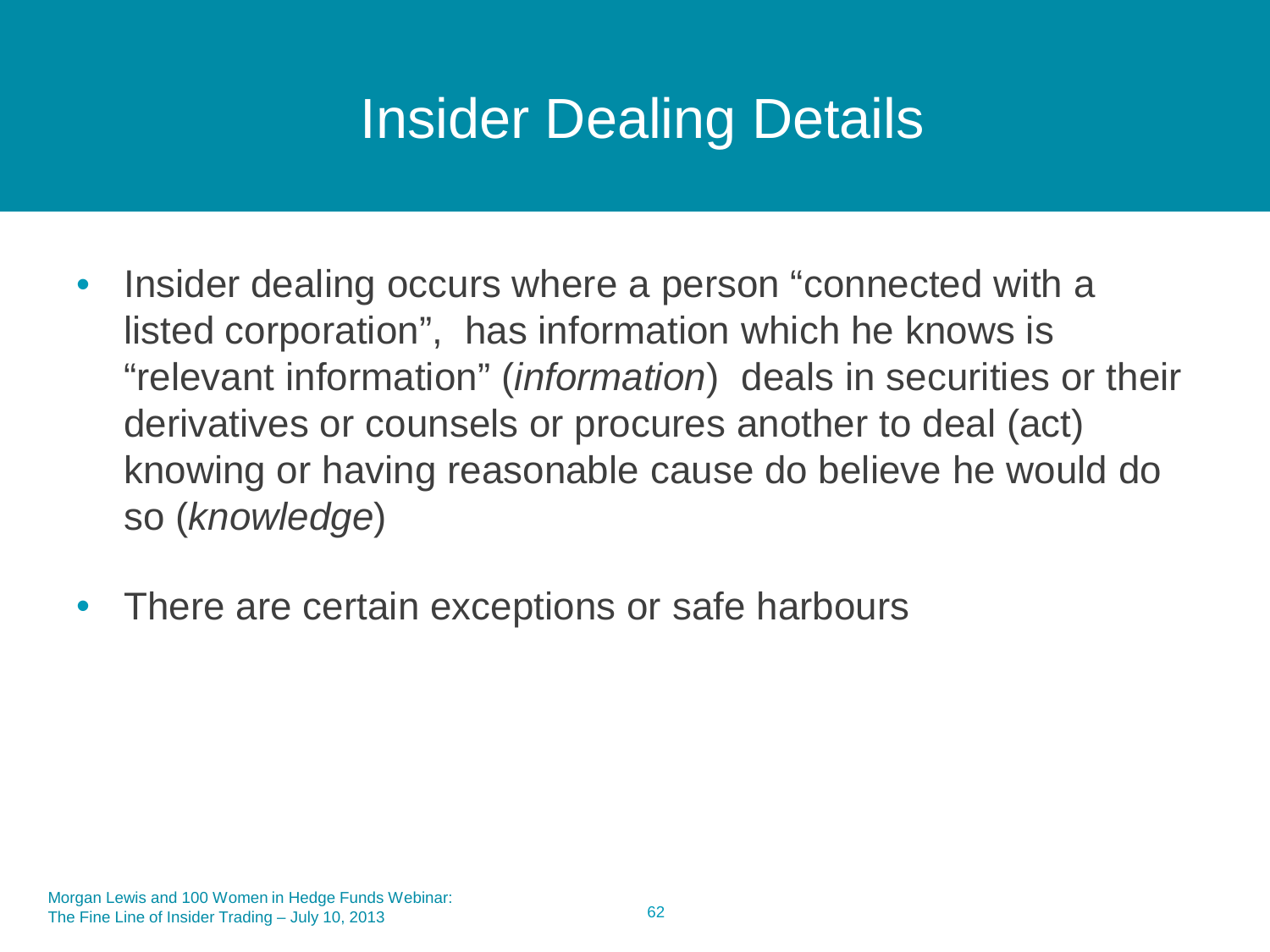### Tiger Asia Case

- Tiger Asia (a New York hedge fund) took a placement and shorted stocks being placed to it, expecting the placement to depress the market price of the stock. This was clear ID
- SFC instead of the traditional mutually exclusive civil and criminal regimes went a third route, section 213 of the SFO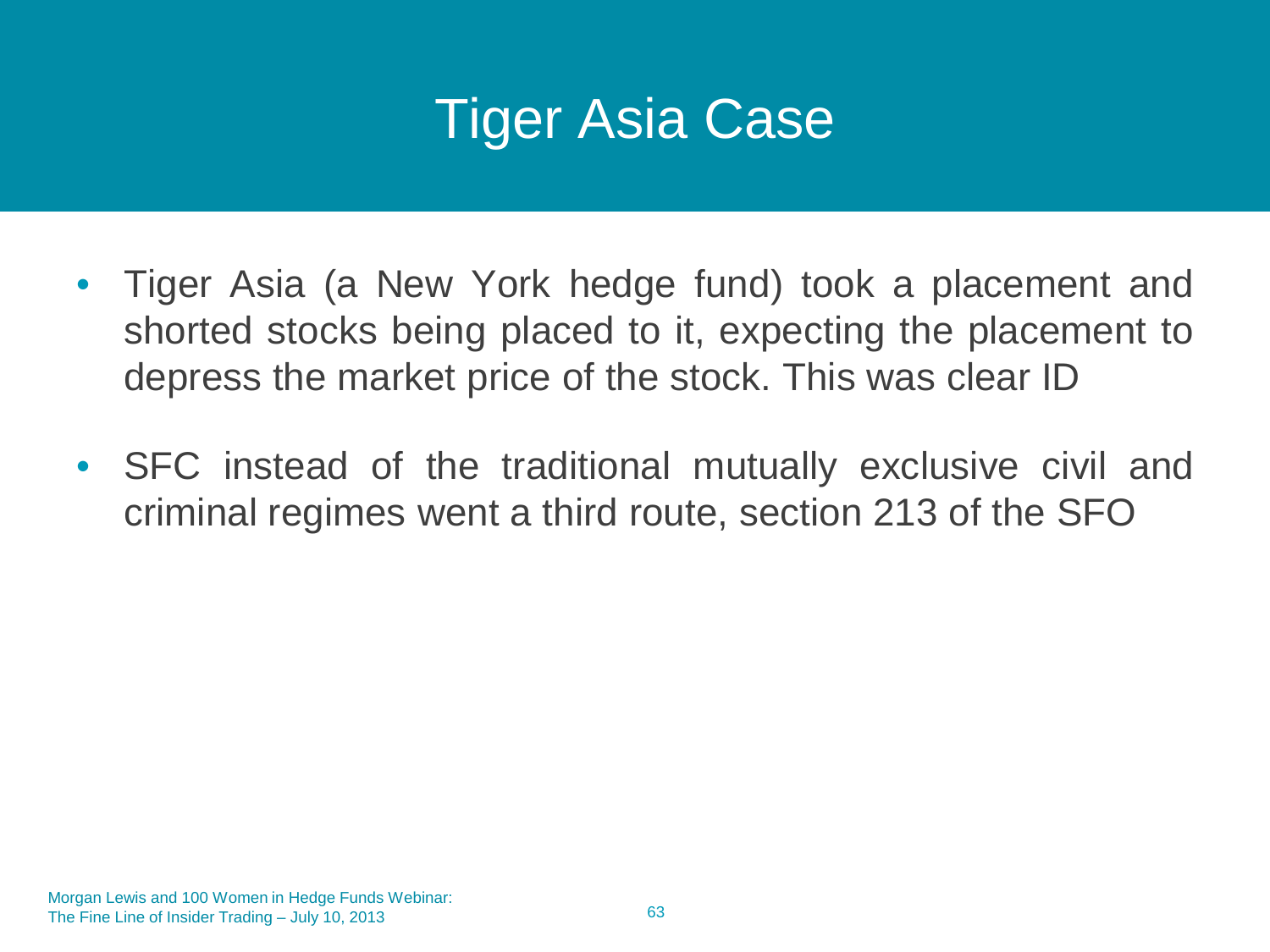- Section 213 states that where a person has "contravened" any relevant provisions [which include ID related provisions], the High Court on application of the SFC could make various orders
- The orders include injunctions, orders requiring transactions to be undone, orders declaring contracts to be void and so on which will not unfairly prejudice any person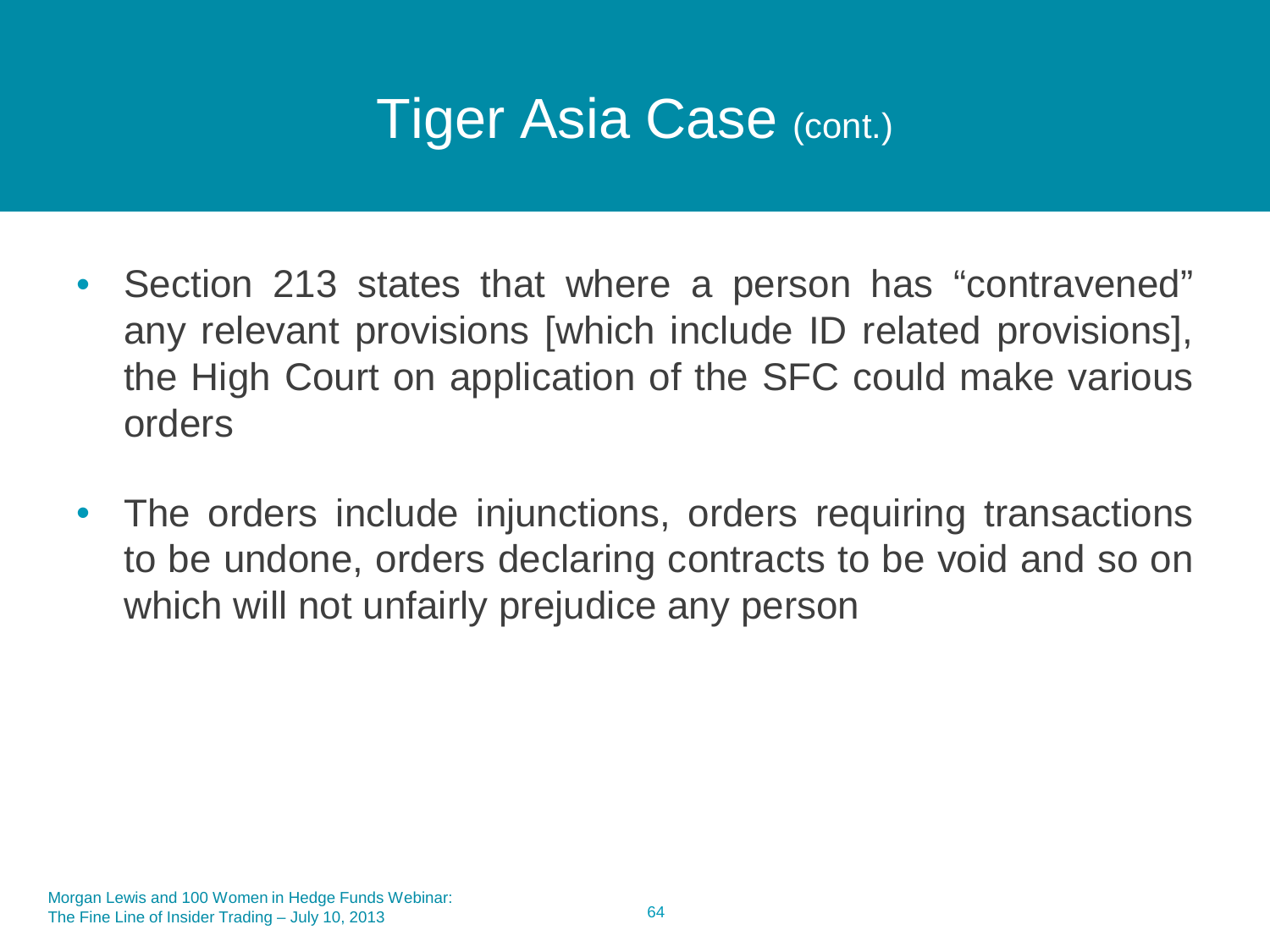- Without going through the MMT or the Court, the SFC asserted that there was a "contravention" of ID provisions by Tiger Asia
- The High Court disagreed the SFC can do this, but the Court of Appeal and Court of Final Appeal (CFA) accepted the SFC's position
- The CFA made it clear that the SFC was not seeking interim powers where there appears to be a breach but to "*prove Tiger Asia actually engaged in insider dealing*"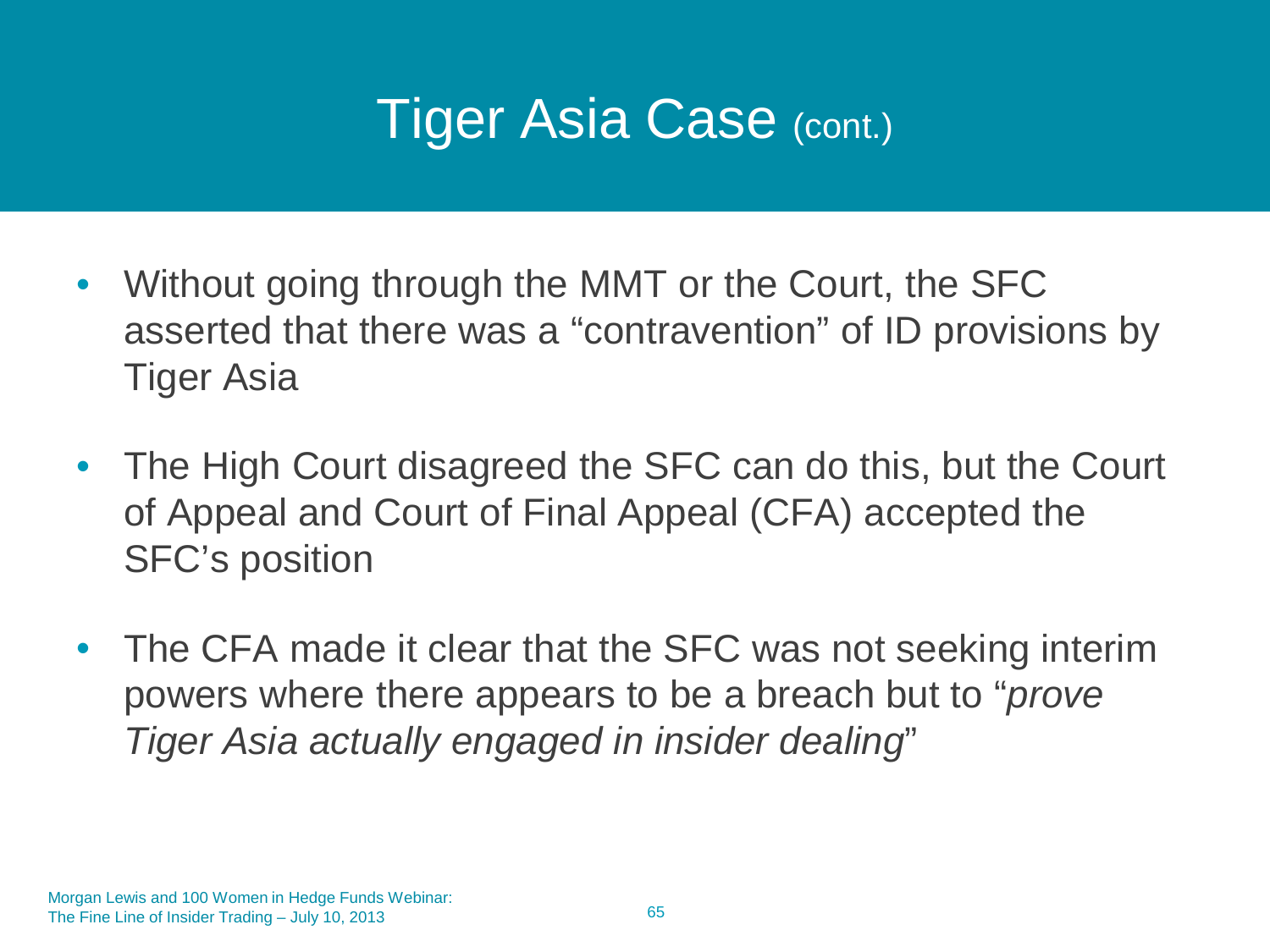- The CFA held that the SFC can do so because "*in these proceedings the SFC acts not as a prosecutor in the general public interest but as protector of the collective interests of the persons dealing in the market who have been injured by market misconduct*"
- Also, "*proceedings under s 213 are the public law analogue of actions for damages by individuals under s 305 rather than a substitute for a criminal prosecution or proceedings before the MMT*"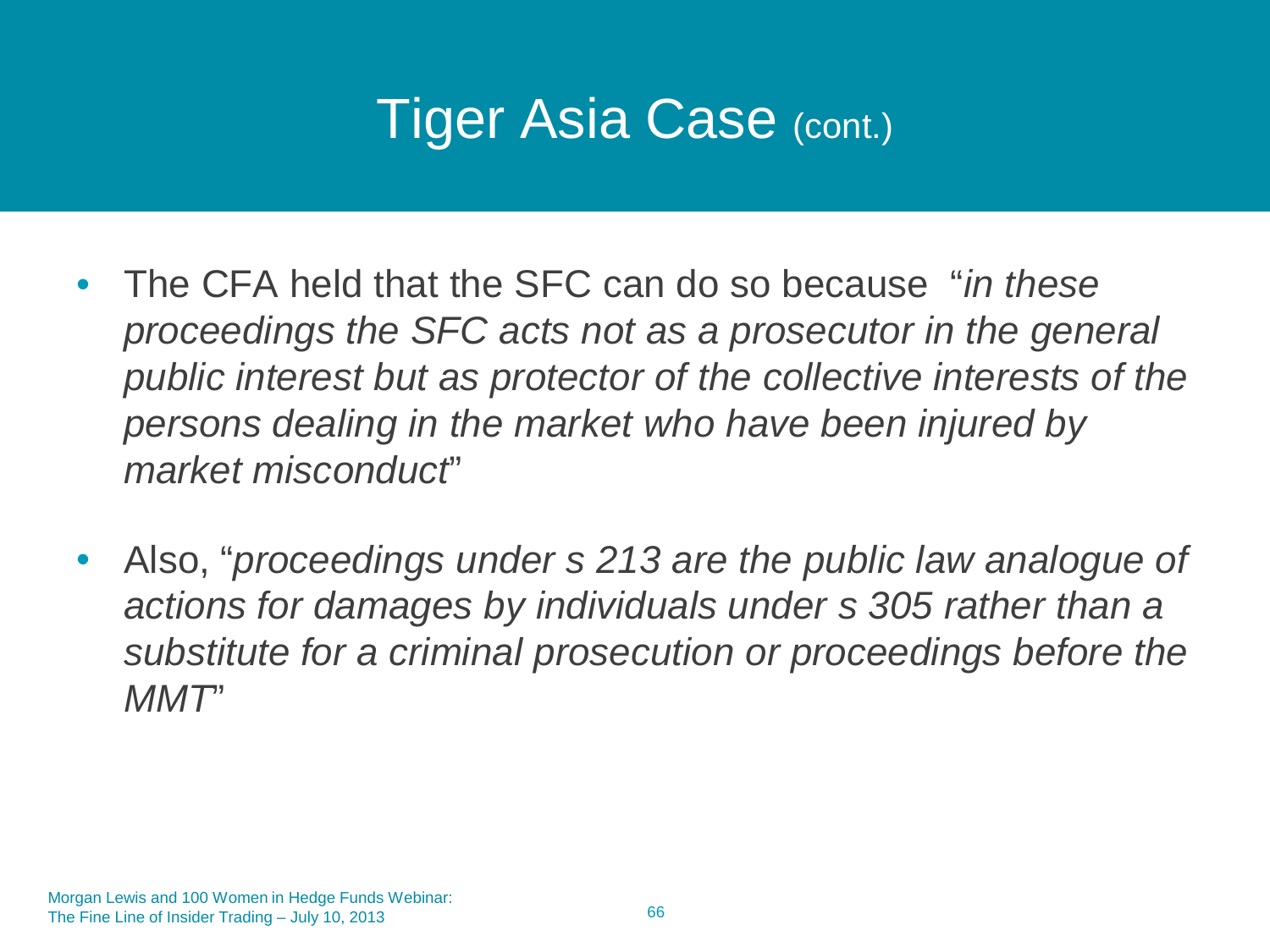- The CFA observed "*The Court of First Instance may find a contravention under s 213 but the criminal court, or even the MMC, might find no such contravention proved. That is true. These things happen. A jury acquitted O J Simpson of the murder of his girl friend but he was found liable in civil proceedings for wrongfully causing her death. Inconsistency is always a possibility*…"
- The CFA has thus confirmed the SFC's significant powers under Section 213 of the SFO
- The SFC is or has made senior hires to enforce Sections 213 and 214 of the SFO and more enforcement is expected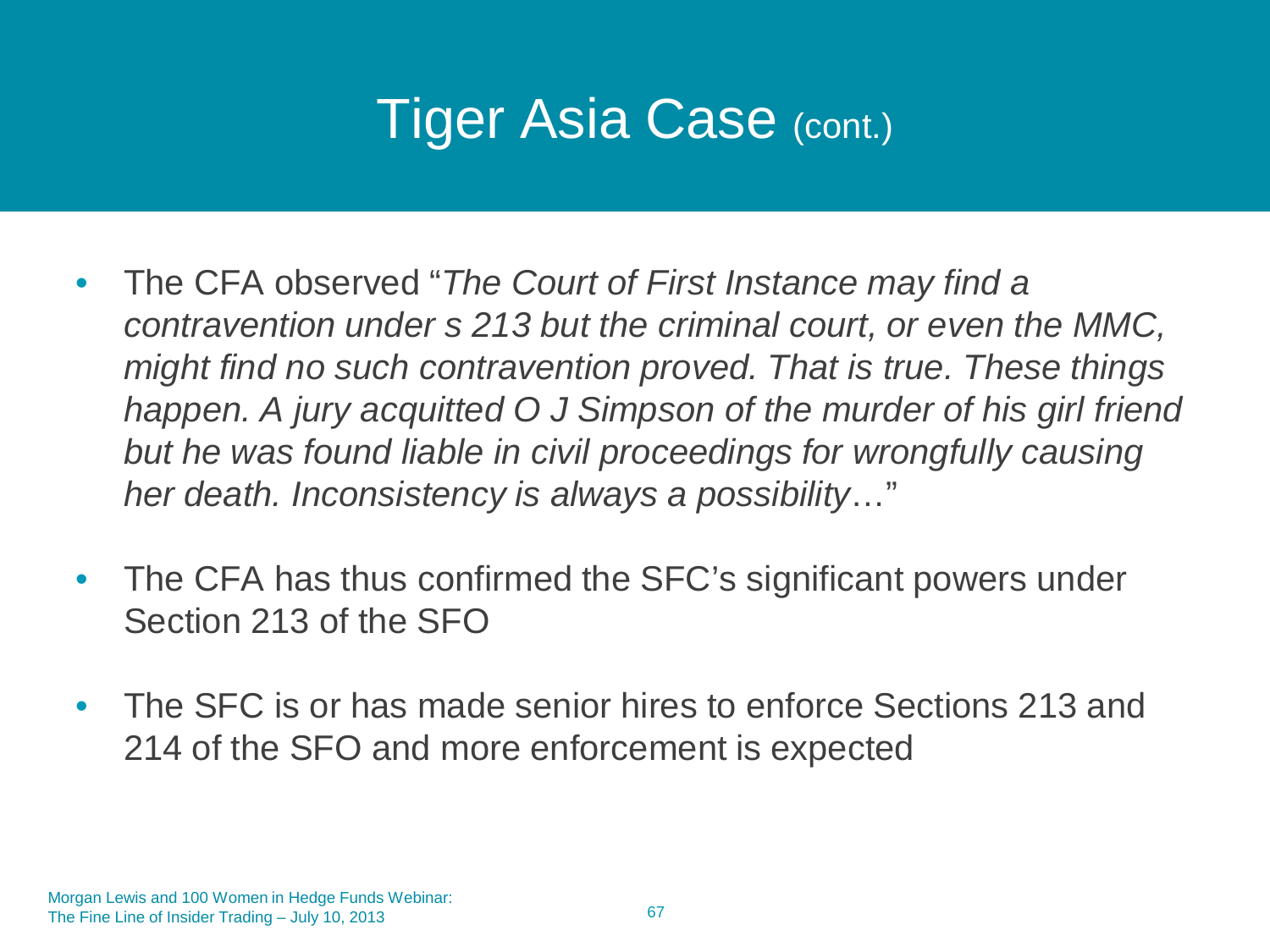





### **The Fine Line of Insider Trading: Insider trading in the European Union**

**Pierre-Henri Conac University of Luxembourg** Wednesday, July 10, 2013

Please note that any advice contained in this communication is not intended or written to be used, and should not be used, as legal advice.

www.morganlewis.com www.100womeninhedgefunds.org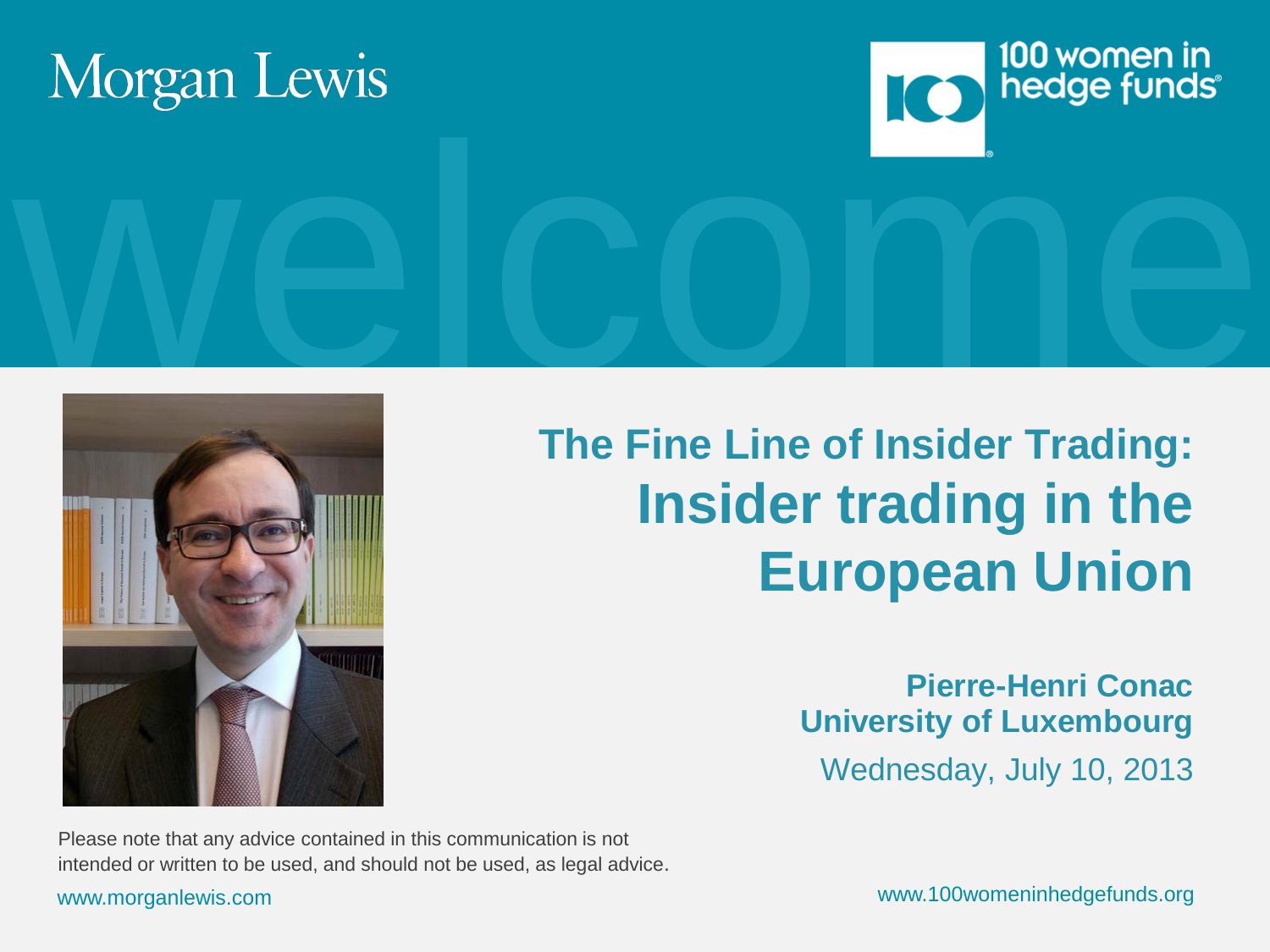### The European legal framework: major reform initiated in 2011

- Market Abuse Directive (MAD) adopted in 2003 and four implementing (Level 2) directives and regulations
	- General and specific definitions (commodity derivatives, execution of orders)
	- Limited case law of the European Court of Justice (ECJ) but clear trend in favor of making prosecution easier for national authorities
- Revision of the Market Abuse Directive initiated in 2011
	- Market Abuse Regulation (MAR): Proposal for a Directive on insider dealing and market manipulation (market abuse), Brussels, 20.10.2011
	- Market Abuse Directive (MAD): Proposal for Directive on criminal sanctions for insider dealing and market manipulation, Brussels, 20.10.2011
	- Expected adoption (end 2013) and implementation in Member States 24 months later (end 2015 because Level 2 provisions and national legislation)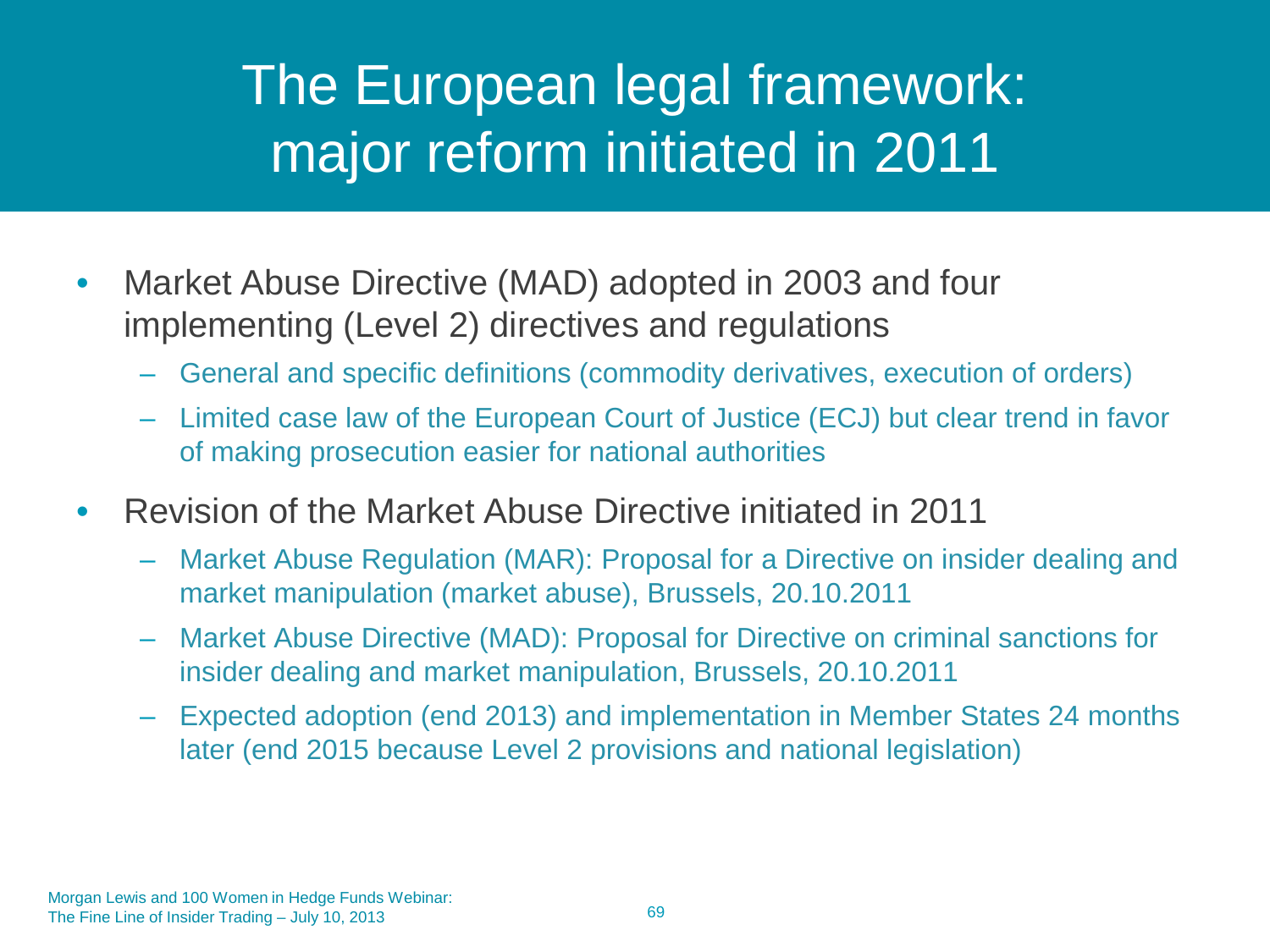### The European legal framework: definition of inside information

- Information of a «precise nature»
	- Probability of realization (reasonable expectation test) : no requirement of a high probability of realization of circumstances/event (CJUE, 28 June 2012, Daimler)
	- Information must be sufficiently precise (specificity test) for a conclusion to be taken on the possible effect on the price
- Information which « has not been made public» (non public) and «relating (...) to one or more issuers of financial instruments or (...) financial instruments »
- Price sensitive: information which «would be likely to have a significant effect on the prices of those financial instruments or on the price of related derivative financial instruments»
	- Reasonable investor test: information a reasonable investor would be likely to use as part of the basis of his investment decisions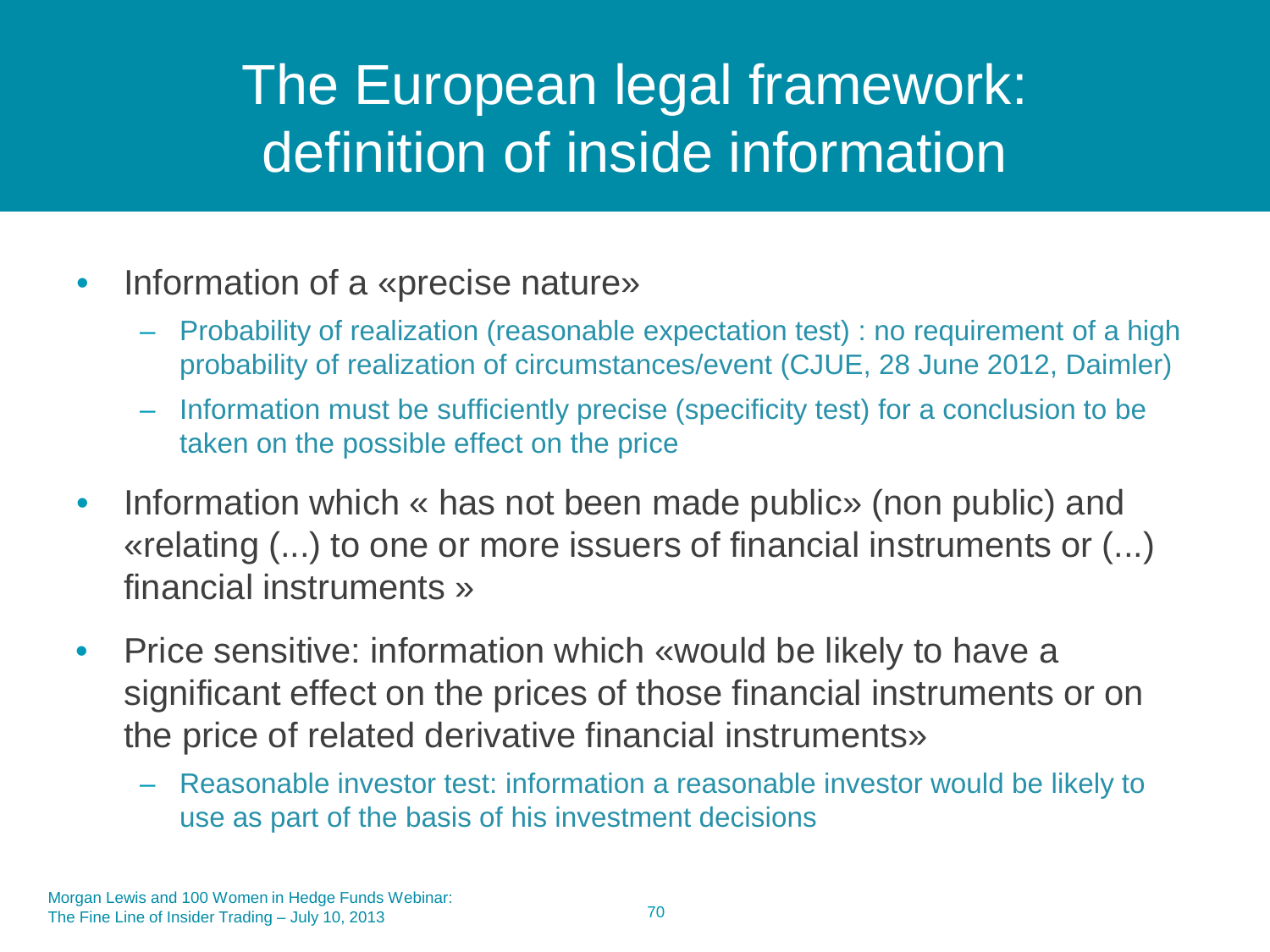### ECJ, 28 June 2012, Daimler AG: information of a « precise nature »

### • Facts

– CEO of Daimler informs the chairman of the Supervisory Board that he wants to resign (May 2005) ; other members of the board are informed (June-July 2005) ; decision is taken by the board to accept the resignation (28 July 2005); Investor sells his shares before the announcement

### • Applicable provision (Art. 1, Directive 2003/124/EC)

– "information shall be deemed to be of a **precise nature** if it indicates a **set of circumstances** which exists or may reasonably be expected to come into existence or an **event** which has occurred or may reasonably be expected to do so and if it is specific enough to enable a conclusion to be drawn as to the possible effect of that set of circumstances or event on the prices of financial instruments"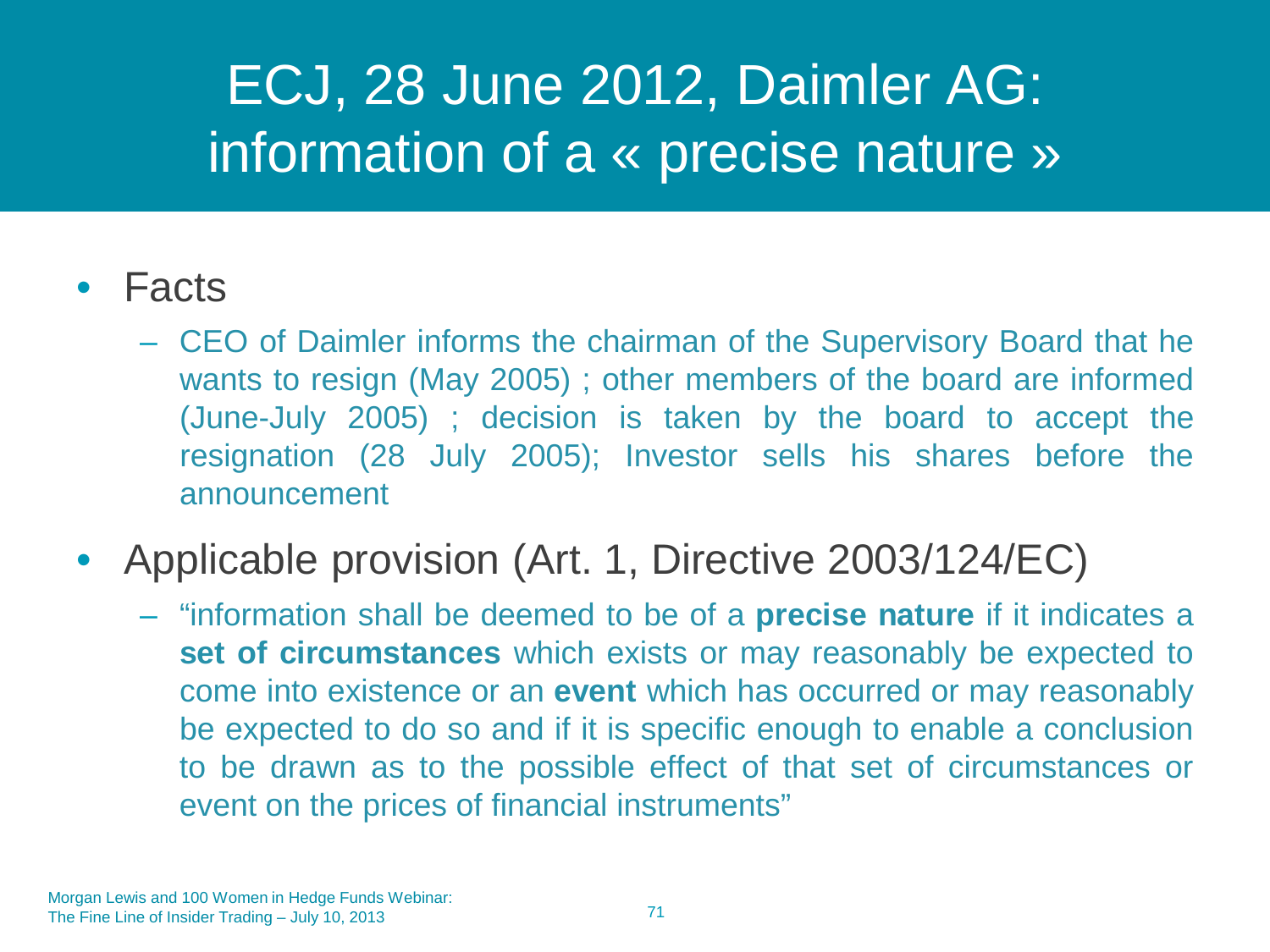### ECJ, 28 June 2012, Daimler AG: information of a «precise nature»

- Information relating to an **intermediate step which is part of a protracted process** may be precise information.
- Include steps which **may reasonably be expected** to come into existence or occur
- "may reasonably be expected" **does not mean a high probability** of the circumstances or events in question coming into existence or occurring
- Probability of the event cannot be deducted from magnitude of the effect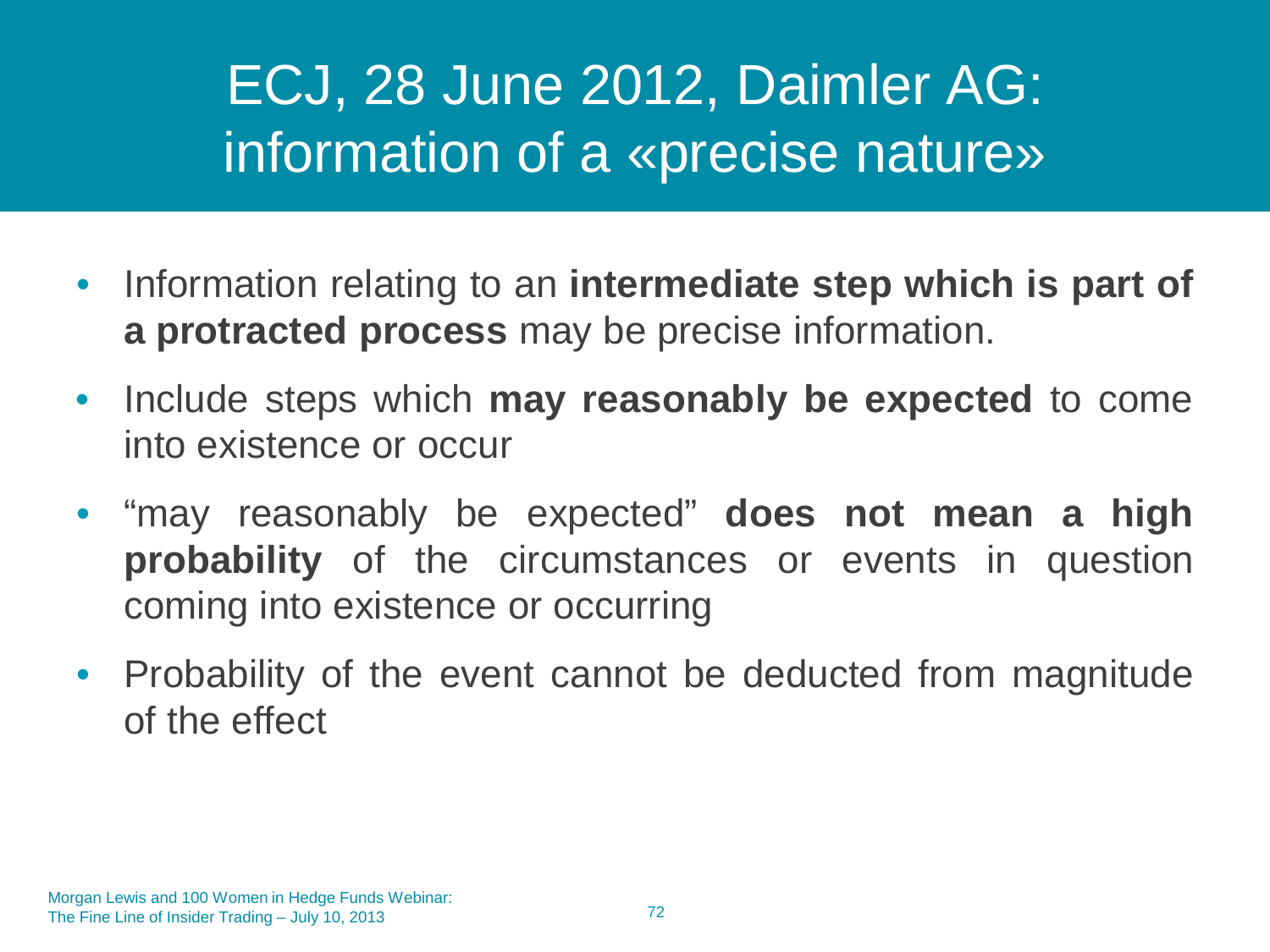#### ECJ, 23 Dec. 2009, Spector: «use» of inside information

- Applicable provision (Art. 2 of MAD)
	- "Member States shall prohibit any person (...) who possesses inside information from **using** that information by acquiring or disposing of, or by trying to acquire or dispose of, for his own account or for the account of a third party, either directly or indirectly, financial instruments to which that information relates"
	- Dealing on the basis (UK approach) or dealing while knowing (French approach)?
- Holding
	- **Rebuttable presumption** of intention to "use" an inside information when a person deals while in possession of inside information (*low mental element*)
	- Legal if the "use" does not violate the purpose of the Directive which is to protect the integrity of the financial markets; enhance investor confidence; and provide investors with the assurance that they are on an equal footing to all other investors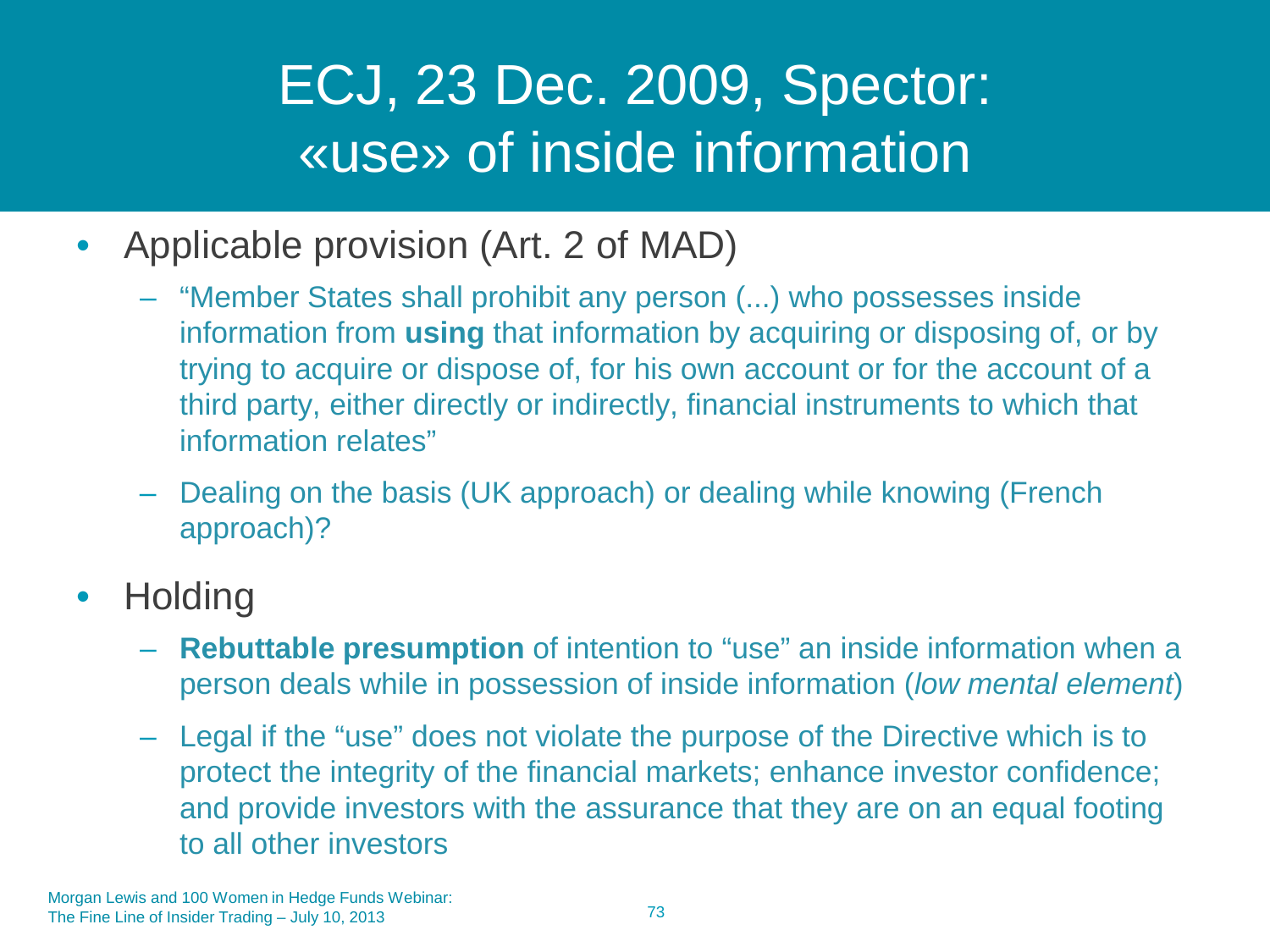#### National approaches (UK): Decision Notice to David Einhorn, Jan. 12, 2012

- Precise information can result of interpretation of comments as a whole: company discloses that it is at an advanced stage of a process towards the issuance of a significant amount of new equity, probably within a timescale of within a week
- Greenlight' fund immediately sales shares and the FSA issues a financial penalty on the fund manager himself, David Einhorn, of £ 3,638,000
- No protection by refusing to sign a nondisclosure agreement (*no wall crossing*) and by communicating a desire to avoid receiving inside information
- Experienced trader and portfolio manager is **aggravating circumstance** as he should be held to the highest standards of conduct and levels of accountability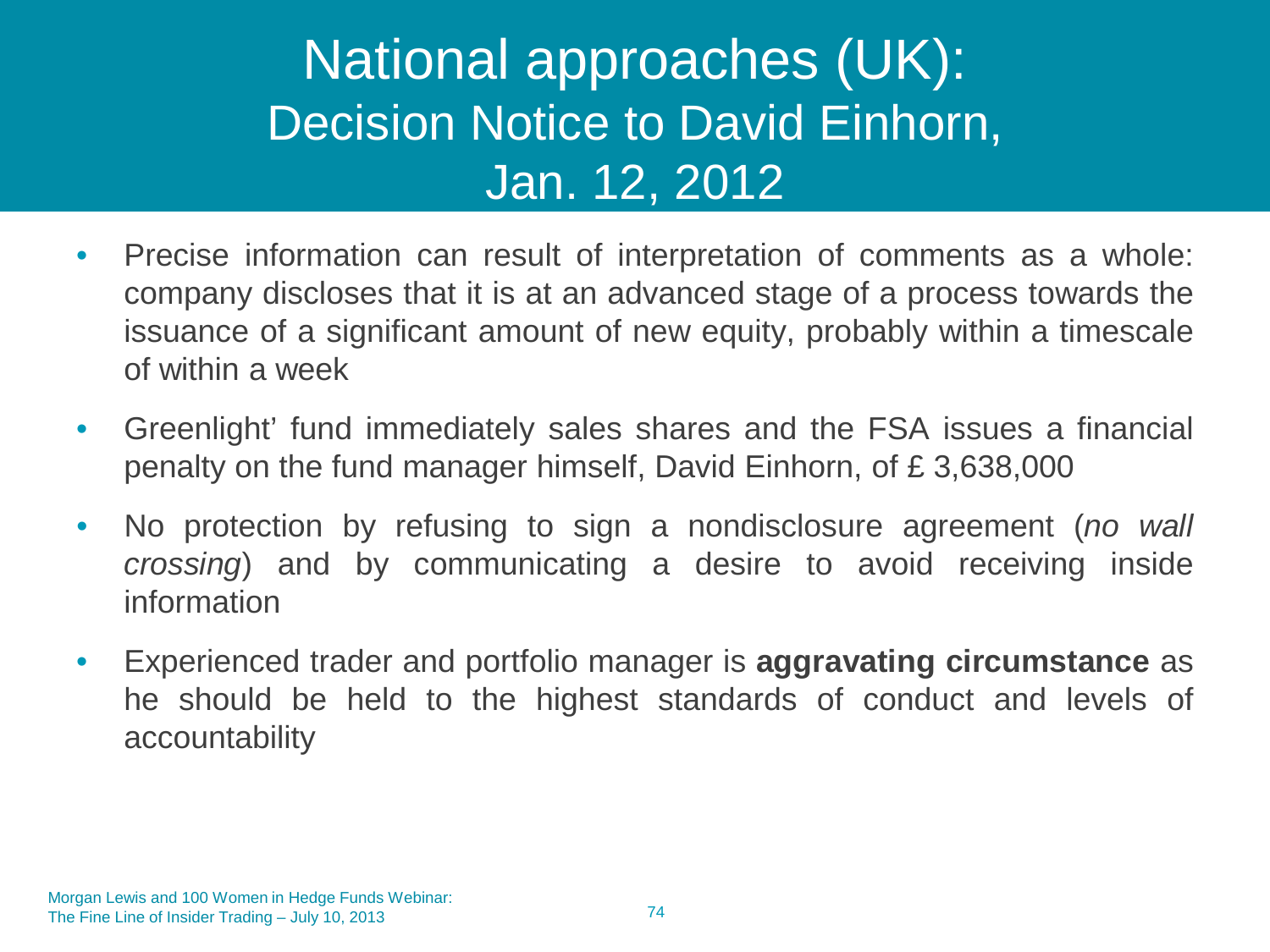# National approaches (France): ECHR, Soros v. France, Oct. 6, 2011

#### • Facts

- Georges Soros is invited to participate in a raid on the French bank *Société Générale* (1988)
- Georges Soros declines to participate but buy shares and is criminally fined

#### • Holding

- ECHR finds no violation of Article 7 of the ECHR (*no punishment without law*) on account of alleged **lack of foreseeability** of French law, despite definition of «insider» under French law not being precise, lack of previous case law on similar situation, and disagreement on interpretation of insider by virtue of having received the information «in the exercise of their profession or duties»
- Status as **professional investor** and **experience** warranted increased cautiousness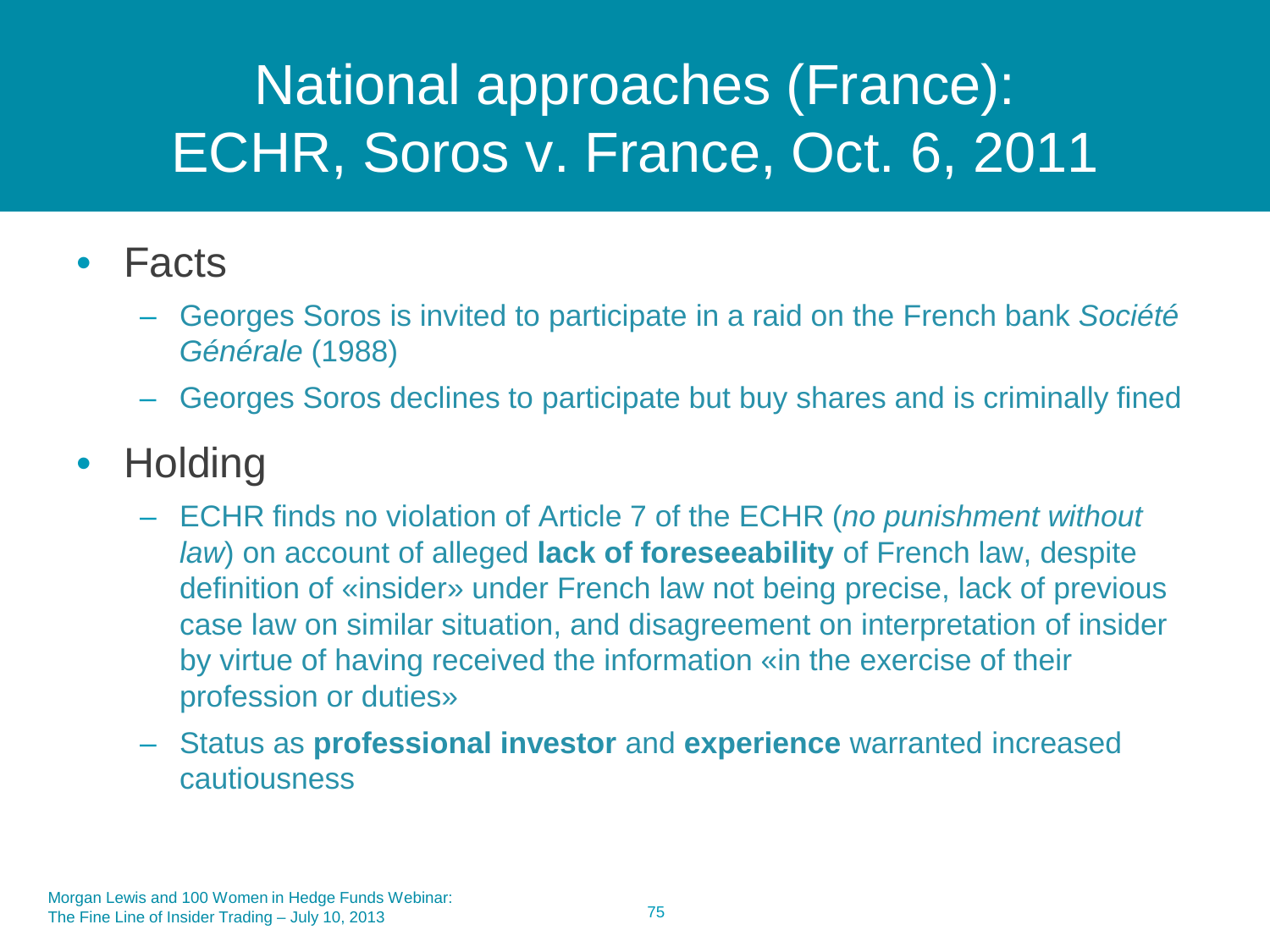#### Proposed Market Abuse Regulation (MAR): broader scope and definition of inside information

- Extension to MTF (Multilateral Trading Facility) and OTF (Organised Trading Facility) as well as to any related financial instruments traded OTC which can have an effect on the covered underlying market.
- Spot commodity contracts related to derivatives on commodities
- Emission allowance or auctioned products based thereon
- *Relevant information not generally available* (RINGA): non precise information
	- «information (...) relating to one or more issuers of financial instruments or to one or more financial instruments, which is not generally available to the public, but which, **if it were available to a reasonable investor**, who regularly deals on the market and in the financial instrument or a related spot commodity contract concerned, would be regarded by that person as relevant when deciding the terms on which transactions in the financial instrument or a related spot commodity contract should be effected ».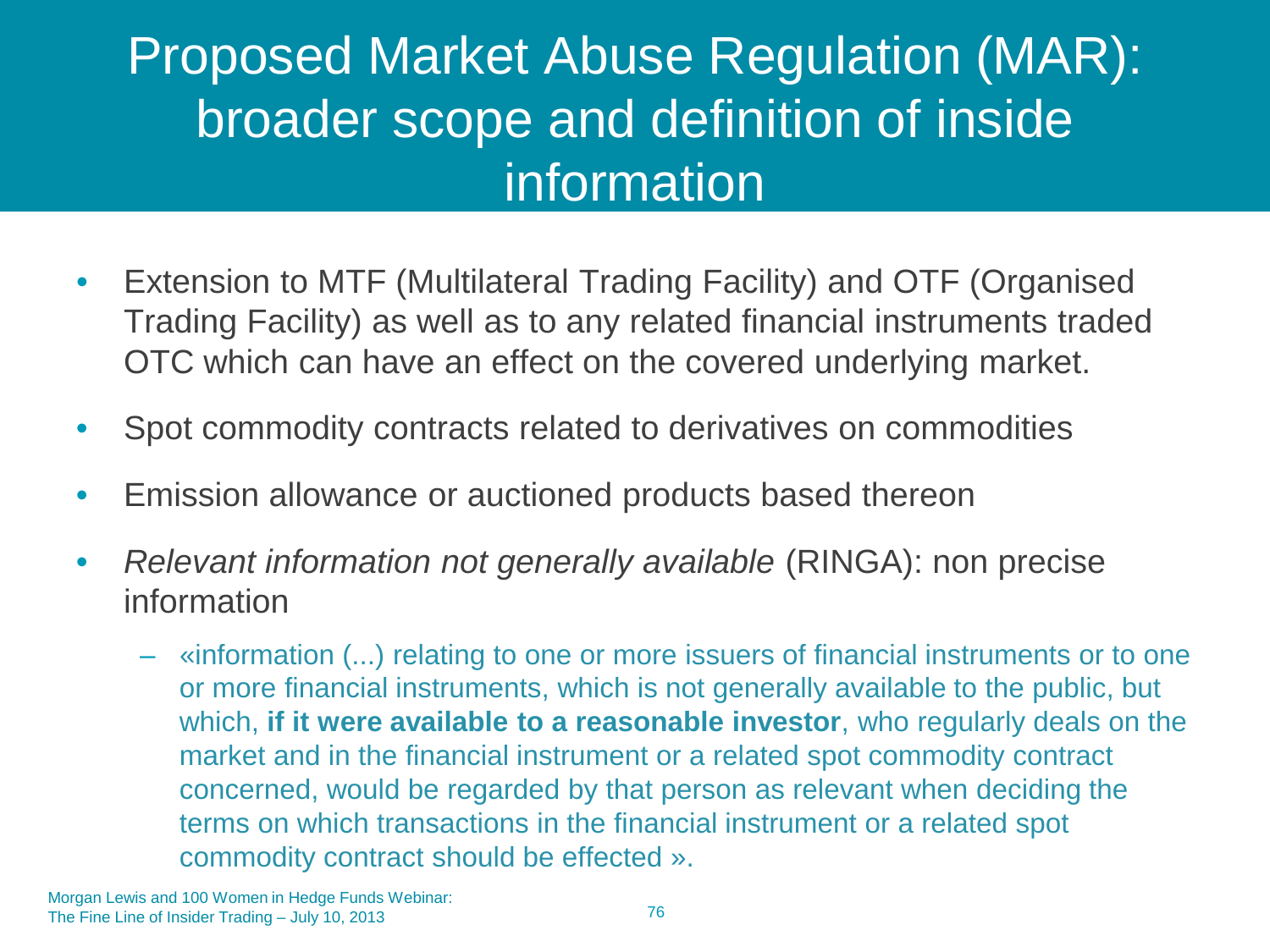# Proposed Market Abuse Regulation (MAR): alignment on European competition law

- Higher administrative pecuniary sanctions (fines) : up to  $\epsilon$ 5m for natural persons (*Parliament : unlimited*) and up to 10% of annual turnover for legal persons (*Parliament : 20 %*) ; fines must exceed profit gained or loss avoided and up to twice this amount
- A temporary (*Parliament : permanent*) ban against any member of an investment firm's body or any other natural person, who is held responsible, to exercise functions in investment firms
- Publication of administrative sanctions as a rule (*naming and shaming*)
- Investigatory tools: search and seize powers (subject to judicial ex-ante authorization), request existing telephone and data traffic records (*Parliament : also wiretaping*), sanction by the national regulator itself for failure to cooperate in an investigation
- Whistleblowers: not compulsory, but protection and possibility of financial incentives

Morgan Lewis and 100 Women in Hedge Funds Webinar: The Fine Line of Insider Trading – July 10, 2013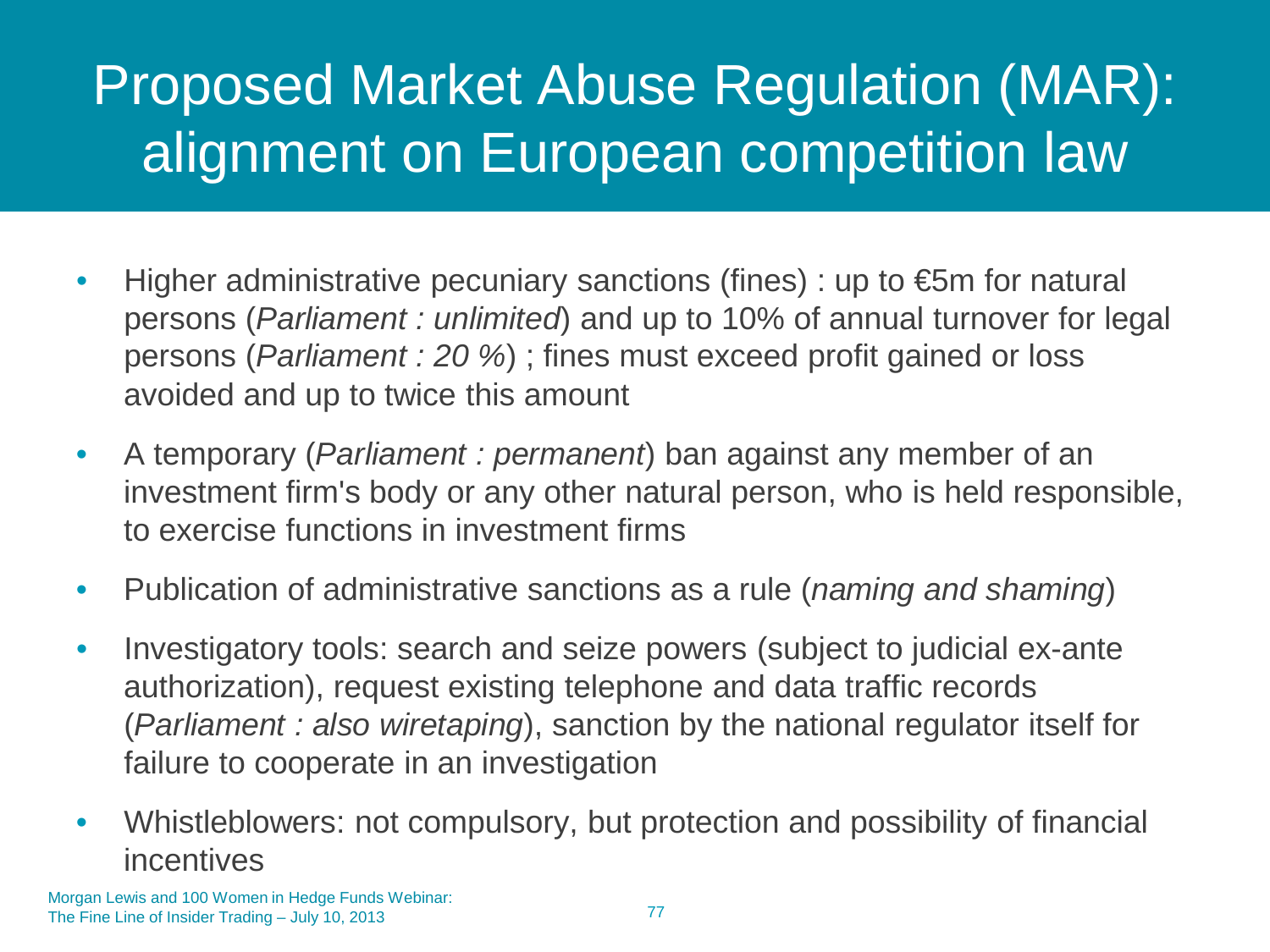#### Proposed Market Abuse Directive

- Covers insider dealing and market manipulation
- Covers inciting, aiding and abetting, and attempt
- Covers natural and legal persons
- Level of sanctions left to each Member States, but Report in the European Parliament requests a maximum term of imprisonment of at least 5 years
- Issue of double jeopardy being considered by the EU Parliament
- Opt-out for UK and Denmark

Morgan Lewis and 100 Women in Hedge Funds Webinar: The Fine Line of Insider Trading – July 10, 2013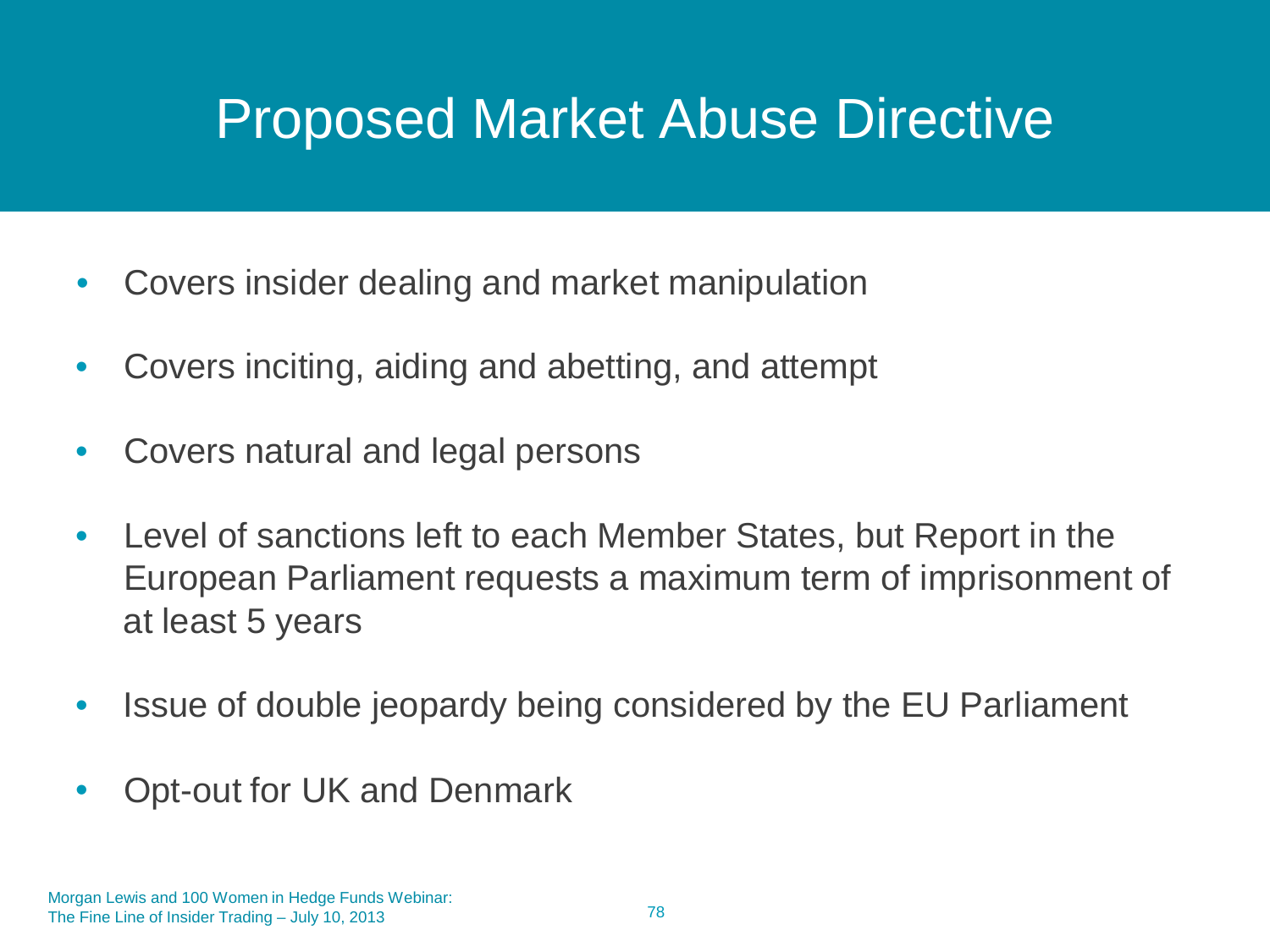#### **Conclusion**

- More severity in Europe in legislation and in the exercise of sanction powers
	- Influence of the crisis and of public opinion on politicians and regulators
	- Intra-european (United-Kingdom) and extra-european influence (IMF)
	- Probable increased supervisory convergence and role of ESMA
- However, persistence of different legal and cultural tradition among Member States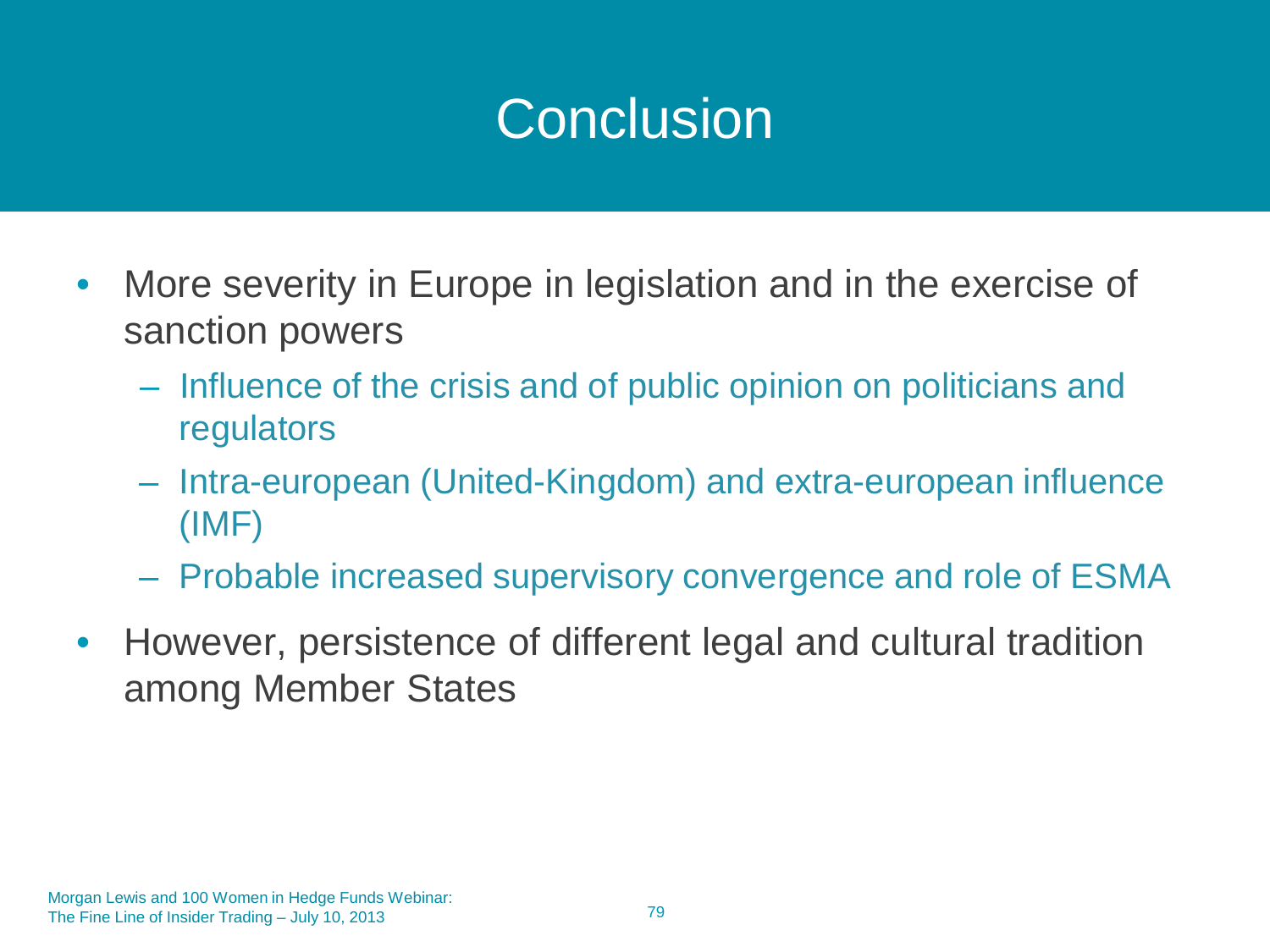





#### **The Fine Line of Insider Trading: Recommendations for Supervision & Compliance**

#### **Michele A. Coffey**

Wednesday, July 10, 2013

www.morganlewis.com www.100womeninhedgefunds.org Please note that any advice contained in this communication is not intended or written to be used, and should not be used, as legal advice.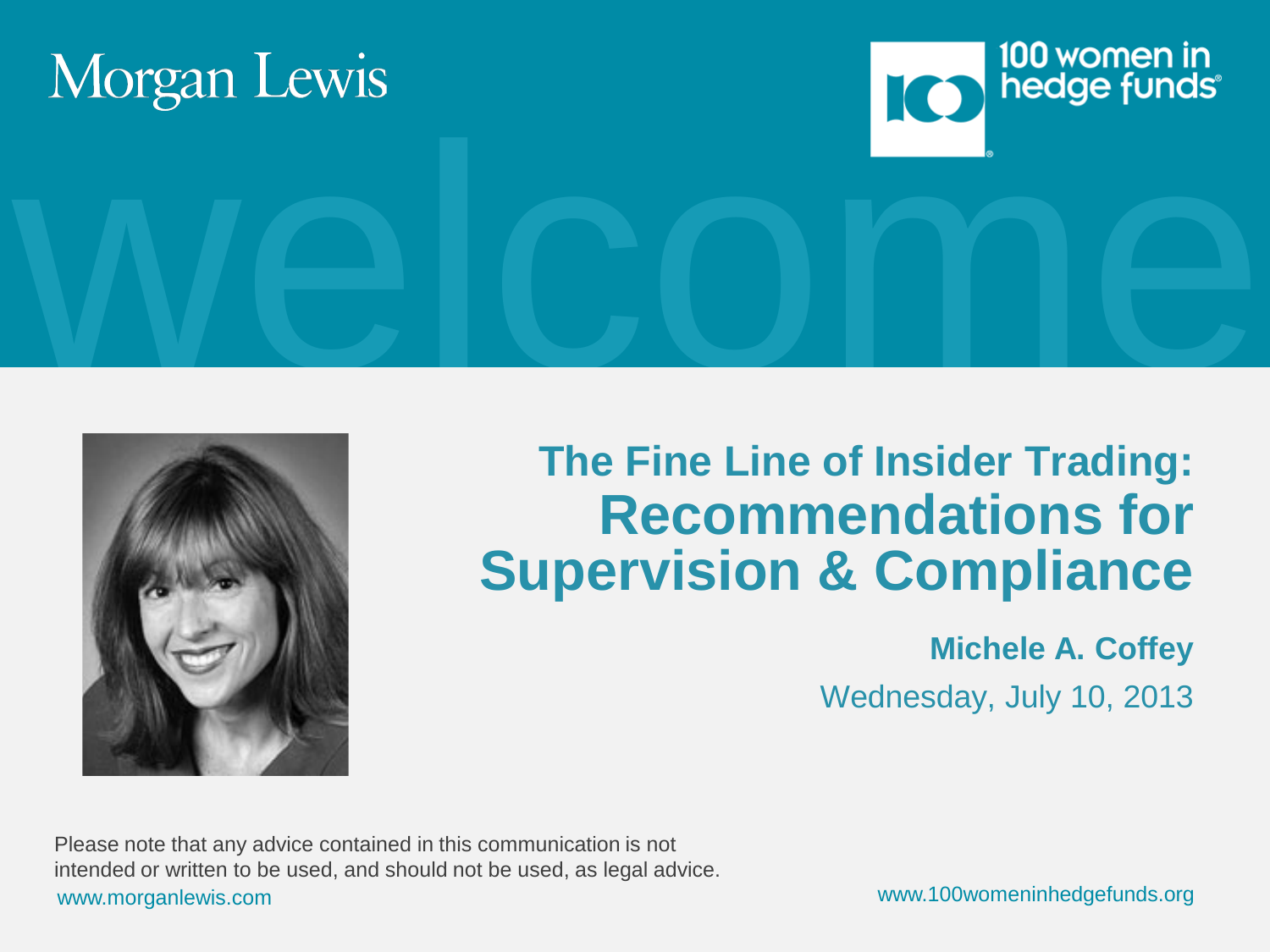#### Insider Trading In The U.S.

# Court Decisions, Legal Strategies, Common Defenses and Best Practices for **Compliance**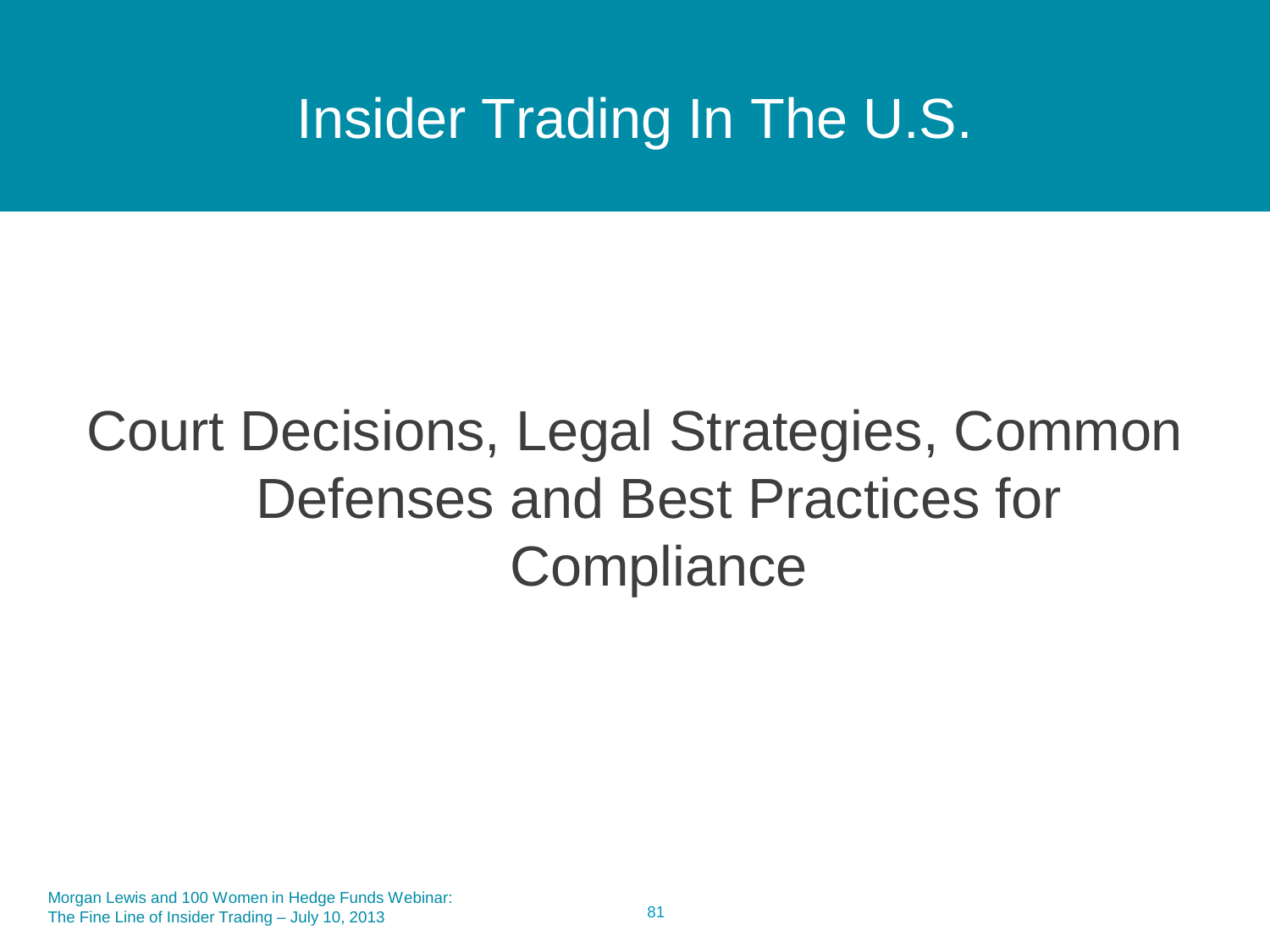#### Cases, Strategies and Common Defenses *Public v. Non-Public Information*

- Whether information is *"public"* generally depends on how it is disseminated and by whom:
	- Easier case: Form 8-K, press releases, quarterly or annual filings = public
	- Harder case: Rumors, leaks, anonymous postings
- Information is *"public*" when:
	- Disclosed "in a manner sufficient to insure its availability to the investing public"
	- The information has been "fully impounded into the price of the particular stock" – even where it has not been publicly announced or is not widely known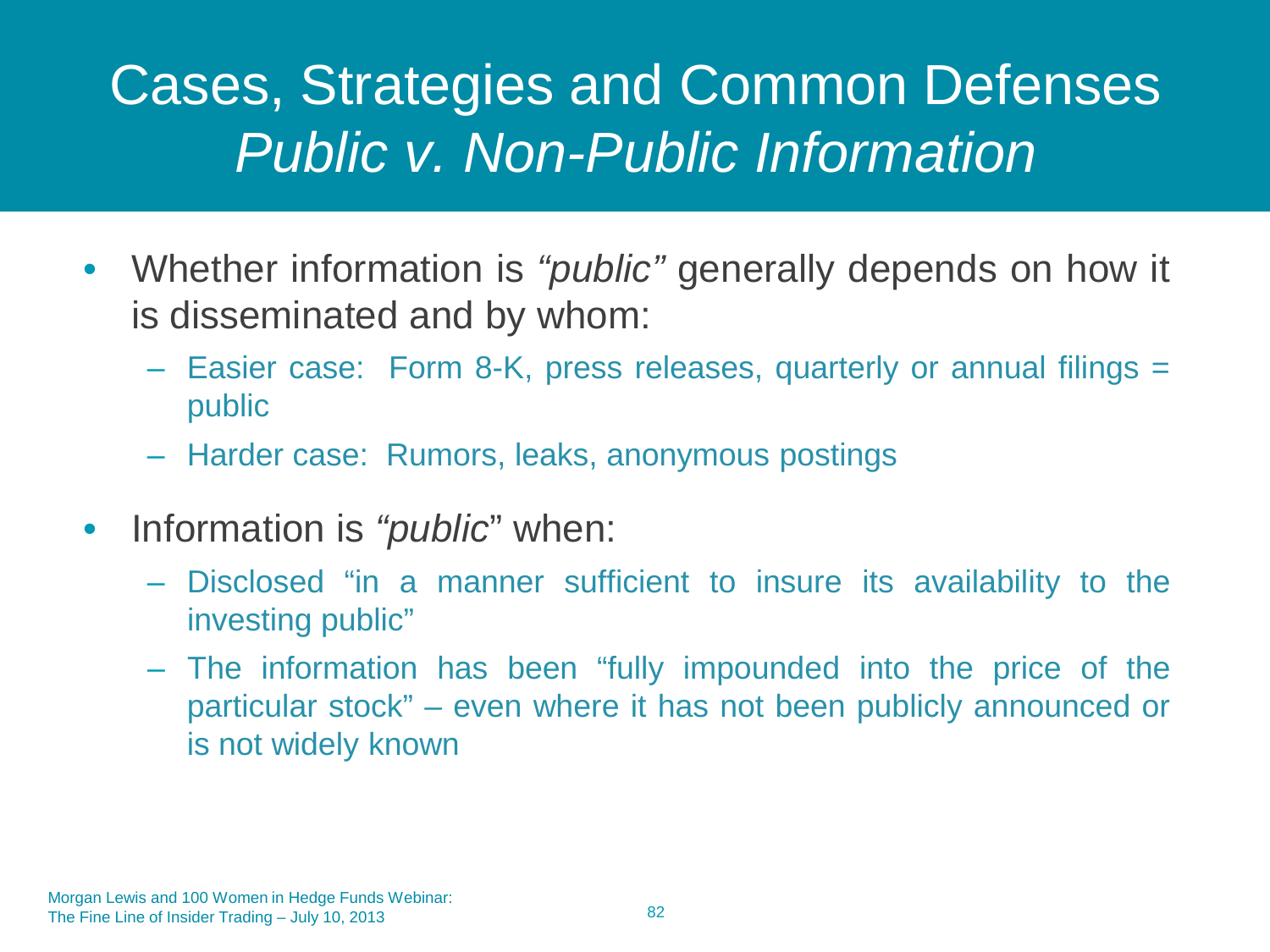# Cases, Strategies and Common Defenses *Challenging the "Non-Public" Designation*

- Was information in the public domain prior to trading?
	- Information can make its way into the public domain through traditional means and new(er) channels of communication
- To what extent was the information available to the public?
	- Information may be public, even though not publicly disseminated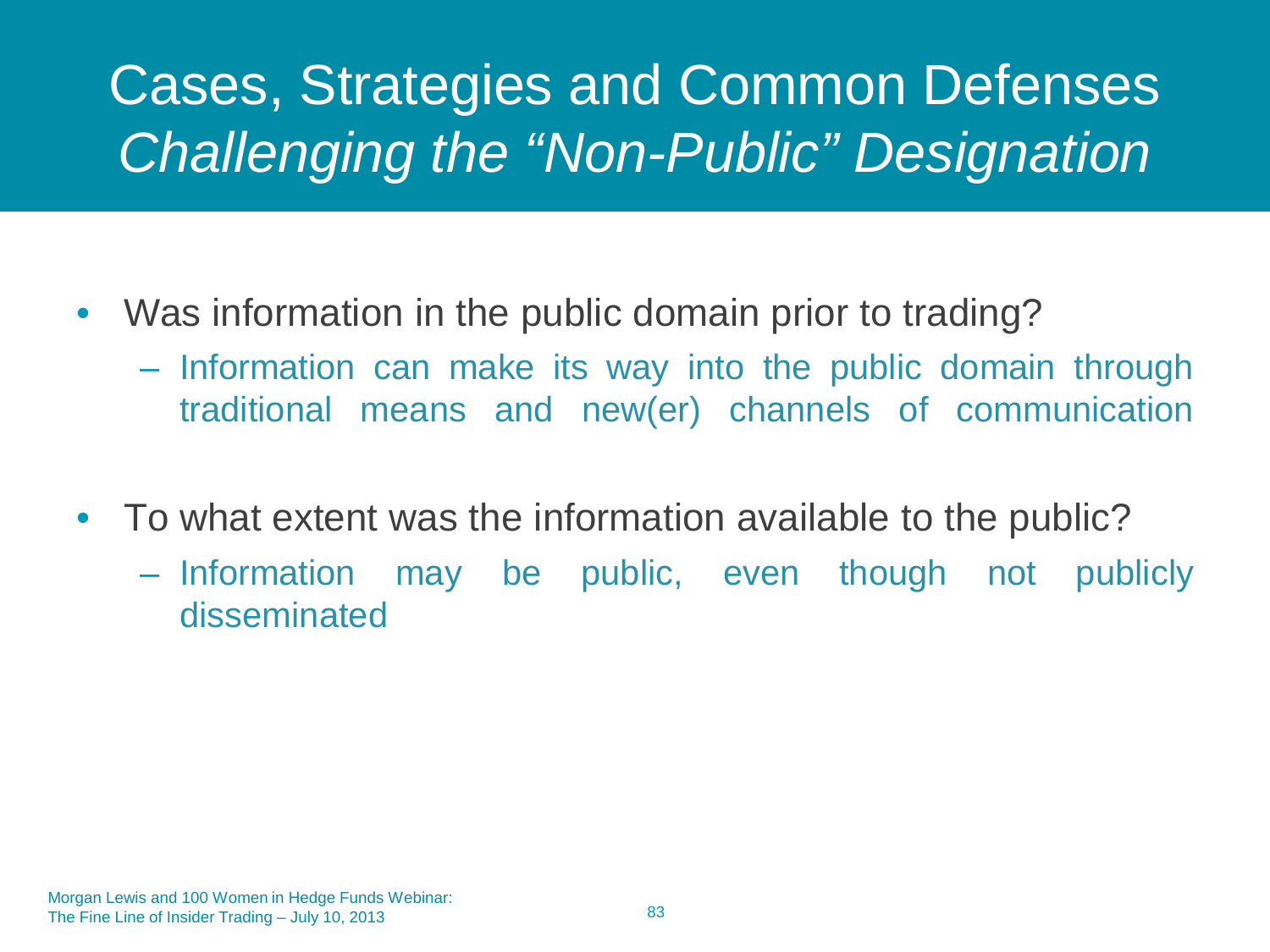## Cases, Strategies and Common Defenses *Materiality*

- A fact is material if there is a substantial likelihood that, under all the circumstances, the fact "would have assumed actual significance in the deliberations of a reasonable investor"
	- "Vague" information may be material (e.g., *SEC v. Meyhew*, 121 F.3d 44 (2d Cir. 1997)
- Although materiality is an objective standard, the SEC often focuses on the subjective behavior of the person trading on the information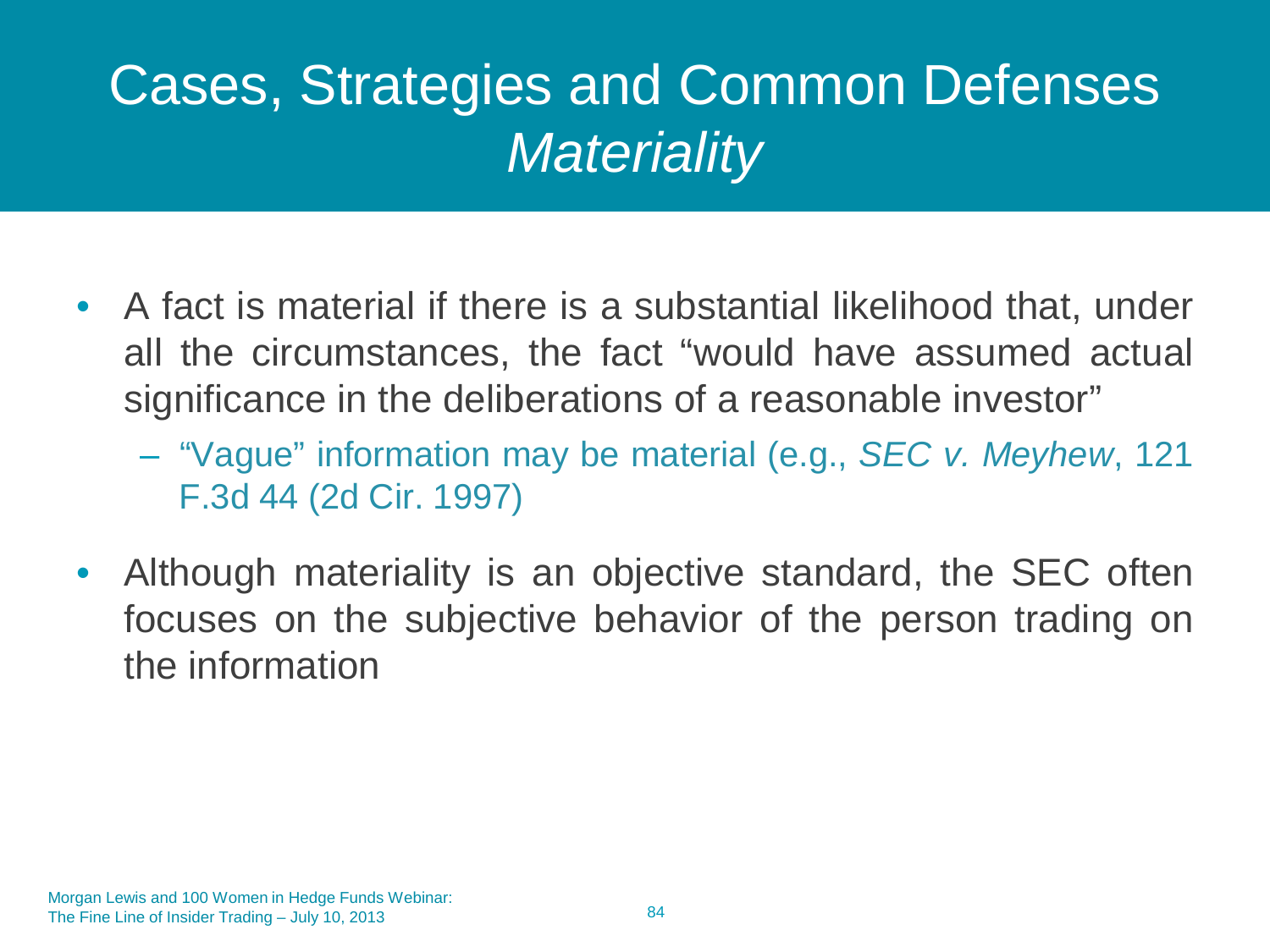#### Cases, Strategies and Common Defenses *Materiality – the Mosaic Theory*

#### • THE **MOSAIC THEORY** of investing (and defense)

- A skilled analyst with knowledge of a company and an industry may piece together seemingly immaterial data and publicly available information into a mosaic that reveals material non-public information
- May include public information; non-public information that is not material; and investor's own analysis and evaluation
- *May not* include MNPI and may not be obtained in breach of another's confidentiality duty
- Implications of *SEC v. Richard Bruce Moore*, No. 13-cv-2514 HB (S.D.N.Y. Apr. 16, 2013) (misappropriation case)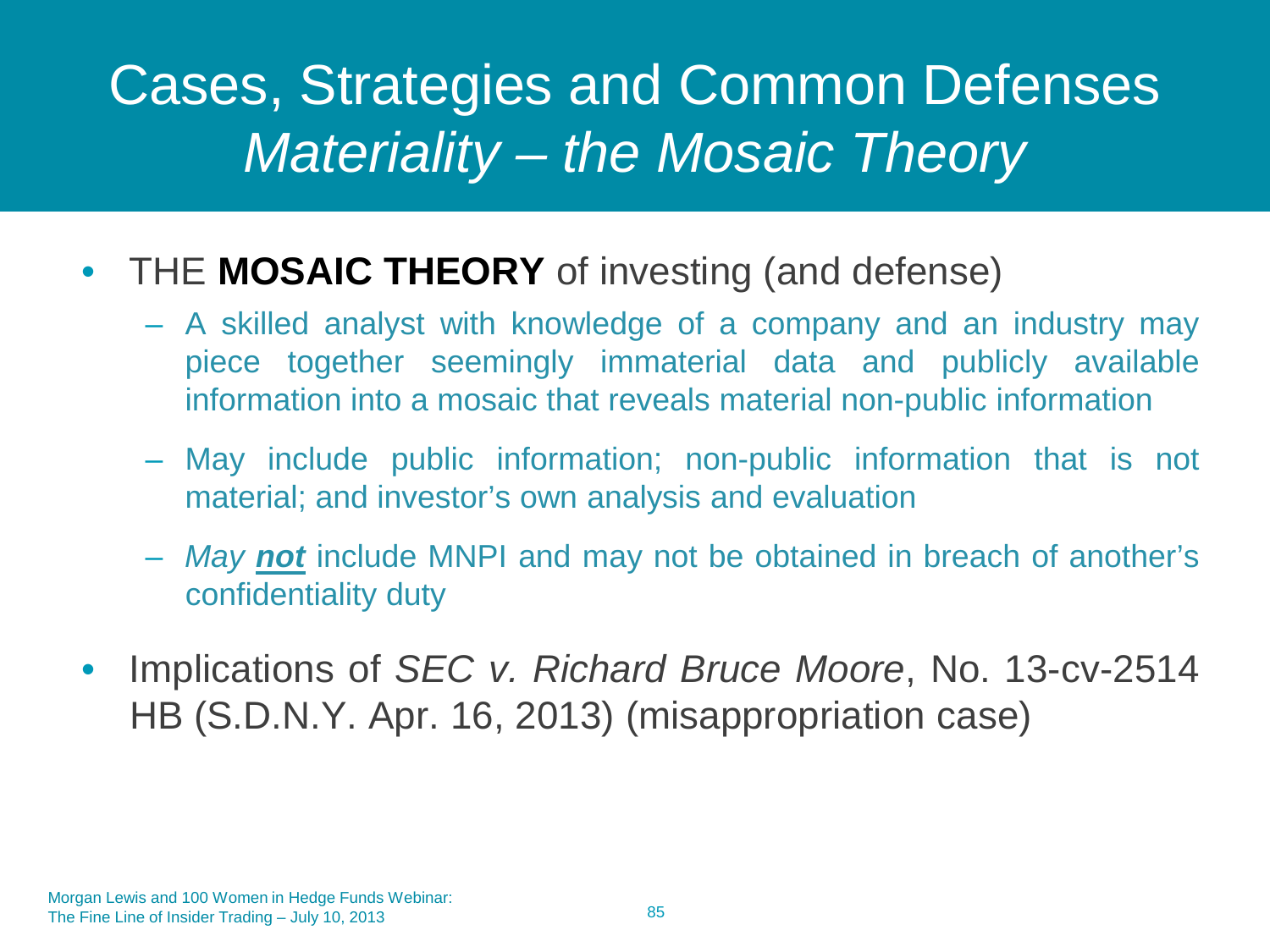### Cases, Strategies and Common Defenses *Awareness*

- Rule 10b-5 requires proof that trading was "on the basis of " MNPI
	- With limited exceptions, a purchase or sale of a security is "on the basis of " MNPI if the person was aware of the MNPI when making the purchase or sale
- Rule 10b5-1 provides narrow affirmative defenses in specific circumstances where a person can demonstrate that MNPI was *not* a factor in the trading decision
- The enumerated defenses are the only ones permitted under the Rule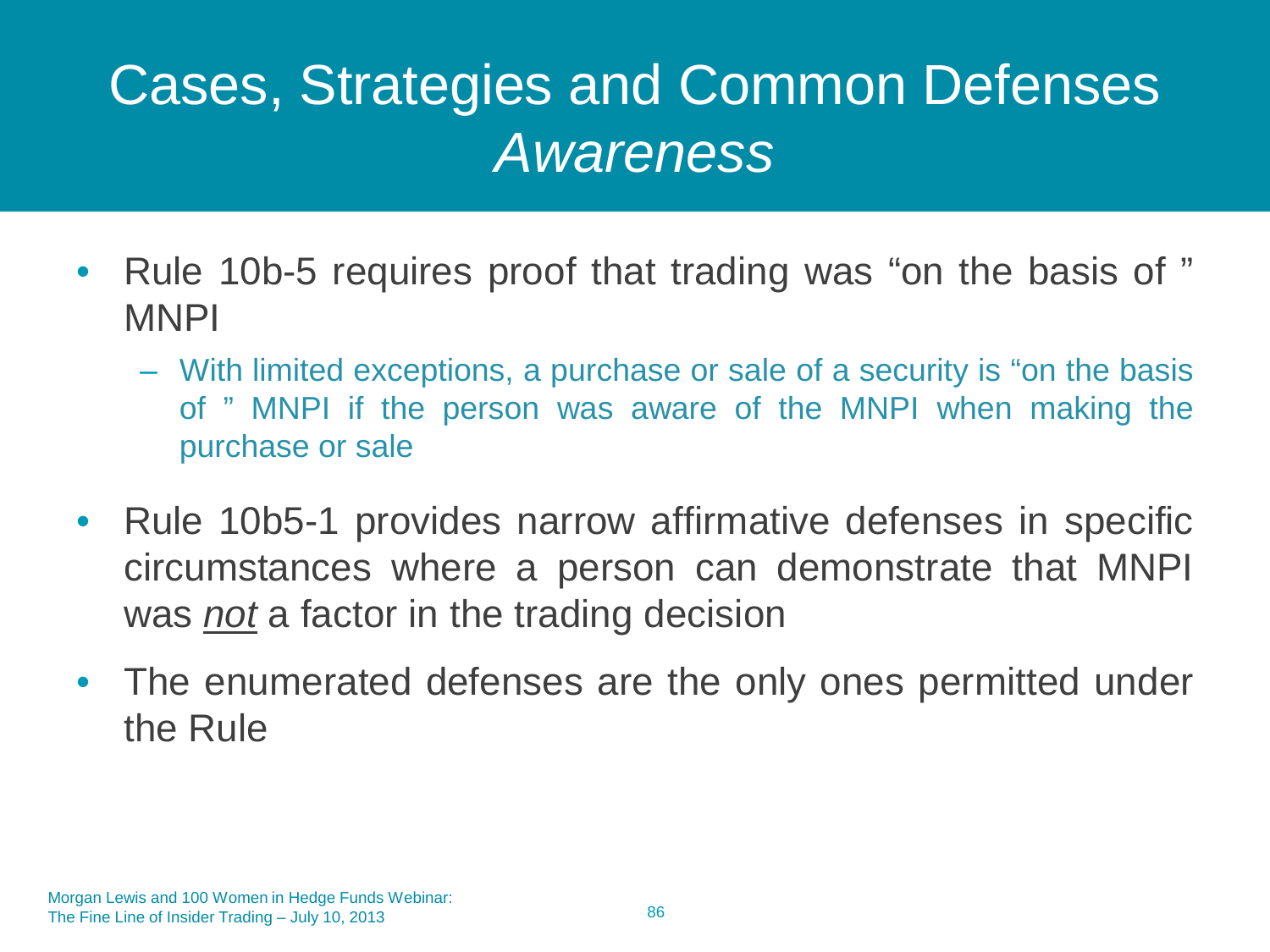#### Cases, Strategies and Common Defenses *Awareness – 10b5-1 Plans*

- A security purchase or sale is deemed not to be "on the basis" of " MNPI if, *before* becoming aware of MNPI, the person:
	- Entered into a binding contract to purchase or sell the security;
	- Instructed another person to sell the security for the instructing person's account; or
	- Adopted a written plan for trading securities.
- The transaction will not be deemed to have been made pursuant to the contract, instruction or plan if the person "altered or deviated from the contract, instruction or plan"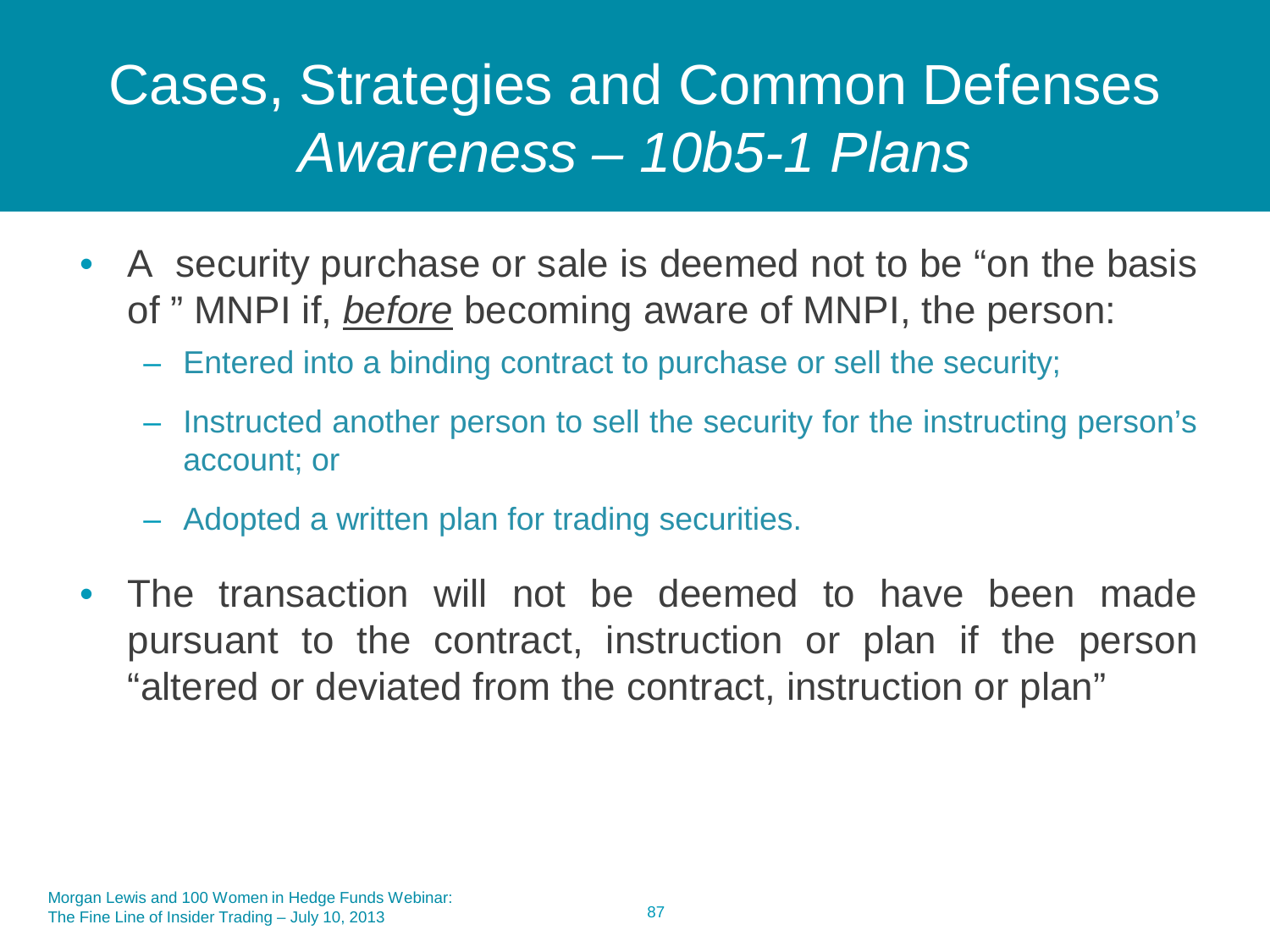#### Cases, Strategies and Common Defenses *Awareness – Information Barriers*

- A transaction by an entity is not "on the basis of " MNPI if:
	- The natural person who made the investment decision for the entity was not aware of the MNPI when that person made the decision to trade; and
	- The entity implemented reasonable policies and procedures to ensure persons making investment decisions would not violate insider trading laws, including by establishing effective information barriers
- Rule 10b5-1 defenses are not available unless the action taken to establish the defense was "in good faith" and not part of a plan or scheme to evade the law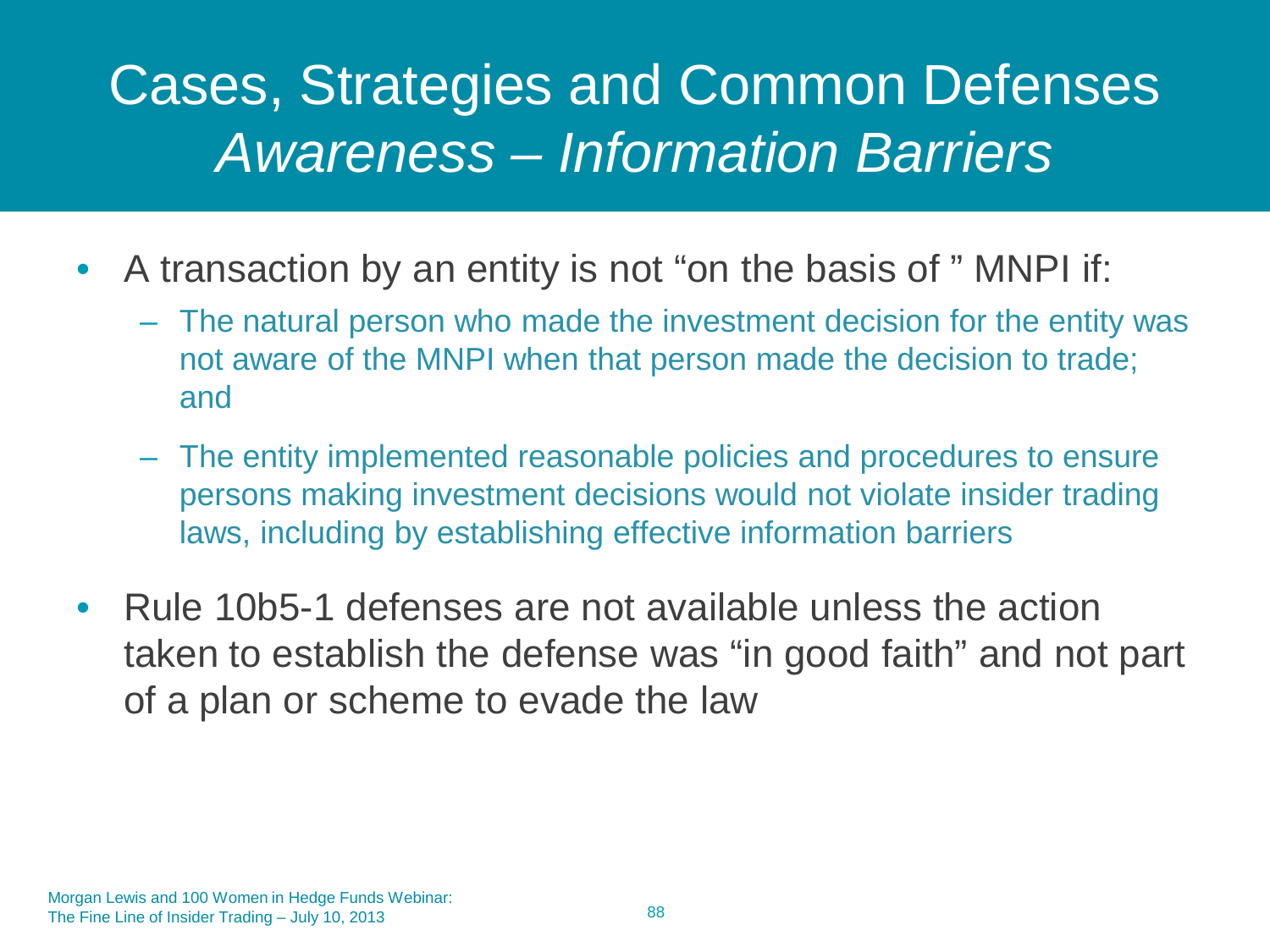# Cases, Strategies and Common Defenses *Duty*

- Rule 10b-5 requires proof that person traded in violation of a fiduciary duty or other relationship of trust and confidence
- Whether person violated duty depends on theory of liability
	- Cases premised on "classical" and "tipper/tippee" theories assert a breach of fiduciary duty owed by corporate insiders/temporary insiders
		- *SEC v. Obus,* 693 F.3d 276 (2d Cir. 2012) may expand tipper/tippee **liability**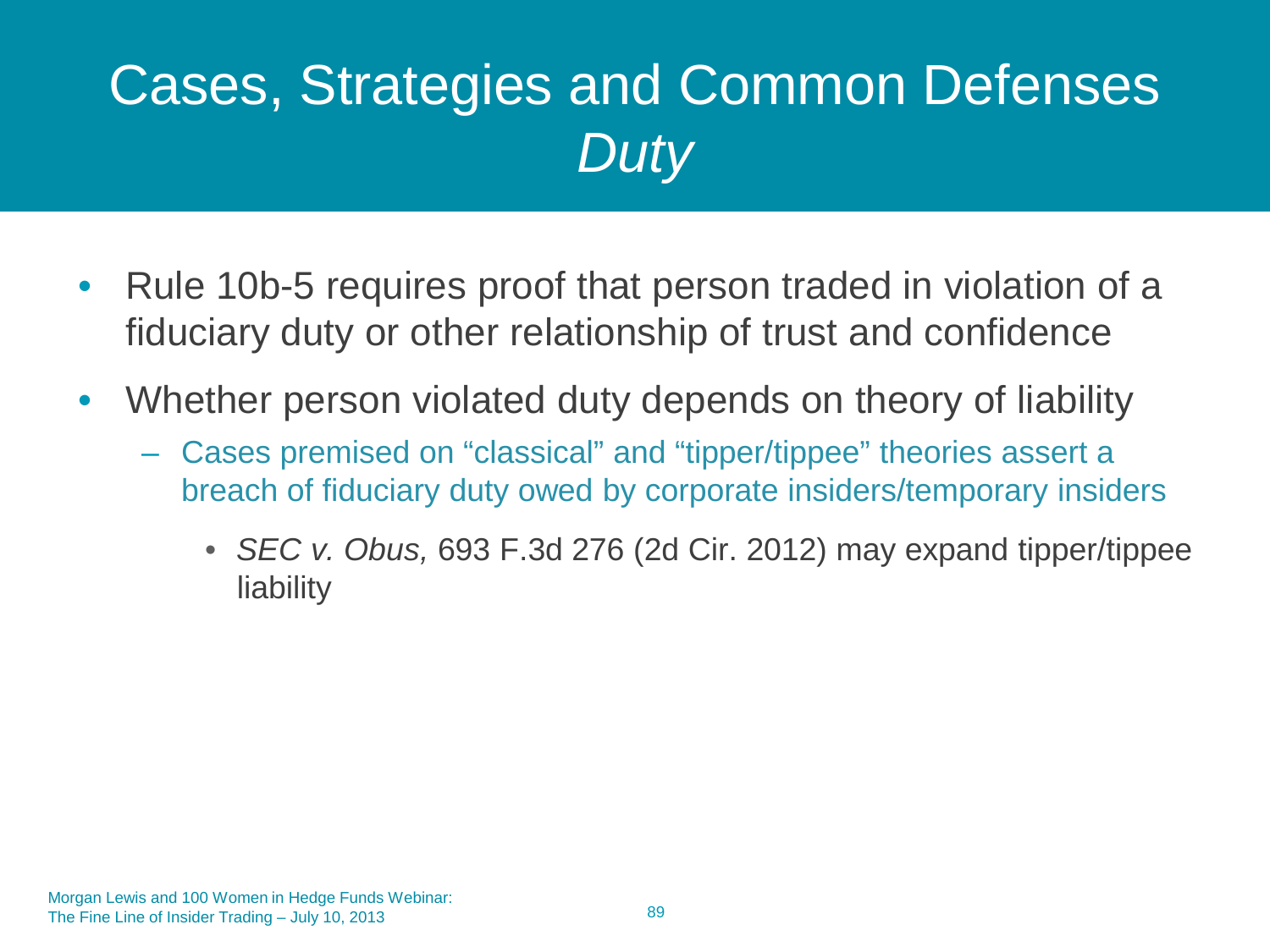## Cases, Strategies and Common Defenses *Duty – Rule 10b5-2*

- The "misappropriation" theory hinges on breach of a fiduciary duty or 'relationship of trust and confidence'
- In Rule 10b5-2 lists relationships that establish a duty of trust or confidence under the misappropriation theory and provides that a duty arises where:
	- The recipient agrees to maintain MNPI in confidence;
	- There is a "history, pattern, or practice of sharing confidences such that the recipient knows or reasonably should know that the person providing MNPI expects the recipient to keep it confidential; and
	- MNPI comes from certain close family members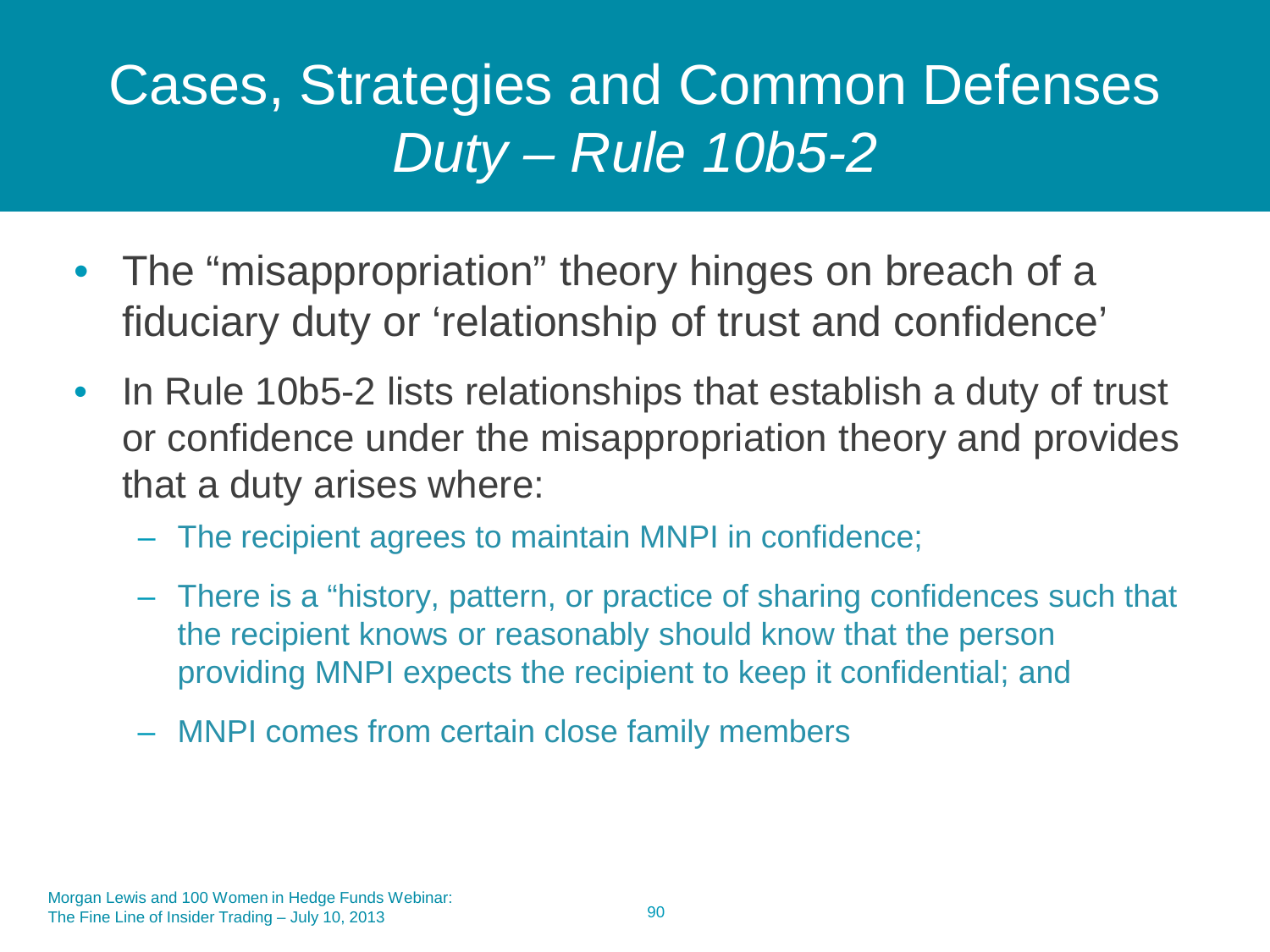### Cases, Strategies and Common Defenses *Duty – Challenges to Rule 10b5-2*

- In *SEC v. Cuban*, 634 F.Supp.2d 713 (N.D. Tex. 2009), the district court dismissed insider trading charges against Mark Cuban, holding that the SEC exceeded its authority under Section 10(b) by predicating liability under Rule 10b5-2 solely on Cuban's agreement to keep information confidential (without a concomitant agreement not to trade on the information)
- The appellate court reversed and remanded without ruling on the constitutional issue, finding that the SEC had alleged facts sufficient to suggest that Cuban had agreed not to trade on the confidential information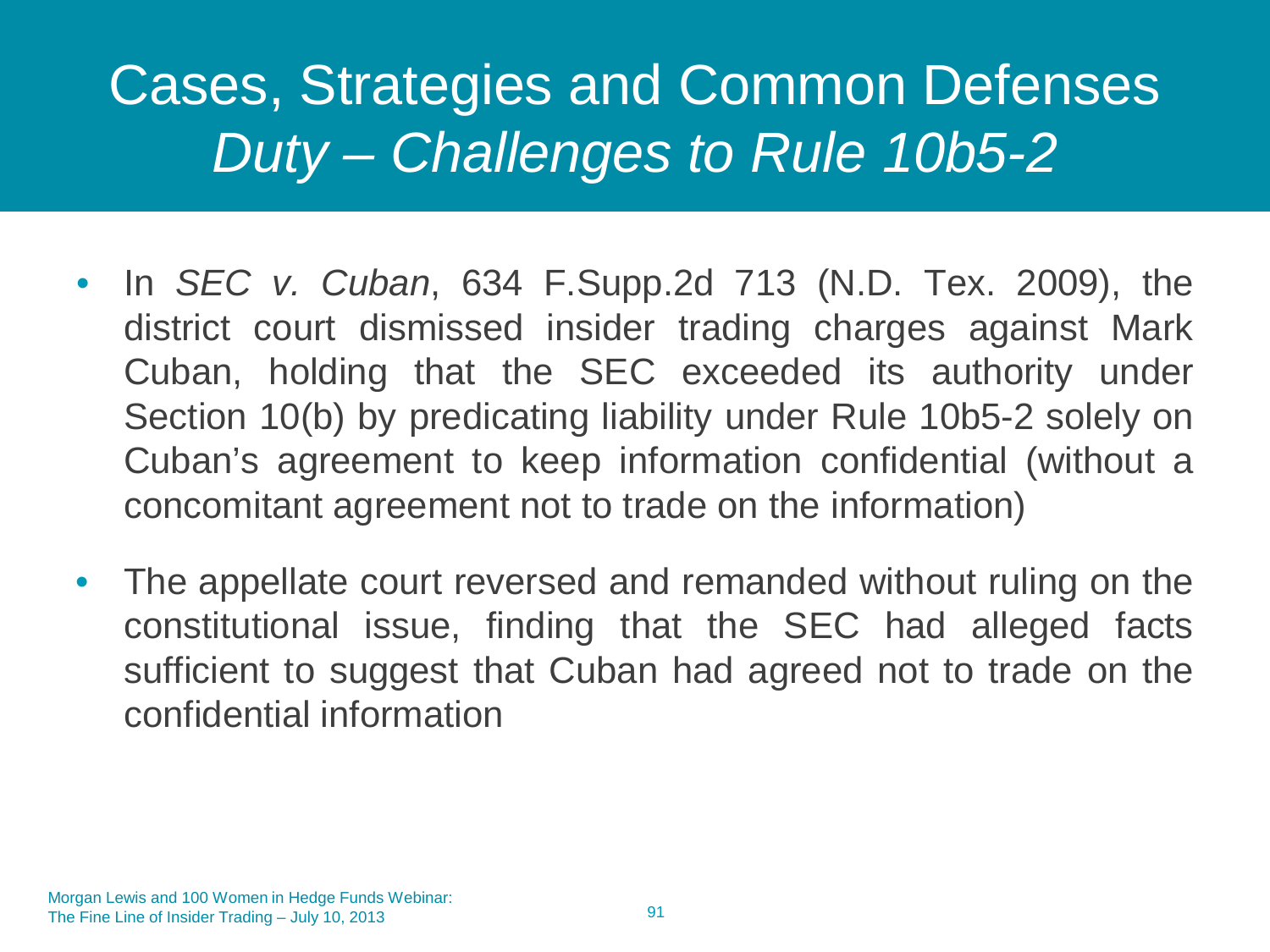### Cases, Strategies and Common Defenses *Cooperation*

- All cooperating witnesses in the Galleon-related insider trading cases avoided prison sentences
- Cooperating defendants received an average prison term of 6 months – versus average terms of 22 months for noncooperators who accepted plea deals and 56 months for defendants who went to trial
- Cooperating defendants received an average sentence equal to about 12% of the minimum recommended by the Federal Sentencing Guidelines – versus 73% of the minimum for noncooperators who accepted plea bargains and 62% for those who went to trial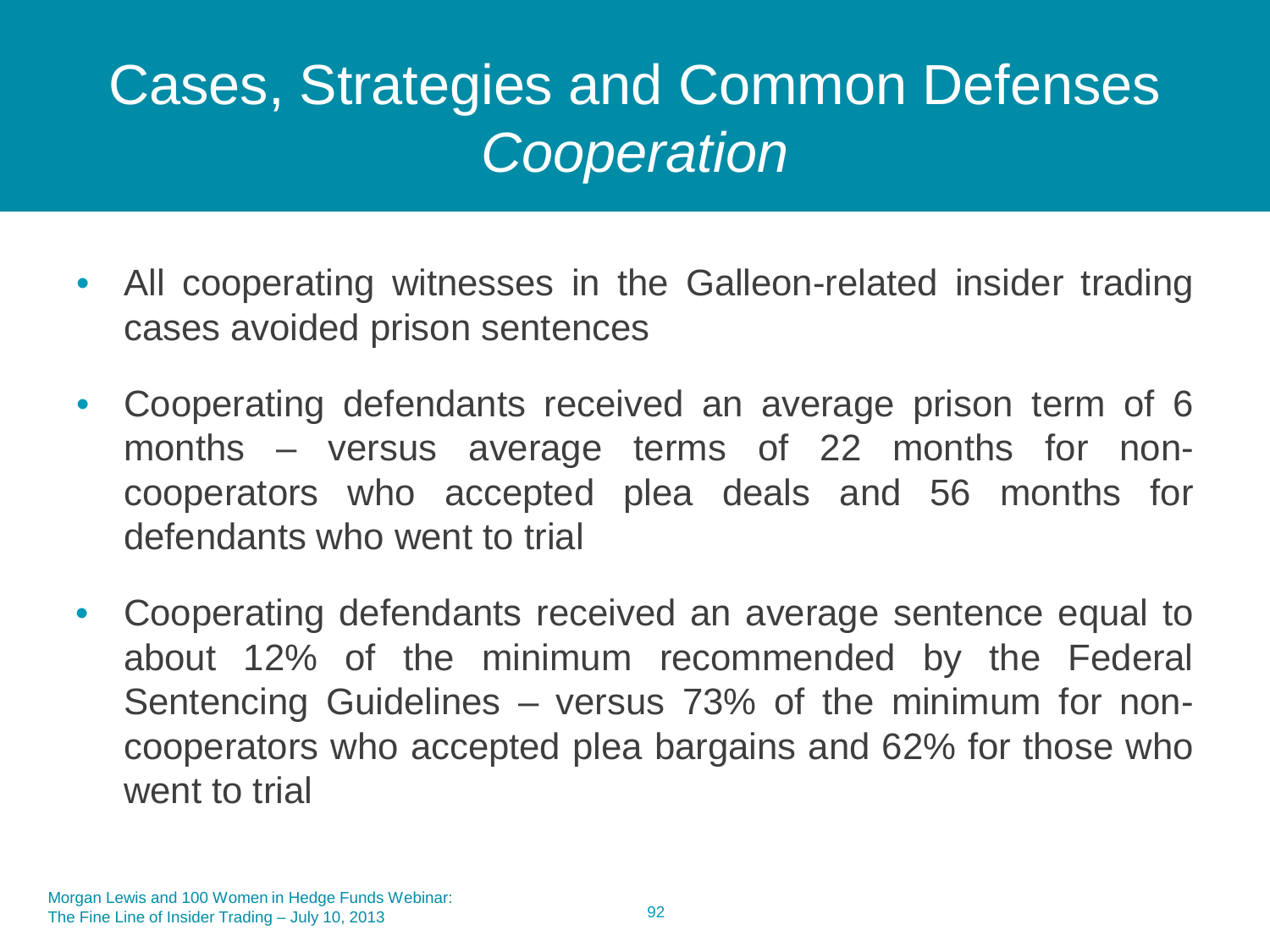## Cases, Strategies and Common Defenses *Cooperation*

- In SEC cases, penalties may be avoided or reduced for cooperators
	- But cooperators are still required to disgorge ill-gotten gains or avoided losses
	- Cooperators may not be able to avoid fraud injunctions, reputational consequences and harm to business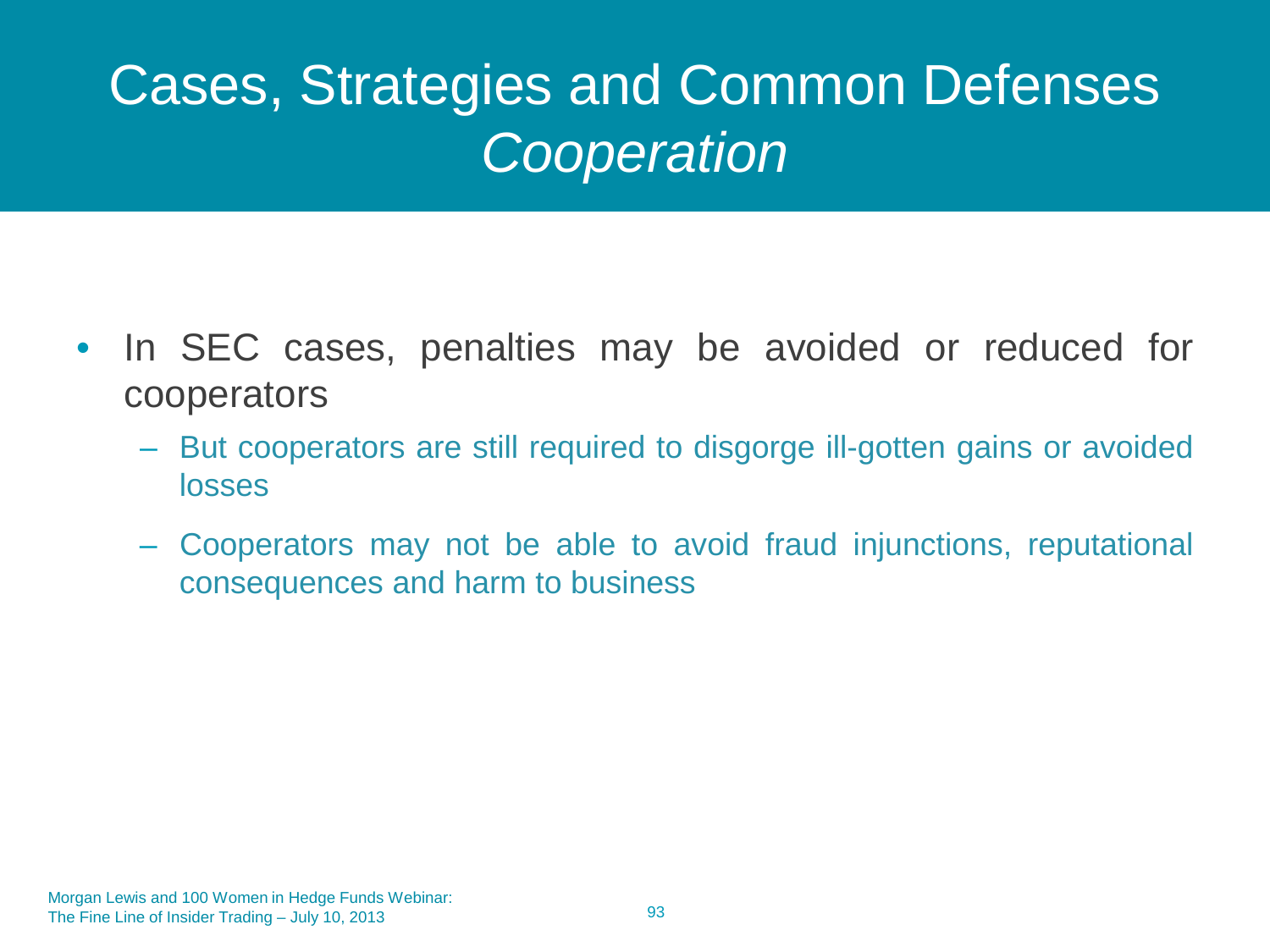## Best Practices for Compliance Awareness and Training

- Awareness and Training
	- Regular circulation of general policy statement that emphasizes
		- *Confidential nature of internal investment activity*
		- *Difficulty if defining in general terms what is and is not confidential (and need to consult with appropriate persons)*
		- *Importance of limiting confidential information and MNPI to "need to know" group*
	- Maintain adequate training and education programs
	- Require and maintain signed employee attestations of knowledge and compliance

Morgan Lewis and 100 Women in Hedge Funds Webinar: The Fine Line of Insider Trading – July 10, 2013

–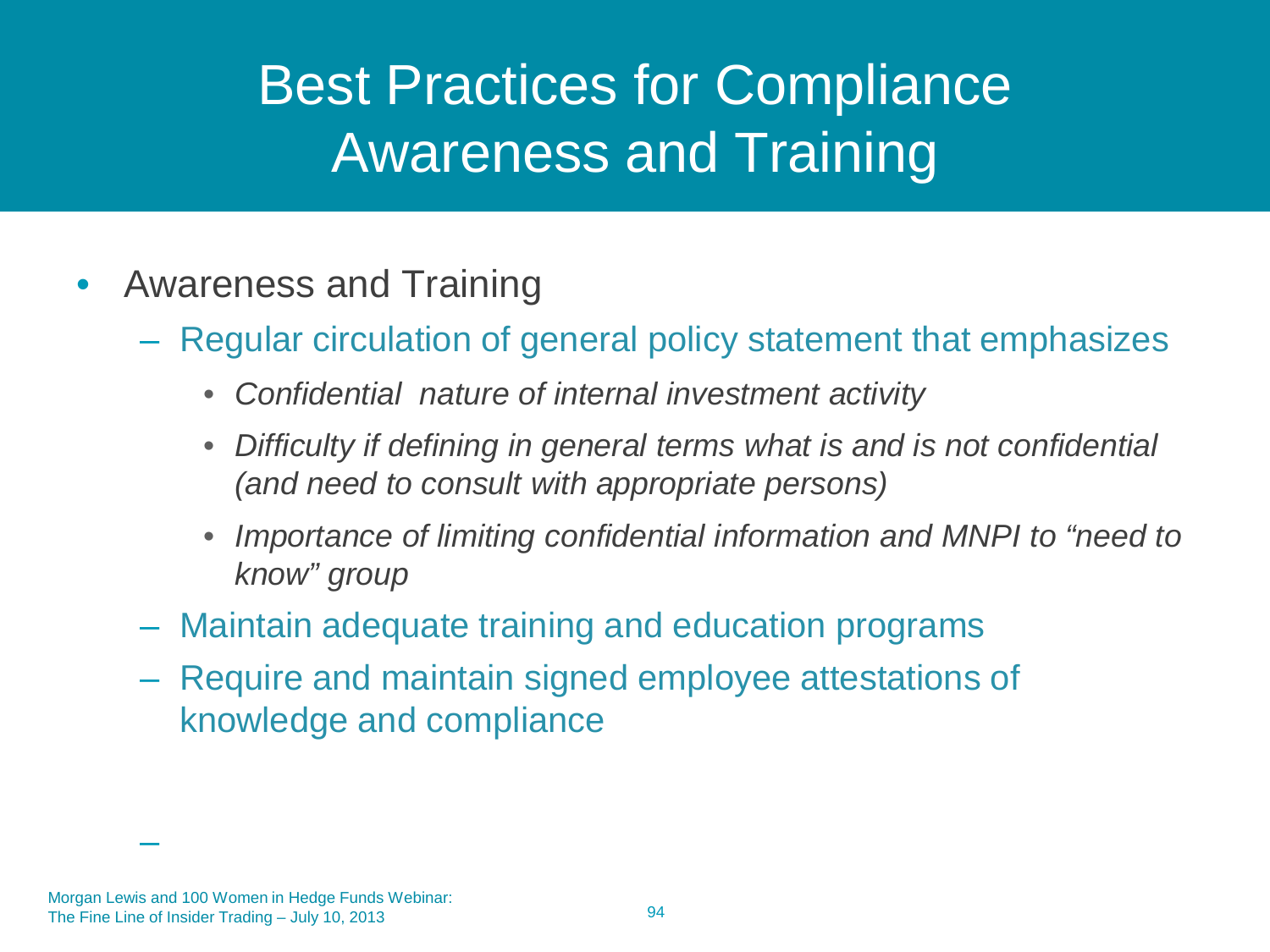### Best Practices for Compliance Control Receipt of MNPI

- Control receipt of MNPI of third-parties
	- Require written confidentiality agreements
	- Use disclaimers to prevent tacit or implied confidentiality agreements
		- *Routinely and frequently inform potential sources that information should not be provided except under specified circumstances*
		- *Obtain written acknowledgement*
	- Direct communications about possible investment opportunities to person walled off from trading decisions
	- Adopt relationship policy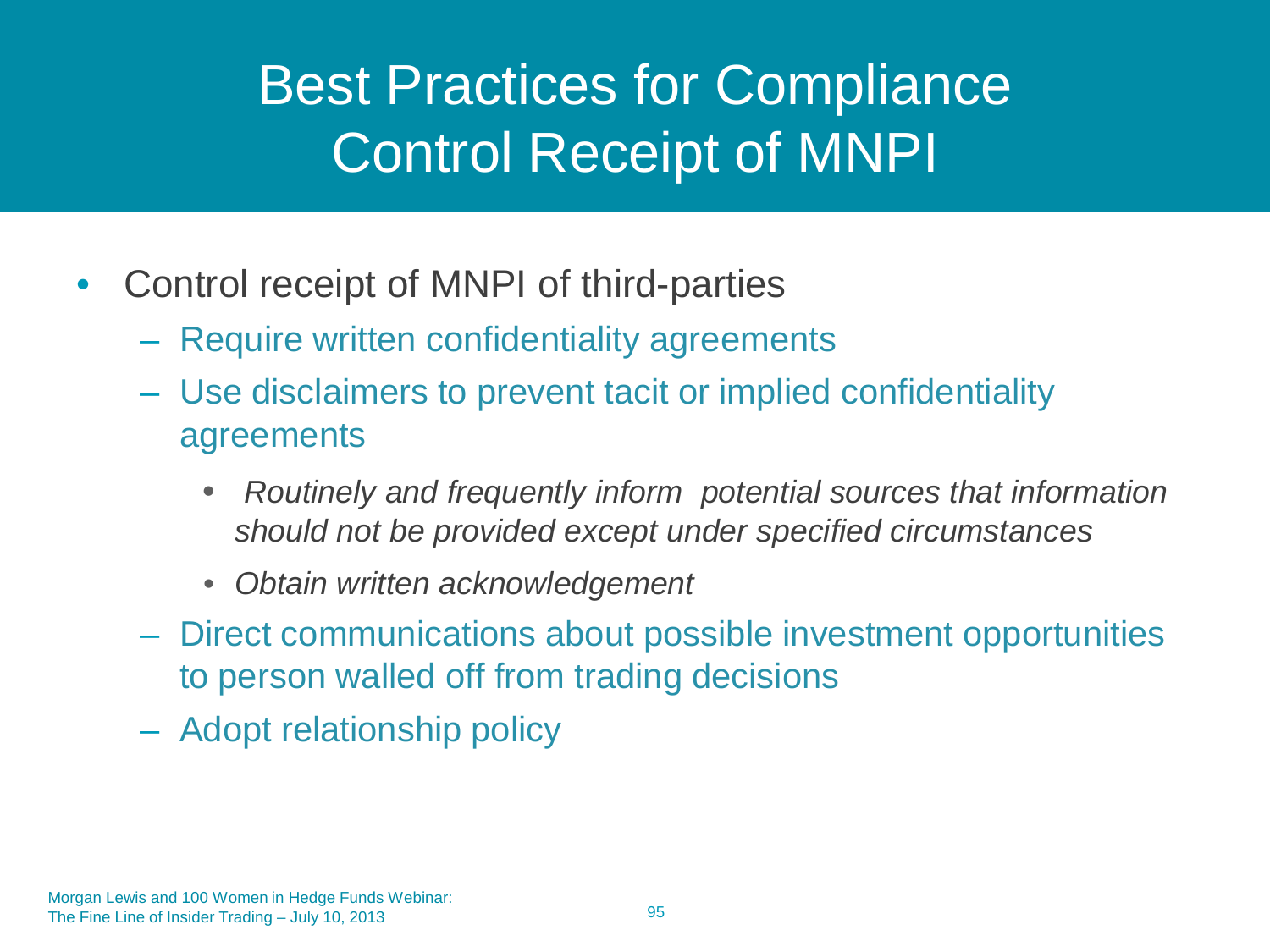# Best Practices for Compliance Controlling MNPI – Expert Networks

- Pre-clearance procedures for consultant agreements
	- Certifications describing their confidentiality restrictions and undertaking not to provide MNPI
	- Obtain network's policies and procedures
	- Require that network agree in writing to perform diligence on consultants, prohibit disclosure of confidential information of MNPI and require consultant certifications of compliance
- Require more than one person sit in on communications with consultants
- Monitor for excessive compensation/over-dependence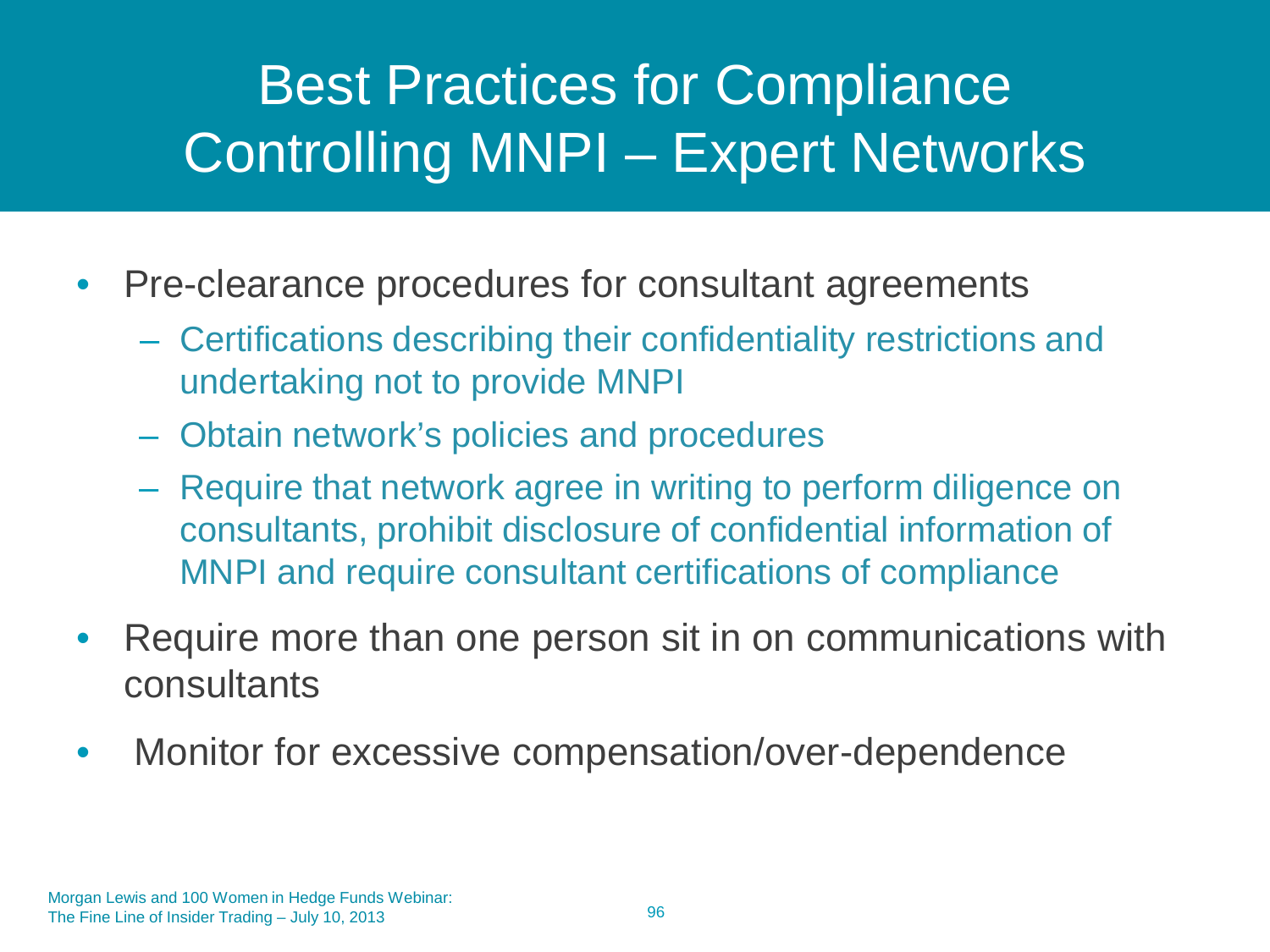### Best Practices for Compliance *Information Barriers*

- Should be formal, organized and incorporated in policies and procedures
- Restrict access to "need to know" by establishing defined teams of those whose access to specific categories of MNPI is necessary
	- Require prior approval with clearly defined limits for communications with persons outside need to know group
- Consider physical segregation of persons with access to MNPI and implementation of technology barriers
- Designate control group to monitor flow of information and facilitate wall crossing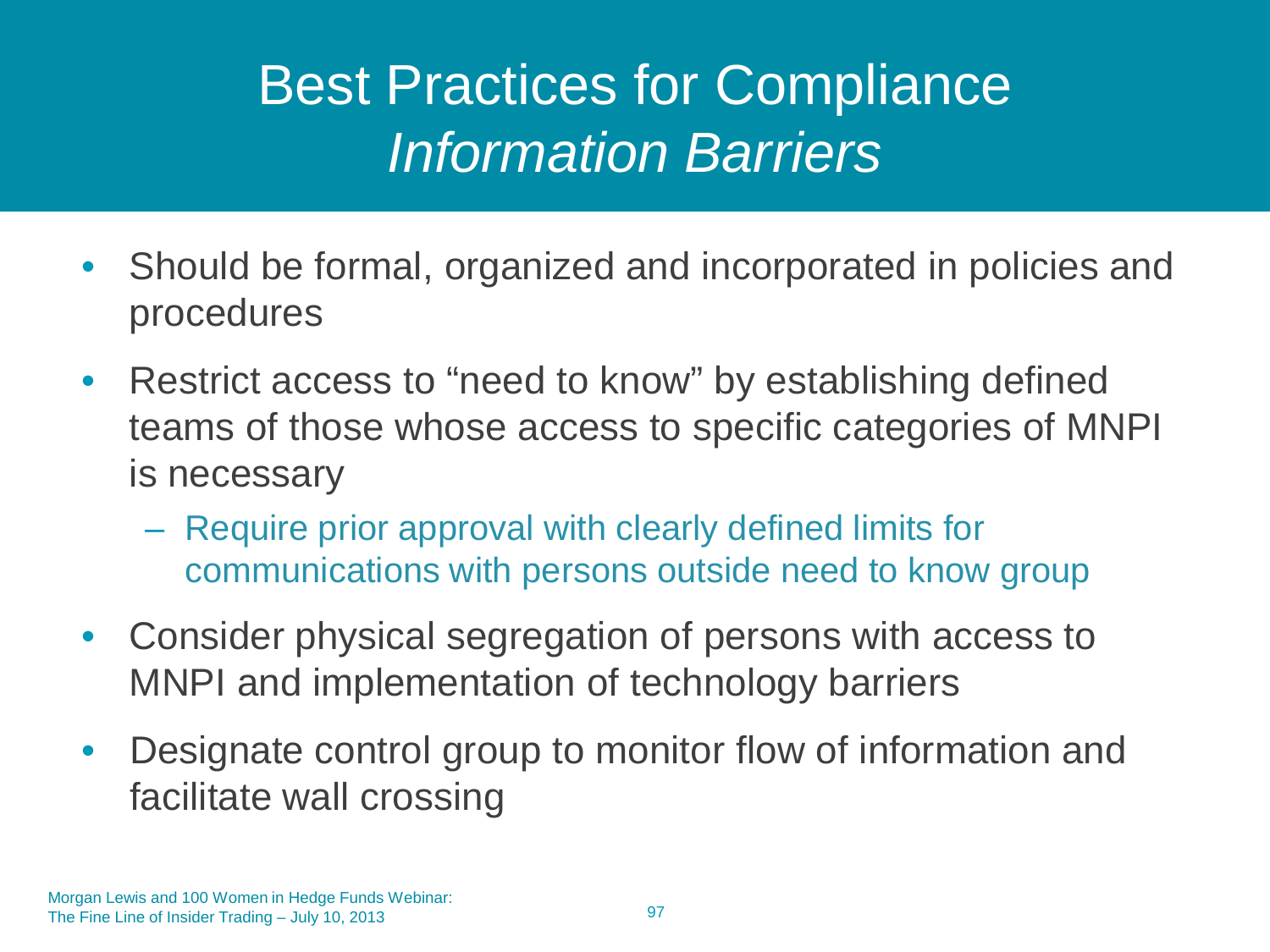### Best Practices for Compliance 10b5-1 Plans

- Pre-approval process for insider's entry into 10b5-1 trading plans
- Establish guidelines and pre-approval process for modification, amendment or cancellation/suspension of existing plans
	- Consider minimum duration period for trading plans, subject to limited exceptions for exigent circumstances
- Institute a waiting period from date of adoption or modification of plan
- Consider limitations such as restricting use of plans only during company-adopted trading windows, or prohibiting executives from having multiple or overlapping plans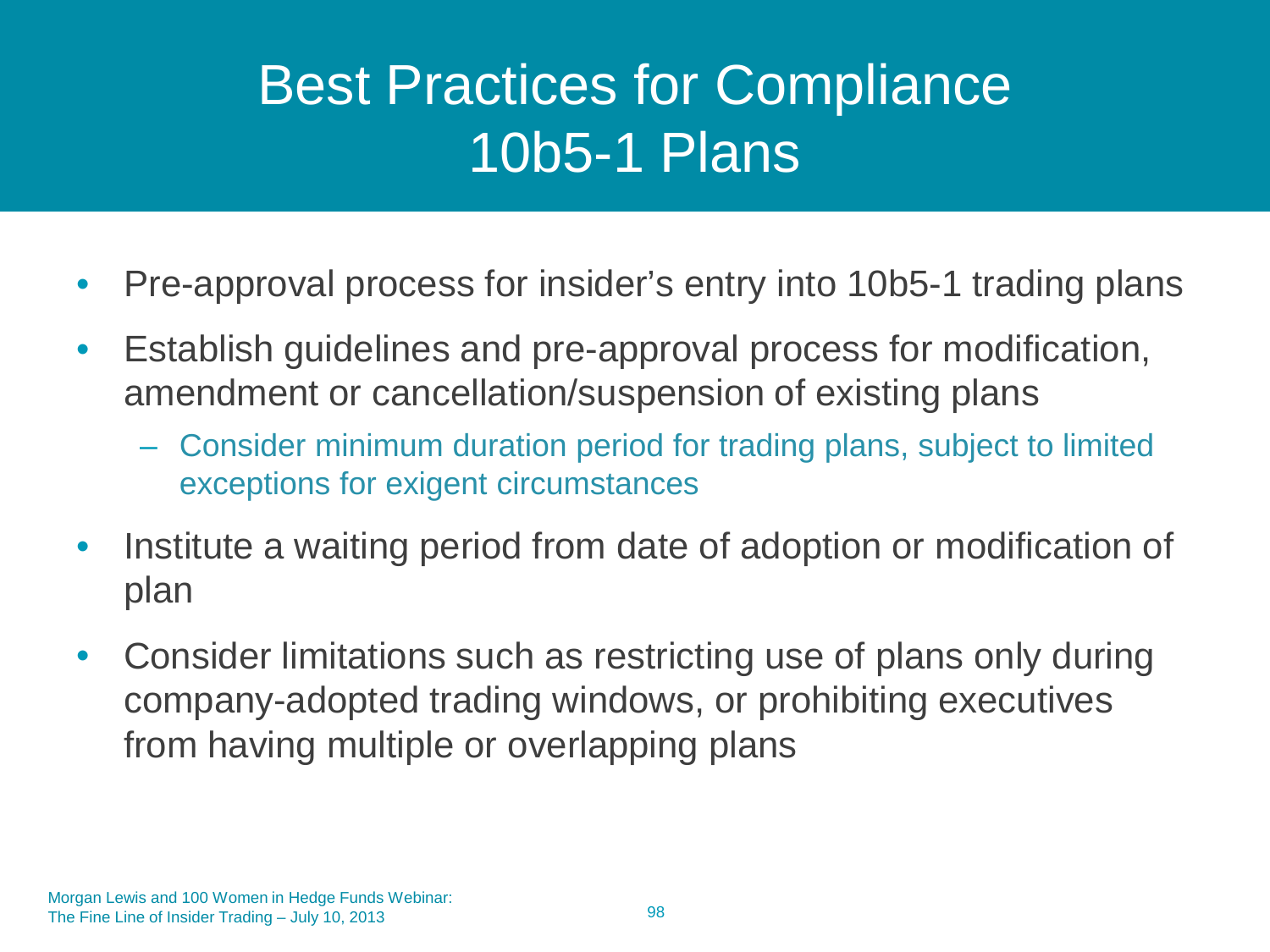





#### **The Fine Line of Insider Trading: Recommendations for Supervision and Compliance**

#### **Michael Mayhew**

Wednesday, July 10, 2013

Please note that any advice contained in this communication is not intended or written to be used, and should not be used, as legal advice.

www.morganlewis.com www.100womeninhedgefunds.org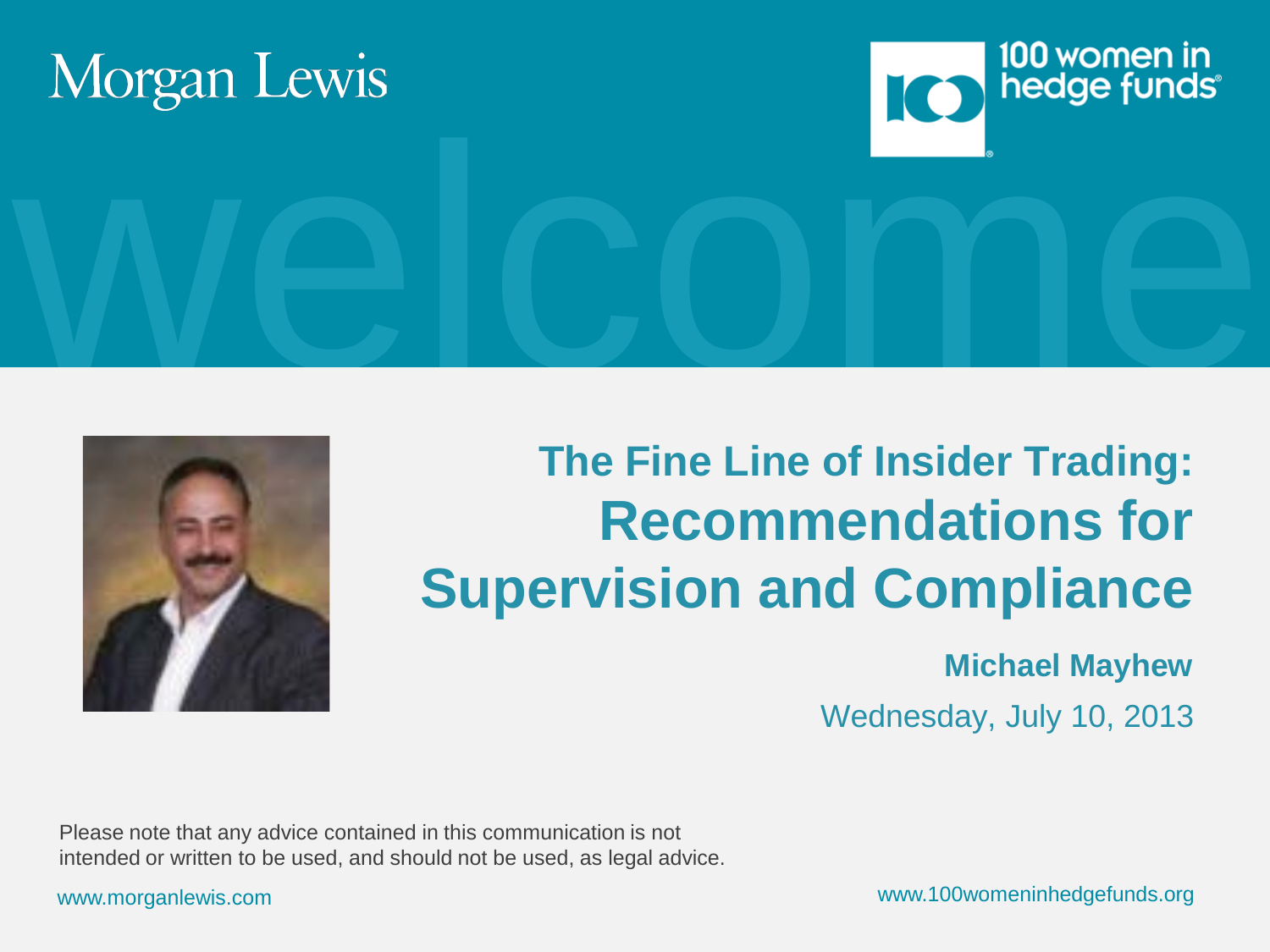### Sources of Insider Trading Risk with 3rd Party Research

#### • Research Process of the Provider

- What type of research does the provider do? Some types of research have an inherently higher insider trading risk than others (e.g. Expert Networks, Channel Check providers, Industry Consultants, Political Intelligence firms, etc.).
- Critical to note that many firms provide a wide range services. For example, many investment banks that produce fundamental research also provide access to experts, conduct channel checks, and arrangement for meetings with political insiders.
- Most importantly, what type of sources are used to inform their research (e.g. company employees, consultants, doctors involved in clinical trials, government employees, etc.).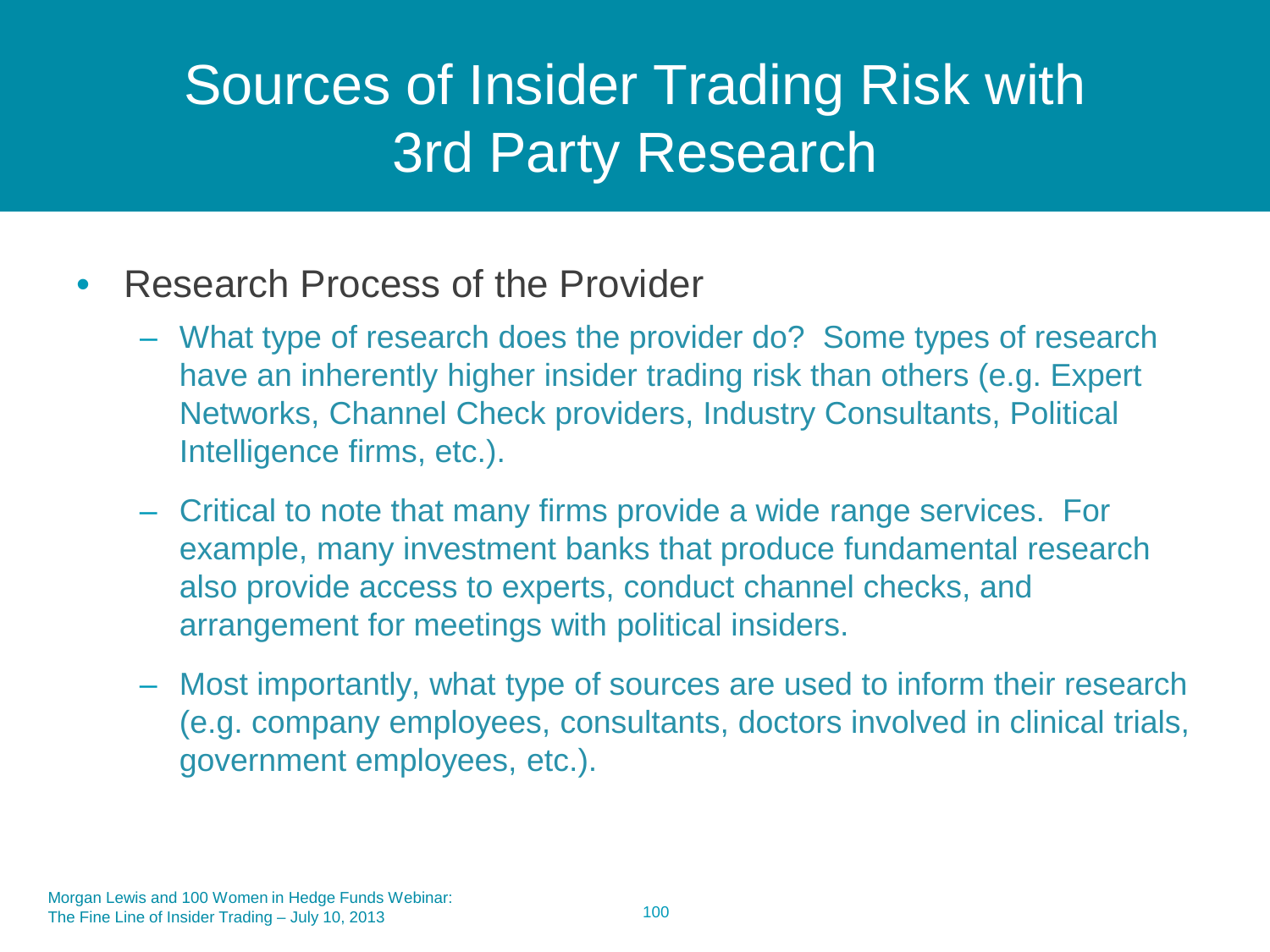## Sources of Insider Trading Risk with **3rd Party Research (cont.)**

- Compliance Controls of the Provider
	- All 3rd party research firms (whether regulated or unregulated) should have established compliance controls in place to mitigate any of the risk associated with their research process.
	- A few of these controls should be standard, including compliance management, written compliance policies and procedures, compliance training for all employees, insider trading policies, etc.
	- Most of these controls should be specific to their research process risk. Expert Networks should have different controls than channel check providers, fundamental research firms, or political intelligence firms.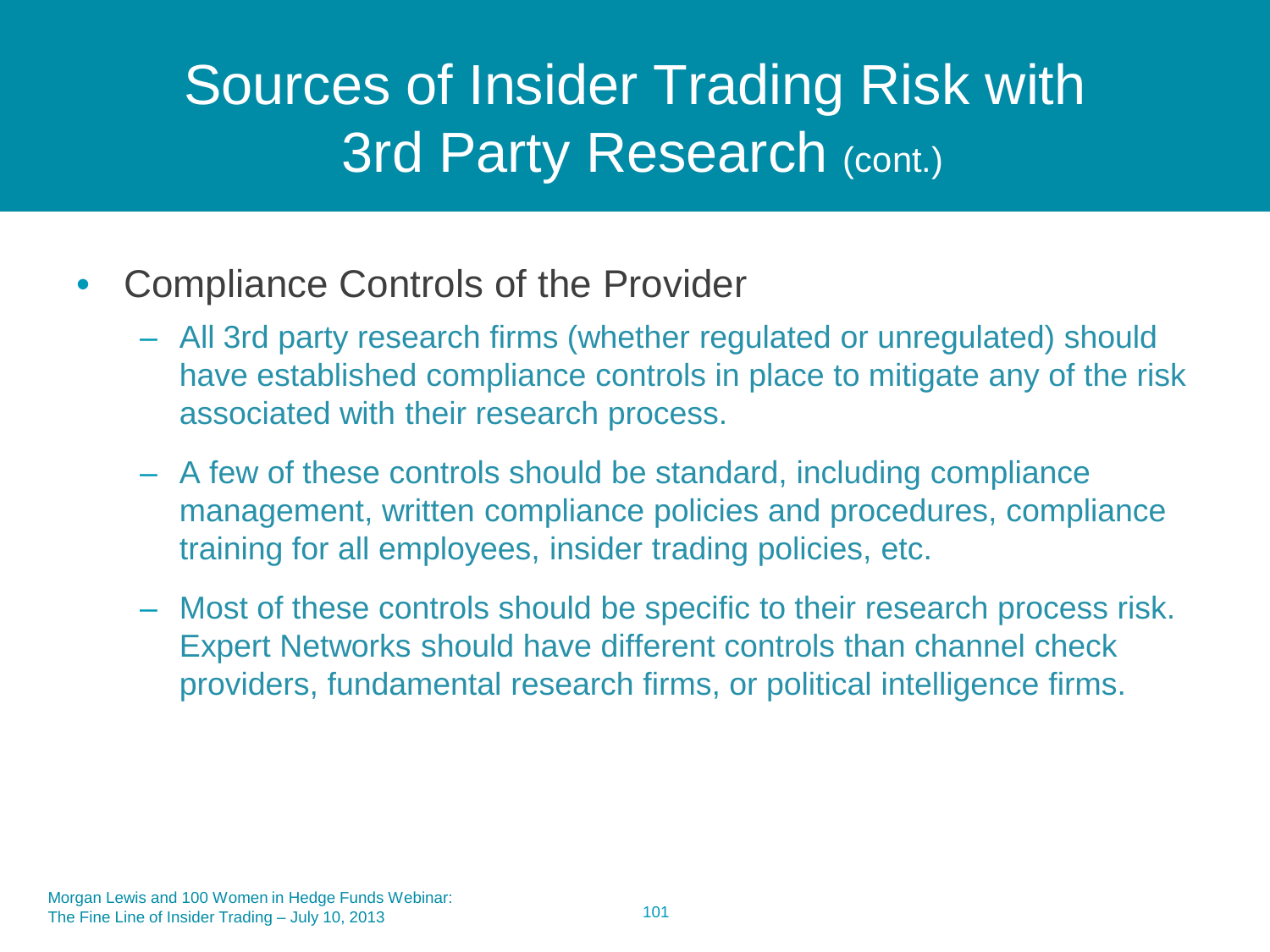## Best Practices to Address Risks of Using 3rd Party Research

• Over the past 18 months, Integrity Research has spoken with GCs or CCOs of more than 60 US asset managers. The following "best practices" are being used when it comes to mitigating the risk of using third party research firms.

#### – **Legal Controls**

- *Signed Agreements with all research providers prohibiting the provision of MNPI;*
- *Require research firms to execute agreements with all their sources indicating they will not breach confidentiality obligations and will not disseminate MNPI;*
- *If signing these agreements is not practical, then require that the research firm regularly inform sources that MNPI or confidential information should not be provided;*
- *Require that all consultants have written certifications from their employer that they may consult with your firm.*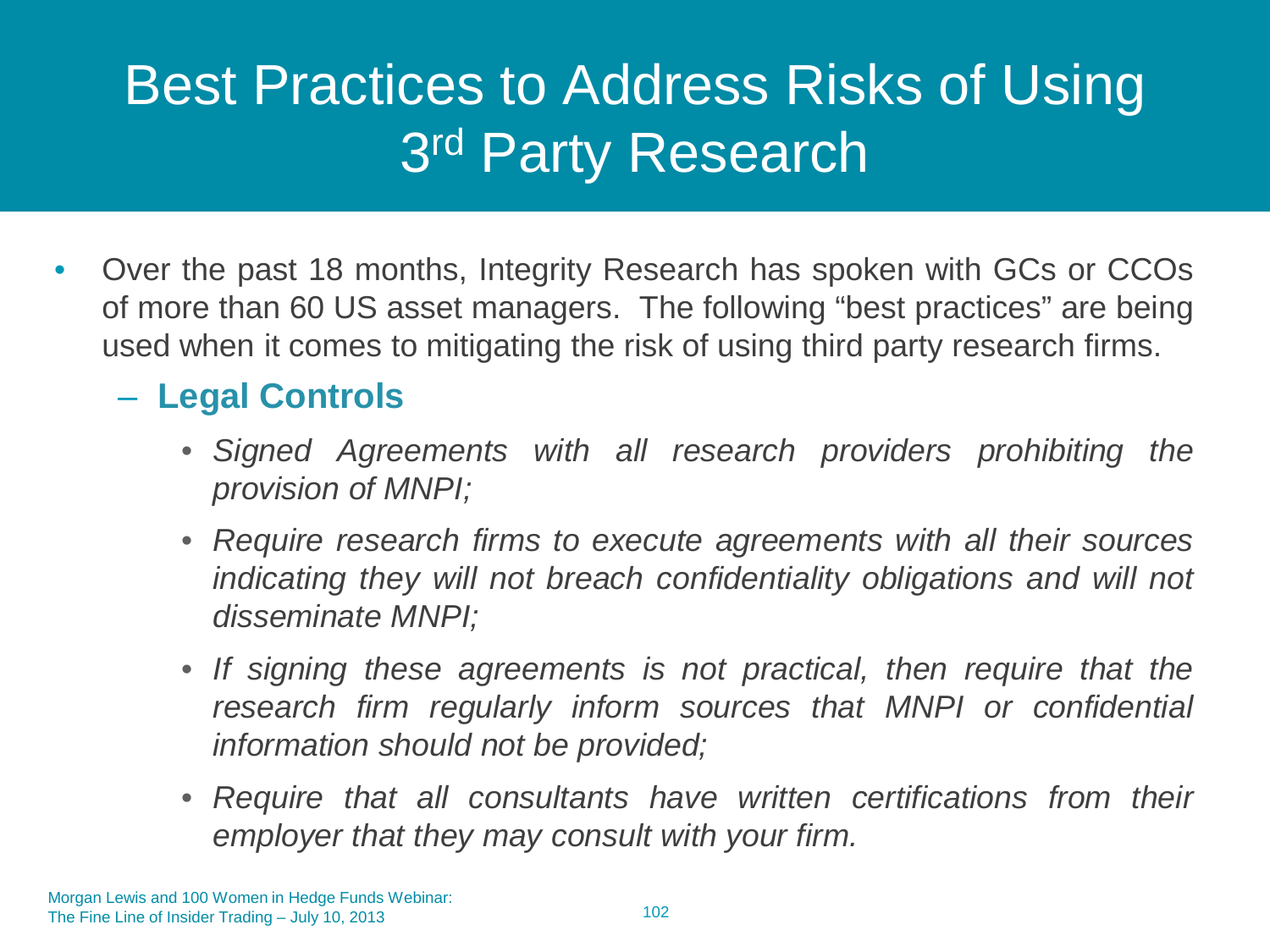### Best Practices to Address Risks of Using 3rd Party Research

#### – **Research Provider Due Diligence**

- *Most asset managers are conducting some form of compliance related due diligence on the 3rd party research firms they use. The best firms are conducting this diligence on ALL their firms, not just expert networks.*
- *This includes requiring all firms they use to fill out Due Diligence Questionnaires to better understand a firm's research process risk and the strength of their compliance oversight.*
- *Additional aspects to this due diligence process include document requests / reviews and follow up calls / meetings. Some firms focus their follow ups on their high risk providers, while a few asset managers follow up with ALL of their providers.*
- *The most progressive firms regularly monitor corporate actions and regulatory developments involving their external research providers to determine whether they should reevaluate them.*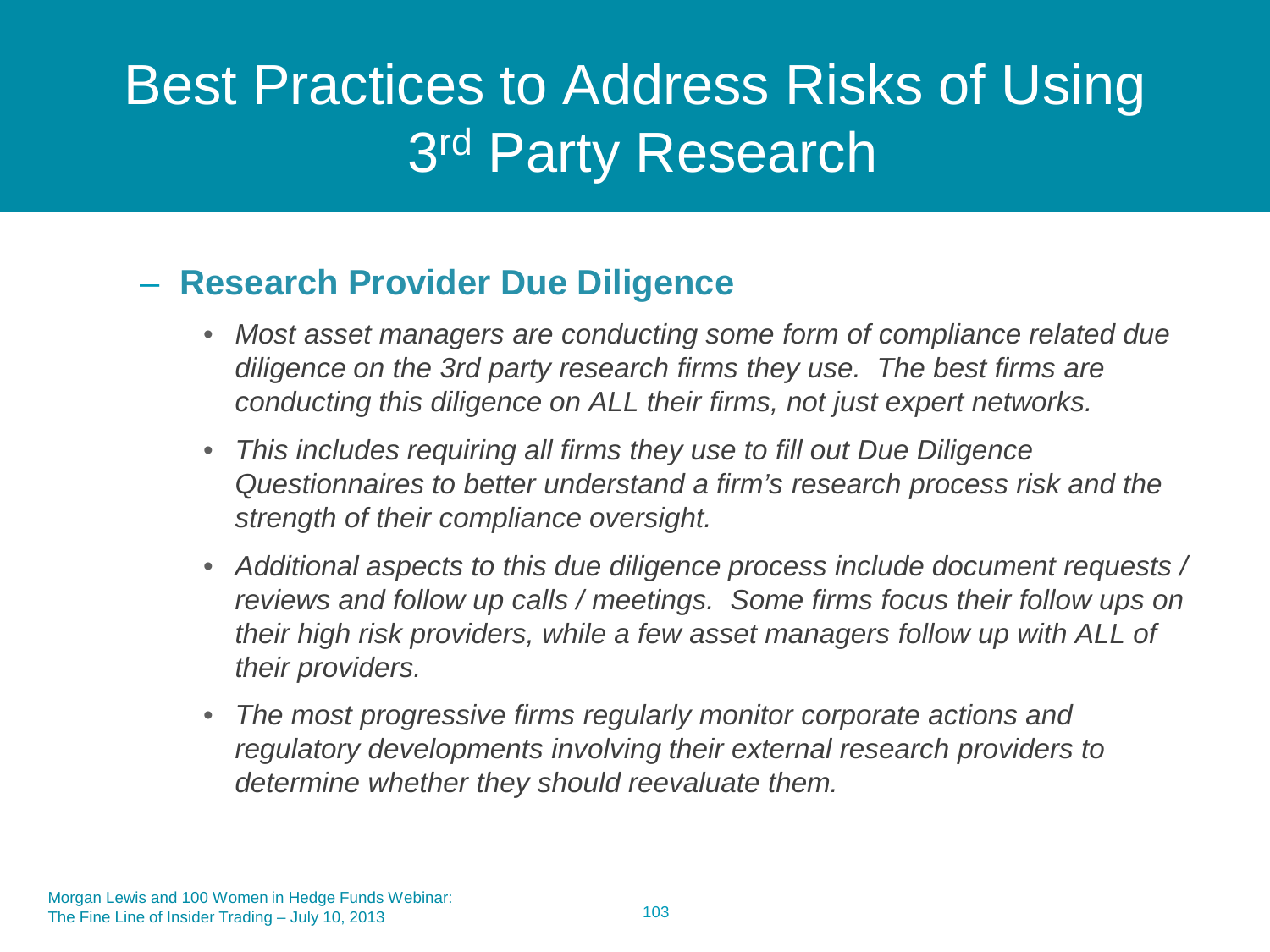### Best Practices to Address Risks of Using 3rd Party Research

#### – **Research Provider Due Diligence** (cont.)

- *This due diligence process is conducted on an ongoing periodic basis. Some firms withhold payments if RPs refuse to undergo due diligence process.*
- *Some asset managers are employing software systems to automate the management of their due diligence process.*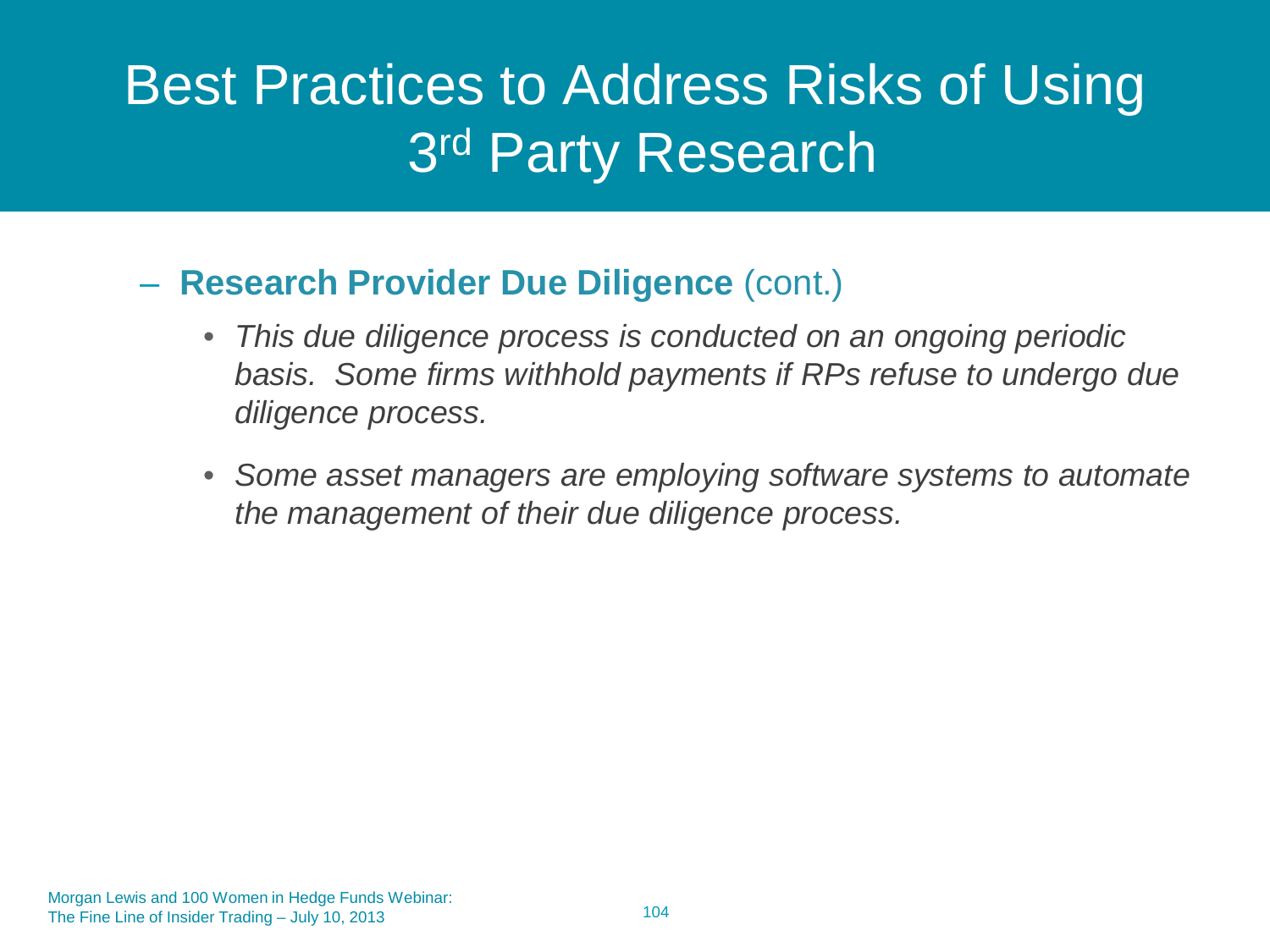### Best Practices to Address Risks of Using 3rd Party Research

#### – **Implementing Due Diligence Findings**

- *The next step for many asset managers is to take action based on the information collected during their due diligence process. They realize that having a due diligence process is meaningless if no actions result from it.*
- *After conducting due diligence, the most progressive asset managers evaluate their external research providers based on four key factors: 1) the value of the research provider to the firm, 2) the risk of the provider's research process, 3) the compliance policies of the research firm, and 4) the compliance practices and culture of the research provider.*
- *In some cases this risk assessment has led the asset manager to either require additional contractual protections or new compliance controls. In other cases, asset managers have discontinued their use of some research firms or specific services offered by the firm, such as access to third-party experts, that look to be too risky.*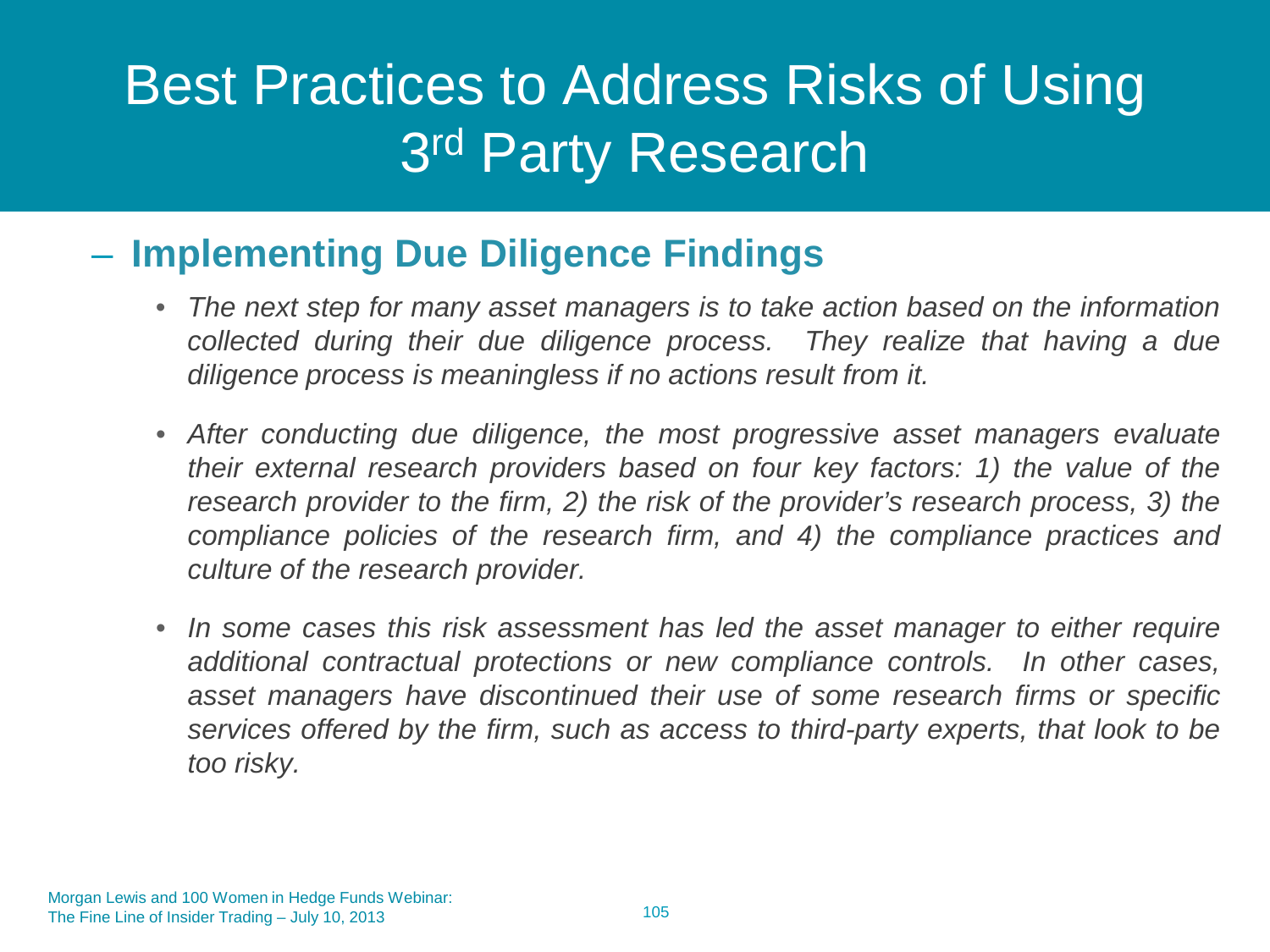# Integrity's Findings

- Over the past two years, Integrity Research has conducted compliance audits on close to 70 regulated and unregulated research firms of all types used by asset managers. From these audits we have learned the following:
	- A very small percentage of research providers had what we would deem to be adequate research compliance controls after we completed our initial audit.
	- The majority of research firms are willing to enhance their compliance programs if asked to by their clients. Unfortunately, most are unaware of what they need to do.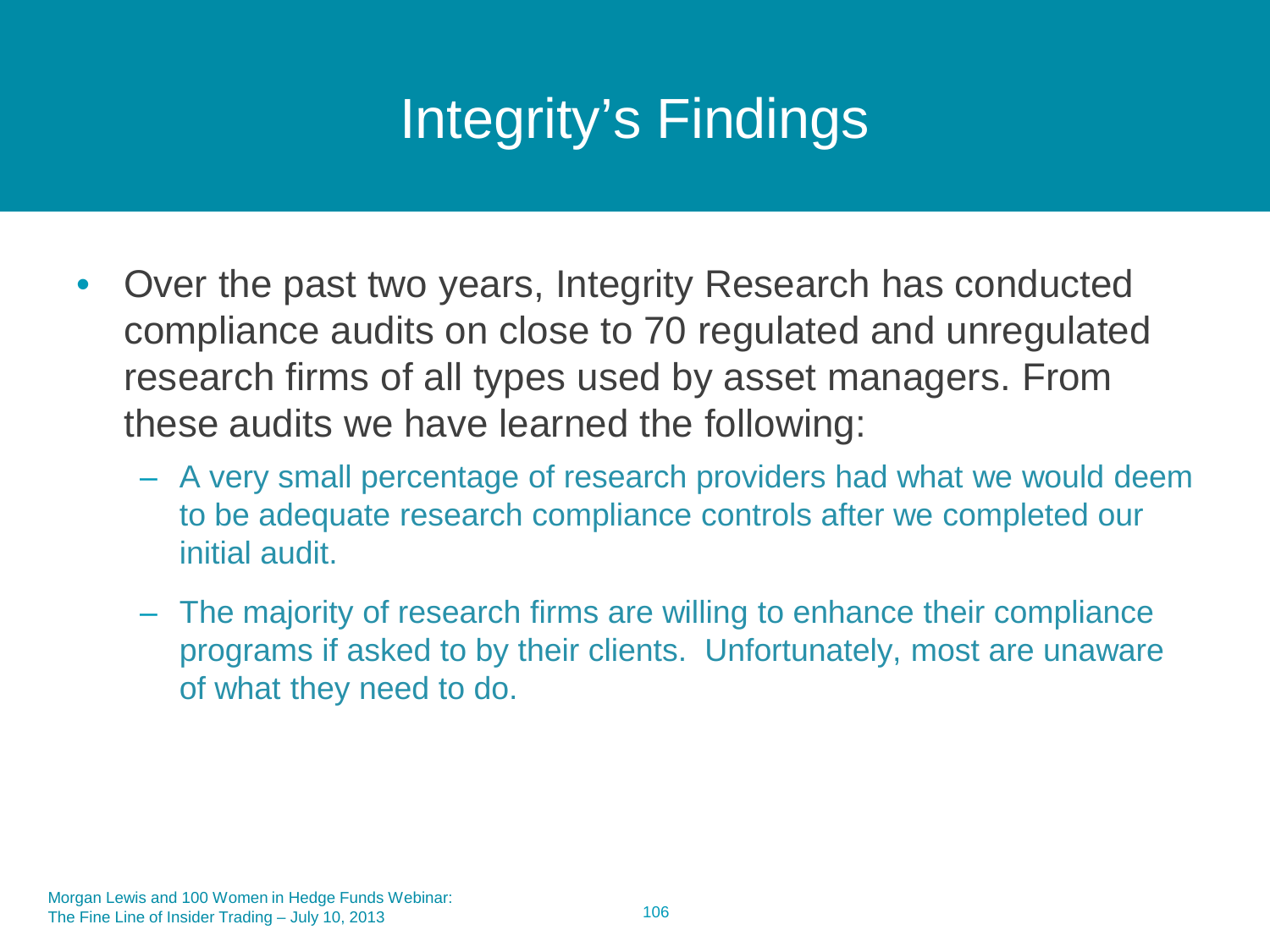### Integrity's Findings (cont.)

- Some of the major areas of deficiency that we have found in auditing unregulated research providers include:
	- *No clearly designated or consistently active compliance officer;*
	- *No regular compliance training;*
	- *Insufficient escalation procedures for confidential or material information;*
	- *No escalation log;*
	- *Sources not consistently or expressly warned that MNPI or confidential info is not desired;*
	- *Inadequate information barriers between consulting practices or lobbying activities and related research offerings.*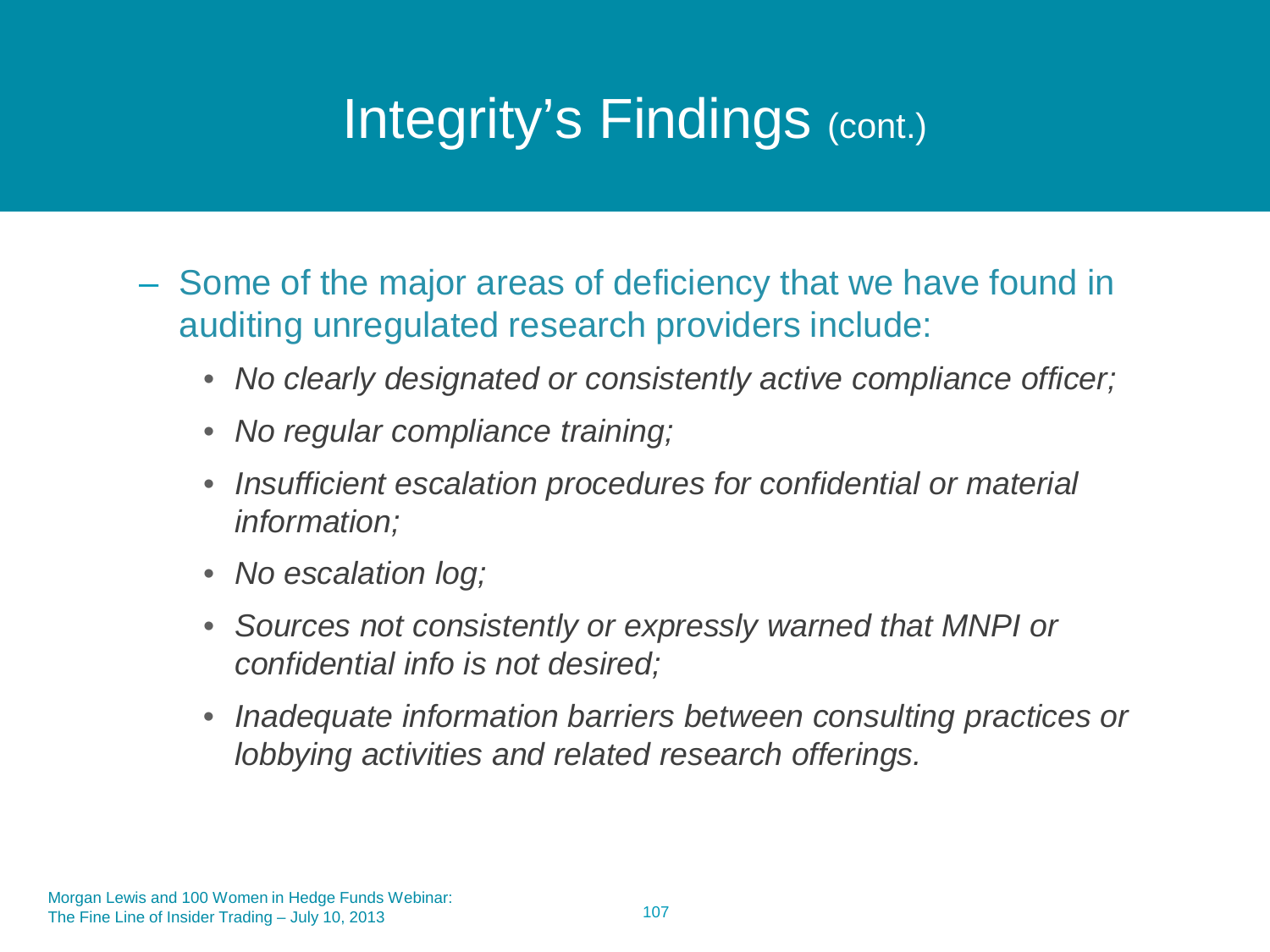### Integrity's Findings (cont.)

- Some of the deficiency areas we have found in auditing regulated research providers include:
	- *Inadequate supervision of channel checks and surveys conducted by research analysts;*
	- *Poor controls on use of external experts including expert networks;*
	- *Insufficient training on inside information obtained from third-party sources;*
	- *Lack of escalation practices involving material, confidential, or non-public information received from third-party sources;*
	- *Significant issues involving research dissemination (ability of some salespeople to gain access and disseminate ratings changes prior to public release).*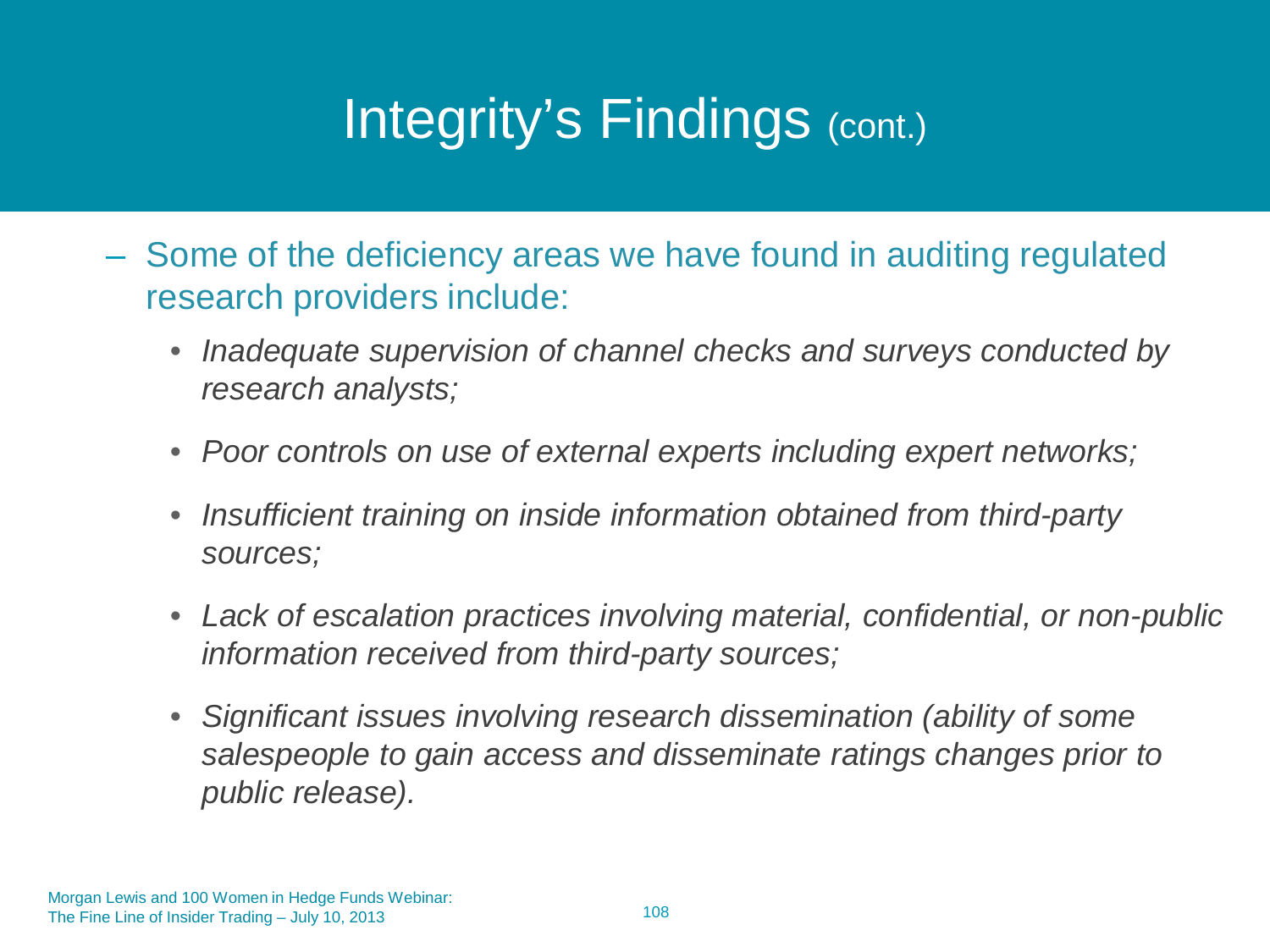Anyone interested in receiving a copy of a FREE article originally published in the *HedgeFund Law Report* written by the team at Integrity Research called "**Best Practices for Due Diligence by Hedge Fund Managers on Research Providers**" please contact me at Michael.Mayhew@integrity-research.com.